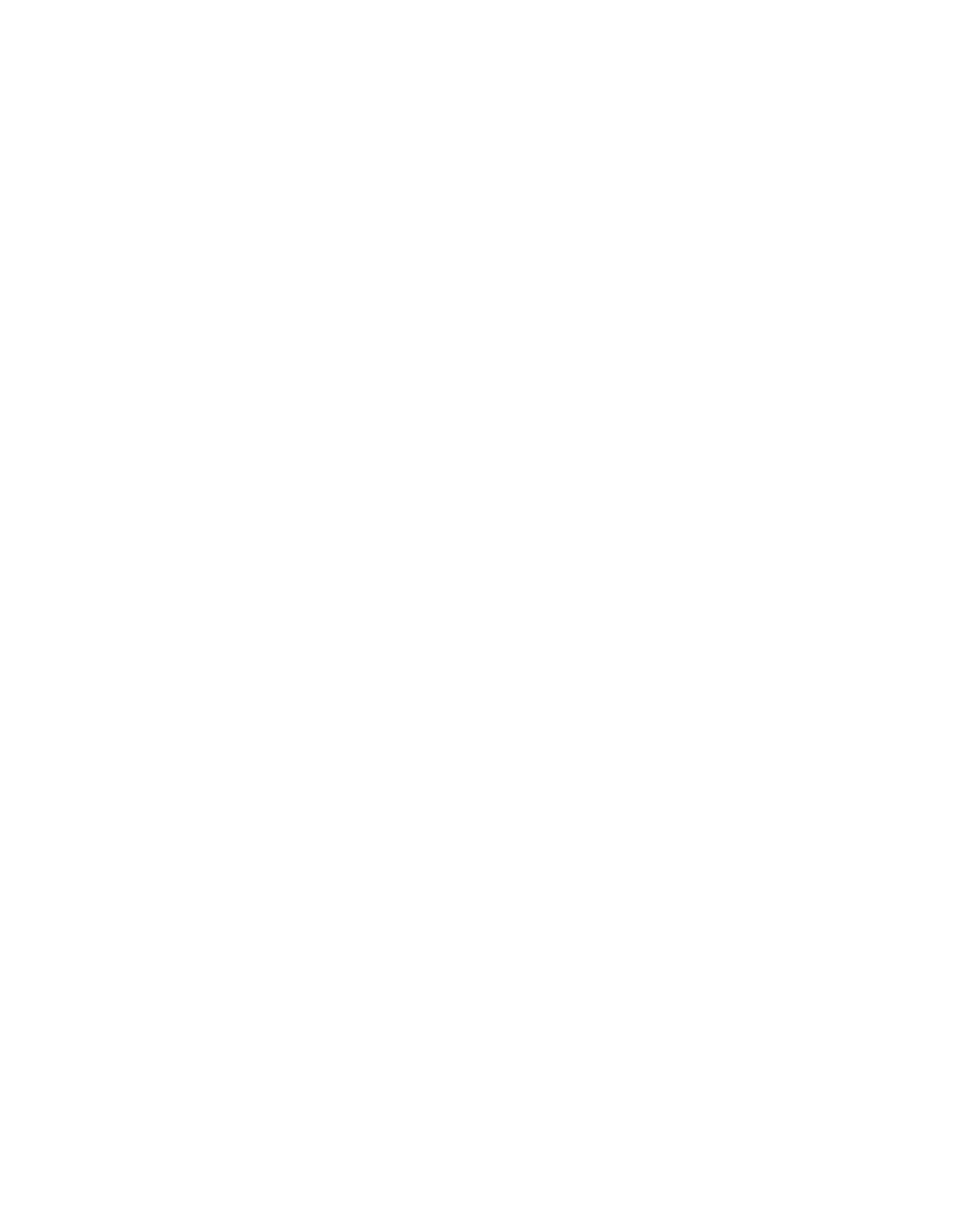## Contents

| Preface           |                                         |                                                                                                                                       |                |  |  |  |  |
|-------------------|-----------------------------------------|---------------------------------------------------------------------------------------------------------------------------------------|----------------|--|--|--|--|
| $\mathbf{1}$      | Three-dimensional differential geometry |                                                                                                                                       |                |  |  |  |  |
|                   | 1.1                                     | Curvilinear coordinates $\ldots$ , $\ldots$ , $\ldots$ , $\ldots$ , $\ldots$ , $\ldots$ , $\ldots$                                    | $\overline{5}$ |  |  |  |  |
|                   | 1.2                                     |                                                                                                                                       | 6              |  |  |  |  |
|                   | 1.3                                     | Volumes, areas, and lengths in curvilinear coordinates                                                                                | 9              |  |  |  |  |
|                   | 1.4<br>1.5                              | Covariant derivatives of a vector field and Christoffel symbols<br>Necessary conditions satisfied by the metric tensor; the Riemann   | 11             |  |  |  |  |
|                   |                                         |                                                                                                                                       | 16             |  |  |  |  |
|                   | $1.6\,$                                 | Existence of an immersion defined on an open set in $\mathbb{R}^3$ with a                                                             | 18             |  |  |  |  |
|                   | 1.7                                     |                                                                                                                                       |                |  |  |  |  |
|                   |                                         | Uniqueness up to isometries of immersions with the same metric                                                                        | 29             |  |  |  |  |
|                   | 1.8                                     | Continuity of an immersion as a function of its metric tensor $\phantom{1}$                                                           | 36             |  |  |  |  |
|                   |                                         |                                                                                                                                       |                |  |  |  |  |
| $\bf{2}$          |                                         | Differential geometry of surfaces                                                                                                     | 53             |  |  |  |  |
|                   | 2.1                                     | Curvilinear coordinates on a surface                                                                                                  | 53             |  |  |  |  |
|                   | 2.2                                     | First fundamental form                                                                                                                | 57             |  |  |  |  |
|                   | 2.3                                     |                                                                                                                                       | 59             |  |  |  |  |
|                   | 2.4                                     | Second fundamental form; curvature on a surface $\dots \dots \dots$                                                                   | 60             |  |  |  |  |
|                   | 2.5                                     | Principal curvatures; Gaussian curvature                                                                                              | 66             |  |  |  |  |
|                   | 2.6                                     | Covariant derivatives of a vector field and Christoffel symbols on<br>a surface; the Gauß and Weingarten formulas $\dots \dots \dots$ | 71             |  |  |  |  |
|                   | 2.7                                     | Necessary conditions satisfied by the first and second fundamen-<br>tal forms: the Gauß and Codazzi-Mainardi equations; Gauß'         |                |  |  |  |  |
|                   |                                         |                                                                                                                                       | 74             |  |  |  |  |
|                   | 2.8                                     | Existence of a surface with prescribed first and second fundamen-                                                                     |                |  |  |  |  |
|                   |                                         |                                                                                                                                       | 77             |  |  |  |  |
|                   | 2.9                                     | Uniqueness up to isometries of surfaces with the same fundamen-                                                                       |                |  |  |  |  |
|                   |                                         |                                                                                                                                       | 87             |  |  |  |  |
|                   |                                         | $2.10$ Continuity of a surface as a function of its fundamental forms                                                                 | 92             |  |  |  |  |
| References<br>101 |                                         |                                                                                                                                       |                |  |  |  |  |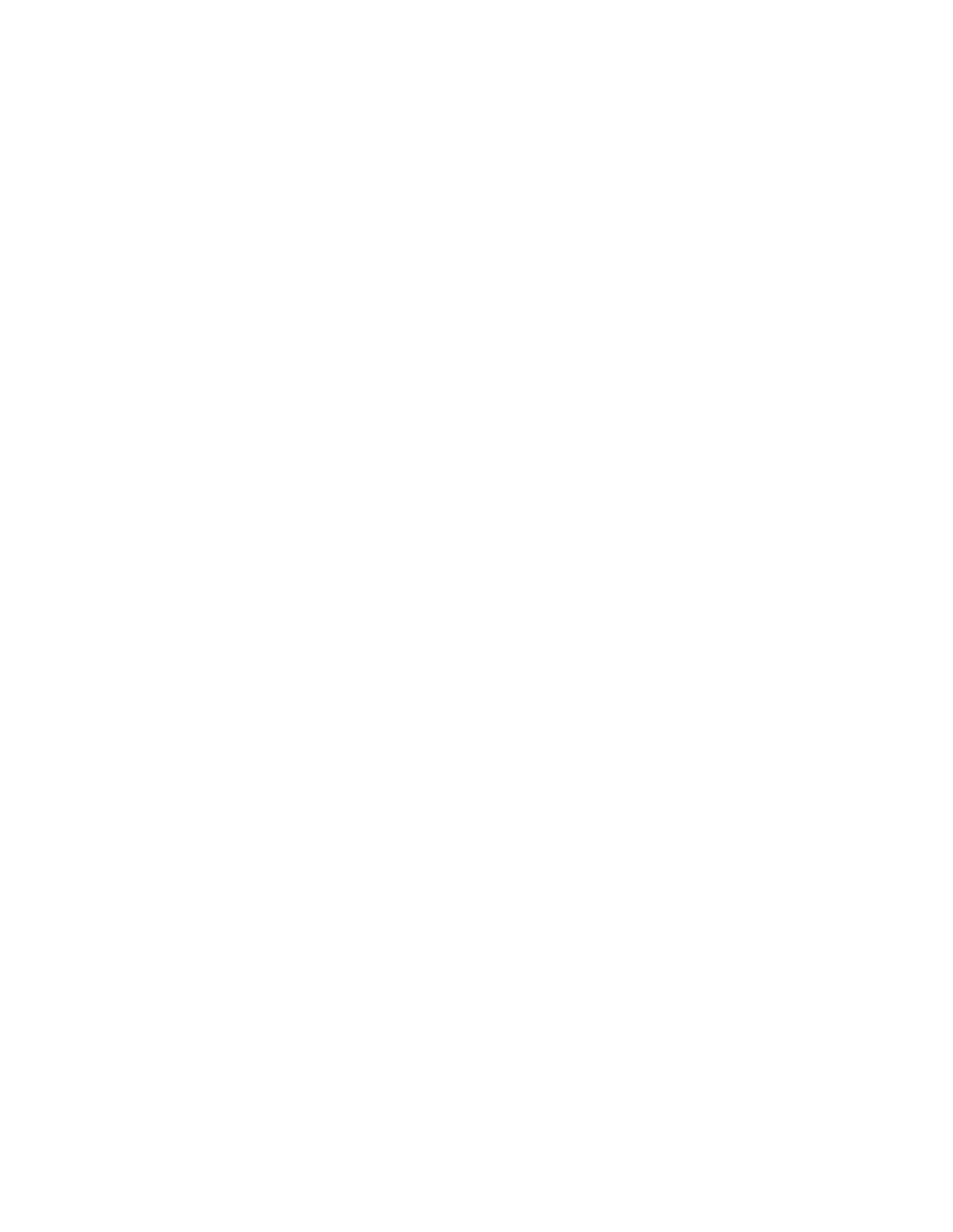## PREFACE

The notes presented here are based on lectures delivered over the years by the author at the Université Pierre et Marie Curie, Paris, at the University of Stuttgart, and at City University of Hong Kong. Their aim is to give a thorough introduction to the basic theorems of Differential Geometry.

In the first chapter, we review the basic notions arising when a threedimensional open set is equipped with curvilinear coordinates, such as the metric tensor, Christoffel symbols, and covariant derivatives. We then prove that the vanishing of the Riemann curvature tensor is sufficient for the existence of isometric immersions from a simply-connected open subset of  $\mathbb{R}^n$  equipped with a Riemannian metric into a Euclidean space of the same dimension. We also prove the corresponding uniqueness theorem, also called rigidity theorem.

In the second chapter, we study basic notions about surfaces, such as their two fundamental forms, the Gaussian curvature, Christoffel symbols, and covariant derivatives. We then prove the fundamental theorem of surface theory, which asserts that the Gauß and Codazzi-Mainardi equations constitute sufficient conditions for two matrix fields defined in a simply-connected open subset of  $\mathbb{R}^3$  to be the two fundamental forms of a surface in a three-dimensional Euclidean space. We also prove the corresponding rigidity theorem.

In addition to such "classical" theorems, we also include in both chapters very recent results, which have not yet appeared in book form, such as the continuity of a surface as a function of its fundamental forms.

The treatment is essentially self-contained and proofs are complete. The prerequisites essentially consist in a working knowledge of basic notions of analysis and functional analysis, such as differential calculus, integration theory and Sobolev spaces, and some familiarity with ordinary and partial differential equations.

These notes use some excerpts from Chapters 1 and 2 of my book "Mathematical Elasticity, Volume III: Theory of Shells", published in 2000 by North-Holland, Amsterdam; in this respect, I am indebted to Arjen Sevenster for his kind permission to reproduce these excerpts. Otherwise, the major part of these notes was written during the fall of 2004 at City University of Hong Kong; this part of the work was substantially supported by a grant from the Research Grants Council of Hong Kong Special Administrative Region, China [Project No. 9040869, CityU 100803].

Hong Kong, January 2005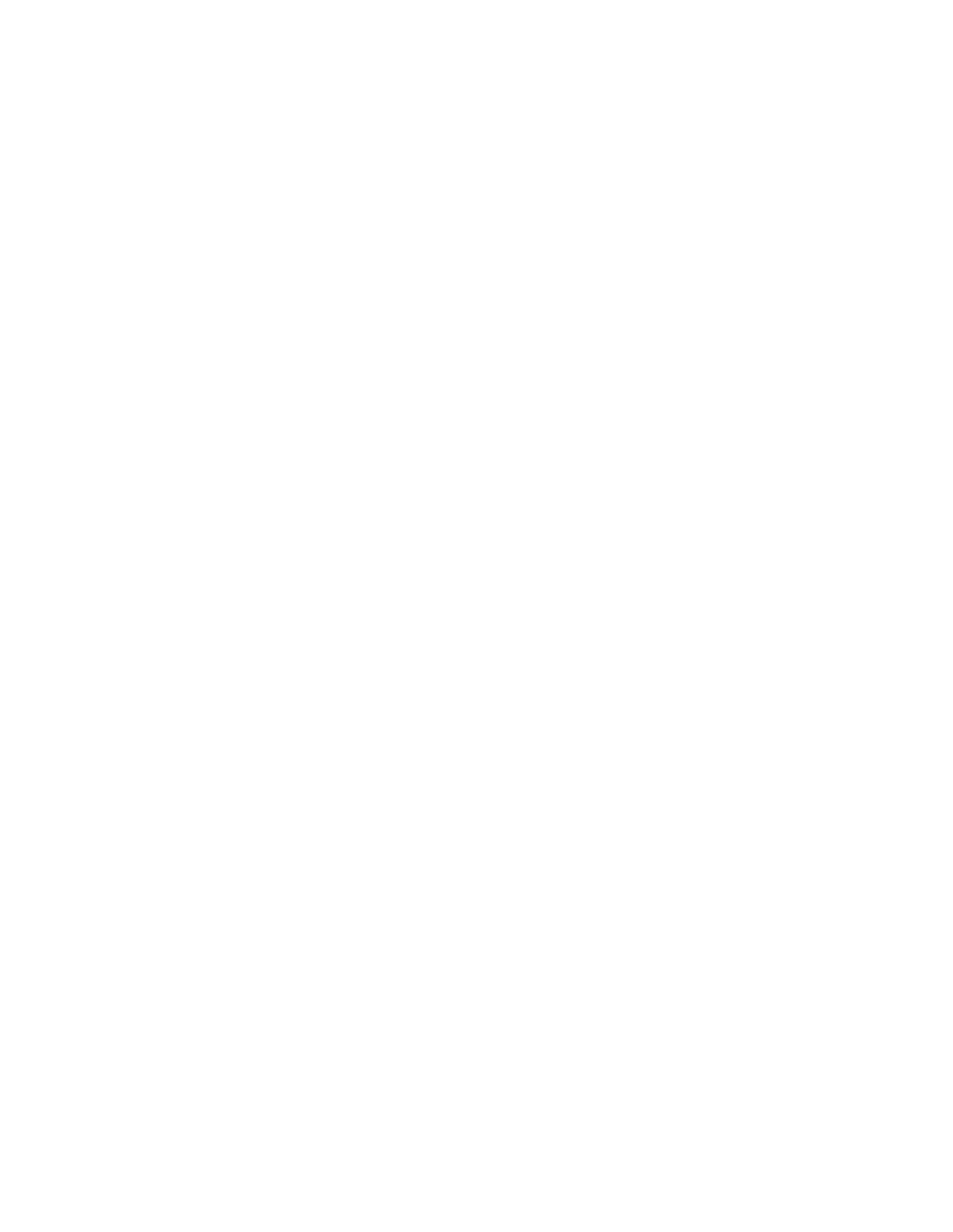## Chapter 1

## THREE-DIMENSIONAL DIFFERENTIAL GEOMETRY

#### 1.1 CURVILINEAR COORDINATES

To begin with, we list some notations and conventions that will be consistently used throughout.

All spaces, matrices, etc., considered here are real.

Latin indices and exponents vary in the set  $\{1, 2, 3\}$ , except when they are used for indexing sequences, and the summation convention with respect to repeated indices or exponents is systematically used in conjunction with this rule. For instance, the relation

$$
\boldsymbol{g}_i(x) = g_{ij}(x) \boldsymbol{g}^j(x)
$$

means that

$$
\boldsymbol{g}_i(x) = \sum_{j=1}^3 g_{ij}(x) \boldsymbol{g}^j(x) \text{ for } i = 1, 2, 3.
$$

Kronecker's symbols are designated by  $\delta_i^j$ ,  $\delta_{ij}$ , or  $\delta^{ij}$  according to the context.

Let  $\mathbf{E}^3$  denote a three-dimensional Euclidean space, let  $\mathbf{a} \cdot \mathbf{b}$  and  $\mathbf{a} \wedge \mathbf{b}$  denote the Euclidean inner product and exterior product of  $\mathbf{a}, \mathbf{b} \in \mathbf{E}^3$ , and let  $|\mathbf{a}| = \sqrt{\mathbf{a} \cdot \mathbf{a}}$  denote the Euclidean norm of  $\mathbf{a} \in \mathbf{E}^3$ . The space  $\mathbf{E}^3$  is endowed with  $\overline{a \cdot a}$  denote the Euclidean norm of  $a \in \mathbf{E}^{3}$ . The space  $\mathbf{E}^{3}$  is endowed with an *orthonormal basis* consisting of three vectors  $\hat{\mathbf{e}}^i = \hat{\mathbf{e}}_i$ . Let  $\hat{x}_i$  denote the Cartesian coordinates of a point  $\hat{x} \in \mathbf{E}^3$  and let  $\hat{\partial}_i := \partial/\partial \hat{x}_i$ .

In addition, let there be given a *three-dimensional vector space* in which three vectors  $e^i = e_i$  form a basis. This space will be identified with  $\mathbb{R}^3$ . Let  $x_i$ denote the coordinates of a point  $x \in \mathbb{R}^3$  and let  $\partial_i := \partial/\partial x_i$ ,  $\partial_{ij} := \partial^2/\partial x_i \partial x_j$ , and  $\partial_{ijk} := \partial^3/\partial x_i \partial x_j \partial x_k$ .

Let there be given an *open* subset  $\widehat{\Omega}$  of  $\mathbf{E}^3$  and assume that there exist an open subset  $\Omega$  of  $\mathbb{R}^3$  and an *injective* mapping  $\Theta : \Omega \to \mathbf{E}^3$  such that  $\Theta(\Omega) = \widehat{\Omega}$ . Then each point  $\hat{x} \in \hat{\Omega}$  can be unambiguously written as

$$
\widehat{x} = \mathbf{\Theta}(x), \, x \in \Omega,
$$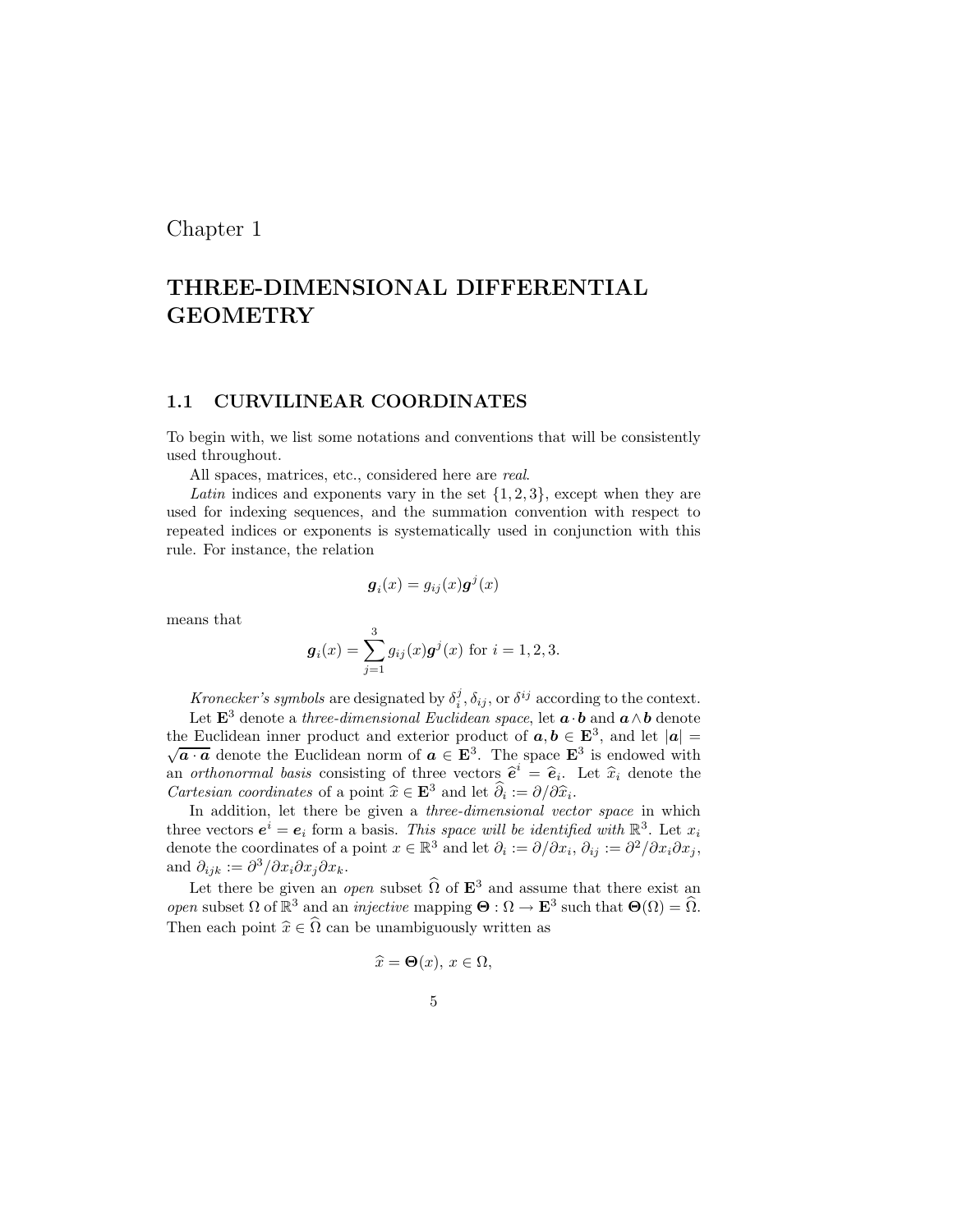and the three coordinates  $x_i$  of x are called the **curvilinear coordinates** of  $\hat{x}$ (Figure 1.1-1). Naturally, there are infinitely many ways of defining curvilinear coordinates in a given open set  $\hat{\Omega}$ , depending on how the open set  $\Omega$  and the mapping  $\Theta$  are chosen!



**Figure 1.1-1:** Curvilinear coordinates and covariant bases in an open set  $\widehat{\Omega} \subset \mathbf{E}^3$ . The three coordinates  $x_1, x_2, x_3$  of  $x \in \Omega$  are the curvilinear coordinates of  $\hat{x} = \Theta(x) \in \Omega$ . If the three vectors  $g_i(x) = \partial_i \Theta(x)$  are linearly independent, they form the covariant basis at  $\hat{x} = \Theta(x)$ and they are tangent to the coordinate lines passing through  $\hat{x}$ .

Examples of curvilinear coordinates include the well-known cylindrical and spherical coordinates (Figure 1.1-2).

In a different, but equally important, approach, an open subset  $\Omega$  of  $\mathbb{R}^3$ together with a mapping  $\Theta : \Omega \to \mathbf{E}^3$  are instead a priori given.

If  $\Theta \in \mathcal{C}^0(\Omega; \mathbf{E}^3)$  and  $\Theta$  is injective, the set  $\widehat{\Omega} := \Theta(\Omega)$  is open by the invariance of domain theorem (for a proof, see, e.g., Nirenberg [1974, Corollary 2, p. 17] or Zeidler [1986, Section 16.4]), and curvilinear coordinates inside  $\hat{\Omega}$  are unambiguously defined in this case.

If  $\Theta \in C^1(\Omega; \mathbf{E}^3)$  and the three vectors  $\partial_i \Theta(x)$  are linearly independent at all  $x \in \Omega$ , the set  $\widehat{\Omega}$  is again *open* (for a proof, see, e.g., Schwartz [1992] or Zeidler [1986, Section 16.4]), but curvilinear coordinates may be defined only locally in this case: Given  $x \in \Omega$ , all that can be asserted (by the local inversion theorem) is the existence of an open neighborhood V of x in  $\Omega$  such that the restriction of  $\Theta$  to V is a  $\mathcal{C}^1$ -diffeomorphism, hence an injection, of V onto  $\Theta(V)$ .

#### 1.2 METRIC TENSOR

Let  $\Omega$  be an open subset of  $\mathbb{R}^3$  and let

$$
\mathbf{\Theta} = \Theta_i \widehat{\mathbf{e}}^i : \Omega \to \mathbf{E}^3
$$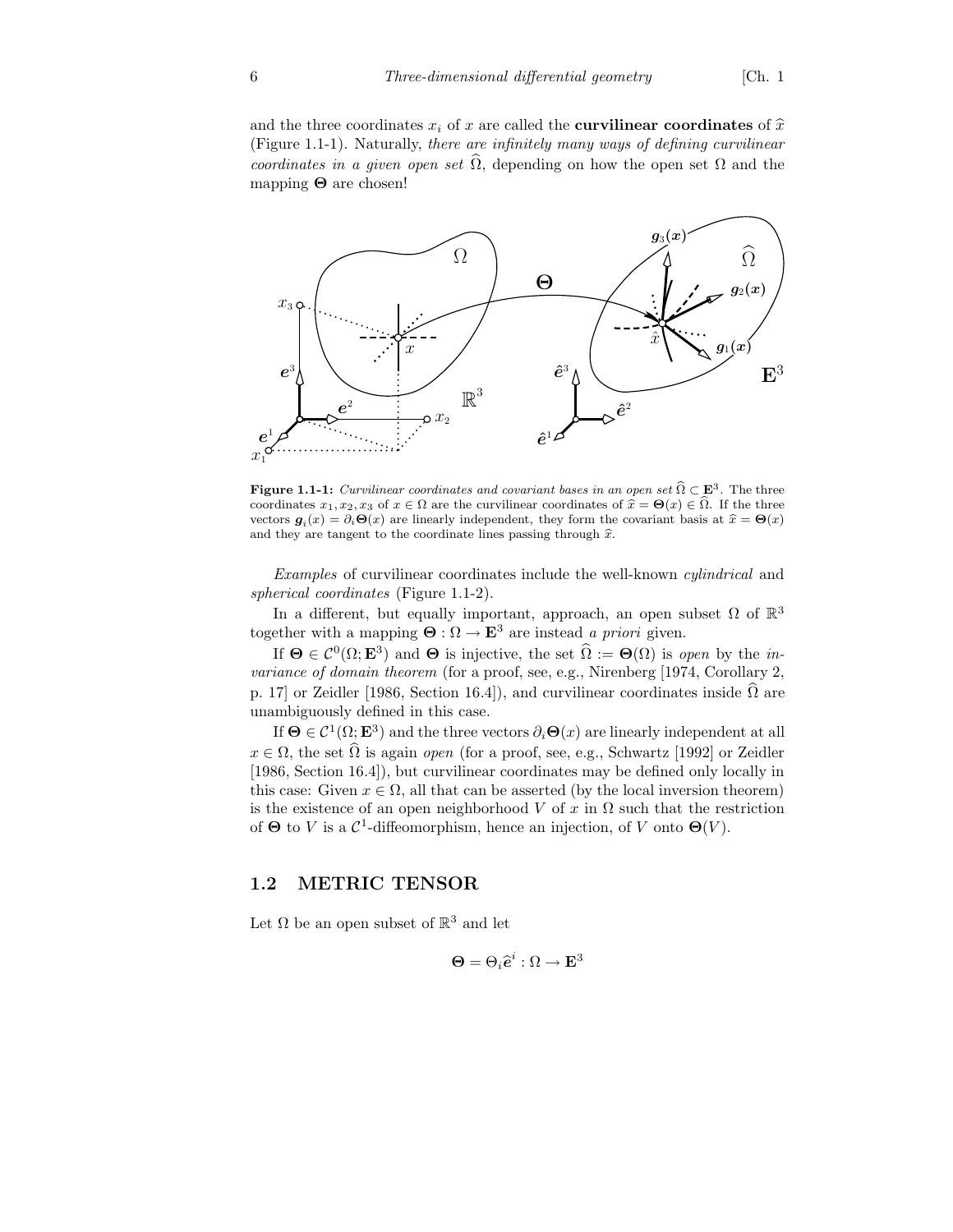

Figure 1.1-2: Two familiar examples of curvilinear coordinates. Let the mapping Θ be defined by

$$
\mathbf{\Theta} : (\varphi, \rho, z) \in \Omega \to (\rho \cos \varphi, \rho \sin \varphi, z) \in \mathbf{E}^3.
$$

Then  $(\varphi, \rho, z)$  are the cylindrical coordinates of  $\hat{x} = \Theta(\varphi, \rho, z)$ . Note that  $(\varphi + 2k\pi, \rho, z)$  or  $(\varphi + \pi + 2k\pi, -\rho, z), k \in \mathbb{Z}$ , are also cylindrical coordinates of the same point  $\hat{x}$  and that  $\varphi$  is not defined if  $\hat{x}$  is the origin of  $\mathbf{E}^3$ .

Let the mapping  $\boldsymbol{\Theta}$  be defined by

 $\Theta : (\varphi, \psi, r) \in \Omega \to (r \cos \psi \cos \varphi, r \cos \psi \sin \varphi, r \sin \psi) \in \mathbf{E}^{3}.$ 

Then  $(\varphi, \psi, r)$  are the spherical coordinates of  $\hat{x} = \Theta(\varphi, \psi, r)$ . Note that  $(\varphi + 2k\pi, \psi + 2\ell\pi, r)$ or  $(\varphi + 2k\pi, \psi + \pi + 2\ell\pi, -r)$  are also spherical coordinates of the same point  $\hat{x}$  and that  $\varphi$ and  $\psi$  are not defined if  $\hat{x}$  is the origin of  $\mathbf{E}^3$ .

be a mapping that is differentiable at a point  $x \in \Omega$ . If  $\delta x$  is such that  $(x+\delta x) \in$  $\Omega$ , then

$$
\Theta(x+\delta x) = \Theta(x) + \nabla \Theta(x)\delta x + o(\delta x),
$$

where the  $3 \times 3$  matrix  $\nabla \Theta(x)$  is defined by

$$
\nabla \Theta(x) := \begin{pmatrix} \partial_1 \Theta_1 & \partial_2 \Theta_1 & \partial_3 \Theta_1 \\ \partial_1 \Theta_2 & \partial_2 \Theta_2 & \partial_3 \Theta_2 \\ \partial_1 \Theta_3 & \partial_2 \Theta_3 & \partial_3 \Theta_3 \end{pmatrix} (x).
$$

Let the three vectors  $\boldsymbol{g}_i(x) \in \mathbb{R}^3$  be defined by

$$
\boldsymbol{g}_i(x) := \partial_i \boldsymbol{\Theta}(x) = \begin{pmatrix} \partial_i \Theta_1 \\ \partial_i \Theta_2 \\ \partial_i \Theta_3 \end{pmatrix} (x),
$$

i.e.,  $g_i(x)$  is the *i*-th column vector of the matrix  $\nabla \Theta(x)$  and let  $\delta x = \delta x^i e_i$ . Then the expansion of  $\Theta$  about x may be also written as

$$
\Theta(x+\delta x) = \Theta(x) + \delta x^{i} g_{i}(x) + o(\delta x).
$$

If in particular  $\delta x$  is of the form  $\delta x = \delta t e_i$ , where  $\delta t \in \mathbb{R}$  and  $e_i$  is one of the basis vectors in  $\mathbb{R}^3$ , this relation reduces to

$$
\Theta(x + \delta t e_i) = \Theta(x) + \delta t \mathbf{g}_i(x) + o(\delta t).
$$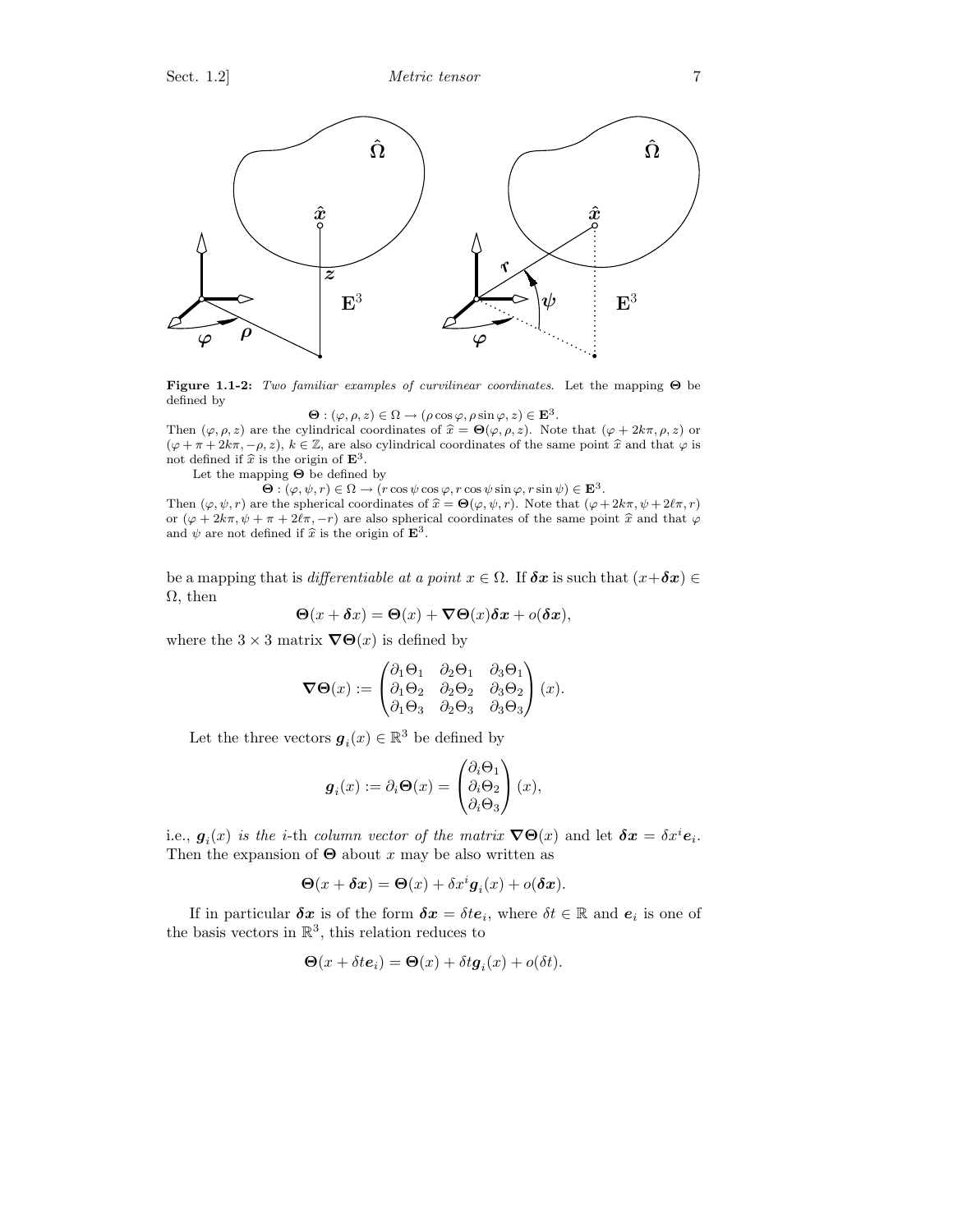A mapping  $\Theta : \Omega \to \mathbf{E}^3$  is an **immersion at**  $x \in \Omega$  if it is differentiable at x and the matrix  $\nabla \Theta(x)$  is invertible or, equivalently, if the three vectors  $g_i(x) = \partial_i \Theta(x)$  are linearly independent.

Assume from now on in this section that the mapping  $\Theta$  is an immersion at x. Then the three vectors  $g_i(x)$  constitute the **covariant basis** at the point  $\widehat{x} = \Theta(x)$ .

In this case, the last relation thus shows that each vector  $g_i(x)$  is tangent to the *i*-th coordinate line passing through  $\hat{x} = \Theta(x)$ , defined as the image by  $\Theta$  of the points of  $\Omega$  that lie on the line parallel to  $e_i$  passing through x (there exist  $t_0$  and  $t_1$  with  $t_0 < 0 < t_1$  such that the *i*-th coordinate line is given by  $t \in [t_0, t_1] \to f_i(t) := \Theta(x + te_i)$  in a neighborhood of  $\hat{x}$ ; hence  $f'_{i}(0) = \partial_{i} \Theta(x) = g_{i}(x)$ ; see Figures 1.1-1 and 1.1-2.

Returning to a general increment  $\delta x = \delta x^i e_i$ , we also infer from the expansion of  $\Theta$  about x that (recall that we use the summation convention):

$$
|\mathbf{\Theta}(x+\delta x)-\mathbf{\Theta}(x)|^2 = \delta x^T \nabla \mathbf{\Theta}(x)^T \nabla \mathbf{\Theta}(x) \delta x + o(|\delta x|^2)
$$
  
=  $\delta x^i \mathbf{g}_i(x) \cdot \mathbf{g}_j(x) \delta x^j + o(|\delta x|^2).$ 

In other words, the principal part with respect to  $\delta x$  of the length between the points  $\Theta(x+\delta x)$  and  $\Theta(x)$  is  $\{\delta x^i \mathbf{g}_i(x) \cdot \mathbf{g}_j(x) \delta x^j\}^{1/2}$ . This observation suggests to define a matrix  $(g_{ij}(x))$  of order three, by letting

$$
g_{ij}(x) := \mathbf{g}_i(x) \cdot \mathbf{g}_j(x) = (\nabla \Theta(x)^T \nabla \Theta(x))_{ij}.
$$

The elements  $g_{ij}(x)$  of this symmetric matrix are called the **covariant components** of the **metric tensor** at  $\hat{x} = \Theta(x)$ .

Note that the matrix  $\nabla\Theta(x)$  is invertible and that the matrix  $(g_{ij}(x))$  is *positive definite*, since the vectors  $g_i(x)$  are assumed to be linearly independent. The three vectors  $g_i(x)$  being linearly independent, the nine relations

$$
\boldsymbol{g}^i(x)\cdot \boldsymbol{g}_j(x)=\delta^i_j
$$

unambiguously define three linearly independent vectors  $g^{i}(x)$ . To see this, let a priori  $g^{i}(x) = X^{ik}(x)g_{k}(x)$  in the relations  $g^{i}(x) \cdot g_{j}(x) = \delta^{i}_{j}$ . This gives  $X^{ik}(x)g_{kj}(x) = \delta^i_j$ ; consequently,  $X^{ik}(x) = g^{ik}(x)$ , where

$$
(g^{ij}(x)) := (g_{ij}(x))^{-1}.
$$

Hence  $g^{i}(x) = g^{ik}(x)g_{k}(x)$ . These relations in turn imply that

$$
\begin{aligned} \boldsymbol{g}^i(x) \cdot \boldsymbol{g}^j(x) &= \left( g^{ik}(x) \boldsymbol{g}_k(x) \right) \cdot \left( g^{j\ell}(x) \boldsymbol{g}_\ell(x) \right) \\ &= g^{ik}(x) g^{j\ell}(x) g_{k\ell}(x) \ = \ g^{ik}(x) \delta^j_k \ = \ g^{ij}(x), \end{aligned}
$$

and thus the vectors  $g^{i}(x)$  are linearly independent since the matrix  $(g^{ij}(x))$  is positive definite. We would likewise establish that  $g_i(x) = g_{ij}(x)g^j(x)$ .

The three vectors  $g^{i}(x)$  form the **contravariant** basis at the point  $\hat{x} = \Theta(x)$ and the elements  $g^{ij}(x)$  of the symmetric positive definite matrix  $(g^{ij}(x))$  are the contravariant components of the metric tensor at  $\hat{x} = \Theta(x)$ .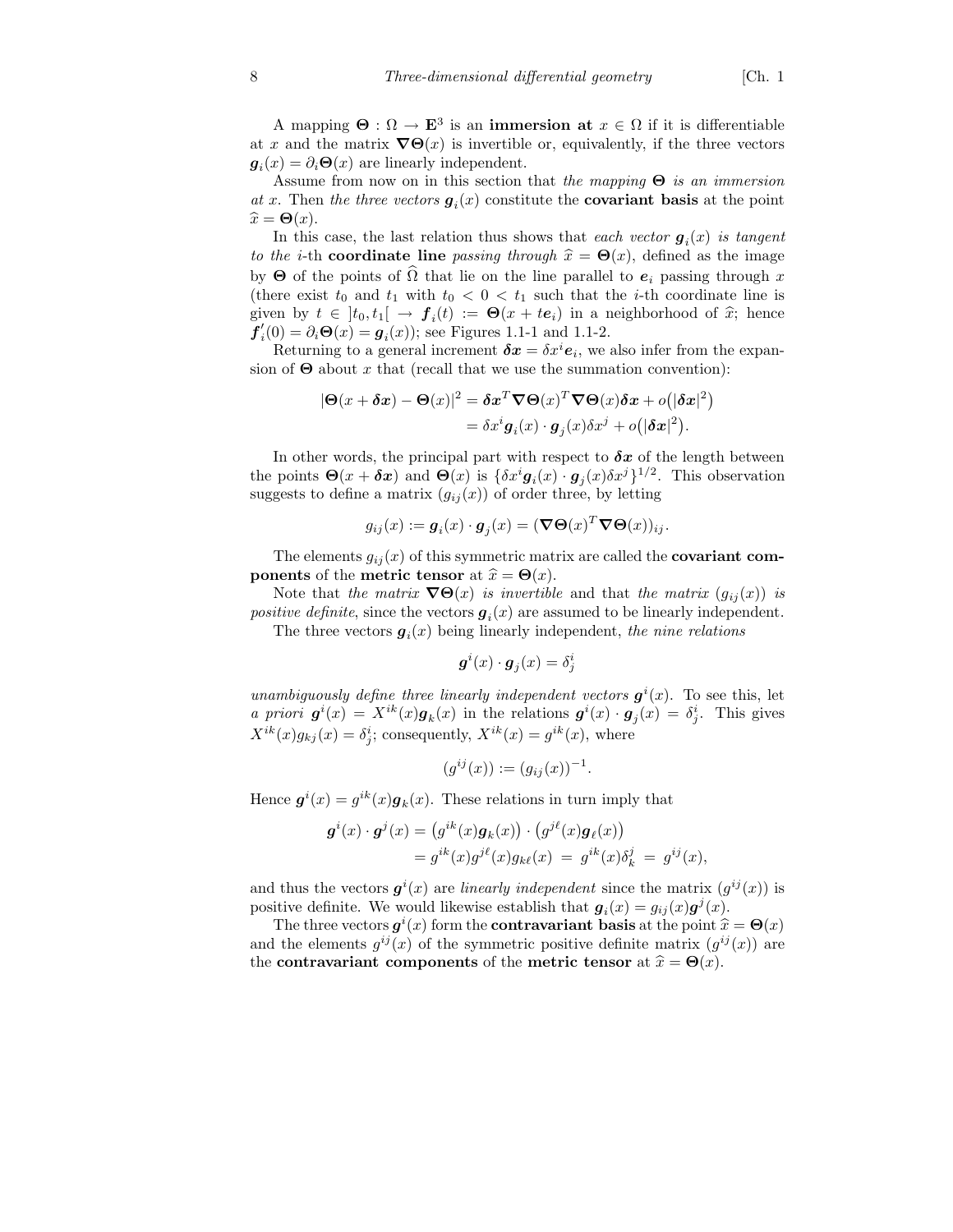To conclude this section, we record for convenience the fundamental relations that exist between the vectors of the covariant and contravariant bases and the covariant and contravariant components of the metric tensor:

$$
g_{ij}(x) = \mathbf{g}_i(x) \cdot \mathbf{g}_j(x) \quad \text{and} \quad g^{ij}(x) = \mathbf{g}^i(x) \cdot \mathbf{g}^j(x),
$$

$$
\mathbf{g}_i(x) = g_{ij}(x)\mathbf{g}^j(x) \quad \text{and} \quad \mathbf{g}^i(x) = g^{ij}(x)\mathbf{g}_j(x).
$$

## 1.3 VOLUMES, AREAS, AND LENGTHS IN CURVI-LINEAR COORDINATES

We now review fundamental formulas showing how *volume*, area, and *length* elements at a point  $\hat{x} = \Theta(x)$  in the set  $\Omega = \Theta(\Omega)$  can be expressed either in terms of the matrix  $\nabla\Theta(x)$  or in terms of the matrix  $(g_{ij}(x))$  or of its inverse matrix  $(g^{ij}(x))$ .

These formulas thus highlight the crucial rôle played by the matrix  $(g_{ij}(x))$ for computing "metric" notions at the point  $\hat{x} = \Theta(x)$ . Indeed, the "metric tensor" well deserves its name!

A domain in  $\mathbb{R}^n$  is a bounded, open, and connected subset D of  $\mathbb{R}^3$  with a Lipschitz-continuous boundary, the set  $D$  being locally on one side of its boundary. All relevant details needed here about domains are found in Neˇcas [1967] or Adams [1975].

Given a domain  $D \subset \mathbb{R}^3$  with boundary  $\Gamma$ , we let dx denote the volume element in D, dΓ denote the area element along Γ, and  $\boldsymbol{n} = n_i \hat{\boldsymbol{e}}^i$  denote the unit ( $|n| = 1$ ) outer normal vector along Γ (dΓ is well defined and n is defined dΓ-almost everywhere since Γ is assumed to be Lipschitz-continuous).

Note also that the assumptions made on the mapping  $\Theta$  in the next theorem guarantee that, if D is a domain in  $\mathbb{R}^3$  such that  $\overline{D} \subset \Omega$ , then  $\{\widehat{D}\}^- \subset \widehat{\Omega}$ ,  $\{\Theta(D)\}^- = \Theta(\overline{D})$ , and the boundaries  $\partial \widehat{D}$  of  $\widehat{D}$  and  $\partial D$  of D are related by  $\partial \widehat{D} = \Theta(\partial D)$  (see, e.g., Ciarlet [1988, Theorem 1.2-8 and Example 1.7]).

If  $\bf{A}$  is a square matrix,  $\bf{Cof A}$  denotes the *cofactor matrix* of  $\bf{A}$ . Thus  $\mathbf{Cof A} = (\det \mathbf{A})\mathbf{A}^{-T}$  if **A** is invertible.

A mapping  $\Theta : \Omega \to \mathbf{E}^3$  is an **immersion** if it is an immersion at each  $x \in \Omega$ , i.e., if  $\Theta$  is differentiable in  $\Omega$  and the three vectors  $g_i(x) = \partial_i \Theta(x)$  are linearly independent at each  $x \in \Omega$ .

**Theorem 1.3-1.** Let  $\Omega$  be an open subset of  $\mathbb{R}^3$ , let  $\Theta : \Omega \to \mathbf{E}^3$  be an injective and smooth enough immersion, and let  $\widehat{\Omega} = \Theta(\Omega)$ .

(a) The volume element  $d\hat{x}$  at  $\hat{x} = \Theta(x) \in \hat{\Omega}$  is given in terms of the volume element dx at  $x \in \Omega$  by

$$
d\hat{x} = |\det \nabla \Theta(x)| dx = \sqrt{g(x)} dx
$$
, where  $g(x) := \det(g_{ij}(x))$ .

(b) Let D be a domain in  $\mathbb{R}^3$  such that  $\overline{D} \subset \Omega$ . The area element d $\widehat{\Gamma}(\widehat{x})$  at  $\widehat{x} = \Theta(x) \in \partial \widehat{D}$  is given in terms of the area element dΓ(x) at  $x \in \partial D$  by

$$
\widehat{\mathrm{d}\Gamma}(\widehat{x}) = |\mathbf{Cof}\,\boldsymbol{\nabla}\Theta(x)\boldsymbol{n}(x)|\,\mathrm{d}\Gamma(x) = \sqrt{g(x)}\sqrt{n_i(x)g^{ij}(x)n_j(x)}\,\mathrm{d}\Gamma(x),
$$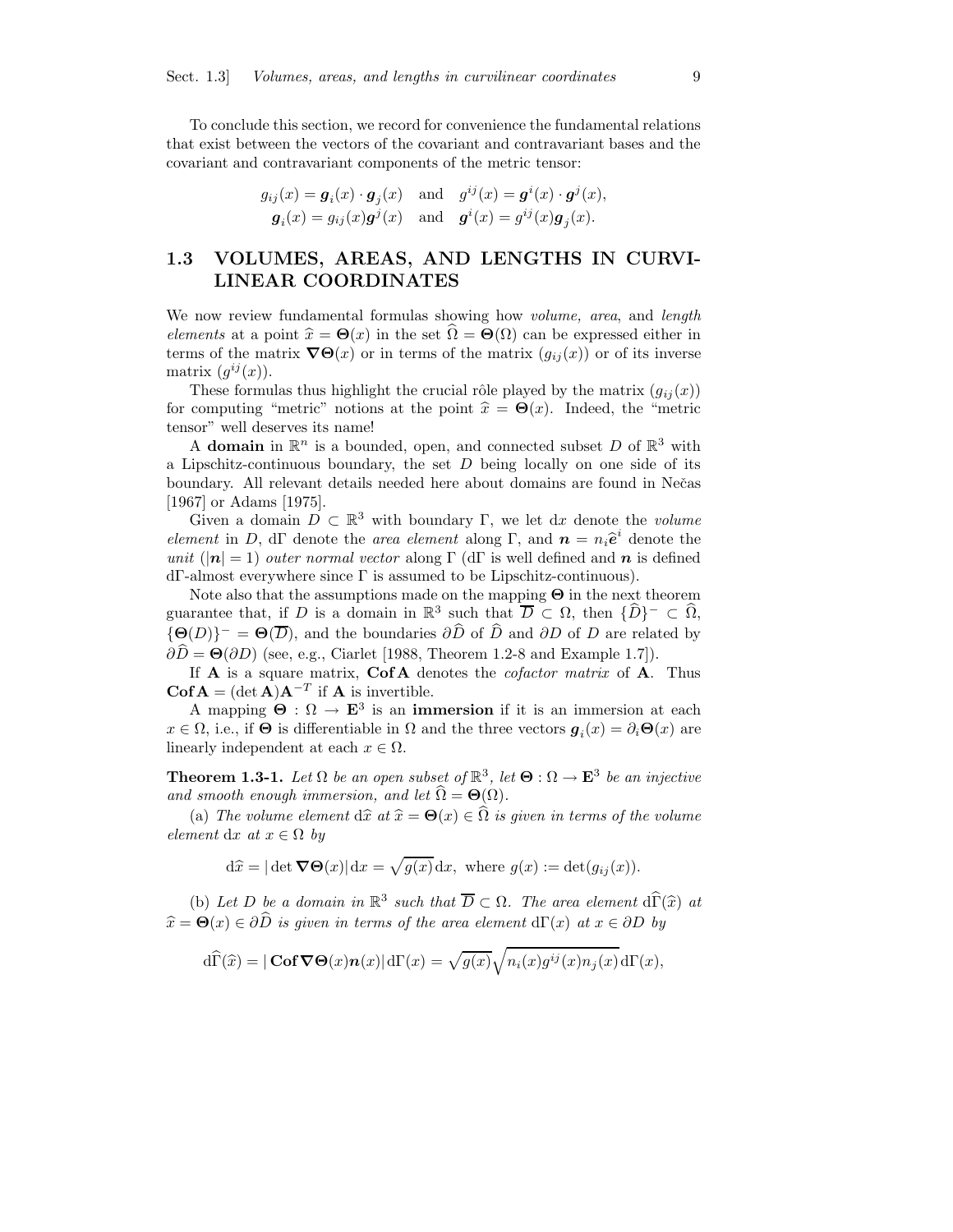where  $\mathbf{n}(x) := n_i(x)e^i$  denotes the unit outer normal vector at  $x \in \partial D$ . (c) The length element  $d\hat{\ell}(\hat{x})$  at  $\hat{x} = \Theta(x) \in \hat{\Omega}$  is given by

$$
\mathrm{d}\widehat{\ell}(\widehat{x}) = \left\{\delta \mathbf{x}^T \nabla \Theta(x)^T \nabla \Theta(x) \delta \mathbf{x}\right\}^{1/2} = \left\{\delta x^i g_{ij}(x) \delta x^j\right\}^{1/2},
$$

where  $\delta x = \delta x^i e_i$ .

*Proof.* The relation  $d\hat{x} = |\det \nabla \Theta(x)| dx$  between the volume elements is well known. The second relation in (a) follows from the relation  $g(x)$  =  $|\det \nabla \Theta(x)|^2$ , which itself follows from the relation  $(g_{ij}(x)) = \nabla \Theta(x)^T \nabla \Theta(x)$ .

Indications about the proof of the relation between the area elements  $d\hat{\Gamma}(\hat{x})$ and  $d\Gamma(x)$  given in (b) are found in Ciarlet [1988, Theorem 1.7-1] (in this formula,  $n(x) = n_i(x)e^{i}$  is identified with the column vector in  $\mathbb{R}^3$  with  $n_i(x)$  as its components). Using the relations  $\text{Cof}(A^T) = (\text{Cof } A)^T$  and  $\text{Cof}(AB) =$  $(Cof A)(Cof B)$ , we next have:

$$
|\operatorname{Cof} \nabla \Theta(x) n(x)|^2 = n(x)^T \operatorname{Cof} (\nabla \Theta(x)^T \nabla \Theta(x)) n(x)
$$
  
=  $g(x) n_i(x) g^{ij}(x) n_j(x).$ 

Either expression of the length element given in (c) recalls that  $d\hat{\ell}(\hat{x})$  is by definition the principal part with respect to  $\delta x = \delta x^{i} e_{i}$  of the length  $|\Theta(x + \delta x) - \Theta(x)|$ , whose expression precisely led to the introduction of the matrix  $(a_{ij}(x))$  in Section 1.2 matrix  $(g_{ij}(x))$  in Section 1.2.

The relations found in Theorem 1.3-1 are used in particular for computing *volumes, areas,* and *lengths* inside  $\Omega$  by means of integrals inside  $\Omega$ , i.e., in terms of the *curvilinear coordinates* used in the open set  $\Omega$  (Figure 1.3-1):

Let D be a domain in  $\mathbb{R}^3$  such that  $\overline{D} \subset \Omega$ , let  $\widehat{D} := \Theta(D)$ , and let  $\widehat{f} \in L^1(\widehat{D})$ be given. Then

$$
\int_{\widehat{D}} \widehat{f}(\widehat{x}) d\widehat{x} = \int_{D} (\widehat{f} \circ \Theta)(x) \sqrt{g(x)} dx.
$$

In particular, the *volume* of  $\widehat{D}$  is given by

$$
vol\,\widehat{D}:=\int_{\widehat{D}}\,\mathrm{d}\widehat{x}=\int_D\sqrt{g(x)}\,\mathrm{d} x.
$$

Next, let  $\Gamma := \partial D$ , let  $\Sigma$  be a dΓ-measurable subset of  $\Gamma$ , let  $\widehat{\Sigma} := \Theta(\Sigma) \subset$  $\partial \widehat{D}$ , and let  $\widehat{h} \in L^1(\widehat{\Sigma})$  be given. Then

$$
\int_{\widehat{\Sigma}} \widehat{h}(\widehat{x}) d\widehat{\Gamma}(\widehat{x}) = \int_{\Sigma} (\widehat{h} \circ \Theta)(x) \sqrt{g(x)} \sqrt{n_i(x)g^{ij}(x)n_j(x)} d\Gamma(x).
$$

In particular, the *area* of  $\hat{\Sigma}$  is given by

$$
\operatorname{area} \widehat{\Sigma} := \int_{\widehat{\Sigma}} \,\mathrm{d} \widehat{\Gamma}(\widehat{x}) = \int_{\Sigma} \sqrt{g(x)} \sqrt{n_i(x) g^{ij}(x) n_j(x)} \,\mathrm{d} \Gamma(x).
$$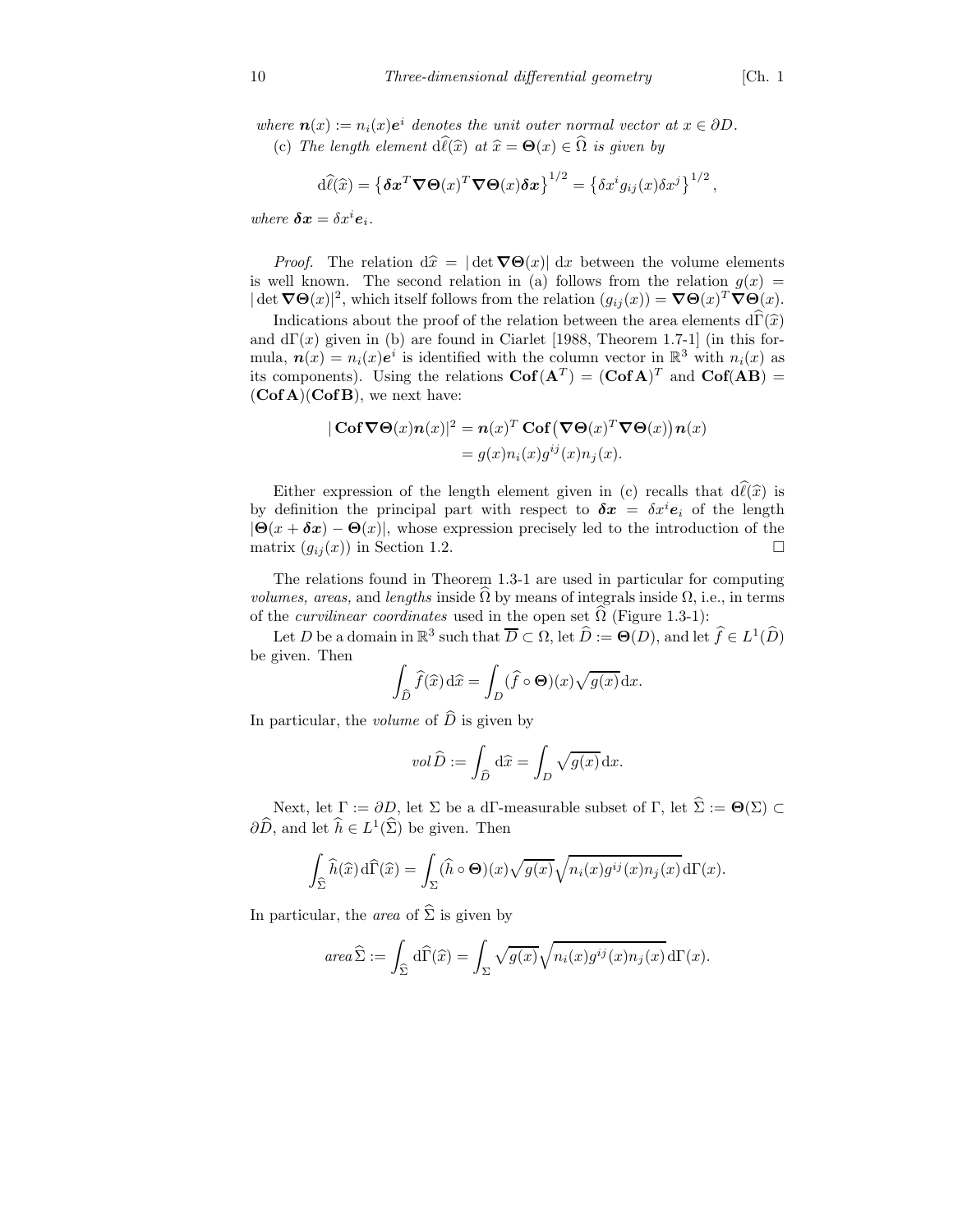

Figure 1.3-1: Volume, area, and length elements in curvilinear coordinates. The elements  $d\hat{x}, d\hat{\Gamma}(\hat{x})$ , and  $d\hat{\ell}(\hat{x})$  at  $\hat{x} = \Theta(x) \in \hat{\Omega}$  are expressed in terms of dx,  $d\Gamma(x)$ , and  $\delta x$  at  $x \in \Omega$  by means of the covariant and contravariant components of the metric tensor; cf. Theorem 1.3-1. Given a domain D such that  $\overline{D} \subset \Omega$  and a dΓ-measurable subset  $\Sigma$  of  $\partial D$ , the corresponding relations are used for computing the volume of  $\widehat{D} = \Theta(D) \subset \widehat{\Omega}$ , the area of  $\widehat{\Sigma} = \Theta(\Sigma) \subset \partial \widehat{D}$ , and the length of a curve  $\widehat{C} = \Theta(C) \subset \widehat{\Omega}$ , where  $C = f(I)$  and I is a compact interval of R.

Finally, consider a curve  $C = f(I)$  in  $\Omega$ , where I is a compact interval of R and  $f = f^i e_i : I \to \Omega$  is a smooth enough injective mapping. Then the length of the curve  $\widehat{C} := \Theta(C) \subset \widehat{\Omega}$  is given by

$$
length \widehat{C} := \int_I \left| \frac{\mathrm{d}}{\mathrm{d}t} (\mathbf{\Theta} \circ \mathbf{f})(t) \right| \mathrm{d}t = \int_I \sqrt{g_{ij}(\mathbf{f}(t)) \frac{\mathrm{d}f^i}{\mathrm{d}t}(t) \frac{\mathrm{d}f^j}{\mathrm{d}t}(t)} \mathrm{d}t.
$$

This relation shows in particular that the lengths of curves inside the set  $\Theta(\Omega)$  are precisely those induced by the Euclidean metric of the space  $\mathbf{E}^3$ .

## 1.4 COVARIANT DERIVATIVES OF A VECTOR FIELD AND CHRISTOFFEL SYMBOLS

Suppose that a vector field is defined in an open subset  $\widehat{\Omega}$  of  $\mathbf{E}^3$  by means of its *Cartesian components*  $\widehat{v}_i : \widehat{\Omega} \to \mathbb{R}$ , i.e., this field is defined by its values  $\widehat{v}_i(\widehat{x})\widehat{e}^i$ at each  $\hat{x} \in \hat{\Omega}$ , where the vectors  $\hat{e}^i$  constitute the orthonormal basis of  $\mathbf{E}^3$ ; see Figure 1.4-1.

Suppose now that the open set  $\widehat{\Omega}$  is equipped with *curvilinear coordinates* from an open subset  $\Omega$  of  $\mathbb{R}^3$ , by means of an injective mapping  $\mathbf{\Theta}: \Omega \to \mathbf{E}^3$ satisfying  $\Theta(\Omega) = \widehat{\Omega}$ .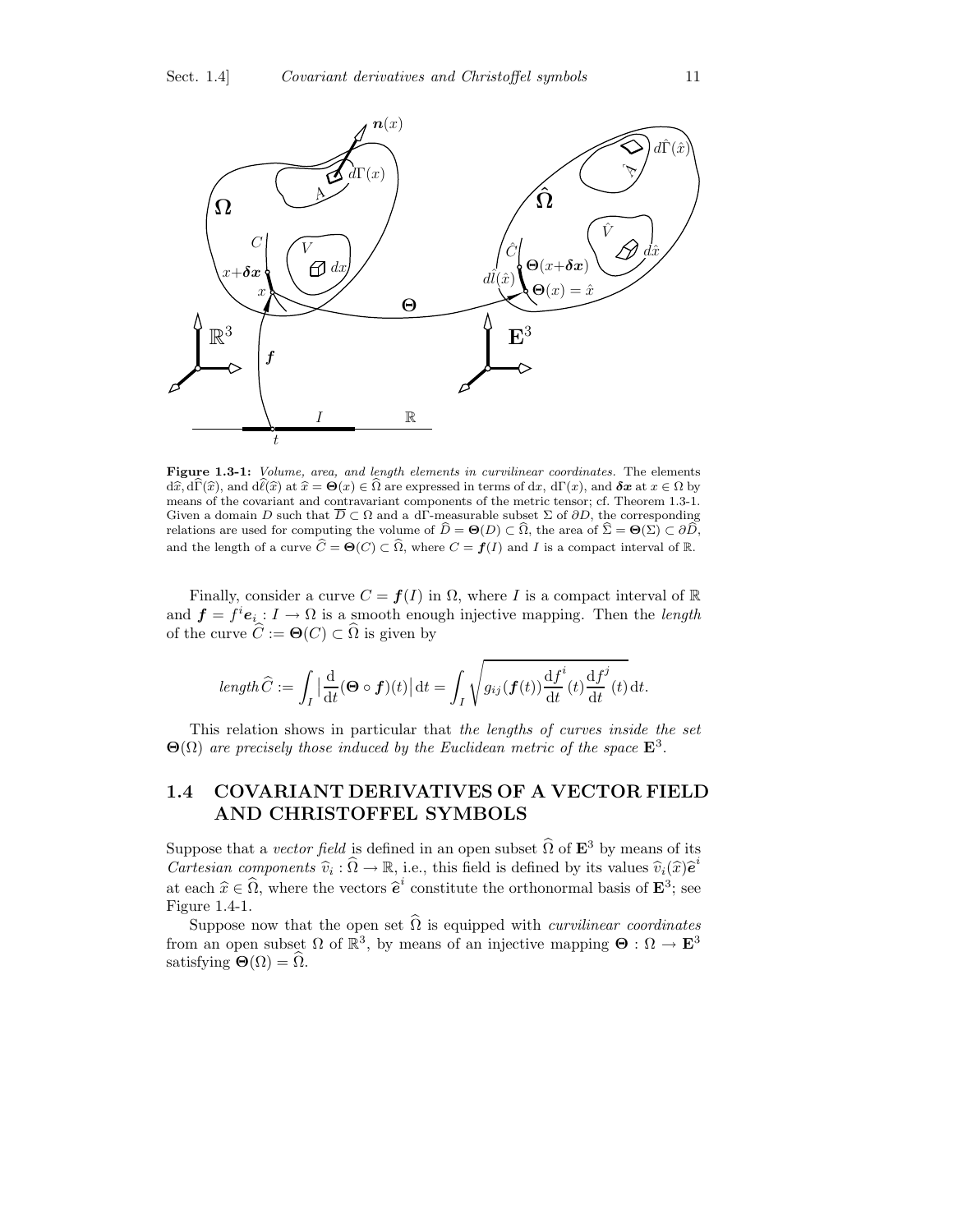

**Figure 1.4-1:** A vector field in Cartesian coordinates. At each point  $\hat{x} \in \hat{\Omega}$ , the vector  $\hat{v}_i(\hat{x})\hat{e}^i$  is defined by its Cartesian components  $\hat{v}_i(\hat{x})$  over an orthonormal basis of  $\mathbf{E}^3$  formed by three vectors  $\hat{\mathbf{e}}^i$ .

How to define appropriate components of the same vector field, but this time in terms of these curvilinear coordinates? It turns out that the proper way to do so consists in defining three functions  $v_i : \overline{\Omega} \to \mathbb{R}$  by requiring that (Figure 1.4-2)

$$
v_i(x)\mathbf{g}^i(x) := \widehat{v}_i(\widehat{x})\widehat{e}^i \text{ for all } \widehat{x} = \Theta(x), x \in \Omega,
$$

where the three vectors  $g^{i}(x)$  form the *contravariant basis* at  $\hat{x} = \Theta(x)$  (Section 1.2). Using the relations  $g^i(x) \cdot g_j(x) = \delta^i_j$  and  $\hat{e}^i \cdot \hat{e}_j = \delta^i_j$ , we immediately find how the old and new components are related, viz.,

$$
v_j(x) = v_i(x)\boldsymbol{g}^i(x) \cdot \boldsymbol{g}_j(x) = \widehat{v}_i(\widehat{x})\widehat{\boldsymbol{e}}^i \cdot \boldsymbol{g}_j(x),
$$
  

$$
\widehat{v}_i(\widehat{x}) = \widehat{v}_j(\widehat{x})\widehat{\boldsymbol{e}}^j \cdot \widehat{\boldsymbol{e}}_i = v_j(x)\boldsymbol{g}^j(x) \cdot \widehat{\boldsymbol{e}}_i.
$$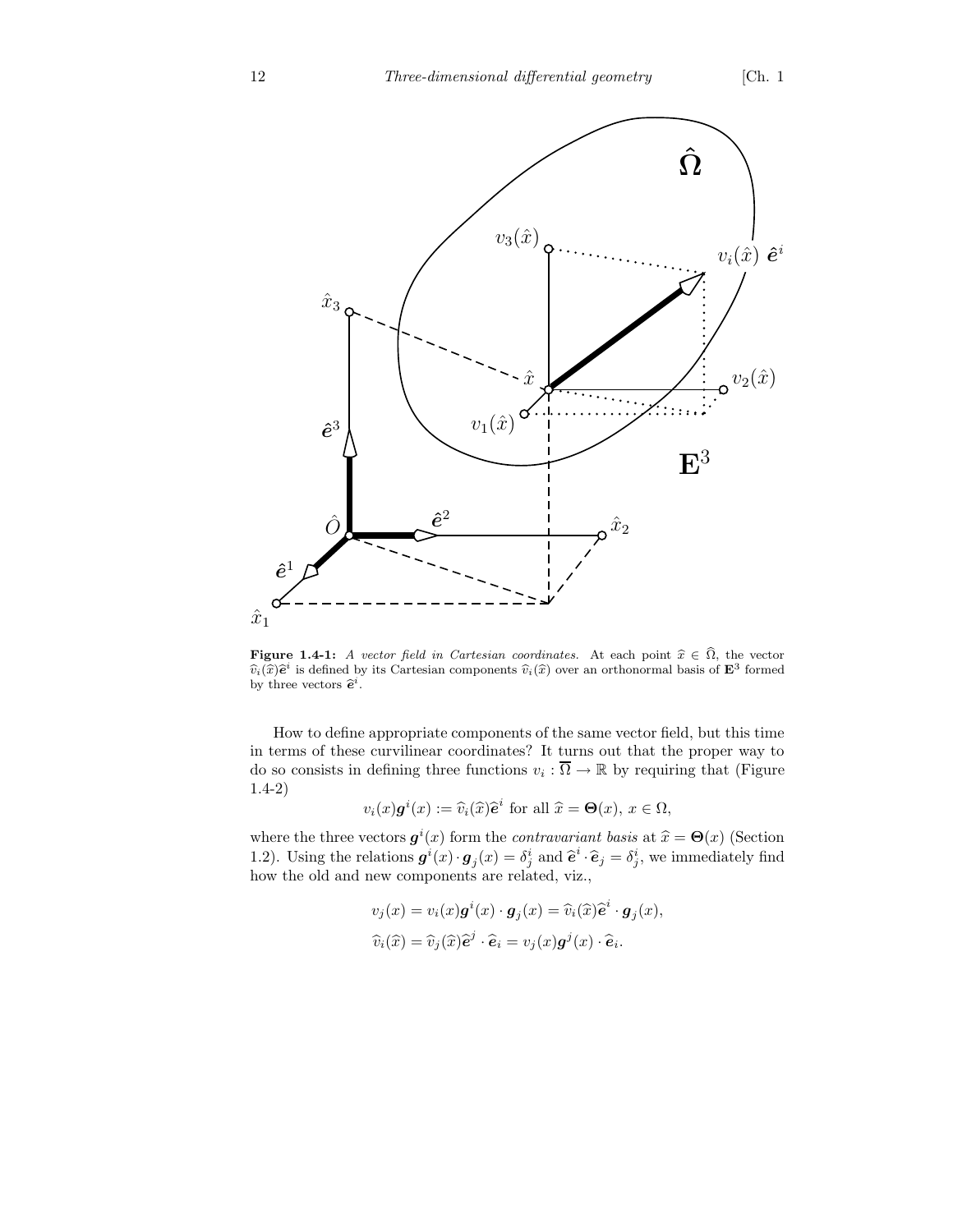

Figure 1.4-2: A vector field in curvilinear coordinates. Let there be given a vector field in Cartesian coordinates defined at each  $\hat{x} \in \hat{\Omega}$  by its Cartesian components  $\hat{v}_i(\hat{x})$  over the vectors  $\hat{\mathbf{e}}^i$  (Figure 1.4-1). In curvilinear coordinates, the same vector field is defined at each  $x \in \Omega$  by its covariant components  $v_i(x)$  over the contravariant basis vectors  $g^i(x)$  in such a way that  $v_i(x)\boldsymbol{g}^i(x) = \widehat{v}_i(\widehat{x})\boldsymbol{e}^i$ ,  $\widehat{x} = \boldsymbol{\Theta}(x)$ .

The three components  $v_i(x)$  are called the **covariant components** of the vector  $v_i(x) \mathbf{g}^i(x)$  at  $\hat{x}$ , and the three functions  $v_i : \Omega \to \mathbb{R}$  defined in this fashion are called the **covariant components** of the vector field  $v_i \mathbf{g}^i : \Omega \to \mathbf{E}^3$ .

Suppose next that we wish to compute a partial derivative  $\hat{\partial}_j \hat{v}_i(\hat{x})$  at a point  $\hat{x} = \Theta(x) \in \hat{\Omega}$  in terms of the partial derivatives  $\partial_\ell v_k(x)$  and of the values  $v_q(x)$ (which are also expected to appear by virtue of the chain rule). Such a task is required for example if we wish to write a system of partial differential equations whose unknown is a vector field (such as the equations of nonlinear or linearized elasticity) in terms of ad hoc curvilinear coordinates.

As we now show, carrying out such a transformation naturally leads to a fundamental notion, that of covariant derivatives of a vector field.

**Theorem 1.4-1.** Let  $\Omega$  be an open subset of  $\mathbb{R}^3$  and let  $\Theta : \Omega \to \mathbb{E}^3$  be an immersion that is also a  $\mathcal{C}^2$ -diffeomorphism of  $\Omega$  onto  $\widehat{\Omega} := \Theta(\Omega)$ . Given a vector field  $\widehat{v}_i \widehat{e}^i : \widehat{\Omega} \to \mathbb{R}^3$  in Cartesian coordinates with components  $\widehat{v}_i \in C^1(\widehat{\Omega})$ , Let  $v_i \mathbf{g}^i : \Omega \to \mathbb{R}^3$  be the same field in curvilinear coordinates, i.e., that defined by

$$
\widehat{v}_i(\widehat{x})\widehat{e}^i = v_i(x)\mathbf{g}^i(x) \text{ for all } \widehat{x} = \Theta(x), x \in \Omega.
$$

Then  $v_i \in C^1(\Omega)$  and for all  $x \in \Omega$ ,

$$
\widehat{\partial}_j \widehat{v}_i(\widehat{x}) = \left(v_{k\| \ell} [\boldsymbol{g}^k]_i [\boldsymbol{g}^{\ell}]_j\right)(x), \ \widehat{x} = \boldsymbol{\Theta}(x),
$$

where

$$
v_{i\parallel j}:=\partial_j v_i-\Gamma_{ij}^p v_p\,\text{ and }\Gamma_{ij}^p:=\boldsymbol{g}^p\cdot\partial_i \boldsymbol{g}_j,
$$

and

$$
[\boldsymbol{g}^i(x)]_k := \boldsymbol{g}^i(x) \cdot \widehat{\boldsymbol{e}}_k
$$

denotes the *i*-th component of  $g^{i}(x)$  over the basis  $\{\hat{\mathbf{e}}_1, \hat{\mathbf{e}}_2, \hat{\mathbf{e}}_3\}.$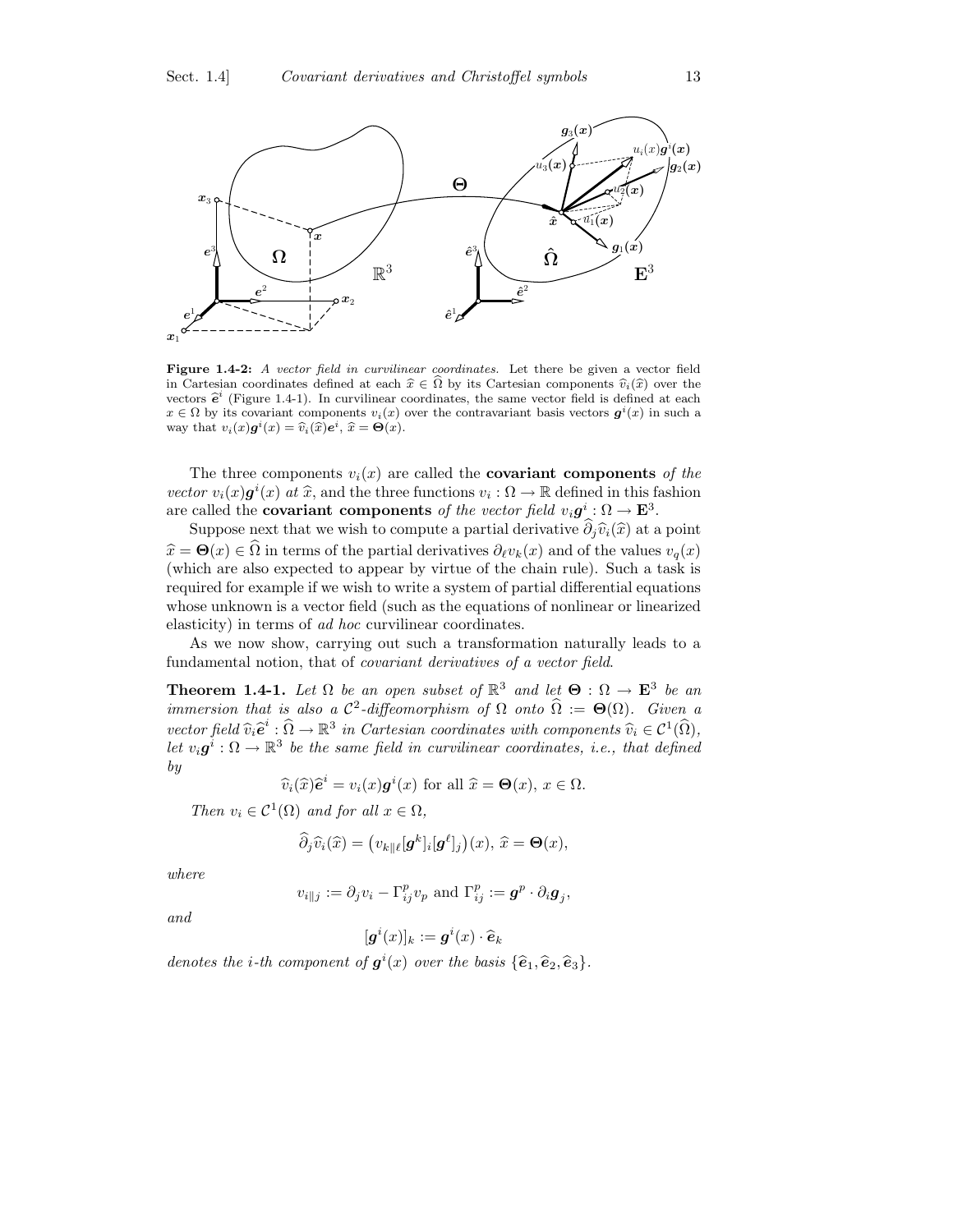Proof. The following convention holds throughout this proof: The simultaneous appearance of  $\hat{x}$  and x in an equality means that they are related by  $\hat{x} = \Theta(x)$  and that the equality in question holds for all  $x \in \Omega$ .

(i) Another expression of  $[g^i(x)]_k := g^i(x) \cdot \hat{e}_k$ .

Let  $\Theta(x) = \Theta^k(x)\hat{e}_k$  and  $\hat{\Theta}(\hat{x}) = \hat{\Theta}^i(\hat{x})e_i$ , where  $\hat{\Theta} : \hat{\Omega} \to \mathbf{E}^3$  denotes the inverse mapping of  $\Theta : \Omega \to \mathbf{E}^3$ . Since  $\Theta(\Theta(x)) = x$  for all  $x \in \Omega$ , the chain rule shows that the matrices  $\nabla \Theta(x) := (\partial_j \Theta^k(x))$  (the row index is k) and  $\widehat{\nabla}\widehat{\Theta}(\widehat{x}) := (\widehat{\partial}_k \widehat{\Theta}^i(\widehat{x}))$  (the row index is *i*) satisfy

$$
\widehat{\boldsymbol{\nabla}}\widehat{\boldsymbol{\Theta}}(\widehat{x})\boldsymbol{\nabla}\boldsymbol{\Theta}(x)=\mathbf{I},
$$

or equivalently,

$$
\widehat{\partial}_k\widehat{\Theta}^i(\widehat{x})\partial_j\Theta^k(x)=\left(\widehat{\partial}_1\widehat{\Theta}^i(\widehat{x})\;\;\partial_2\widehat{\Theta}^i(\widehat{x})\;\;\partial_3\widehat{\Theta}^i(\widehat{x})\right)\begin{pmatrix}\partial_j\Theta^1(x)\\ \partial_j\Theta^2(x)\\ \partial_j\Theta^3(x)\end{pmatrix}=\delta^i_j.
$$

The components of the above column vector being precisely those of the vector  $g_j(x)$ , the components of the above row vector must be those of the vector  $g^{i}(x)$  since  $g^{i}(x)$  is uniquely defined for each exponent i by the three relations  $g^{i}(x) \cdot g_{j}(x) = \delta^{i}_{j}, j = 1, 2, 3$ . Hence the k-th component of  $g^{i}(x)$  over the basis  $\{\hat{e}_1, \hat{e}_2, \hat{e}_3\}$  can be also expressed in terms of the inverse mapping  $\Theta$ , as:

$$
[\boldsymbol{g}^i(x)]_k = \widehat{\partial}_k \widehat{\Theta}^i(\widehat{x}).
$$

(ii) The functions  $\Gamma_{\ell k}^q := \mathbf{g}^q \cdot \partial_{\ell} \mathbf{g}_k \in \mathcal{C}^0(\Omega)$ .

We next compute the derivatives  $\partial_{\ell} \mathbf{g}^{q}(x)$  (the fields  $\mathbf{g}^{q} = g^{qr} \mathbf{g}_r$  are of class  $\mathcal{C}^1$  on  $\Omega$  since  $\Theta$  is assumed to be of class  $\mathcal{C}^2$ ). These derivatives will be needed in (iii) for expressing the derivatives  $\hat{\partial}_i \hat{u}_i(\hat{x})$  as functions of x (recall that  $\hat{u}_i(\hat{x}) =$  $u_k(x)[g^k(x)]_i$ ). Recalling that the vectors  $g^k(x)$  form a basis, we may write a priori

$$
\partial_{\ell} \mathbf{g}^{q}(x) = -\Gamma_{\ell k}^{q}(x) \mathbf{g}^{k}(x),
$$

thereby unambiguously defining functions  $\Gamma_{\ell k}^q : \Omega \to \mathbb{R}$ . To find their expressions in terms of the mappings  $\Theta$  and  $\widehat{\Theta}$ , we observe that

$$
\Gamma^q_{\ell k}(x) = \Gamma^q_{\ell m}(x) \delta^m_k = \Gamma^q_{\ell m}(x) \mathbf{g}^m(x) \cdot \mathbf{g}_k(x) = -\partial_{\ell} \mathbf{g}^q(x) \cdot \mathbf{g}_k(x).
$$

Hence, noting that  $\partial_{\ell}(\mathbf{g}^q(x) \cdot \mathbf{g}_k(x)) = 0$  and  $[\mathbf{g}^q(x)]_p = \partial_p \hat{\Theta}^q(\hat{x})$ , we obtain

$$
\Gamma_{\ell k}^q(x) = \mathbf{g}^q(x) \cdot \partial_{\ell} \mathbf{g}_k(x) = \widehat{\partial}_p \widehat{\Theta}^q(\widehat{x}) \partial_{\ell k} \Theta^p(x) = \Gamma_{k\ell}^q(x).
$$

Since  $\mathbf{\Theta} \in C^2(\Omega; \mathbf{E}^3)$  and  $\widehat{\mathbf{\Theta}} \in C^1(\widehat{\Omega}; \mathbb{R}^3)$  by assumption, the last relations show that  $\Gamma_{\ell k}^q \in \mathcal{C}^0(\Omega)$ .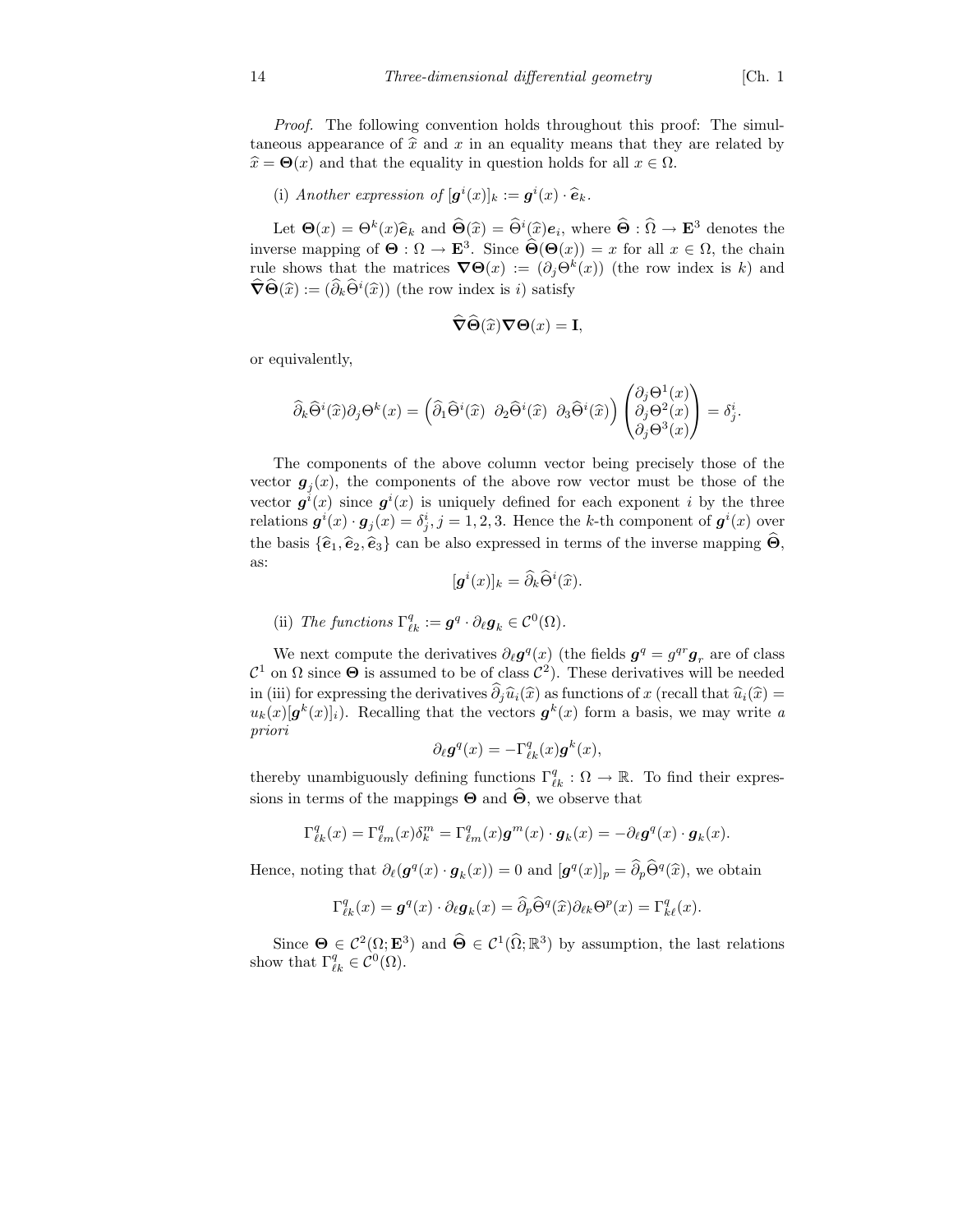(iii) The partial derivatives  $\widehat{\partial}_i \widehat{v}_i(\widehat{x})$  of the Cartesian components of the vector field  $\widehat{v}_i \widehat{e}^i \in \mathcal{C}^1(\widehat{\Omega}; \mathbb{R}^3)$  are given at each  $\widehat{x} = \Theta(x) \in \widehat{\Omega}$  by

$$
\widehat{\partial}_j \widehat{v}_i(\widehat{x}) = v_{k\| \ell}(x) [\boldsymbol{g}^k(x)]_i [\boldsymbol{g}^\ell(x)]_j,
$$

where

$$
v_{k\parallel \ell}(x):=\partial_\ell v_k(x)-\Gamma_{\ell k}^q(x)v_q(x),
$$

and  $[g^k(x)]_i$  and  $\Gamma^q_{\ell k}(x)$  are defined as in (i) and (ii).

We compute the partial derivatives  $\widehat{\partial}_i\widehat{v}_i(\widehat{x})$  as functions of x by means of the relation  $\hat{v}_i(\hat{x}) = v_k(x)[g^k(x)]_i$ . To this end, we first note that a differentiable function  $w : \Omega \to \mathbb{R}$  satisfies

$$
\widehat{\partial}_j w(\widehat{\Theta}(\widehat{x})) = \partial_\ell w(x) \widehat{\partial}_j \widehat{\Theta}^{\ell}(\widehat{x}) = \partial_\ell w(x) [\mathbf{g}^{\ell}(x)]_j,
$$

by the chain rule and by (i). In particular then,

$$
\begin{aligned}\n\widehat{\partial}_j \widehat{v}_i(\widehat{x}) &= \widehat{\partial}_j v_k(\widehat{\Theta}(\widehat{x})) [\mathbf{g}^k(x)]_i + v_q(x) \widehat{\partial}_j [\mathbf{g}^q(\widehat{\Theta}(\widehat{x}))]_i \\
&= \partial_\ell v_k(x) [\mathbf{g}^\ell(x)]_j [\mathbf{g}^k(x)]_i + v_q(x) (\partial_\ell [\mathbf{g}^q(x)]_i) [\mathbf{g}^\ell(x)]_j \\
&= (\partial_\ell v_k(x) - \Gamma_{\ell k}^q(x) v_q(x)) [\mathbf{g}^k(x)]_i [\mathbf{g}^\ell(x)]_j,\n\end{aligned}
$$

since  $\partial_{\ell} \mathbf{g}^{q}(x) = -\Gamma_{\ell k}^{q}(x) \mathbf{g}^{k}(x)$  by (ii).

The functions

$$
v_{i\parallel j} = \partial_j v_i - \Gamma_{ij}^p v_p
$$

defined in Theorem 1.4-1 are called the first-order covariant derivatives of the vector field  $v_i \mathbf{g}^i : \Omega \to \mathbb{R}^3$ .

The functions

$$
\Gamma_{ij}^p = \boldsymbol{g}^p \cdot \partial_i \boldsymbol{g}_j
$$

are called the Christoffel symbols of the first kind.

The following result summarizes properties of covariant derivatives and Christoffel symbols that are constantly used.

**Theorem 1.4-2.** Let the assumptions on the mapping  $\Theta : \Omega \to \mathbf{E}^3$  be as in Theorem 1.4-1, and let there be given a vector field  $v_i \mathbf{g}^i : \Omega \to \mathbb{R}^3$  with covariant components  $v_i \in C^1(\Omega)$ .

(a) The first-order covariant derivatives  $v_{i||j} \in C^{0}(\Omega)$  of the vector field  $v_i \boldsymbol{g}^i : \Omega \to \mathbb{R}^3$ , which are defined by

$$
v_{i\parallel j} := \partial_j v_i - \Gamma_{ij}^p v_p, \text{ where } \Gamma_{ij}^p := \boldsymbol{g}^p \cdot \partial_i \boldsymbol{g}_j,
$$

can be also defined by the relations

$$
\partial_j(v_i\boldsymbol{g}^i)=v_{i\parallel j}\boldsymbol{g}^i \iff v_{i\parallel j}=\left\{\partial_j(v_k\boldsymbol{g}^k)\right\}\cdot\boldsymbol{g}_i.
$$

(b) The Christoffel symbols  $\Gamma_{ij}^p := \mathbf{g}^p \cdot \partial_i \mathbf{g}_j = \Gamma_{ji}^p \in \mathcal{C}^0(\Omega)$  satisfy the relations

$$
\partial_i \boldsymbol{g}^p = -\Gamma_{ij}^p \boldsymbol{g}^j \text{ and } \partial_j \boldsymbol{g}_q = \Gamma_{jq}^i \boldsymbol{g}_i.
$$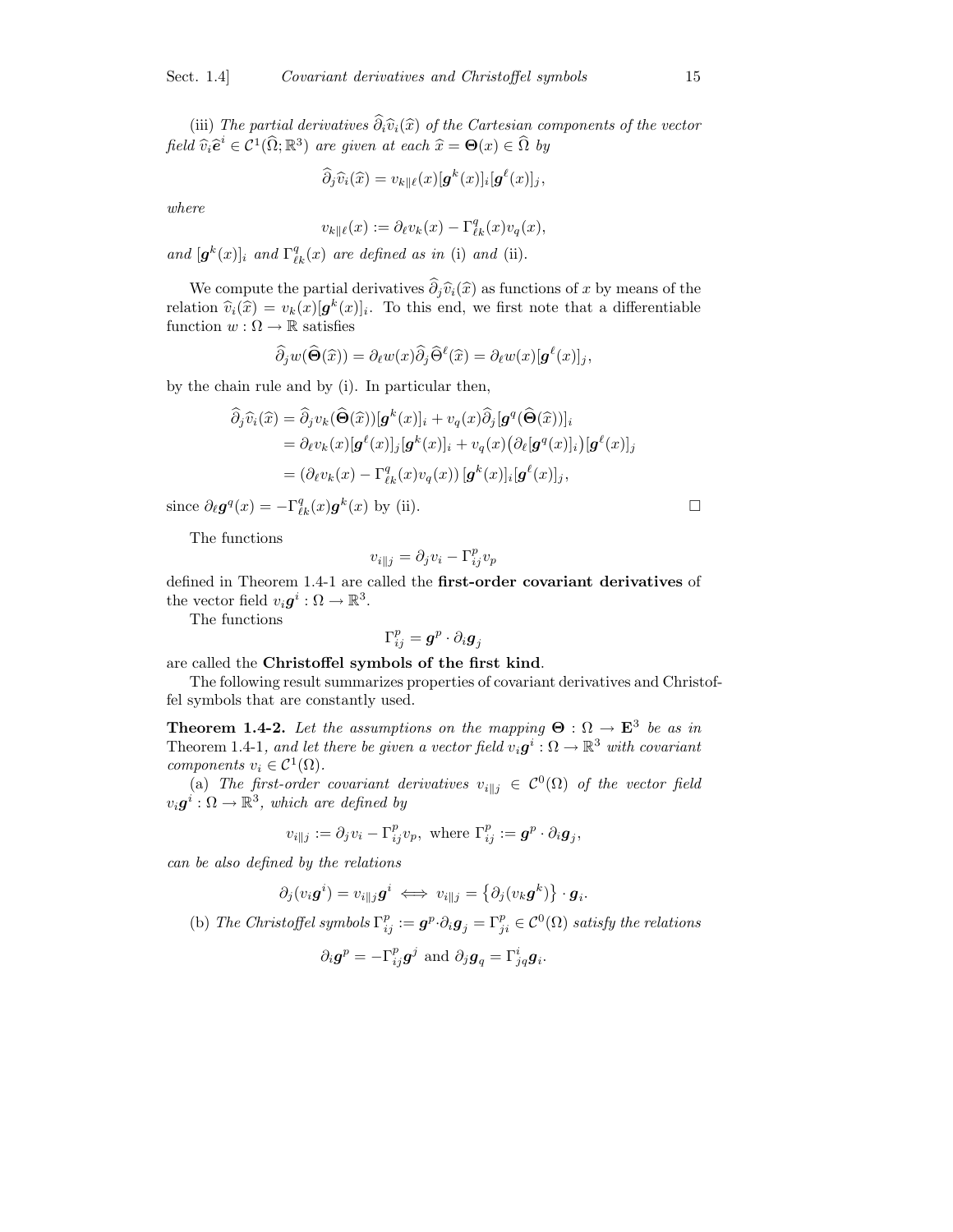*Proof.* It remains to verify that the covariant derivatives  $v_{i||j}$ , defined in Theorem 1.4-1 by

$$
v_{i||j} = \partial_j v_i - \Gamma_{ij}^p v_p,
$$

may be equivalently defined by the relations

$$
\partial_j(v_i\boldsymbol{g}^i)=v_{i\parallel j}\boldsymbol{g}^i
$$

These relations unambiguously define the functions  $v_{i||j} = \{\partial_j(v_k g^k)\} \cdot g_i$  since the vectors  $g^i$  are linearly independent at all points of  $\Omega$  by assumption. To this end, we simply note that, by definition, the Christoffel symbols satisfy  $\partial_i \mathbf{g}^p = -\Gamma_{ij}^p \mathbf{g}^j$  (cf. part (ii) of the proof of Theorem 1.4-1); hence

$$
\partial_j(v_i\boldsymbol{g}^i) = (\partial_j v_i)\boldsymbol{g}^i + v_i\partial_j\boldsymbol{g}^i = (\partial_j v_i)\boldsymbol{g}^i - v_i\Gamma^i_{jk}\boldsymbol{g}^k = v_{i||j}\boldsymbol{g}^i.
$$

To establish the other relations  $\partial_j \mathbf{g}_q = \Gamma^i_{jq} \mathbf{g}_i$ , we note that

$$
0 = \partial_j (\boldsymbol{g}^p \cdot \boldsymbol{g}_q) = -\Gamma_{ji}^p \boldsymbol{g}^i \cdot \boldsymbol{g}_q + \boldsymbol{g}^p \cdot \partial_j \boldsymbol{g}_q = -\Gamma_{qj}^p + \boldsymbol{g}^p \cdot \partial_j \boldsymbol{g}_q.
$$

Hence

$$
\partial_j \boldsymbol{g}_q = (\partial_j \boldsymbol{g}_q \cdot \boldsymbol{g}^p) \boldsymbol{g}_p = \Gamma_{qj}^p \boldsymbol{g}_p.
$$

.

*Remark*. The Christoffel symbols  $\Gamma_{ij}^p$  can be also defined solely in terms of the components of the metric tensor; see the proof of Theorem 1.5-1.

If the affine space  $\mathbf{E}^3$  is identified with  $\mathbb{R}^3$  and  $\mathbf{\Theta}_{\mathbb{R}} = id_{\Omega}$ , the relation  $\partial_j(v_i \mathbf{g}^i)(x) = (v_{i||j}\mathbf{g}^i)(x)$  (Theorem 1.4-2 (a)), reduces to  $\widehat{\partial}_j(\widehat{v}_i(\widehat{x})\widehat{e}^i) = (\widehat{\partial}_j\widehat{v}_i(\widehat{x}))\widehat{e}^i$ . In this sense, a covariant derivative of the first order constitutes a generalization of a partial derivative of the first order in Cartesian coordinates.

### 1.5 NECESSARY CONDITIONS SATISFIED BY THE METRIC TENSOR; THE RIEMANN CURVATURE TENSOR

It is remarkable that the components  $g_{ij}$  :  $\Omega \to \mathbb{R}$  of the metric tensor of an open set  $\Theta(\Omega) \subset \mathbf{E}^3$  (Section 1.2), defined by a smooth enough immersion  $\Theta : \Omega \to \mathbf{E}^3$ , cannot be arbitrary functions.

As shown in the next theorem, they must satisfy relations that take the form:

$$
\partial_j \Gamma_{ikq} - \partial_k \Gamma_{ijq} + \Gamma_{ij}^p \Gamma_{kqp} - \Gamma_{ik}^p \Gamma_{jqp} = 0 \text{ in } \Omega,
$$

where the functions  $\Gamma_{ijq}$  and  $\Gamma_{ij}^p$  have simple expressions in terms of the functions  $g_{ij}$  and of some of their partial derivatives (as shown in the next proof, it so happens that the functions  $\Gamma_{ij}^p$  as defined in Theorem 1.5-1 coincide with the Christoffel symbols introduced in the previous section; this explains why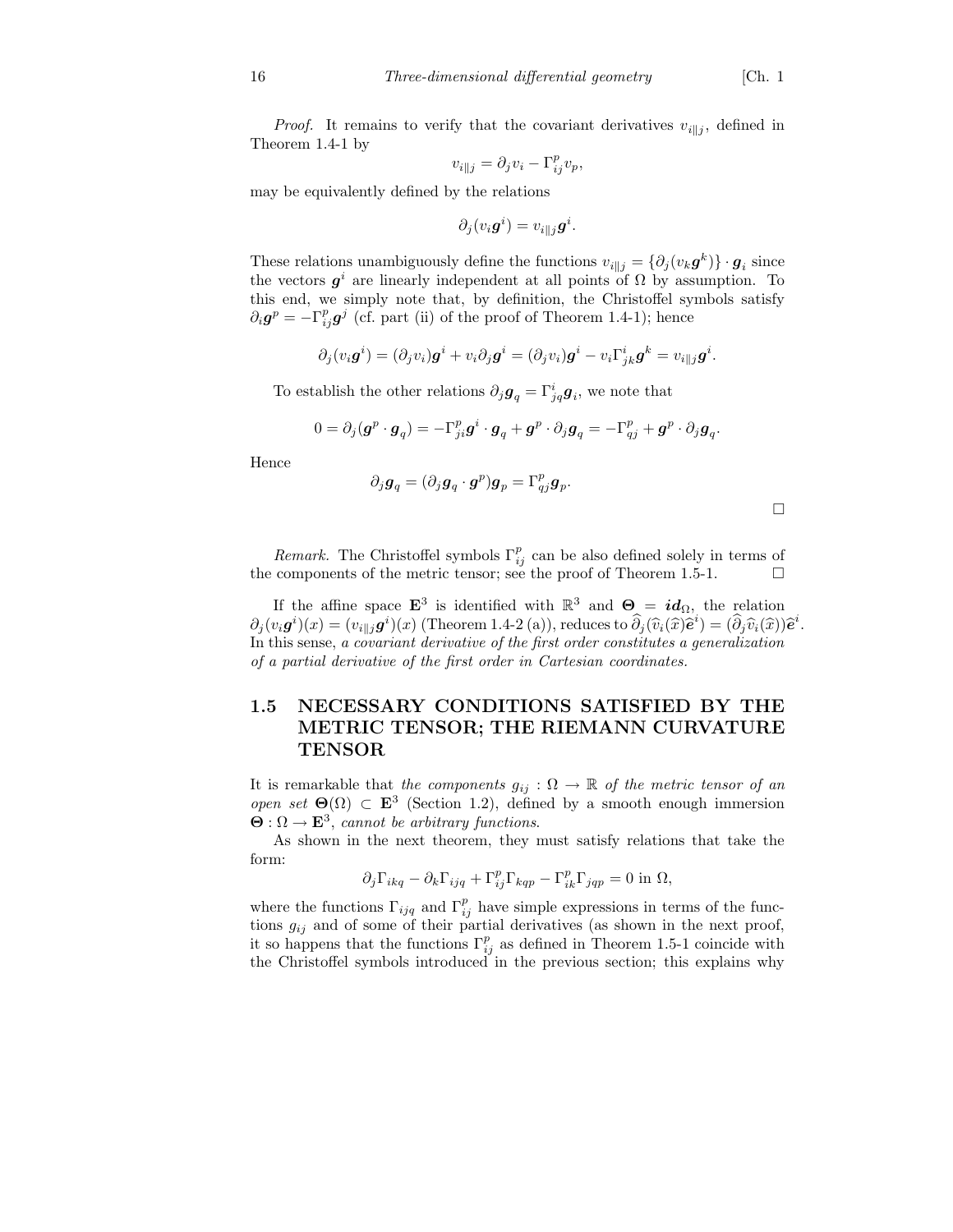they are denoted by the same symbol). Note that, according to the rule governing Latin indices and exponents, these relations are meant to hold for all  $i, j, k, q \in \{1, 2, 3\}.$ 

**Theorem 1.5-1.** Let  $\Omega$  be an open set in  $\mathbb{R}^3$ , let  $\Theta \in C^3(\Omega; \mathbf{E}^3)$  be an immersion, and let

$$
g_{ij}:=\partial_i\mathbf{\Theta}\cdot\partial_j\mathbf{\Theta}
$$

denote the covariant components of the metric tensor of the set  $\Theta(\Omega)$ . Let the functions  $\Gamma_{ijq} \in \mathcal{C}^1(\Omega)$  and  $\Gamma^p_{ij} \in \mathcal{C}^1(\Omega)$  be defined by

$$
\Gamma_{ijq} := \frac{1}{2} (\partial_j g_{iq} + \partial_i g_{jq} - \partial_q g_{ij}),
$$
  
\n
$$
\Gamma_{ij}^p := g^{pq} \Gamma_{ijq} \text{ where } (g^{pq}) := (g_{ij})^{-1}.
$$

Then, necessarily,

$$
\partial_j \Gamma_{ikq} - \partial_k \Gamma_{ijq} + \Gamma_{ij}^p \Gamma_{kqp} - \Gamma_{ik}^p \Gamma_{jqp} = 0 \text{ in } \Omega.
$$

*Proof.* Let  $g_i = \partial_i \Theta$ . It is then immediately verified that the functions  $\Gamma_{ijq}$ are also given by

$$
\Gamma_{ijq}=\partial_i \boldsymbol g_j\cdot \boldsymbol g_q.
$$

For each  $x \in \Omega$ , let the three vectors  $g^j(x)$  be defined by the relations  $g^j(x)$ .  $g_i(x) = \delta_j^j$ . Since we also have  $g^j = g^{ij}g_i$ , the last relations imply that  $\Gamma_{ij}^p =$  $\partial_i \mathbf{g}_j \cdot \mathbf{g}^p$ . Therefore,

$$
\partial_i \boldsymbol g_j = \Gamma_{ij}^p \boldsymbol g_p
$$

since  $\partial_i \mathbf{g}_j = (\partial_i \mathbf{g}_j \cdot \mathbf{g}^p) \mathbf{g}_p$ . Differentiating the same relations yields

$$
\partial_k \Gamma_{ijq} = \partial_{ik}\boldsymbol g_j \cdot \boldsymbol g_q + \partial_i \boldsymbol g_j \cdot \partial_k \boldsymbol g_q,
$$

so that the above relations together give

$$
\partial_i \boldsymbol{g}_j \cdot \partial_k \boldsymbol{g}_q = \Gamma_{ij}^p \boldsymbol{g}_p \cdot \partial_k \boldsymbol{g}_q = \Gamma_{ij}^p \Gamma_{kqp}.
$$

Consequently,

$$
\partial_{ik}\boldsymbol{g}_j\cdot\boldsymbol{g}_q=\partial_k\Gamma_{ijq}-\Gamma_{ij}^p\Gamma_{kqp}.
$$

Since  $\partial_{ik} \boldsymbol{g}_j = \partial_{ij} \boldsymbol{g}_k$ , we also have

$$
\partial_{ik}\boldsymbol{g}_j\cdot\boldsymbol{g}_q=\partial_j\Gamma_{ikq}-\Gamma_{ik}^p\Gamma_{jqp},
$$

and thus the required necessary conditions immediately follow.  $\Box$ 

Remark. The vectors  $g_i$  and  $g^j$  introduced above form the covariant and contravariant bases and the functions  $g^{ij}$  are the contravariant components of the metric tensor (Section 1.2).  $\Box$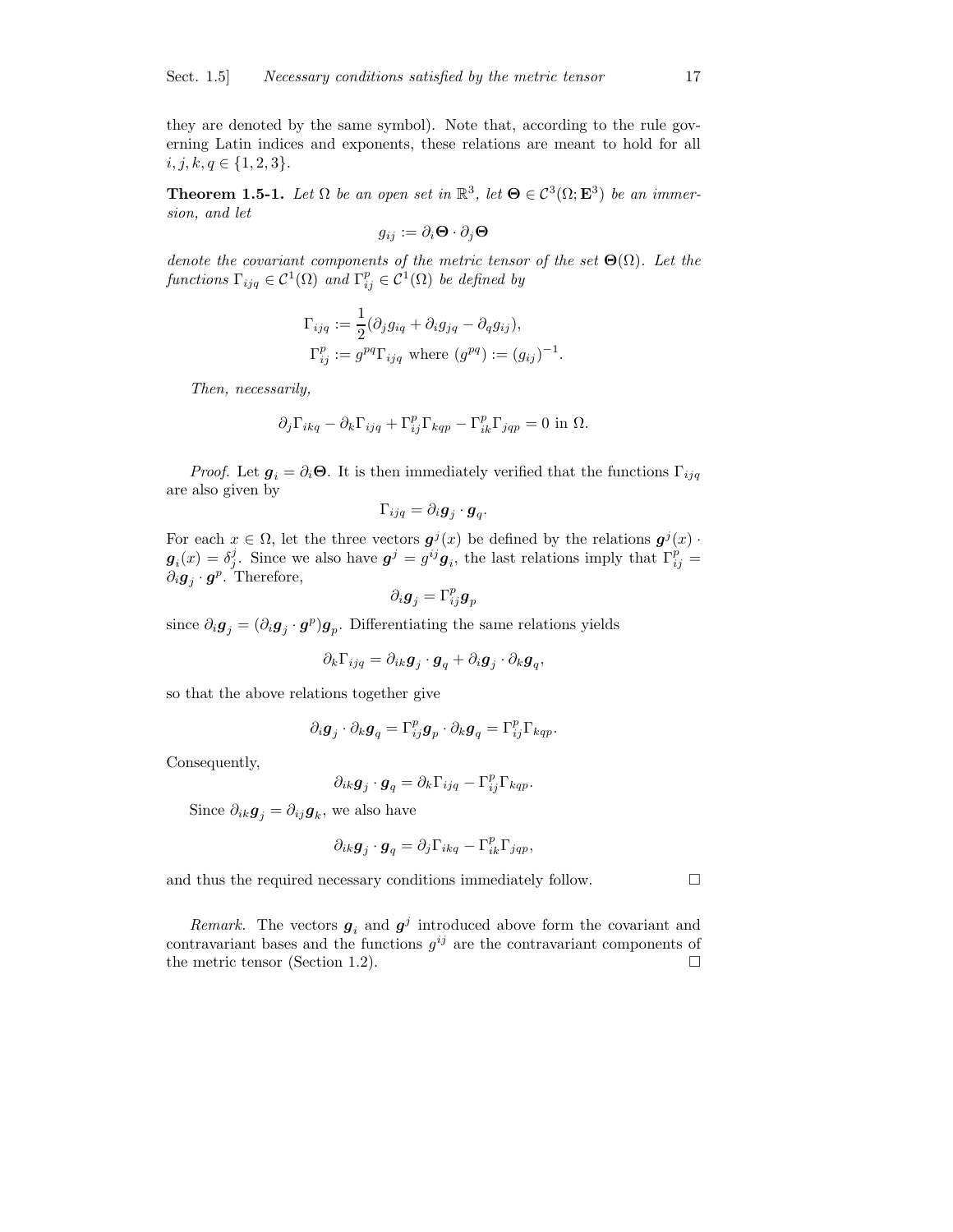As shown in the above proof, the necessary conditions  $R_{qijk} = 0$  thus simply constitute a re-writing of the relations  $\partial_{ik}g_j = \partial_{ki}g_j$  in the form of the equivalent relations  $\partial_{ik}\mathbf{g}_j \cdot \mathbf{g}_q = \partial_{ki}\mathbf{g}_j \cdot \mathbf{g}_q$ .

The functions

$$
\Gamma_{ijq} = \frac{1}{2} (\partial_j g_{iq} + \partial_i g_{jq} - \partial_q g_{ij}) = \partial_i \mathbf{g}_j \cdot \mathbf{g}_q = \Gamma_{jiq}
$$

and

$$
\Gamma_{ij}^p = g^{pq} \Gamma_{ijq} = \partial_i \boldsymbol{g}_j \cdot \boldsymbol{g}^p = \Gamma_{ji}^p
$$

are the Christoffel symbols of the first, and second, kinds. We saw in Section 1.4 that the same Christoffel symbols  $\Gamma_{ij}^p$  also naturally appear in a different context (that of covariant differentiation).

Finally, the functions

$$
R_{qijk} := \partial_j \Gamma_{ikq} - \partial_k \Gamma_{ijq} + \Gamma_{ij}^p \Gamma_{kqp} - \Gamma_{ik}^p \Gamma_{jqp}
$$

are the covariant components of the Riemann curvature tensor of the set  $\Theta(\Omega)$ . The relations  $R_{aijk} = 0$  found in Theorem 1.4-1 thus express that the Riemann curvature tensor of the set  $\Theta(\Omega)$  (equipped with the metric tensor with covariant components  $g_{ij}$  *vanishes.* 

## 1.6 EXISTENCE OF AN IMMERSION DEFINED ON AN OPEN SET IN  $\mathbb{R}^3$  with a prescribed met-RIC TENSOR

Let  $\mathbb{M}^3$ ,  $\mathbb{S}^3$ , and  $\mathbb{S}^3$ , denote the sets of all square matrices of order three, of all symmetric matrices of order three, and of all symmetric positive definite matrices of order three.

As in Section 1.2, the matrix representing the Fréchet derivative at  $x \in \Omega$  of a differentiable mapping  $\mathbf{\Theta} = (\Theta_{\ell}) : \Omega \to \mathbf{E}^3$  is denoted

$$
\nabla \Theta(x) := (\partial_j \Theta_\ell(x)) \in \mathbb{M}^3,
$$

where  $\ell$  is the row index and j the column index (equivalently,  $\nabla \Theta(x)$  is the matrix of order three whose j-th column vector is  $\partial_i \Theta$ ).

So far, we have considered that we are given an open set  $\Omega \subset \mathbb{R}^3$  and a smooth enough immersion  $\Theta : \Omega \to \mathbf{E}^3$ , thus allowing us to define a matrix field

$$
\mathbf{C} = (g_{ij}) = \nabla \Theta^T \nabla \Theta : \Omega \to \mathbb{S}^3_>,
$$

where  $g_{ij}: \Omega \to \mathbb{R}$  are the covariant components of the *metric tensor* of the open set  $Θ(Ω) ⊂ E^3$ .

We now turn to the *reciprocal questions*:

Given an open subset  $\Omega$  of  $\mathbb{R}^3$  and a smooth enough matrix field  $\mathbf{C} = (g_{ij})$ :  $\Omega \to \mathbb{S}^3$ , when is C the metric tensor field of an open set  $\Theta(\Omega) \subset \mathbf{E}^3$ ? Equivalently, when does there exist an immersion  $\Theta : \Omega \to \mathbf{E}^3$  such that

$$
\mathbf{C} = \nabla \Theta^T \nabla \Theta \text{ in } \Omega,
$$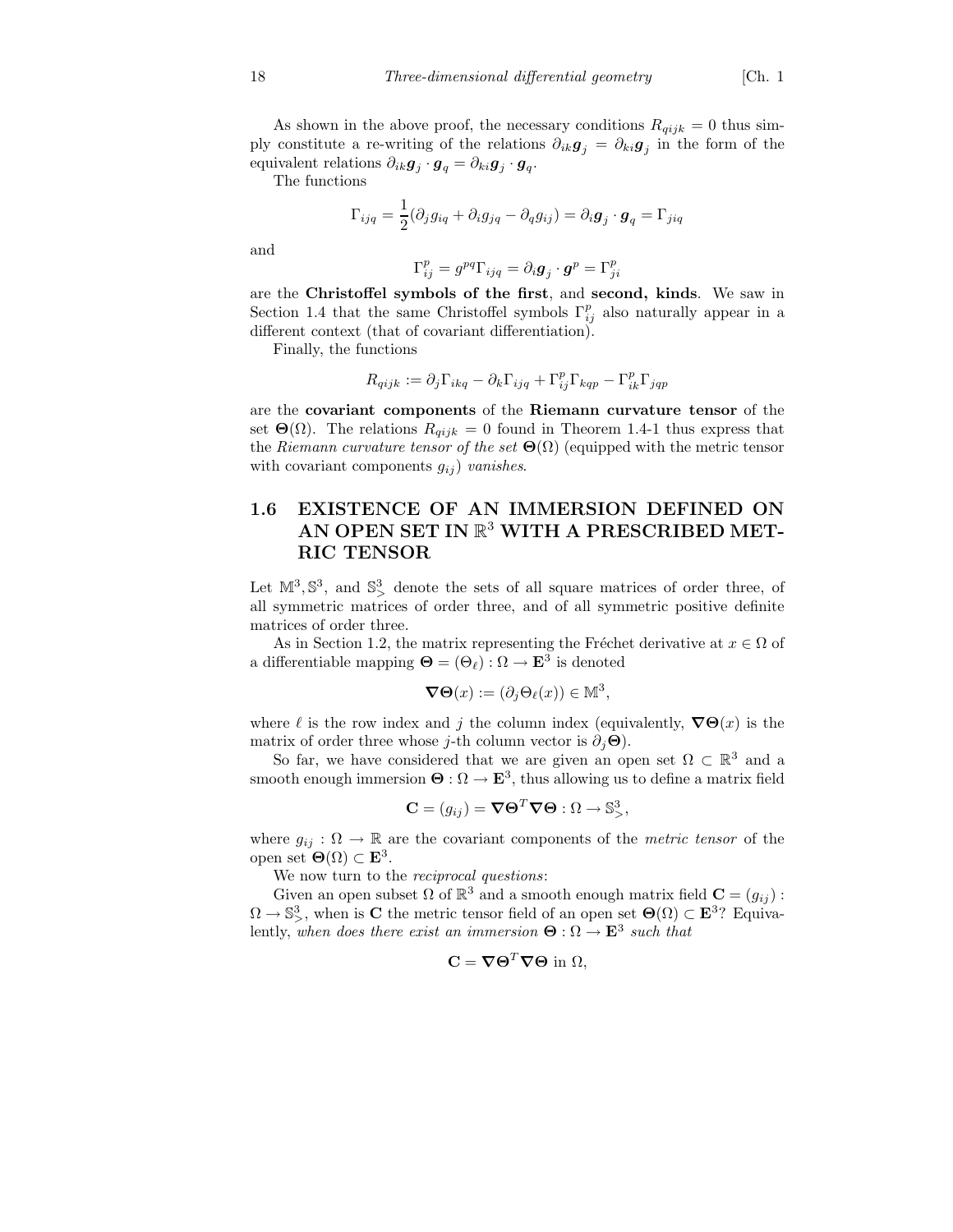or equivalently, such that

$$
g_{ij} = \partial_i \mathbf{\Theta} \cdot \partial_j \mathbf{\Theta} \text{ in } \Omega?
$$

If such an immersion exists, to what extent is it unique?

The answers to these questions turn out to be remarkably simple: If  $\Omega$  is simply-connected, the necessary conditions

$$
\partial_j \Gamma_{ikq} - \partial_k \Gamma_{ijq} + \Gamma_{ij}^p \Gamma_{kqp} - \Gamma_{ik}^p \Gamma_{jqp} = 0 \text{ in } \Omega
$$

found in Theorem 1.4-1 are also sufficient for the existence of such an immersion. If  $\Omega$  is connected, this immersion is unique up to isometries in  $\mathbf{E}^3$ .

Whether the immersion found in this fashion is *globally injective* is a different issue, which accordingly should be resolved by different means.

This result comprises two essentially distinct parts, a global existence result (Theorem 1.6-1) and a uniqueness result (Theorem 1.4-1). Note that these two results are established under *different assumptions* on the set  $\Omega$  and on the smoothness of the field  $(q_{ij})$ .

In order to put these results in a wider perspective, let us make a brief incursion into Riemannian Geometry. For detailed treatments, see classic texts such as Choquet-Bruhat, de Witt-Morette & Dillard-Bleick [1977], Marsden & Hughes [1983], or Gallot, Hulin & Lafontaine [2004].

Considered as a three-dimensional manifold, an open set  $\Omega \subset \mathbb{R}^3$  equipped with an immersion  $\mathbf{\Theta}: \Omega \to \mathbf{E}^3$  becomes an example of a *Riemannian manifold*  $(\Omega; (g_{ij}))$ , i.e., a manifold, the set  $\Omega$ , equipped with a Riemannian metric, the symmetric positive-definite matrix field  $(g_{ij}) : \Omega \to \mathbb{S}^3$  defined in this case by  $g_{ij} := \partial_i \Theta \cdot \partial_j \Theta$  in  $\Omega$ . More generally, a **Riemannian metric on a manifold** is a twice covariant, symmetric, positive-definite tensor field acting on vectors in the tangent spaces to the manifold (these tangent spaces coincide with  $\mathbb{R}^3$  in the present instance).

This particular Riemannian manifold  $(\Omega; (g_{ij}))$  possesses the remarkable property that *its metric is the same as that of the surrounding space*  $\mathbf{E}^3$ . More specifically,  $(\Omega; (g_{ij}))$  is isometrically immersed in the Euclidean space  $\mathbf{E}^3$ , in the sense that there exists an immersion  $\Theta : \Omega \to \mathbf{E}^3$  that satisfies the relations  $g_{ij} = \partial_i \Theta \cdot \partial_j \Theta$ . Equivalently, the length of any curve in the Riemannian manifold  $(\Omega; (g_{ij}))$  is the same as the length of its image by  $\Theta$  in the Euclidean space  $\mathbf{E}^3$  (see Theorem 1.3-1).

The first question above can thus be rephrased as follows: Given an open subset  $\Omega$  of  $\mathbb{R}^3$  and a positive-definite matrix field  $(g_{ij}) : \Omega \to \mathbb{S}^3$ , when is the Riemannian manifold  $(\Omega; (g_{ij}))$  flat, in the sense that it can be locally isometrically immersed in a Euclidean space of the same dimension (three)?

The answer to this question can then be rephrased as follows (compare with the statement of Theorem 1.6-1 below): Let  $\Omega$  be a simply-connected open subset of  $\mathbb{R}^3$ . Then a Riemannian manifold  $(\Omega; (g_{ij}))$  with a Riemannian metric  $(g_{ij})$ of class  $\mathcal{C}^2$  in  $\Omega$  is flat if and only if its Riemannian curvature tensor vanishes in  $\Omega$ . Recast as such, this result becomes a special case of the **fundamental** theorem on flat Riemannian manifolds, which holds for a general finitedimensional Riemannian manifold.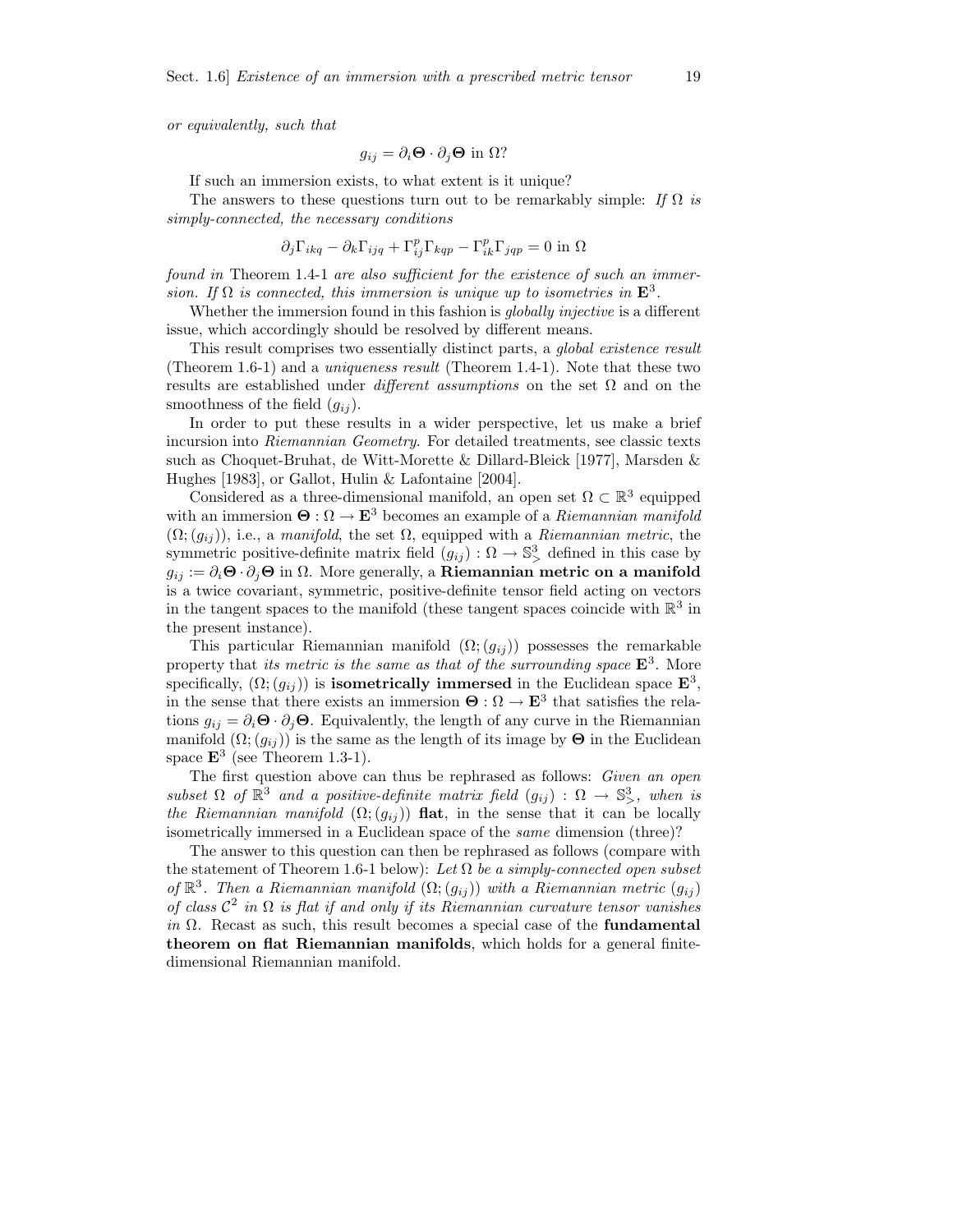The answer to the second question, viz., the issue of uniqueness, can be rephrased as follows (compare with the statement of Theorem 1.7-1 in the next section): Let  $\Omega$  be a connected open subset of  $\mathbb{R}^3$ . Then the isometric immersions of a flat Riemannian manifold  $(\Omega; (g_{ij}))$  into a Euclidean space  $\mathbf{E}^3$  are unique up to isometries of  $\mathbf{E}^3$ . Recast as such, this result likewise becomes a special case of the so-called rigidity theorem; cf. Section 1.7.

Recast as such, these two theorems together constitute a special case (that where the dimensions of the manifold and of the Euclidean space are both equal to three) of the fundamental theorem of Riemannian Geometry. This theorem addresses the same existence and uniqueness questions in the more general setting where  $\Omega$  is replaced by a *p*-dimensional manifold and  $\mathbf{E}^3$  is replaced by a  $(p+q)$ -dimensional Euclidean space (the "fundamental theorem of surface theory", established in Sections 2.8 and 2.9, constitutes another important special case). When the *p*-dimensional manifold is an open subset of  $\mathbb{R}^p$ , an outline of a self-contained proof is given in Szopos [2005].

Another fascinating question (which will not be addressed here) is the following: Given again an open subset  $\Omega$  of  $\mathbb{R}^3$  equipped with a symmetric, positivedefinite matrix field  $(g_{ij})$ :  $\Omega \to \mathbb{S}^3$ , assume this time that the Riemannian manifold  $(\Omega; (g_{ij}))$  is no longer flat, i.e., its Riemannian curvature tensor no longer vanishes in  $\Omega$ . Can such a Riemannian manifold still be isometrically immersed, but this time in a higher-dimensional Euclidean space? Equivalently, do there exist a Euclidean space  $\mathbf{E}^d$  with  $d > 3$  and an immersion  $\mathbf{\Theta}: \Omega \to \mathbf{E}^d$ such that  $g_{ij} = \partial_i \mathbf{\Theta} \cdot \partial_j \mathbf{\Theta}$  in  $\Omega$ ?

The answer is yes, according to the following beautiful Nash theorem, so named after Nash [1954]: Any p-dimensional Riemannian manifold equipped with a continuous metric can be isometrically immersed in a Euclidean space of dimension  $2p$  with an immersion of class  $C^1$ ; it can also be isometrically immersed in a Euclidean space of dimension  $(2p + 1)$  with a globally injective immersion of class  $C^1$ .

Let us now humbly return to the question of existence raised at the beginning of this section, i.e., when the manifold is an open set in  $\mathbb{R}^3$ .

**Theorem 1.6-1.** Let  $\Omega$  be a connected and simply-connected open set in  $\mathbb{R}^3$ and let  $\mathbf{C} = (g_{ij}) \in \mathcal{C}^2(\Omega; \mathbb{S}^3)$  be a matrix field that satisfies

$$
R_{qijk} := \partial_j \Gamma_{ikq} - \partial_k \Gamma_{ijq} + \Gamma_{ij}^p \Gamma_{kqp} - \Gamma_{ik}^p \Gamma_{jqp} = 0 \text{ in } \Omega,
$$

where

$$
\Gamma_{ijq} := \frac{1}{2} (\partial_j g_{iq} + \partial_i g_{jq} - \partial_q g_{ij}),
$$
  
\n
$$
\Gamma_{ij}^p := g^{pq} \Gamma_{ijq} \text{ with } (g^{pq}) := (g_{ij})^{-1}.
$$

Then there exists an immersion  $\mathbf{\Theta} \in \mathcal{C}^3(\Omega; \mathbf{E}^3)$  such that

$$
\mathbf{C} = \nabla \Theta^T \nabla \Theta \text{ in } \Omega.
$$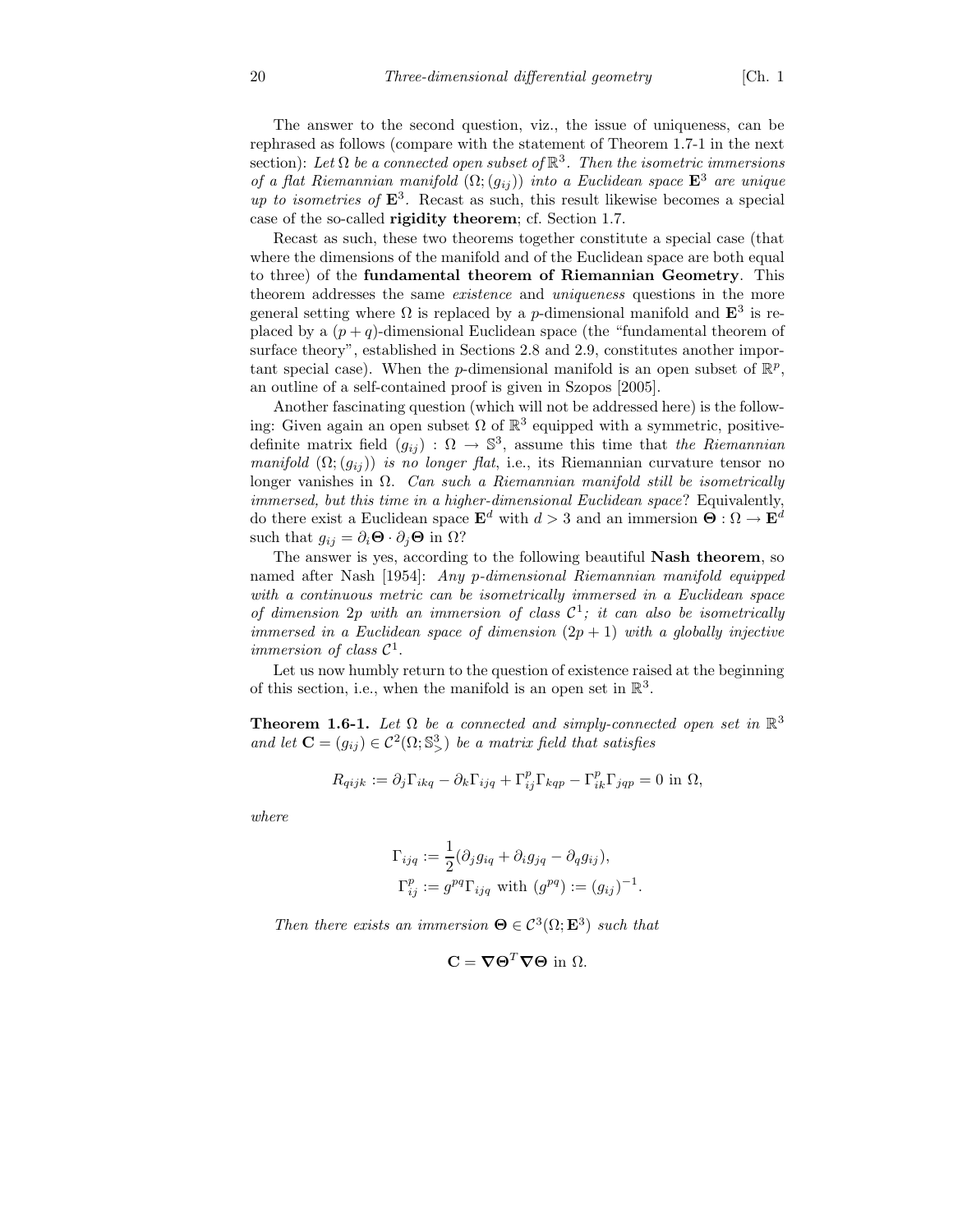Proof. The proof relies on a simple, yet crucial, observation. When a smooth enough immersion  $\mathbf{\Theta} = (\Theta_\ell) : \Omega \to \mathbf{E}^3$  is a priori given (as it was so far), its components  $\Theta_\ell$  satisfy the relations  $\partial_{ij}\Theta_\ell = \Gamma^p_{ij}\partial_p\Theta_\ell$ , which are nothing but another way of writing the relations  $\partial_i \mathbf{g}_j = \Gamma_{ij}^{p'} \mathbf{g}_p$  (see the proof of Theorem 1.5-1). This observation thus suggests to begin by solving (see part (ii)) the system of partial differential equations

$$
\partial_i F_{\ell j} = \Gamma_{ij}^p F_{\ell p} \text{ in } \Omega,
$$

whose solutions  $F_{\ell j} : \Omega \to \mathbb{R}$  then constitute natural candidates for the partial derivatives  $\partial_j \Theta_\ell$  of the unknown immersion  $\Theta = (\Theta_\ell) : \Omega \to \mathbf{E}^3$  (see part (iii)).

To begin with, we establish in (i) relations that will in turn allow us to re-write the sufficient conditions

$$
\partial_j \Gamma_{ikq} - \partial_k \Gamma_{ijq} + \Gamma_{ij}^p \Gamma_{kqp} - \Gamma_{ik}^p \Gamma_{jqp} = 0 \text{ in } \Omega
$$

in a slightly different form, more appropriate for the existence result of part (ii). Note that the positive definiteness of the symmetric matrices  $(g_{ij})$  is not needed for this purpose.

(i) Let  $\Omega$  be an open subset of  $\mathbb{R}^3$  and let there be given a field  $(g_{ij}) \in \mathbb{R}^3$  $\mathcal{C}^2(\Omega;\mathbb{S}^3)$  of symmetric invertible matrices. The functions  $\Gamma_{ijq}, \Gamma_{ij}^p$ , and  $g^{pq}$ being defined by

$$
\Gamma_{ijq} := \frac{1}{2}(\partial_j g_{iq} + \partial_i g_{jq} - \partial_q g_{ij}), \quad \Gamma^p_{ij} := g^{pq} \Gamma_{ijq}, \quad (g^{pq}) := (g_{ij})^{-1},
$$

define the functions

$$
R_{qijk} := \partial_j \Gamma_{ikq} - \partial_k \Gamma_{ijq} + \Gamma_{ij}^p \Gamma_{kqp} - \Gamma_{ik}^p \Gamma_{jqp},
$$
  

$$
R_{ijk}^p := \partial_j \Gamma_{ik}^p - \partial_k \Gamma_{ij}^p + \Gamma_{ik}^\ell \Gamma_{j\ell}^p - \Gamma_{ij}^\ell \Gamma_{k\ell}^p.
$$

Then

$$
R^p_{\cdot ijk} = g^{pq} R_{qijk} \text{ and } R_{qijk} = g_{pq} R^p_{\cdot ijk}.
$$

Using the relations

$$
\Gamma_{jq\ell} + \Gamma_{\ell jq} = \partial_j g_{q\ell}
$$
 and  $\Gamma_{ikq} = g_{q\ell} \Gamma_{ik}^{\ell}$ ,

which themselves follow from the definitions of the functions  $\Gamma_{ijq}$  and  $\Gamma_{ij}^p$ , and noting that

$$
(g^{pq}\partial_j g_{q\ell} + g_{q\ell}\partial_j g^{pq}) = \partial_j (g^{pq}g_{q\ell}) = 0,
$$

we obtain

$$
g^{pq}(\partial_j \Gamma_{ikq} - \Gamma_{ik}^r \Gamma_{jqr}) = \partial_j \Gamma_{ik}^p - \Gamma_{ikq} \partial_j g^{pq} - \Gamma_{ik}^\ell g^{pq} (\partial_j g_{q\ell} - \Gamma_{\ell jq})
$$
  

$$
= \partial_j \Gamma_{ik}^p + \Gamma_{ik}^\ell \Gamma_{j\ell}^p - \Gamma_{ik}^\ell (g^{pq} \partial_j g_{q\ell} + g_{q\ell} \partial_j g^{pq})
$$
  

$$
= \partial_j \Gamma_{ik}^p + \Gamma_{ik}^\ell \Gamma_{j\ell}^p.
$$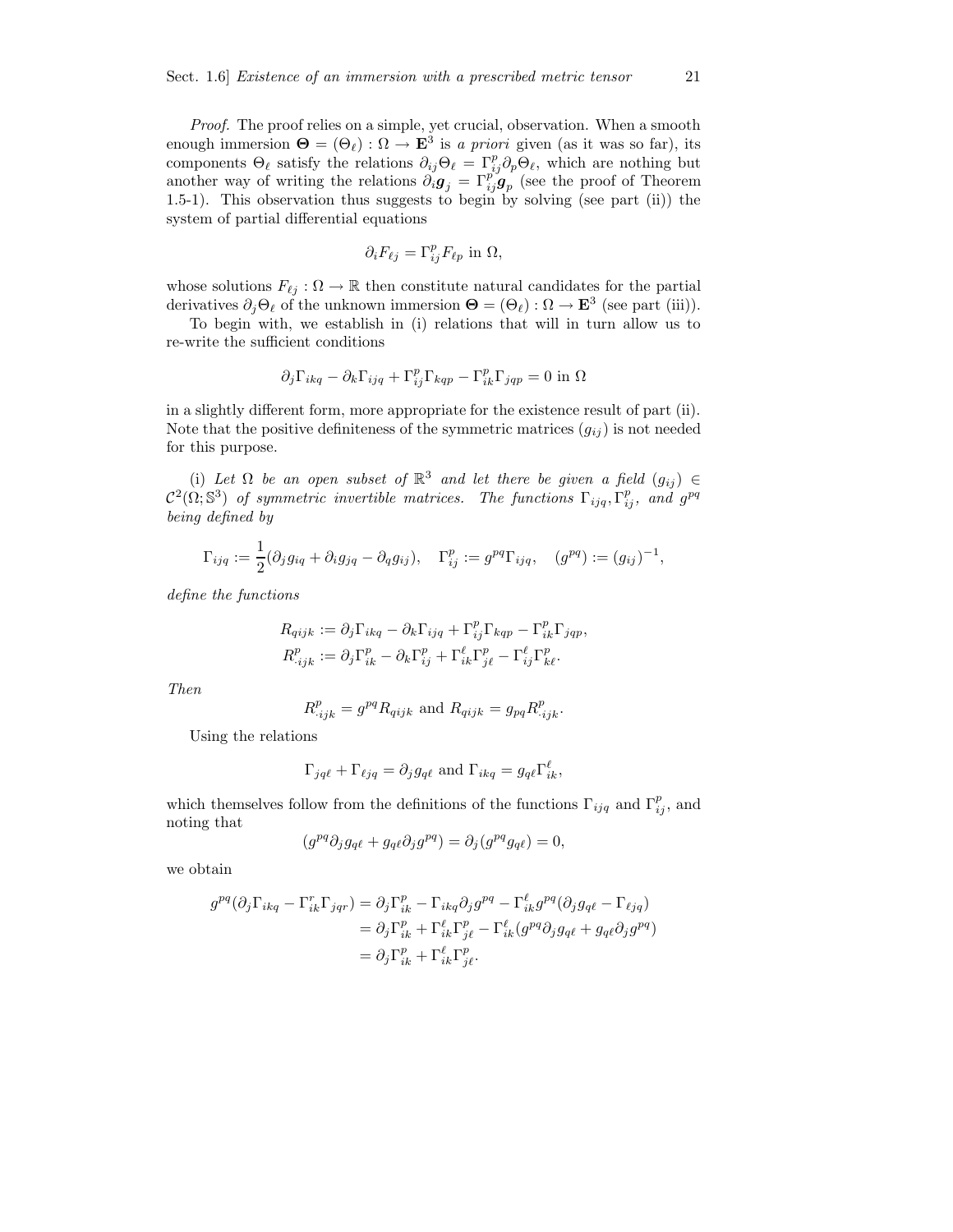Likewise,

$$
g^{pq}(\partial_k \Gamma_{ijq} - \Gamma_{ij}^r \Gamma_{kqr}) = \partial_k \Gamma_{ij}^p - \Gamma_{ij}^\ell \Gamma_{k\ell}^p,
$$

and thus the relations  $R_{ijk}^p = g^{pq} R_{qijk}$  are established. The relations  $R_{qijk} =$  $g_{pq}R^{p}_{ijk}$  are clearly equivalent to these ones.

We next establish the existence of solutions to the system

$$
\partial_i F_{\ell j} = \Gamma_{ij}^p F_{\ell p} \text{ in } \Omega.
$$

(ii) Let  $\Omega$  be a connected and simply-connected open subset of  $\mathbb{R}^3$  and let there be given functions  $\Gamma_{ij}^p = \Gamma_{ji}^p \in C^1(\overline{\Omega})$  satisfying the relations

$$
\partial_j \Gamma^p_{ik} - \partial_k \Gamma^p_{ij} + \Gamma^{\ell}_{ik} \Gamma^p_{j\ell} - \Gamma^{\ell}_{ij} \Gamma^p_{k\ell} = 0 \text{ in } \Omega,
$$

which are equivalent to the relations

$$
\partial_j \Gamma_{ikq} - \partial_k \Gamma_{ijq} + \Gamma_{ij}^p \Gamma_{kqp} - \Gamma_{ik}^p \Gamma_{jqp} = 0 \text{ in } \Omega,
$$

by part (i).

Let a point  $x^0 \in \Omega$  and a matrix  $(F_{\ell j}^0) \in \mathbb{M}^3$  be given. Then there exists one, and only one, field  $(F_{\ell j}) \in C^2(\Omega; \mathbb{M}^3)$  that satisfies

$$
\partial_i F_{\ell j}(x) = \Gamma_{ij}^p(x) F_{\ell p}(x), \ x \in \Omega,
$$
  

$$
F_{\ell j}(x^0) = F_{\ell j}^0.
$$

Let  $x^1$  be an arbitrary point in the set  $\Omega$ , *distinct from*  $x^0$ . Since  $\Omega$  is connected, there exists a path  $\gamma = (\gamma^i) \in C^1([0,1];\mathbb{R}^3)$  joining  $x^0$  to  $x^1$  in  $\Omega$ ; this means that

$$
\gamma(0) = x^0, \gamma(1) = x^1, \text{ and } \gamma(t) \in \Omega \text{ for all } 0 \le t \le 1.
$$

Assume that a matrix field  $(F_{\ell j}) \in C^1(\Omega; \mathbb{M}^3)$  satisfies  $\partial_i F_{\ell j}(x) = \Gamma_{ij}^p(x) F_{\ell p}(x)$ ,  $x \in \Omega$ . Then, for each integer  $\ell \in \{1, 2, 3\}$ , the three functions  $\zeta_j \in C^1([0, 1])$ defined by (for simplicity, the dependence on  $\ell$  is dropped)

$$
\zeta_j(t) := F_{\ell j}(\gamma(t)), \ 0 \le t \le 1,
$$

satisfy the following Cauchy problem for a linear system of three ordinary differential equations with respect to three unknowns:

$$
\frac{\mathrm{d}\zeta_j}{\mathrm{d}t}(t) = \Gamma_{ij}^p(\boldsymbol{\gamma}(t)) \frac{\mathrm{d}\boldsymbol{\gamma}^i}{\mathrm{d}t}(t) \zeta_p(t), 0 \le t \le 1, \zeta_j(0) = \zeta_j^0,
$$

where the *initial values*  $\zeta_j^0$  are given by

$$
\zeta_j^0 := F_{\ell j}^0.
$$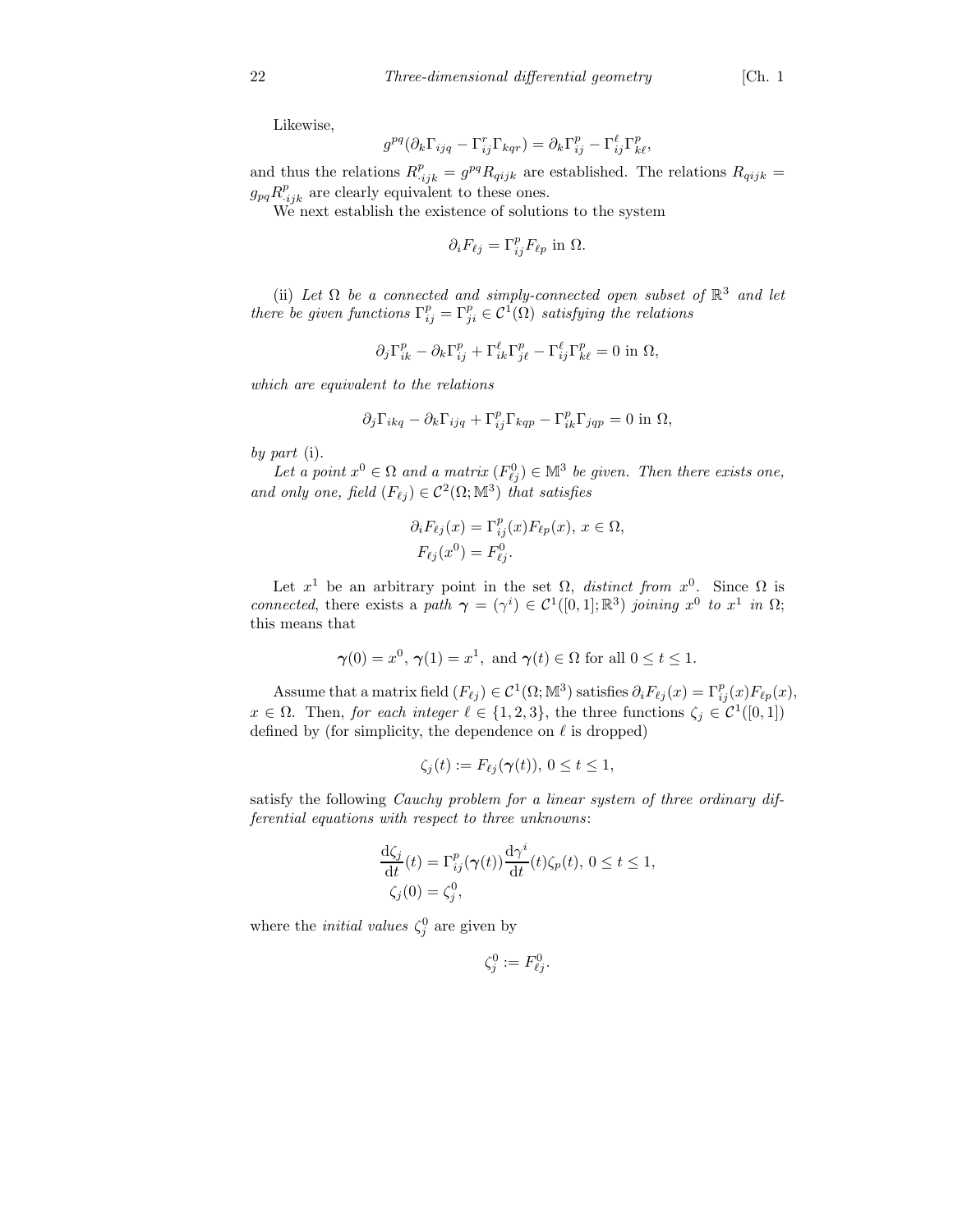Note in passing that the three Cauchy problems obtained by letting  $\ell = 1, 2$ , or 3 only differ by their initial values  $\zeta_j^0$ .

It is well known that a Cauchy problem of the form (with self-explanatory notations)

$$
\frac{\mathrm{d}\zeta}{\mathrm{d}t}(t) = \mathbf{A}(t)\zeta(t), \ 0 \le t \le 1,
$$
  

$$
\zeta(0) = \zeta^0,
$$

has one and only one solution  $\zeta \in C^1([0,1];\mathbb{R}^3)$  if  $\mathbf{A} \in C^0([0,1];\mathbb{M}^3)$  (see, e.g., Schwartz [1992, Theorem 4.3.1, p. 388]). Hence each one of the three Cauchy problems has one and only one solution.

Incidentally, this result already shows that, if it exists, the unknown field  $(F_{\ell i})$  is unique.

In order that the three values  $\zeta_i(1)$  found by solving the above Cauchy problem for a given integer  $\ell \in \{1, 2, 3\}$  be acceptable candidates for the three unknown values  $F_{\ell j} (x^1)$ , they must be of course *independent of the path chosen* for joining  $x^0$  to  $x^1$ .

So, let  $\gamma_0 \in C^1([0,1];\mathbb{R}^3)$  and  $\gamma_1 \in C^1([0,1];\mathbb{R}^3)$  be two paths joining  $x^0$ to  $x^1$  in  $\Omega$ . The open set  $\Omega$  being simply-connected, there exists a homotopy  $\mathbf{G} = (G^i) : [0,1] \times [0,1] \to \mathbb{R}^3$  joining  $\gamma_0$  to  $\gamma_1$  in  $\Omega$ , i.e., such that

$$
\mathbf{G}(\cdot,0) = \gamma_0, \mathbf{G}(\cdot,1) = \gamma_1, \mathbf{G}(t,\lambda) \in \Omega \text{ for all } 0 \le t \le 1, 0 \le \lambda \le 1,
$$
  

$$
\mathbf{G}(0,\lambda) = x^0 \text{ and } \mathbf{G}(1,\lambda) = x^1 \text{ for all } 0 \le \lambda \le 1,
$$

and smooth enough in the sense that

$$
\mathbf{G}\in\mathcal{C}^1([0,1]\times[0,1];\mathbb{R}^3)\text{ and }\frac{\partial}{\partial t}\left(\frac{\partial\mathbf{G}}{\partial\lambda}\right)=\frac{\partial}{\partial\lambda}\left(\frac{\partial\mathbf{G}}{\partial t}\right)\in\mathcal{C}^0([0,1]\times[0,1];\mathbb{R}^3).
$$

Let  $\zeta(\cdot, \lambda) = (\zeta_j(\cdot, \lambda)) \in C^1([0, 1]; \mathbb{R}^3)$  denote for each  $0 \leq \lambda \leq 1$  the solution of the Cauchy problem corresponding to the path  $\mathbf{G}(\cdot,\lambda)$  joining  $x^0$  to  $x^1$ . We thus have

$$
\frac{\partial \zeta_j}{\partial t}(t,\lambda) = \Gamma_{ij}^p(\mathbf{G}(t,\lambda)) \frac{\partial G^i}{\partial t}(t,\lambda)\zeta_p(t,\lambda) \text{ for all } 0 \le t \le 1, 0 \le \lambda \le 1,
$$
  

$$
\zeta_j(0,\lambda) = \zeta_j^0 \text{ for all } 0 \le \lambda \le 1.
$$

Our objective is to show that

$$
\frac{\partial \zeta_j}{\partial \lambda}(1,\lambda) = 0 \text{ for all } 0 \le \lambda \le 1,
$$

as this relation will imply that  $\zeta_j(1,0) = \zeta_j(1,1)$ , as desired. For this purpose, a direct differentiation shows that, for all  $0 \le t \le 1$ ,  $0 \le \lambda \le 1$ ,

$$
\frac{\partial}{\partial \lambda} \left( \frac{\partial \zeta_j}{\partial t} \right) = \{ \Gamma_{ij}^q \Gamma_{kq}^p + \partial_k \Gamma_{ij}^p \} \zeta_p \frac{\partial G^k}{\partial \lambda} \frac{\partial G^i}{\partial t} + \Gamma_{ij}^p \zeta_p \frac{\partial}{\partial \lambda} \left( \frac{\partial G^i}{\partial t} \right) + \sigma_q \Gamma_{ij}^q \frac{\partial G^i}{\partial t},
$$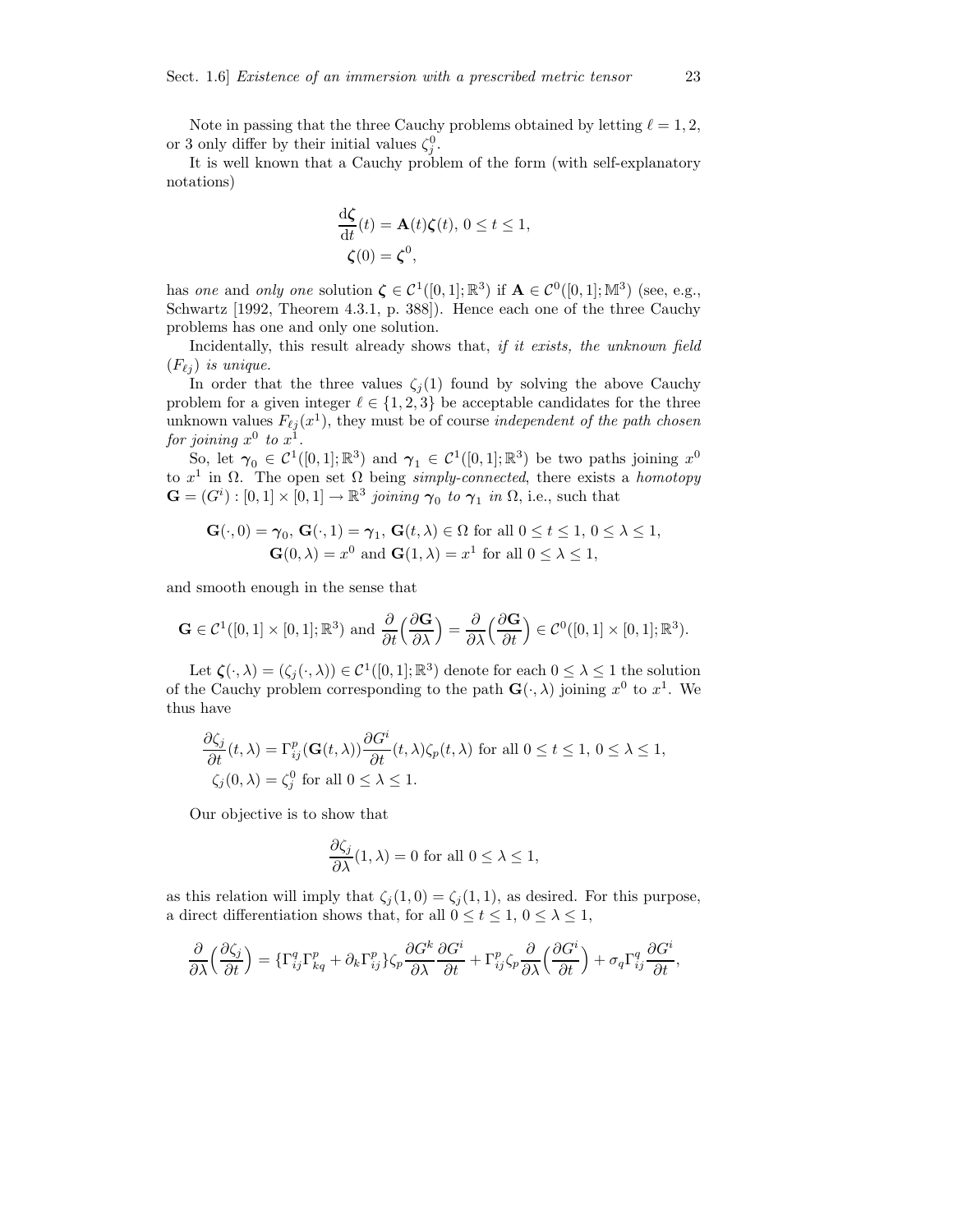where

$$
\sigma_j := \frac{\partial \zeta_j}{\partial \lambda} - \Gamma^p_{kj} \zeta_p \frac{\partial G^k}{\partial \lambda},
$$

on the one hand (in the relations above and below,  $\Gamma_{ij}^q, \partial_k \Gamma_{ij}^p$ , etc., stand for  $\Gamma_{ij}^q(\mathbf{G}(\cdot,\cdot)),\partial_k\Gamma_{ij}^p(\mathbf{G}(\cdot,\cdot)),$  etc.).

On the other hand, a direct differentiation of the equation defining the functions  $\sigma_j$  shows that, for all  $0 \le t \le 1, 0 \le \lambda \le 1$ ,

$$
\frac{\partial}{\partial t} \left( \frac{\partial \zeta_j}{\partial \lambda} \right) = \frac{\partial \sigma_j}{\partial t} + \left\{ \partial_i \Gamma^p_{kj} \frac{\partial G^i}{\partial t} \zeta_p + \Gamma^q_{kj} \frac{\partial \zeta_q}{\partial t} \right\} \frac{\partial G^k}{\partial \lambda} + \Gamma^p_{ij} \zeta_p \frac{\partial}{\partial t} \left( \frac{\partial G^i}{\partial \lambda} \right).
$$

But  $\frac{\partial \zeta_j}{\partial t}$  $\frac{\partial \zeta_j}{\partial t} = \Gamma_{ij}^p$  $\partial G^i$  $\frac{\partial}{\partial t} \zeta_p$ , so that we also have

$$
\frac{\partial}{\partial t} \left( \frac{\partial \zeta_j}{\partial \lambda} \right) = \frac{\partial \sigma_j}{\partial t} + \{ \partial_i \Gamma^p_{kj} + \Gamma^q_{kj} \Gamma^p_{iq} \} \zeta_p \frac{\partial G^i}{\partial t} \frac{\partial G^k}{\partial \lambda} + \Gamma^p_{ij} \zeta_p \frac{\partial}{\partial t} \left( \frac{\partial G^i}{\partial \lambda} \right).
$$

Hence, subtracting the above relations and noting that  $\frac{\partial}{\partial \lambda}$  $\int$   $\partial \zeta_j$ ∂t  $=\frac{\partial}{\partial}$ ∂t  $\int$   $\partial \zeta_j$ ∂λ  $\overline{ }$ 

and 
$$
\frac{\partial}{\partial \lambda} \left( \frac{\partial G^i}{\partial t} \right) = \frac{\partial}{\partial t} \left( \frac{\partial G^i}{\partial \lambda} \right)
$$
 by assumption, we infer that

$$
\frac{\partial \sigma_j}{\partial t} + \{ \partial_i \Gamma^p_{kj} - \partial_k \Gamma^p_{ij} + \Gamma^q_{kj} \Gamma^p_{iq} - \Gamma^q_{ij} \Gamma^p_{kq} \} \zeta_p \frac{\partial G^k}{\partial \lambda} \frac{\partial G^i}{\partial t} - \Gamma^q_{ij} \frac{\partial G^i}{\partial t} \sigma_q = 0.
$$

The assumed symmetries  $\Gamma_{ij}^p = \Gamma_{ji}^p$  combined with the assumed relations  $\partial_j \Gamma^p_{ik} - \partial_k \Gamma^p_{ij} + \Gamma^{\ell}_{ik} \Gamma^p_{j\ell} - \Gamma^{\ell}_{ij} \Gamma^p_{k\ell} = 0$  in  $\Omega$  show that

$$
\partial_i \Gamma^p_{kj} - \partial_k \Gamma^p_{ij} + \Gamma^q_{kj} \Gamma^p_{iq} - \Gamma^q_{ij} \Gamma^p_{kq} = 0,
$$

on the one hand. On the other hand,

$$
\sigma_j(0,\lambda)=\frac{\partial \zeta_j}{\partial \lambda}(0,\lambda)-\Gamma_{kj}^p(\mathbf{G}(0,\lambda))\zeta_p(0,\lambda)\frac{\partial G^k}{\partial \lambda}(0,\lambda)=0,
$$

since  $\zeta_j^0(0,\lambda) = \zeta_j^0$  and  $\mathbf{G}(0,\lambda) = x^0$  for all  $0 \leq \lambda \leq 1$ . Therefore, for any fixed value of the parameter  $\lambda \in [0, 1]$ , each function  $\sigma_j(\cdot, \lambda)$  satisfies a *Cauchy* problem for an ordinary differential equation, viz.,

$$
\frac{d\sigma_j}{dt}(t,\lambda) = \Gamma_{ij}^q(\mathbf{G}(t,\lambda)) \frac{\partial G^i}{\partial t}(t,\lambda)\sigma_q(t,\lambda), 0 \le t \le 1,
$$
  

$$
\sigma_j(0,\lambda) = 0.
$$

But the solution of such a Cauchy problem is unique; hence  $\sigma_j(t, \lambda) = 0$  for all  $0 \le t \le 1$ . In particular then,

$$
\sigma_j(1,\lambda) = \frac{\partial \zeta_j}{\partial \pi}(1,\lambda) - \Gamma^p_{kj}(\mathbf{G}(1,\lambda))\zeta_p(1,\lambda)\frac{\partial G^k}{\partial \pi}(1,\lambda)
$$
  
= 0 for all  $0 \le \lambda \le 1$ ,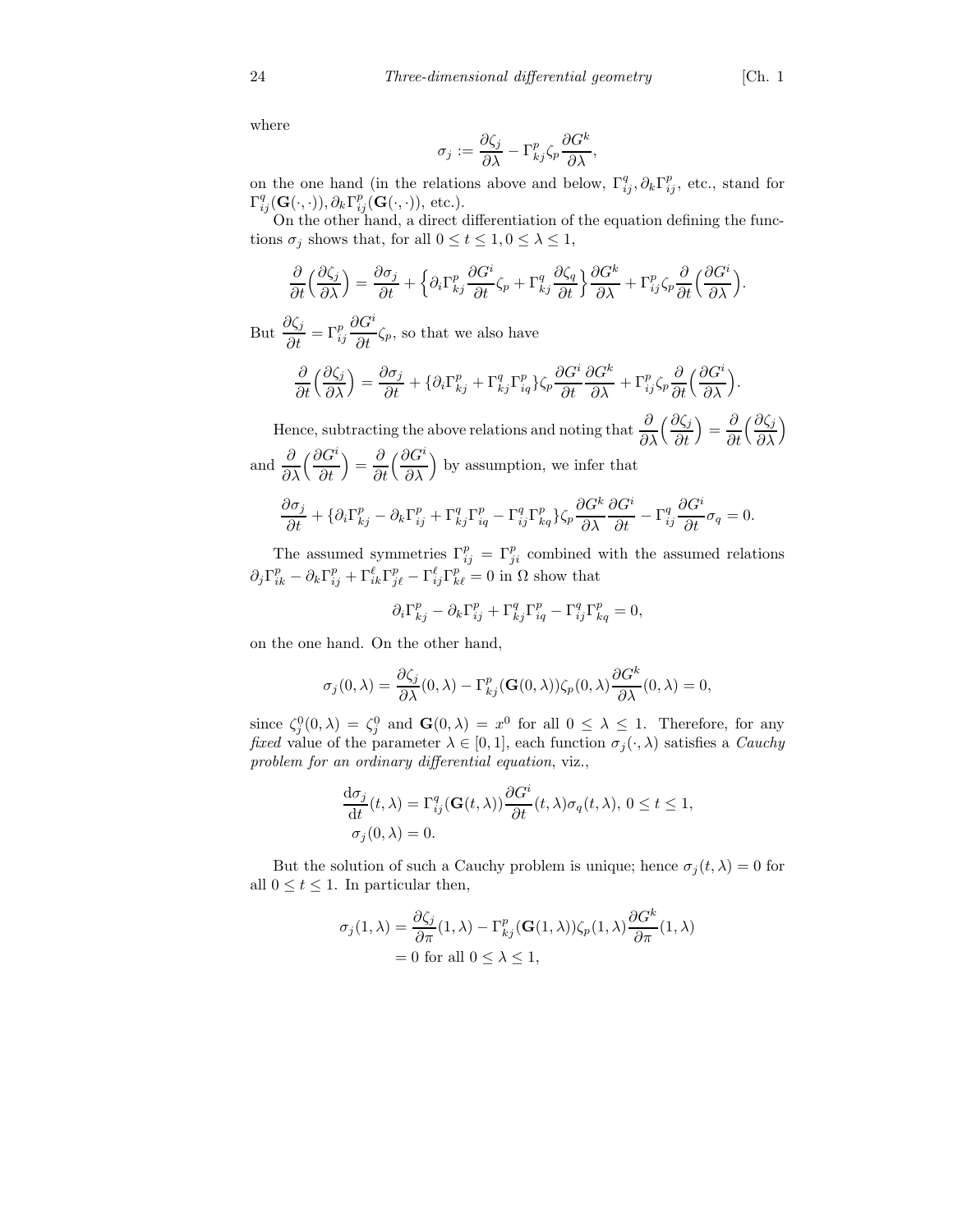and thus 
$$
\frac{\partial \zeta_j}{\partial \lambda}(1,\lambda) = 0
$$
 for all  $0 \le \lambda \le 1$ , since  $\mathbf{G}(1,\lambda) = x^1$  for all  $0 \le \lambda \le 1$ .

For each integer  $\ell$ , we may thus unambiguously define a vector field  $(F_{\ell i})$ :  $\Omega \to \mathbb{R}^3$  by letting

$$
F_{\ell j}(x^1) := \zeta_j(1) \text{ for any } x^1 \in \Omega,
$$

where  $\gamma \in C^1([0,1];\mathbb{R}^3)$  is any path joining  $x^0$  to  $x^1$  in  $\Omega$  and the vector field  $(\zeta_j) \in C^1([0,1])$  is the solution to the Cauchy problem

$$
\frac{\mathrm{d}\zeta_j}{\mathrm{d}t}(t) = \Gamma_{ij}^p(\boldsymbol{\gamma}(t)) \frac{\mathrm{d}\gamma^i}{\mathrm{d}t}(t) \zeta_p(t), 0 \le t \le 1, \zeta_j(0) = \zeta_j^0,
$$

corresponding to such a path.

To establish that such a vector field is indeed the  $\ell$ -th row-vector field of the unknown matrix field we are seeking, we need to show that  $(F_{\ell j})_{j=1}^3 \in C^1(\Omega;\mathbb{R}^3)$ and that this field does satisfy the partial differential equations  $\partial_i F_{\ell j} = \Gamma_{ij}^p F_{\ell p}$ in  $\Omega$  corresponding to the fixed integer  $\ell$  used in the above Cauchy problem.

Let x be an arbitrary point in  $\Omega$  and let the integer  $i \in \{1,2,3\}$  be fixed in what follows. Then there exist  $x^1 \in \Omega$ , a path  $\gamma \in C^1([0,1];\mathbb{R}^3)$  joining  $x^0$  to  $x^1, \tau \in ]0,1[$ , and an open interval  $I \subset [0,1]$  containing  $\tau$  such that

$$
\gamma(t) = x + (t - \tau)e_i \text{ for } t \in I,
$$

where  $e_i$  is the *i*-th basis vector in  $\mathbb{R}^3$ . Since each function  $\zeta_j$  is continuously differentiable in [0, 1] and satisfies  $\frac{d\zeta_j}{dt}(t) = \Gamma_{ij}^p(\gamma(t)) \frac{d\gamma^i}{dt}$  $\frac{d}{dt}(t)\zeta_p(t)$  for all  $0 \le t \le$ 1, we have

$$
\zeta_j(t) = \zeta_j(\tau) + (t - \tau) \frac{\mathrm{d}\zeta_j}{\mathrm{d}t}(\tau) + o(t - \tau)
$$
  
=  $\zeta_j(\tau) + (t - \tau) \Gamma_{ij}^p(\gamma(\tau)) \zeta_p(\tau) + o(t - \tau)$ 

for all  $t \in I$ . Equivalently,

$$
F_{\ell j}(x + (t - \tau)\mathbf{e}_i) = F_{\ell j}(x) + (t - \tau)\Gamma_{ij}^p(x)F_{\ell p}(x) + o(t - x).
$$

This relation shows that each function  $F_{\ell j}$  possesses partial derivatives in the set  $\Omega$ , given at each  $x \in \Omega$  by

$$
\partial_i F_{\ell p}(x) = \Gamma_{ij}^p(x) F_{\ell p}(x).
$$

Consequently, the matrix field  $(F_{\ell j})$  is of class  $\mathcal{C}^1$  in  $\Omega$  (its partial derivatives are continuous in  $\Omega$ ) and it satisfies the partial differential equations  $\partial_i F_{\ell j} = \Gamma_{ij}^p F_{\ell p}$ in  $\Omega$ , as desired. Differentiating these equations shows that the matrix field  $(F_{\ell j})$  is in fact of class  $\mathcal{C}^2$  in  $\Omega$ .

In order to conclude the proof of the theorem, it remains to adequately choose the initial values  $F_{\ell j}^0$  at  $x^0$  in step (ii).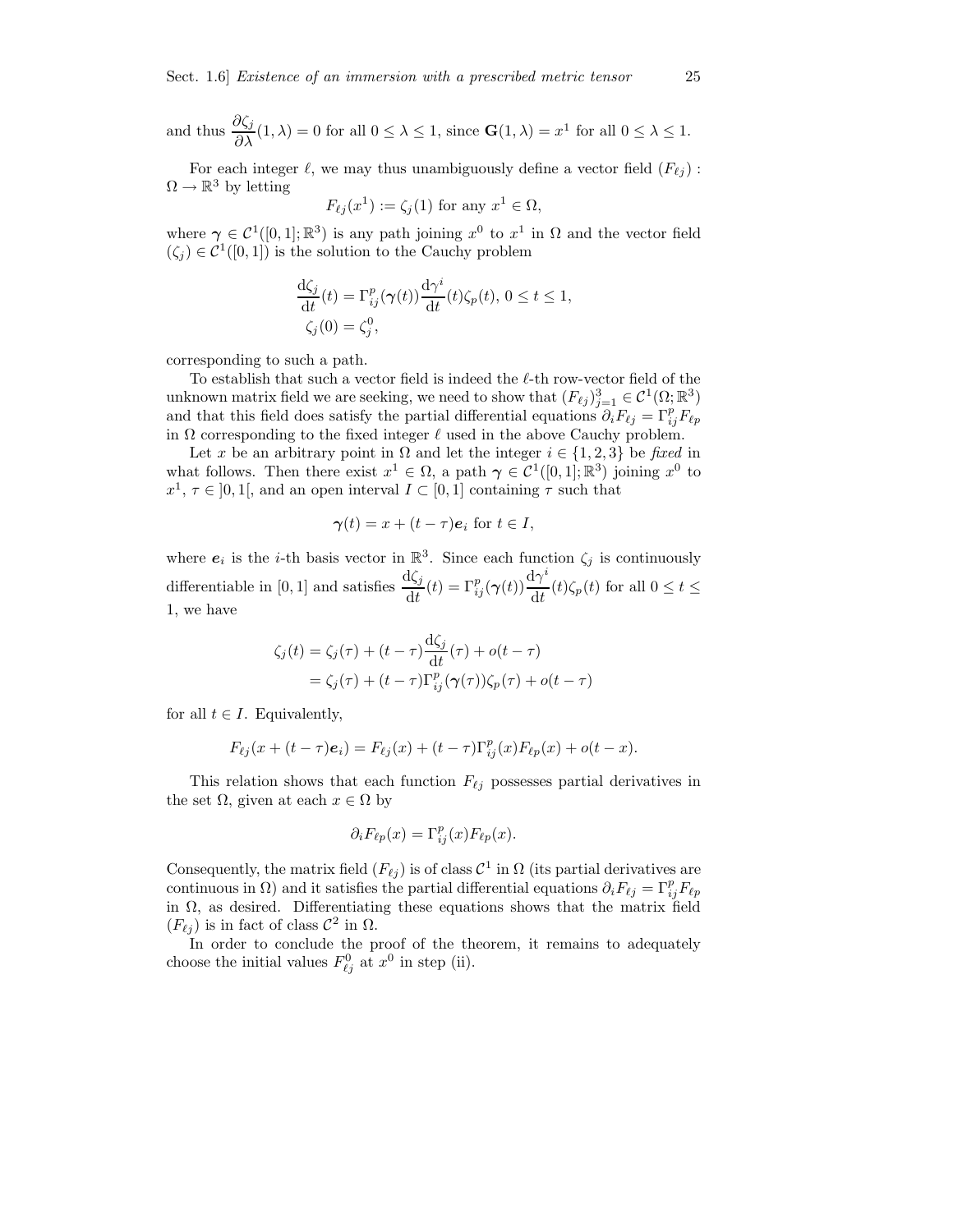(iii) Let  $\Omega$  be a connected and simply-connected open subset of  $\mathbb{R}^3$  and let  $(g_{ij}) \in \mathcal{C}^2(\Omega; \mathbb{S}^3)$  be a matrix field satisfying

$$
\partial_j \Gamma_{ikq} - \partial_k \Gamma_{ijq} + \Gamma^p_{ij} \Gamma_{kqp} - \Gamma^p_{ik} \Gamma_{jqp} = 0 \text{ in } \Omega,
$$

the functions  $\Gamma_{ijq}, \Gamma_{ij}^p$ , and  $g^{pq}$  being defined by

$$
\Gamma_{ijq} := \frac{1}{2}(\partial_j g_{iq} + \partial_i g_{jq} - \partial_q g_{ij}), \quad \Gamma^p_{ij} := g^{pq} \Gamma_{ijq}, \quad (g^{pq}) := (g_{ij})^{-1}.
$$

Given an arbitrary point  $x^0 \in \Omega$ , let  $(F_{\ell j}^0) \in \mathbb{S}^3$  denote the square root of the matrix  $(g_{ij}^0) := (g_{ij}(x^0)) \in \mathbb{S}^3_{>}$ .

Let  $(F_{\ell j}) \in C^2(\Omega; \mathbb{M}^3)$  denote the solution to the corresponding system

$$
\partial_i F_{\ell j}(x) = \Gamma_{ij}^p(x) F_{\ell p}(x), \ x \in \Omega,
$$
  

$$
F_{\ell j}(x^0) = F_{\ell j}^0,
$$

which exists and is unique by parts (i) and (ii). Then there exists an immersion  $\mathbf{\Theta} = (\Theta_{\ell}) \in \mathcal{C}^3(\Omega; \mathbf{E}^3)$  such that

$$
\partial_j \Theta_\ell = F_{\ell j}
$$
 and  $g_{ij} = \partial_i \Theta \cdot \partial_j \Theta$  in  $\Omega$ .

To begin with, we show that the three vector fields defined by

$$
\boldsymbol{g}_j := (F_{\ell j})_{\ell=1}^3 \in \mathcal{C}^2(\Omega;\mathbb{R}^3)
$$

satisfy

$$
\boldsymbol{g}_i \cdot \boldsymbol{g}_j = g_{ij} \text{ in } \Omega.
$$

To this end, we note that, by construction, these fields satisfy

$$
\partial_i \mathbf{g}_j = \Gamma_{ij}^p \mathbf{g}_p \text{ in } \Omega,
$$
  

$$
\mathbf{g}_j(x^0) = \mathbf{g}_j^0,
$$

where  $g_j^0$  is the j-th column vector of the matrix  $(F_{\ell j}^0) \in \mathbb{S}^3$ . Hence the matrix field  $(\boldsymbol{g}_i \cdot \boldsymbol{g}_j) \in \mathcal{C}^2(\Omega;\mathbb{M}^3)$  satisfies

$$
\partial_k(\mathbf{g}_i \cdot \mathbf{g}_j) = \Gamma_{kj}^m(\mathbf{g}_m \cdot \mathbf{g}_i) + \Gamma_{ki}^m(\mathbf{g}_m \cdot \mathbf{g}_j) \text{ in } \Omega,
$$
  

$$
(\mathbf{g}_i \cdot \mathbf{g}_j)(x^0) = g_{ij}^0.
$$

The definitions of the functions  $\Gamma_{ijq}$  and  $\Gamma_{ij}^p$  imply that

$$
\partial_k g_{ij} = \Gamma_{ikj} + \Gamma_{jki}
$$
 and  $\Gamma_{ijq} = g_{pq} \Gamma_{ij}^p$ .

Hence the matrix field  $(g_{ij}) \in C^2(\Omega; \mathbb{S}^3)$  satisfies

$$
\partial_k g_{ij} = \Gamma_{kj}^m g_{mi} + \Gamma_{ki}^m g_{mj} \text{ in } \Omega,
$$
  

$$
g_{ij}(x^0) = g_{ij}^0.
$$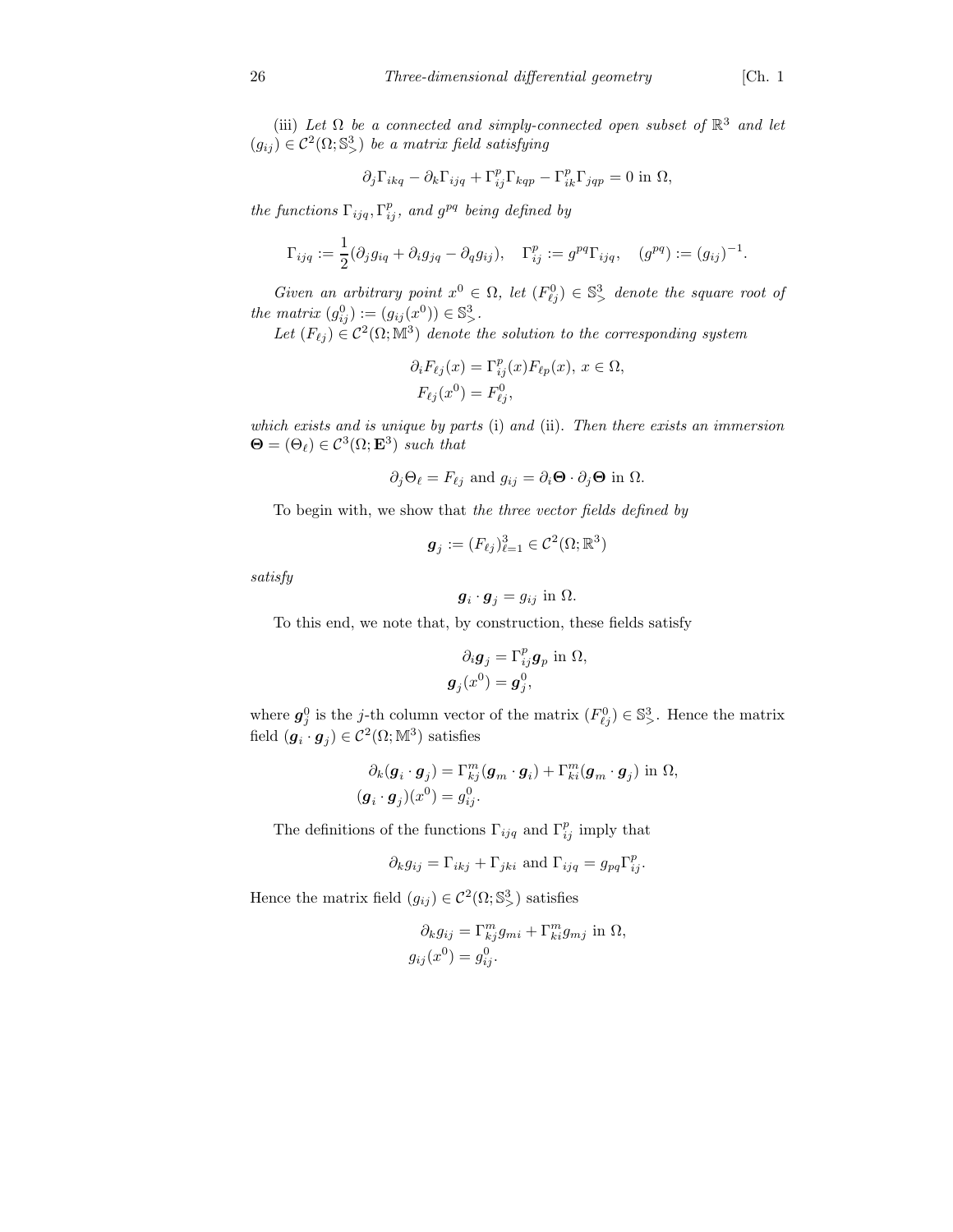Viewed as a system of partial differential equations, together with initial values at  $x^0$ , with respect to the matrix field  $(g_{ij}) : \Omega \to \mathbb{M}^3$ , the above system can have at most one solution in the space  $\mathcal{C}^2(\Omega;\mathbb{M}^3)$ .

To see this, let  $x^1 \in \Omega$  be distinct from  $x^0$  and let  $\gamma \in C^1([0,1]; \mathbb{R}^3)$  be any path joining  $x^0$  to  $x^1$  in  $\Omega$ , as in part (ii). Then the nine functions  $g_{ij}(\gamma(t))$ ,  $0 \leq t \leq 1$ , satisfy a Cauchy problem for a linear system of nine ordinary differential equations and this system has at most one solution.

An inspection of the two above systems therefore shows that their solutions are identical, i.e., that  $g_i \cdot g_j = g_{ij}$ .

It remains to show that there exists an immersion  $\mathbf{\Theta} \in C^3(\Omega; \mathbf{E}^3)$  such that

$$
\partial_i \mathbf{\Theta} = \boldsymbol{g}_i \text{ in } \Omega,
$$

where  $g_i := (F_{\ell j})_{\ell=1}^3$ .

Since the functions  $\Gamma_{ij}^p$  satisfy  $\Gamma_{ij}^p = \Gamma_{ji}^p$ , any solution  $(F_{\ell j}) \in C^2(\Omega;\mathbb{M}^3)$  of the system

$$
\partial_i F_{\ell j}(x) = \Gamma_{ij}^p(x) F_{\ell p}(x), \, x \in \Omega,
$$
  

$$
F_{\ell j}(x^0) = F_{\ell j}^0
$$

satisfies

$$
\partial_i F_{\ell j} = \partial_j F_{\ell i} \text{ in } \Omega.
$$

The open set  $\Omega$  being simply-connected, Poincaré's theorem (for a proof, see, e.g., Schwartz [1992, Vol. 2, Theorem 59 and Corollary 1, p. 234–235]) shows that, for each integer  $\ell$ , there exists a function  $\Theta_{\ell} \in C^3(\Omega)$  such that

$$
\partial_i \Theta_\ell = F_{\ell i} \text{ in } \Omega,
$$

or, equivalently, such that the mapping  $\Theta := (\Theta_\ell) \in C^3(\Omega; \mathbf{E}^3)$  satisfies

$$
\partial_i \mathbf{\Theta} = \boldsymbol{g}_i \text{ in } \Omega.
$$

That  $\Theta$  is an immersion follows from the assumed invertibility of the matrices  $(g_{ij})$ . The proof is thus complete.

Remarks. (1) The assumptions

$$
\partial_j \Gamma_{ik}^p - \partial_k \Gamma_{ij}^p + \Gamma_{ik}^\ell \Gamma_{j\ell}^p - \Gamma_{ij}^\ell \Gamma_{k\ell}^p = 0 \text{ in } \Omega,
$$

made in part (ii) on the functions  $\Gamma_{ij}^p = \Gamma_{ji}^p$  are thus *sufficient* conditions for the equations  $\partial_i F_{\ell j} = \Gamma_{ij}^p F_{\ell p}$  in  $\Omega$  to have solutions. Conversely, a simple computation shows that they are also *necessary* conditions, simply expressing that, if these equations have a solution, then necessarily  $\partial_{ik}F_{\ell i} = \partial_{ki}F_{\ell i}$  in  $\Omega$ .

It is no surprise that these necessary conditions are of the same nature as those of Theorem 1.5-1, viz.,  $\partial_{ik}g_j = \partial_{ij}g_k$  in  $\Omega$ .

(2) The assumed positive definiteness of the matrices  $(g_{ij})$  is used only in part (iii), for defining ad hoc initial vectors  $g_i^0$ .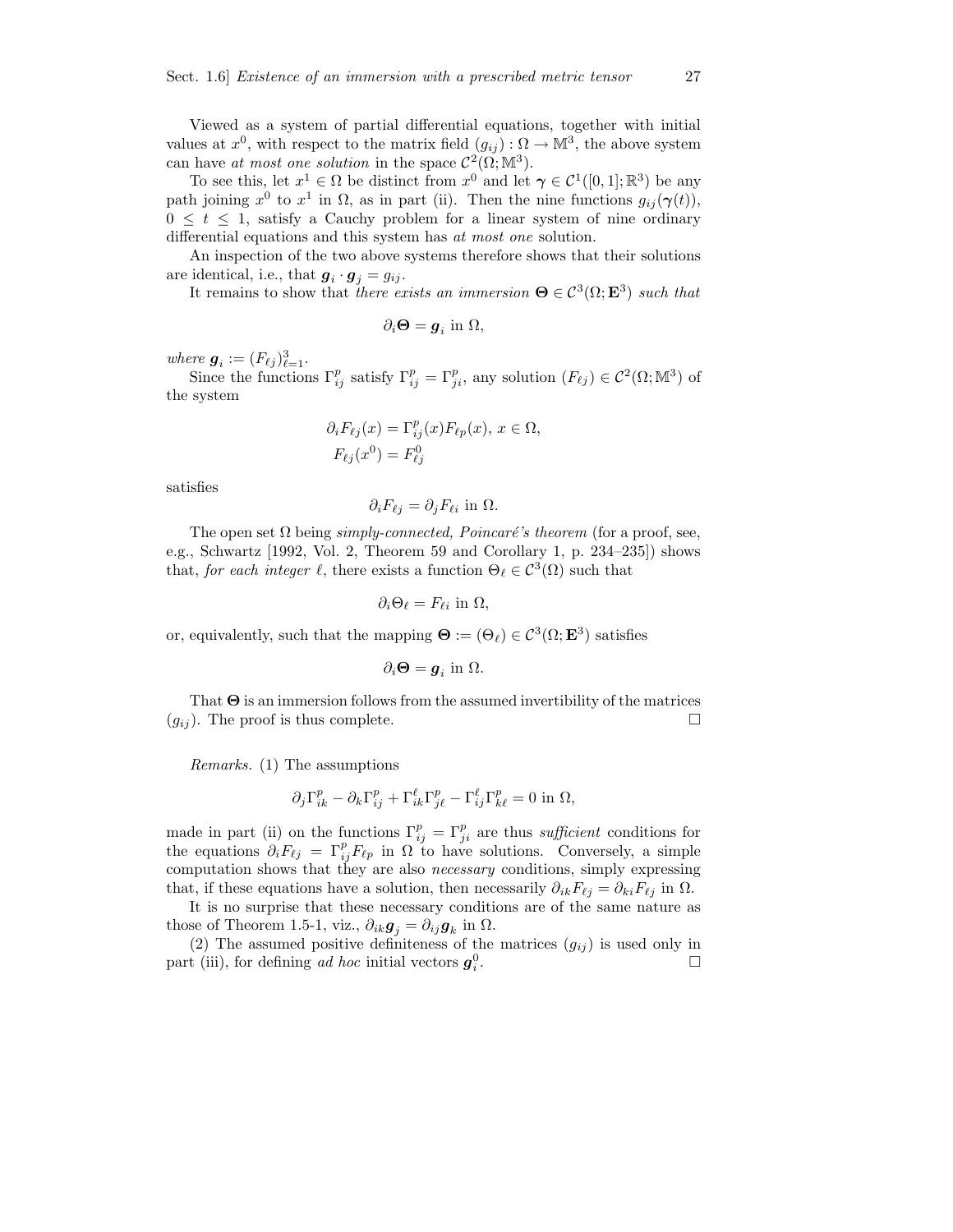The definitions of the functions  $\Gamma_{ij}^p$  and  $\Gamma_{ijq}$  imply that the functions

$$
R_{qijk} := \partial_j \Gamma_{ikq} - \partial_k \Gamma_{ijq} + \Gamma_{ij}^p \Gamma_{kqp} - \Gamma_{ik}^p \Gamma_{jqp}
$$

satisfy, for all  $i, j, k, p$ ,

$$
R_{qijk} = R_{jkqi} = -R_{qikj},
$$
  
\n
$$
R_{qijk} = 0
$$
 if  $j = k$  or  $q = i$ .

These relations in turn imply that the eighty-one sufficient conditions

$$
R_{qijk} = 0
$$
 in  $\Omega$  for all  $i, j, k, q \in \{1, 2, 3\},\$ 

are satisfied if and only if the six relations

$$
R_{1212} = R_{1213} = R_{1223} = R_{1313} = R_{1323} = R_{2323} = 0
$$
in  $\Omega$ 

are satisfied (as is immediately verified, there are other sets of six relations that will suffice as well, again owing to the relations satisfied by the functions  $R_{qijk}$ for all  $i, j, k, q$ .

To conclude, we briefly review various extensions of the fundamental existence result of Theorem 1.6-1. First, a quick look at its proof reveals that it holds verbatim in any dimension  $d \geq 2$ , i.e., with  $\mathbb{R}^3$  replaced by  $\mathbb{R}^d$  and  $\mathbf{E}^3$  by a d-dimensional Euclidean space  $\mathbf{E}^{d}$ . This extension only demands that Latin indices and exponents now range in the set  $\{1, 2, \ldots, d\}$  and that the sets of matrices  $\mathbb{M}^3$ ,  $\mathbb{S}^3$ , and  $\mathbb{S}^3$ , be replaced by their *d*-dimensional counterparts  $\mathbb{M}^d$ ,  $\mathbb{S}^d$ , and  $\mathbb{S}^d_{>}$ .

The regularity assumptions on the components  $g_{ij}$  of the symmetric positive definite matrix field  $\mathbf{C} = (g_{ij})$  made in Theorem 1.6-1, viz., that  $g_{ij} \in C^2(\Omega)$ , can be significantly weakened. More specifically, C. Mardare [2003a] has shown that the existence theorem still holds if  $g_{ij} \in C^1(\Omega)$ , with a resulting mapping  $\Theta$ in the space  $\mathcal{C}^2(\Omega; \mathbf{E}^d)$ ; likewise, S. Mardare [2004] has shown that the existence theorem still holds if  $g_{ij} \in W^{2,\infty}_{loc}(\Omega)$ , with a resulting mapping  $\Theta$  in the space  $W^{2,\infty}_{\text{loc}}(\Omega; \mathbf{E}^d)$ . As expected, the sufficient conditions  $R_{qijk} = 0$  in  $\Omega$  of Theorem 1.6-1 are then assumed to hold only in the sense of distributions, viz., as

$$
\int_{\Omega} \left\{ -\Gamma_{ikq} \partial_j \varphi + \Gamma_{ijq} \partial_k \varphi + \Gamma_{ij}^p \Gamma_{kqp} \varphi - \Gamma_{ik}^p \Gamma_{jqp} \varphi \right\} dx = 0
$$

for all  $\varphi \in \mathcal{D}(\Omega)$ .

The existence result has also been extended "up to the boundary of the set  $\Omega$ " by Ciarlet & C. Mardare [2004a]. More specifically, assume that the set  $\Omega$ satisfies the "geodesic property" (in effect, a mild smoothness assumption on the boundary  $\partial\Omega$ , satisfied in particular if  $\partial\Omega$  is Lipschitz-continuous) and that the functions  $g_{ij}$  and their partial derivatives of order  $\leq 2$  can be extended by continuity to the closure  $\overline{\Omega}$ , the symmetric matrix field extended in this fashion remaining positive-definite over the set  $\overline{\Omega}$ . Then the immersion **Θ** and its partial derivatives of order  $\leq$  3 can be also extended by continuity to  $\overline{\Omega}$ .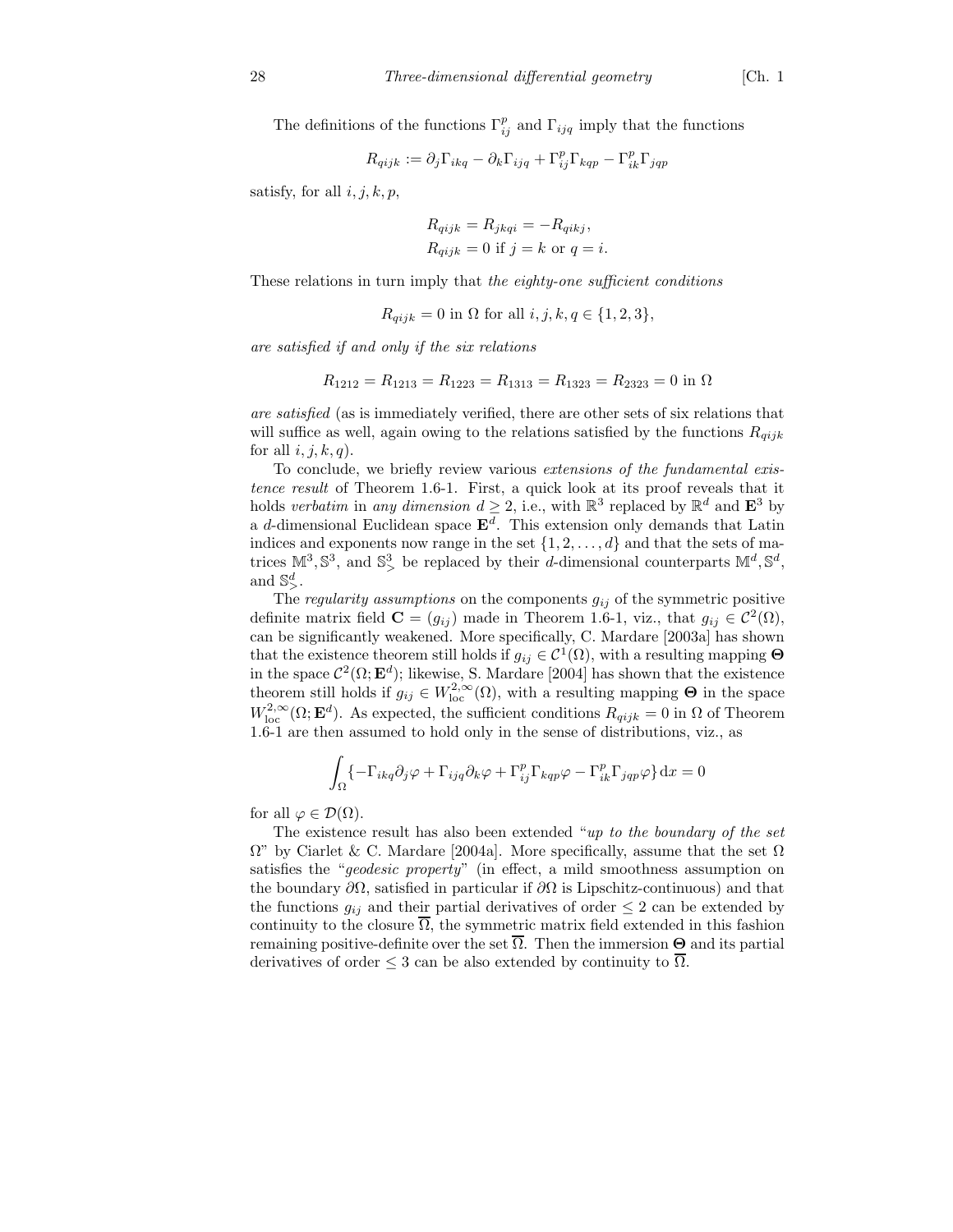Ciarlet  $&$  C. Mardare [2004a] have also shown that, if in addition the geodesic distance is equivalent to the Euclidean distance on  $\Omega$  (a property stronger than the "geodesic property", but again satisfied if the boundary  $\partial\Omega$  is Lipschitzcontinuous), then a matrix field  $(g_{ij}) \in C^2(\overline{\Omega}; \mathbb{S}^n)$  with a Riemann curvature tensor vanishing in  $\Omega$  can be extended to a matrix field  $(\widetilde{g}_{ij}) \in C^2(\widetilde{\Omega}; \mathbb{S}^n)$  defined on a connected open set  $\tilde{\Omega}$  containing  $\overline{\Omega}$  and whose Riemann curvature tensor still vanishes in  $\Omega$ . This result relies on the existence of continuous extensions to  $\overline{\Omega}$  of the immersion  $\Theta$  and its partial derivatives of order  $\leq$  3 and on a deep extension theorem of Whitney [1934].

#### 1.7 UNIQUENESS UP TO ISOMETRIES OF IMMER-SIONS WITH THE SAME METRIC TENSOR

In Section 1.6, we have established the *existence* of an immersion  $\Theta : \Omega \subset \mathbb{R}^3 \to$  $\mathbf{E}^3$  giving rise to a set  $\Theta(\Omega)$  with a prescribed metric tensor, provided the given metric tensor field satisfies ad hoc sufficient conditions. We now turn to the question of uniqueness of such immersions.

This uniqueness result is the object of the next theorem, aptly called a rigidity theorem in view of its geometrical interpretation: It asserts that, if two immersions  $\Theta \in \mathcal{C}^1(\Omega; \mathbf{E}^3)$  and  $\Theta \in \mathcal{C}^1(\Omega; \mathbf{E}^3)$  share the same metric tensor field, then the set  $\Theta(\Omega)$  is obtained by subjecting the set  $\Theta(\Omega)$  either to a *rotation* (together represented by an orthogonal matrix  $Q$  with det  $Q = 1$ ), or to a symmetry with respect to a plane followed by a rotation (together represented by an orthogonal matrix **Q** with det  $Q = -1$ , then by subjecting the rotated set to a *translation* (represented by a vector  $c$ ).

Such a geometric transformation is called a rigid deformation of the set  $\Theta(\Omega)$ , to remind that it indeed corresponds to the idea of a "rigid" one in  $\mathbf{E}^3$ . It is also an isometry, i.e., a transformation that preserves the distances.

Let  $\mathbb{O}^3$  denote the set of all orthogonal matrices of order three.

**Theorem 1.7-1.** Let  $\Omega$  be a connected open subset of  $\mathbb{R}^3$  and let  $\Theta \in C^1(\Omega; \mathbf{E}^3)$ and  $\Theta \in \mathcal{C}^1(\Omega; \mathbf{E}^3)$  be two immersions such that their associated metric tensors satisfy

$$
\nabla \Theta^T \nabla \Theta = \nabla \widetilde{\Theta}^T \nabla \widetilde{\Theta} \text{ in } \Omega.
$$

Then there exist a vector  $\mathbf{c} \in \mathbf{E}^3$  and an orthogonal matrix  $\mathbf{Q} \in \mathbb{O}^3$  such that

$$
\Theta(x) = \mathbf{c} + \mathbf{Q}\Theta(x)
$$
 for all  $x \in \Omega$ .

*Proof.* For convenience, the three-dimensional vector space  $\mathbb{R}^3$  is identified throughout this proof with the Euclidean space  $\mathbf{E}^3$ . In particular then,  $\mathbb{R}^3$  inherits the inner product and norm of  $\mathbf{E}^3$ . The spectral norm of a matrix  $\mathbf{A} \in \mathbb{M}^3$  is denoted

$$
|\mathbf{A}|:=\sup\{|\mathbf{A}\mathbf{b}|; \, \mathbf{b}\in\mathbb{R}^3, \, |\mathbf{b}|=1\}.
$$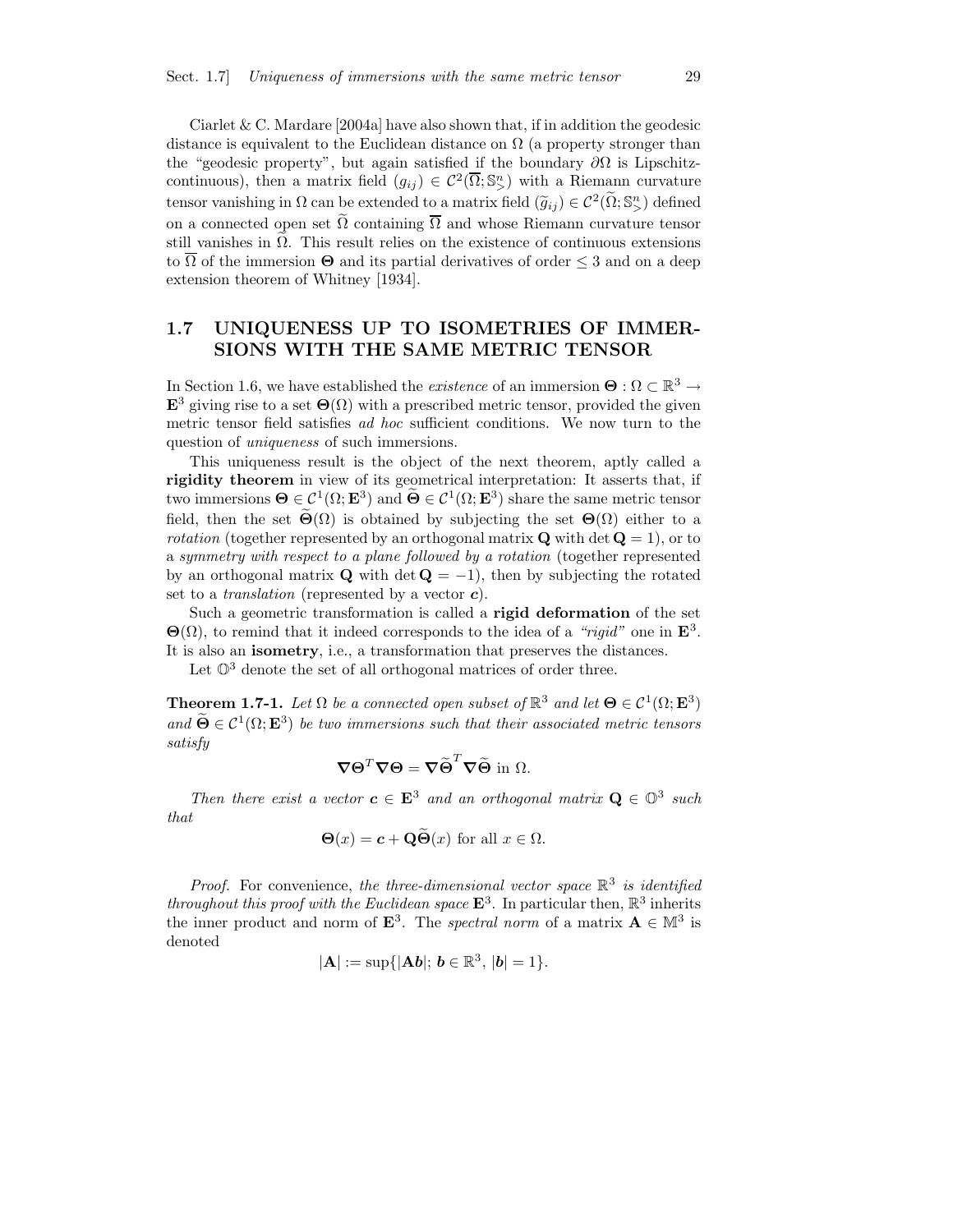To begin with, we consider the *special case* where  $\widetilde{\Theta} : \Omega \to \mathbf{E}^3 = \mathbb{R}^3$  is the identity mapping. The issue of uniqueness reduces in this case to finding  $\mathbf{\Theta} \in \mathcal{C}^1(\Omega; \mathbf{E}^3)$  such that

$$
\nabla \Theta(x)^T \nabla \Theta(x) = \mathbf{I} \text{ for all } x \in \Omega.
$$

Parts (i) to (iii) are devoted to solving these equations.

(i) We first establish that a mapping  $\mathbf{\Theta} \in \mathcal{C}^1(\Omega; \mathbf{E}^3)$  that satisfies

$$
\nabla \Theta(x)^T \nabla \Theta(x) = \mathbf{I} \text{ for all } x \in \Omega
$$

is locally an isometry: Given any point  $x^0 \in \Omega$ , there exists an open neighborhood V of  $x^0$  contained in  $\Omega$  such that

$$
|\Theta(y) - \Theta(x)| = |y - x| \text{ for all } x, y \in V.
$$

Let B be an open ball centered at  $x^0$  and contained in  $\Omega$ . Since the set B is convex, the mean-value theorem (for a proof, see, e.g., Schwartz [1992]) can be applied. It shows that

$$
|\mathbf{\Theta}(y) - \mathbf{\Theta}(x)| \le \sup_{z \in ]x, y[} |\nabla \mathbf{\Theta}(z)||y - x| \text{ for all } x, y \in B.
$$

Since the spectral norm of an orthogonal matrix is one, we thus have

$$
|\Theta(y) - \Theta(x)| \le |y - x| \text{ for all } x, y \in B.
$$

Since the matrix  $\nabla \Theta(x^0)$  is invertible, the local inversion theorem (for a proof, see, e.g., Schwartz [1992]) shows that there exist an open neighborhood V of  $x^0$  contained in  $\Omega$  and an open neighborhood  $\hat{V}$  of  $\Theta(x^0)$  in  $\mathbf{E}^3$  such that the restriction of  $\Theta$  to V is a  $\mathcal{C}^1$ -diffeomorphism from V onto  $\hat{V}$ . Besides, there is no loss of generality in assuming that V is contained in B and that  $\hat{V}$  is convex (to see this, apply the local inversion theorem first to the restriction of  $\Theta$  to B, thus producing a "first" neighborhood V' of  $x^0$  contained in B, then to the restriction of the inverse mapping obtained in this fashion to an open ball V centered at  $\Theta(x^0)$  and contained in  $\Theta(V')$ .

Let  $\Theta^{-1} : \widehat{V} \to V$  denote the inverse mapping of  $\Theta : V \to \widehat{V}$ . The chain rule applied to the relation  $\mathbf{\Theta}^{-1}(\mathbf{\Theta}(x)) = x$  for all  $x \in V$  then shows that

$$
\widehat{\nabla} \Theta^{-1}(\widehat{x}) = \nabla \Theta(x)^{-1} \text{ for all } \widehat{x} = \Theta(x), x \in V.
$$

The matrix  $\widehat{\nabla} \Theta^{-1}(\widehat{x})$  being thus orthogonal for all  $\widehat{x} \in \widehat{V}$ , the mean-value theorem applied in the convex set  $\hat{V}$  shows that

$$
|\mathbf{\Theta}^{-1}(\widehat{y}) - \mathbf{\Theta}^{-1}(\widehat{x})| \le |\widehat{y} - \widehat{x}| \text{ for all } \widehat{x}, \widehat{y} \in \widehat{V},
$$

or equivalently, that

$$
|y - x| \le |\Theta(y) - \Theta(x)| \text{ for all } x, y \in V.
$$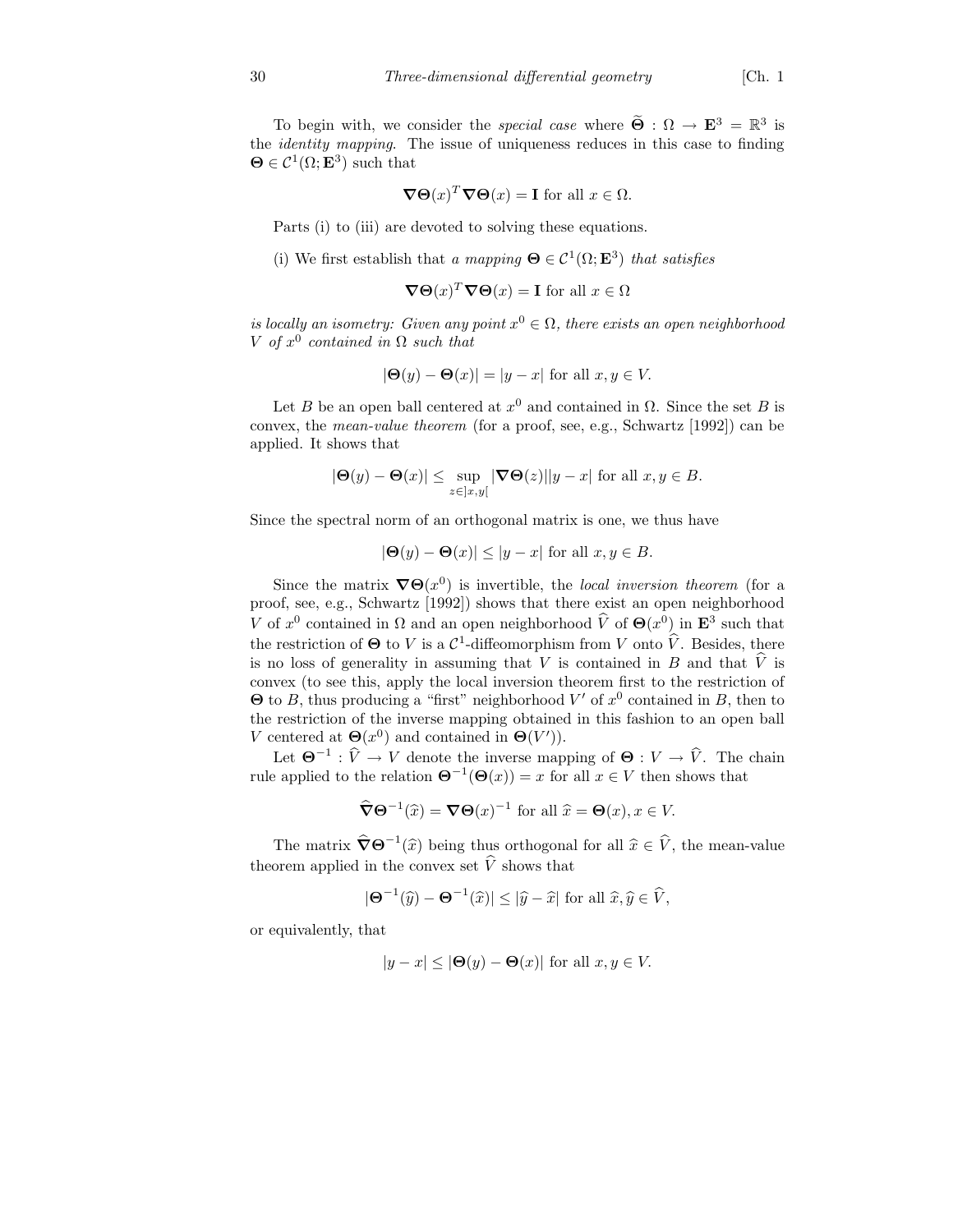The restriction of the mapping  $\Theta$  to the open neighborhood V of  $x^0$  is thus an isometry.

(ii) We next establish that, if a mapping  $\mathbf{\Theta} \in \mathcal{C}^1(\Omega; \mathbf{E}^3)$  is locally an isometry, in the sense that, given any  $x^0 \in \Omega$ , there exists an open neighborhood V of  $x^0$  contained in  $\Omega$  such that  $|\Theta(y) - \Theta(x)| = |y - x|$  for all  $x, y \in V$ , then its derivative is locally constant, in the sense that

$$
\nabla \Theta(x) = \nabla \Theta(x^0) \text{ for all } x \in V.
$$

The set V being that found in (i), let the differentiable function  $F: V \times V \rightarrow$ R be defined for all  $x = (x_p) \in V$  and all  $y = (y_p) \in V$  by

$$
F(x,y):=(\Theta_{\ell}(y)-\Theta_{\ell}(x))(\Theta_{\ell}(y)-\Theta_{\ell}(x))-(y_{\ell}-x_{\ell})(y_{\ell}-x_{\ell}).
$$

Then  $F(x, y) = 0$  for all  $x, y \in V$  by (i). Hence

$$
G_i(x,y) := \frac{1}{2} \frac{\partial F}{\partial y_i}(x,y) = \frac{\partial \Theta_\ell}{\partial y_i}(y)(\Theta_\ell(y) - \Theta_\ell(x)) - \delta_{i\ell}(y_\ell - x_\ell) = 0
$$

for all  $x, y \in V$ . For a fixed  $y \in V$ , each function  $G_i(\cdot, y) : V \to \mathbb{R}$  is differentiable and its derivative vanishes. Consequently,

$$
\frac{\partial G_i}{\partial x_i}(x,y) = -\frac{\partial \Theta_\ell}{\partial y_i}(y)\frac{\partial \Theta_\ell}{\partial x_j}(x) + \delta_{ij} = 0 \text{ for all } x, y \in V,
$$

or equivalently, in matrix form,

$$
\nabla \Theta(y)^T \nabla \Theta(x) = \mathbf{I} \text{ for all } x, y \in V.
$$

Letting  $y = x^0$  in this relation shows that

$$
\nabla \Theta(x) = \nabla \Theta(x^0) \text{ for all } x \in V.
$$

(iii) By (ii), the mapping  $\nabla\Theta : \Omega \to \mathbb{M}^3$  is differentiable and its derivative vanishes in  $\Omega$ . Therefore the mapping  $\Theta : \Omega \to \mathbf{E}^3$  is twice differentiable and its second Fréchet derivative vanishes in  $\Omega$ . The open set  $\Omega$  being connected, a classical result from differential calculus (see, e.g., Schwartz [1992, Theorem 3.7.10]) shows that the mapping  $\Theta$  is *affine* in  $\Omega$ , i.e., that there exists a vector  $c \in \mathbf{E}^3$  and a matrix  $\mathbf{Q} \in \mathbb{M}^3$  such that

$$
\Theta(x) = \mathbf{c} + \mathbf{Q}\mathbf{o}x \text{ for all } x \in \Omega.
$$

Since  $\mathbf{Q} = \nabla \Theta(x^0)$  and  $\nabla \Theta(x^0)^\text{T} \nabla \Theta(x^0) = \mathbf{I}$  by assumption, the matrix Q is orthogonal.

(iv) We now consider the general equations  $g_{ij} = \tilde{g}_{ij}$  in  $\Omega$ , noting that they also read

$$
\nabla \Theta(x)^T \nabla \Theta(x) = \nabla \widetilde{\Theta}(x)^T \nabla \widetilde{\Theta}(x)
$$
 for all  $x \in \Omega$ .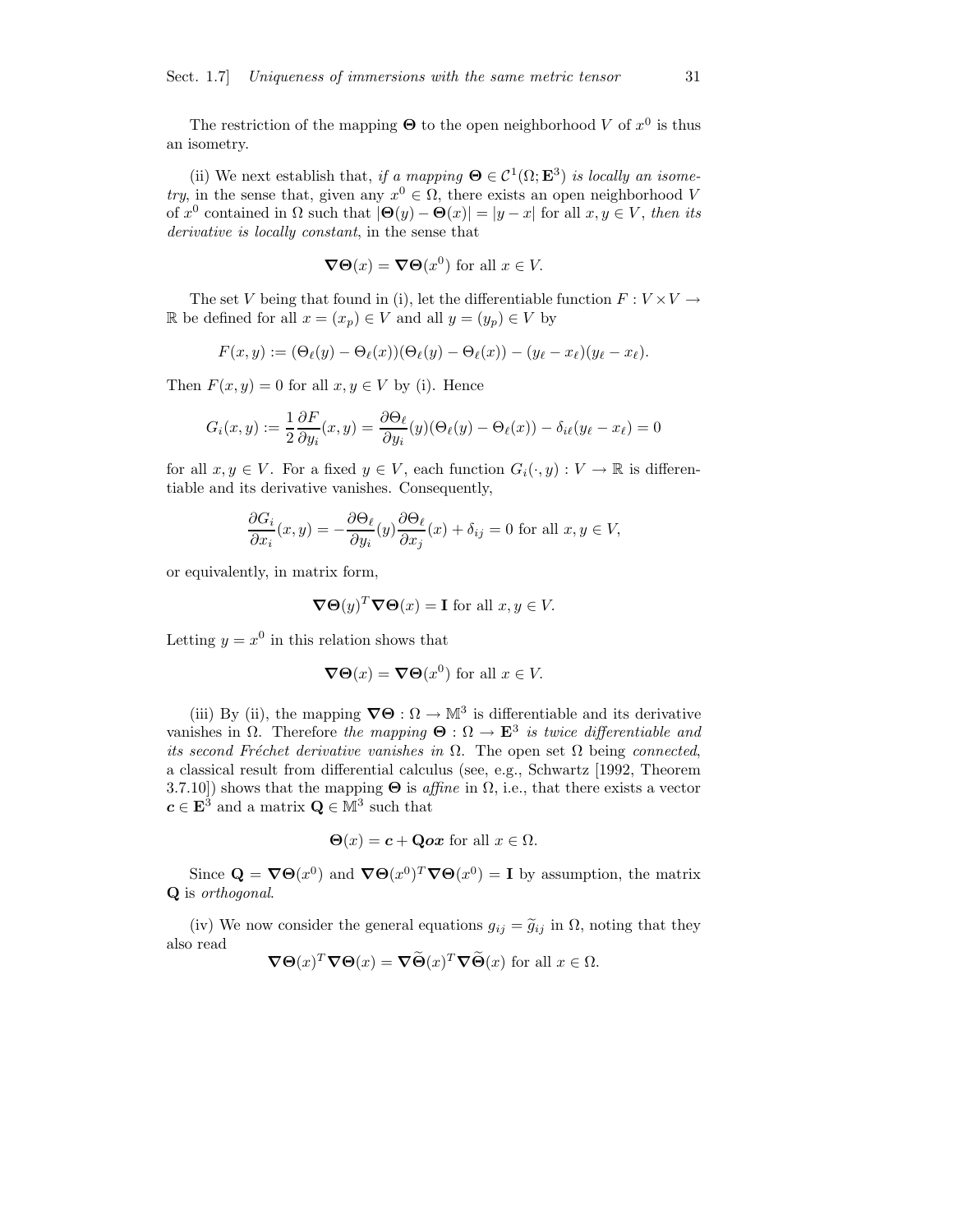Given any point  $x^0 \in \Omega$ , let the neighborhoods V of  $x^0$  and  $\hat{V}$  of  $\Theta(x^0)$ and the mapping  $\mathbf{\Theta}^{-1} : \widehat{V} \to V$  be defined as in part (i) (by assumption, the mapping  $\Theta$  is an immersion; hence the matrix  $\nabla \Theta(x^0)$  is invertible).

Consider the composite mapping

$$
\widehat{\Phi} := \widetilde{\Theta} \circ \Theta^{-1} : \widehat{V} \to \mathbf{E}^3.
$$

Clearly,  $\widehat{\Phi} \in \mathcal{C}^1(\widehat{V}; \mathbf{E}^3)$  and

$$
\widehat{\nabla}\widehat{\Phi}(\widehat{x}) = \nabla\widetilde{\Theta}(x)\widehat{\nabla}\Theta^{-1}(\widehat{x})
$$
  
= 
$$
\nabla\widetilde{\Theta}(x)\nabla\Theta(x)^{-1} \text{ for all } \widehat{x} = \Theta(x), x \in V.
$$

Hence the assumed relations

$$
\nabla \Theta(x)^T \nabla \Theta(x) = \nabla \widetilde{\Theta}(x)^T \nabla \widetilde{\Theta}(x)
$$
 for all  $x \in \Omega$ 

imply that

$$
\widehat{\nabla}\widehat{\Phi}(\widehat{x})^T \widehat{\nabla}\widehat{\Phi}(\widehat{x}) = \mathbf{I} \text{ for all } x \in V.
$$

By parts (i) to (iii), there thus exist a vector  $c \in \mathbb{R}^3$  and a matrix  $\mathbf{Q} \in \mathbb{O}^3$ such that

$$
\widehat{\Phi}(\widehat{x}) = \widehat{\Theta}(x) = \mathbf{c} + \mathbf{Q}\Theta(x) \text{ for all } \widehat{x} = \Theta(x), x \in V,
$$

hence such that

$$
\Xi(x) := \nabla \widetilde{\Theta}(x) \nabla \Theta(x)^{-1} = \mathbf{Q} \text{ for all } x \in V.
$$

The *continuous* mapping  $\Xi: V \to \mathbb{M}^3$  defined in this fashion is thus *locally* constant in  $\Omega$ . As in part (iii), we conclude from the assumed *connectedness* of  $Ω$  that the mapping  $\Xi$  is *constant in*  $Ω$ . Thus the proof is complete.  $\Box$ 

The special case where  $\Theta$  is the identity mapping of  $\mathbb{R}^3$  identified with  $\mathbf{E}^3$  is the classical Liouville theorem. This theorem thus asserts that if a mapping  $\Theta \in C^1(\Omega; \mathbf{E}^3)$  is such that  $\nabla \Theta(x) \in \mathbb{O}^3$  for all  $x \in \Omega$  where  $\Omega$  is an open connected subset of  $\mathbb{R}^3$ , then there exist  $c \in \mathbf{E}^3$  and  $\mathbf{Q} \in \mathbb{O}^3$  such that

$$
\Theta(x) = c + \mathbf{Q} \, \mathbf{O} x \, \text{ for all } x \in \Omega.
$$

Two mappings  $\Theta \in C^1(\Omega; \mathbf{E}^3)$  and  $\Theta \in C^1(\Omega; \mathbf{E}^3)$  are said to be **isometri**cally equivalent if there exist  $c \in \mathbf{E}^3$  and  $\mathbf{Q} \in \mathbb{O}^3$  such that  $\widetilde{\Theta} = c + \mathbf{Q}\Theta$  in  $\Omega$ , i.e., such that  $\widetilde{\Theta} = \mathbf{J} \circ \Theta$ , where  $\mathbf{J} := \mathbf{c} + \mathbf{Q} \mathbf{id}$  is thus an *isometry*. Theorem 1.7-1 thus asserts that two mappings  $\Theta \in C^1(\Omega; \mathbf{E}^3)$  and  $\Theta \in C^1(\Omega; \mathbf{E}^3)$  share the same metric tensor field over an open connected subset  $\Omega$  of  $\mathbb{R}^3$  if and only if they are isometrically equivalent.

Remarks. (1) In terms of covariant components  $g_{ij}$  of metric tensors, parts (i) to (iii) of the above proof provide the solution to the equations  $g_{ij} = \delta_{ij}$  in  $\Omega$ ,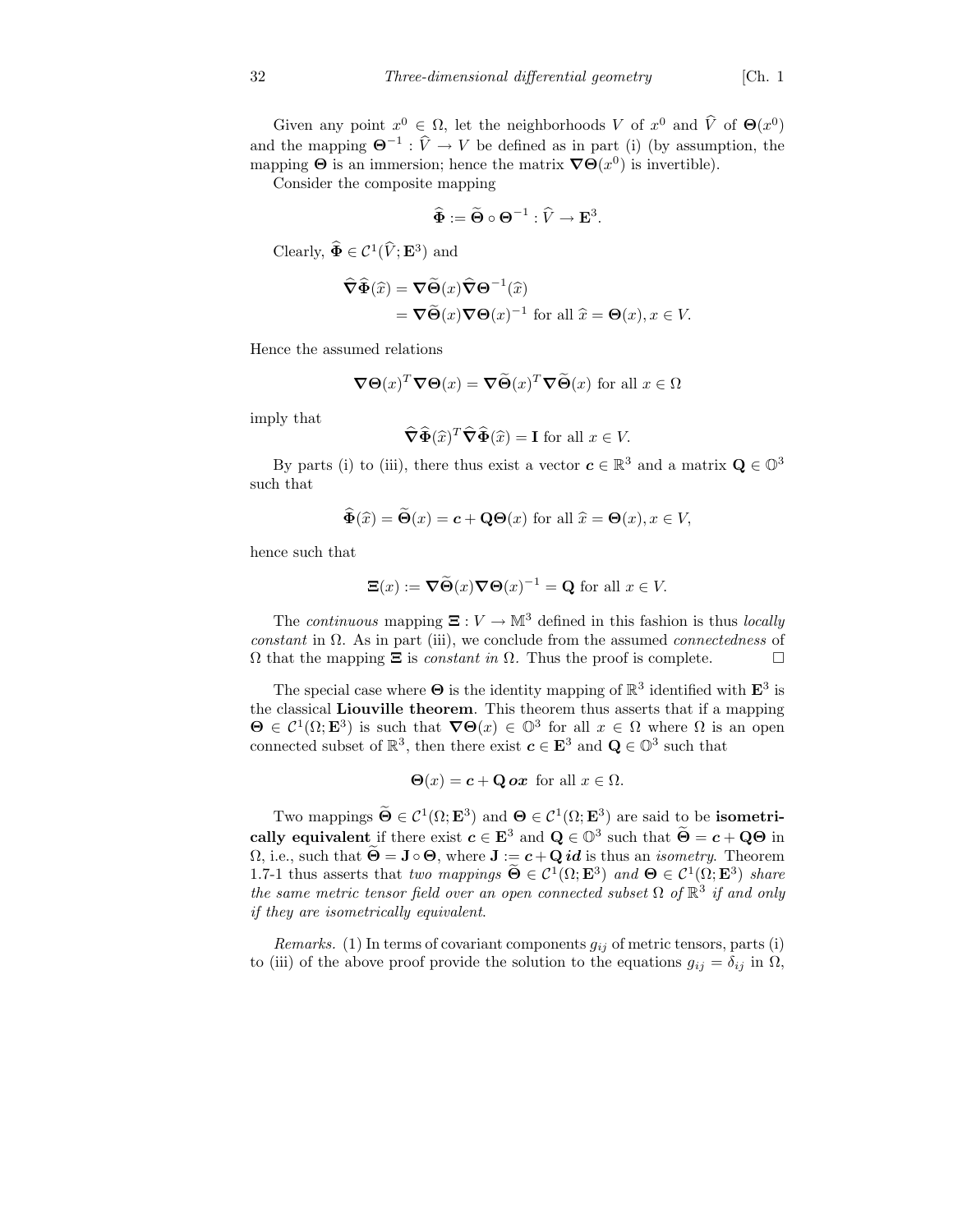while part (iv) provides the solution to the equations  $g_{ij} = \partial_i \widetilde{\Theta} \cdot \partial_j \widetilde{\Theta}$  in  $\Omega$ , where  $\mathbf{\Theta} \in \mathcal{C}^1(\Omega; \mathbf{E}^3)$  is a given immersion.

(2) The classical Mazur-Ulam theorem asserts the following: Let  $\Omega$  be a connected subset in  $\mathbb{R}^d$ , and let  $\Theta : \Omega \to \mathbb{R}^d$  be a mapping that satisfies

$$
|\Theta(y) - \Theta(x)| = |y - x| \text{ for all } x, y \in \Omega.
$$

Then there exist a vector  $c \in \mathbb{R}^d$  and an orthogonal matrix **Q** of order d such that

$$
\Theta(x) = c + \mathbf{Qox} \text{ for all } x \in \Omega.
$$

Parts (ii) and (iii) of the above proof thus provide a proof of this theorem under the additional assumption that the mapping  $\Theta$  is of class  $\mathcal{C}^1$  (the extension from  $\mathbb{R}^3$  to  $\mathbb{R}^d$  is trivial).

While the immersions  $\Theta$  found in Theorem 1.6-1 are thus only defined up to isometries in  $\mathbf{E}^3$ , they become uniquely determined if they are required to satisfy ad hoc additional conditions, according to the following corollary to Theorems 1.6-1 and 1.7-1.

**Theorem 1.7-2.** Let the assumptions on the set  $\Omega$  and on the matrix field C be as in Theorem 1.6-1, let a point  $x_0 \in \Omega$  be given, and let  $\mathbf{F}_0 \in \mathbb{M}^3$  be any matrix that satisfies

$$
\mathbf{F}_0^T \mathbf{F}_0 = \mathbf{C}(x_0).
$$

Then there exists one and only one immersion  $\Theta \in C^3(\Omega; \mathbf{E}^3)$  that satisfies

$$
\nabla \Theta(x)^T \nabla \Theta(x) = \mathbf{C}(x) \text{ for all } x \in \Omega,
$$
  
 
$$
\Theta(x_0) = \mathbf{0} \text{ and } \nabla \Theta(x_0) = \mathbf{F}_0.
$$

*Proof.* Given any immersion  $\Phi \in C^3(\Omega; \mathbf{E}^3)$  that satisfies  $\nabla \Phi(x)^T \nabla \Phi(x) =$  $C(x)$  for all  $x \in \Omega$  (such immersions exist by Theorem 1.6-1), let the mapping  $\Theta : \Omega \to \mathbb{R}^3$  be defined by

$$
\Theta(x) := \mathbf{F}_0 \nabla \Phi(x_0)^{-1} (\Phi(x) - \Phi(x_0))
$$
 for all  $x \in \Omega$ .

Then it is immediately verified that this mapping  $\Theta$  satisfies the announced properties.

Besides, it is uniquely determined. To see this, let  $\mathbf{\Theta} \in C^3(\Omega; \mathbf{E}^3)$  and  $\mathbf{\Phi} \in \mathcal{C}^3(\Omega; \mathbf{E}^3)$  be two immersions that satisfy

$$
\nabla \Theta(x)^T \nabla \Theta(x) = \nabla \Phi(x)^T \nabla \Phi(x)
$$
 for all  $x \in \Omega$ .

Hence there exist (by Theorem 1.7-1)  $c \in \mathbb{R}^3$  and  $Q \in \mathbb{O}^3$  such that  $\Phi(x) =$  $c+\mathbf{Q}\Theta(x)$  for all  $x\in\Omega$ , so that  $\nabla\Phi(x)=\mathbf{Q}\nabla\Theta(x)$  for all  $x\in\Omega$ . The relation  $\nabla\Theta(x_0) = \nabla\Phi(x_0)$  then implies that  $\mathbf{Q} = \mathbf{I}$  and the relation  $\Theta(x_0) = \Phi(x_0)$ in turn implies that  $c = 0$ .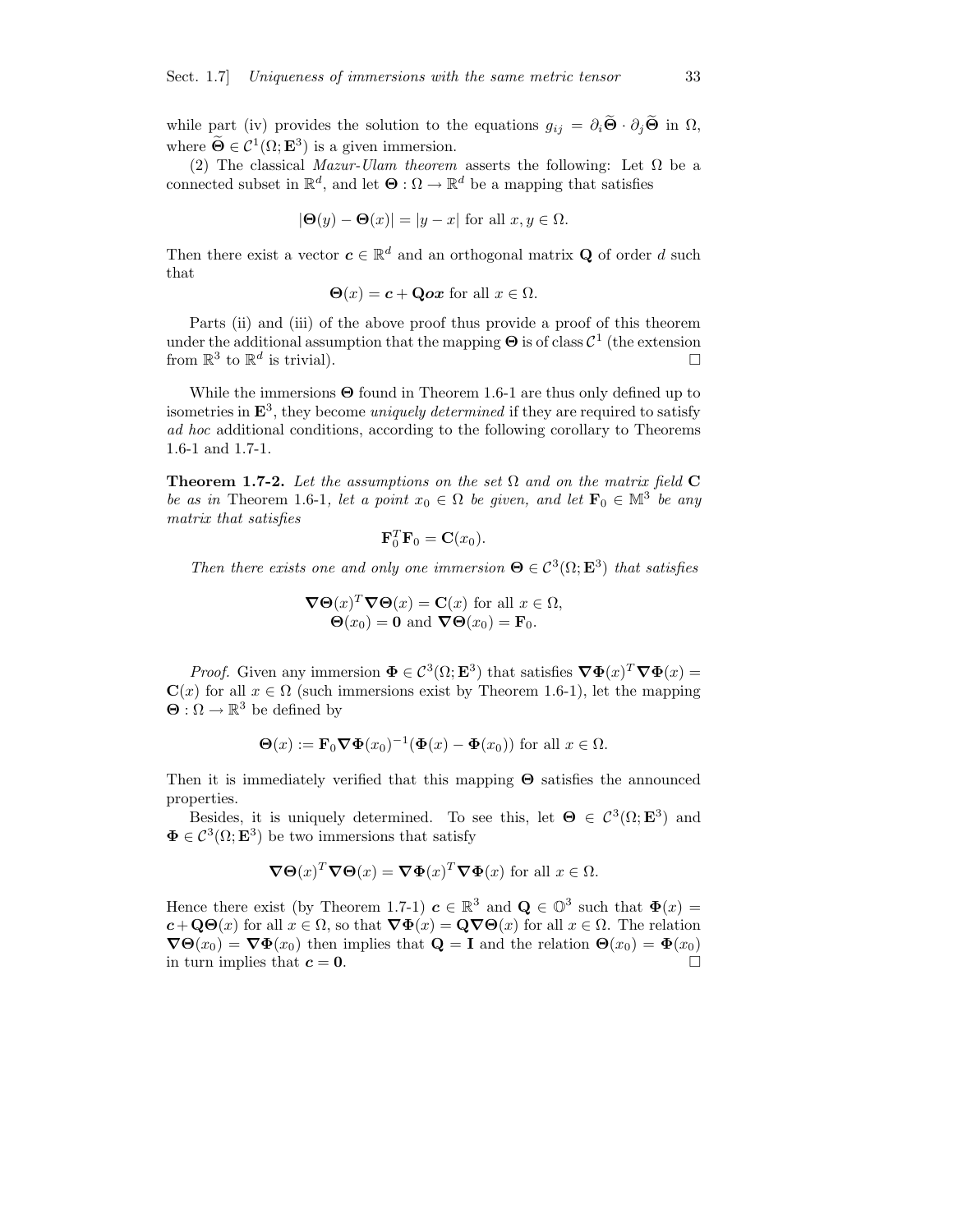Remark. One possible choice for the matrix  $\mathbf{F}_0$  is the square root of the symmetric positive-definite matrix  $\mathbf{C}(x_0)$ .

Theorem 1.7-1 constitutes the "classical" rigidity theorem, in that both immersions  $\Theta$  and  $\Theta$  are assumed to be in the space  $\mathcal{C}^1(\Omega; \mathbf{E}^3)$ . The next theorem is an extension, due to Ciarlet & C. Mardare  $[2003]$ , that covers the case where one of the mappings belongs to the Sobolev space  $H^1(\Omega; \mathbf{E}^3)$ .

The way the result in part (i) of the next proof is derived is due to Friesecke, James & Müller  $[2002]$ ; the result of part (i) itself goes back to Reshetnyak [1967].

Let  $\mathbb{O}^3_+$  denote the set of all *rotations*, i.e., of all orthogonal matrices  $\mathbf{Q} \in \mathbb{O}^3$ with det  $\mathbf{Q} = 1$ .

**Theorem 1.7-3.** Let  $\Omega$  be a connected open subset of  $\mathbb{R}^3$ , let  $\Theta \in C^1(\Omega; \mathbf{E}^3)$  be a mapping that satisfies

$$
\det \mathbf{\nabla} \Theta > 0 \text{ in } \Omega,
$$

and let  $\widetilde{\Theta} \in H^1(\Omega; \mathbf{E}^3)$  be a mapping that satisfies

$$
\det \nabla \widetilde{\Theta} > 0 \text{ a.e. in } \Omega \text{ and } \nabla \Theta^T \nabla \Theta = \nabla \widetilde{\Theta}^T \nabla \widetilde{\Theta} \text{ a.e. in } \Omega.
$$

Then there exist a vector  $c \in \mathbf{E}^3$  and a rotation  $\mathbf{Q} \in \mathbb{O}^3_+$  such that

 $\widetilde{\Theta}(x) = c + \mathbf{Q}\Theta(x)$  for almost all  $x \in \Omega$ .

*Proof.* The Euclidean space  $\mathbf{E}^3$  is identified with the space  $\mathbb{R}^3$  throughout the proof.

(i) To begin with, we consider the special case where  $\Theta = id_{\Omega}$ . In other words, we are given a mapping  $\widetilde{\Theta} \in H^1(\Omega)$  that satisfies  $\nabla \widetilde{\Theta}(x) \in \mathbb{O}^3_+$  for almost all  $x \in \Omega$ . Hence

$$
\mathbf{Cof}\,\nabla\widetilde{\Theta}(x) = (\det \nabla \widetilde{\Theta}(x))\nabla \widetilde{\Theta}(x)^{-T} = \nabla \widetilde{\Theta}(x)^{-T} \text{ for almost all } x \in \Omega,
$$

on the one hand. Since, on the other hand,

$$
\operatorname{div }\mathbf{Cof}\nabla \widetilde{\Theta} = \mathbf{0} \text{ in } (\mathcal{D}'(B))^3
$$

in any open ball B such that  $\overline{B} \subset \Omega$  (to see this, combine the density of  $\mathcal{C}^2(\overline{B})$ in  $H^1(B)$  with the classical Piola identity in the space  $\mathcal{C}^2(\overline{B})$ ; for a proof of this identity, see, e.g., Ciarlet [1988, Theorem 1.7.1]), we conclude that

$$
\Delta \widetilde{\Theta} = \operatorname{div} \mathbf{Cof} \nabla \widetilde{\Theta} = \mathbf{0} \text{ in } (\mathcal{D}'(B))^3.
$$

Hence  $\hat{\Theta} = (\hat{\Theta}_j) \in (\mathcal{C}^{\infty}(\Omega))^3$ . For such mappings, the identity

$$
\Delta(\partial_i \widetilde{\Theta}_j \partial_i \widetilde{\Theta}_j) = 2 \partial_i \widetilde{\Theta}_j \partial_i (\Delta \widetilde{\Theta}_j) + 2 \partial_{ik} \widetilde{\Theta}_j \partial_{ik} \widetilde{\Theta}_j,
$$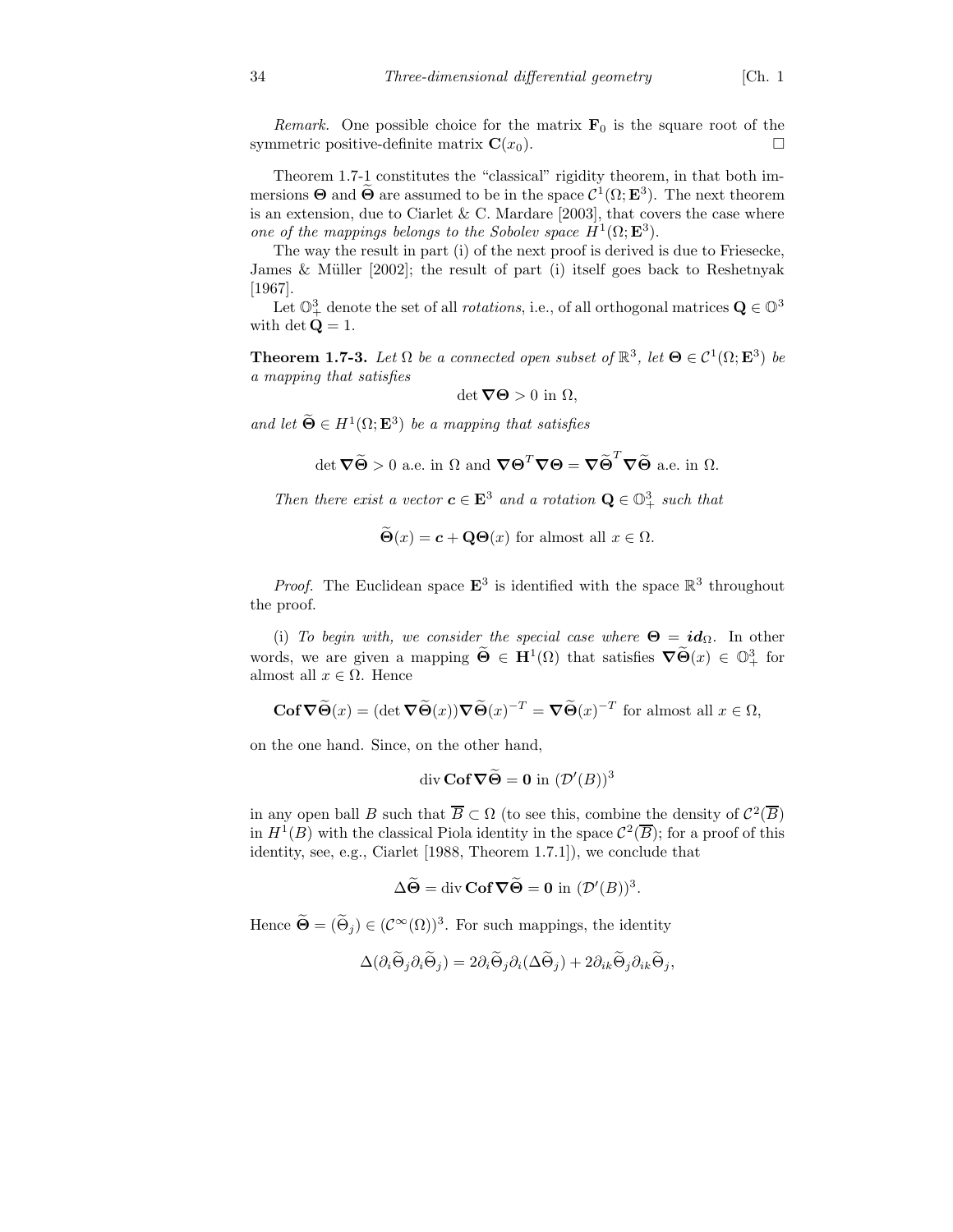together with the relations  $\Delta \Theta_i = 0$  and  $\partial_i \Theta_i \partial_i \Theta_j = 3$  in  $\Omega$ , shows that  $\partial_{ik} \Theta_j =$ 0 in  $\Omega$ . The assumed connectedness of  $\Omega$  then implies that there exist a vector  $c \in \mathbf{E}^3$  and a matrix  $\mathbf{Q} \in \mathbb{O}^3_+$  (by assumption,  $\nabla \widetilde{\Theta}(x) \in \mathbb{O}^3_+$  for almost all  $x \in \Omega$  such that

$$
\ddot{\Theta}(x) = c + \mathbf{Q} \, \mathbf{ox} \text{ for almost all } x \in \Omega.
$$

(ii) We consider next the general case. Let  $x_0 \in \Omega$  be given. Since  $\Theta$ is an immersion, the local inversion theorem can be applied; there thus exist bounded open neighborhoods U of  $x_0$  and  $\hat{U}$  of  $\Theta(x_0)$  satisfying  $\overline{U} \subset \Omega$  and  $\{U\}^- \subset \Theta(\Omega)$ , such that the restriction  $\Theta_U$  of  $\Theta$  to U can be extended to a  $\mathcal{C}^1$ -diffeomorphism from  $\overline{U}$  onto  $\{\widehat{U}\}^-$ .

Let  $\mathbf{\Theta}_{U}^{-1}$ :  $\hat{U} \to U$  denote the inverse mapping of  $\mathbf{\Theta}_{U}$ , which therefore satisfies  $\widehat{\nabla} \Theta_U^{-1}(\widehat{x}) = \nabla \Theta(x)^{-1}$  for all  $\widehat{x} = \Theta(x) \in \widehat{U}$  (the notation  $\widehat{\nabla}$  indicates that differentiation is carried out with respect to the variable  $\hat{x} \in \hat{U}$ ). Define the composite mapping

$$
\widehat{\mathbf{\Phi}} := \widetilde{\mathbf{\Theta}} \cdot \mathbf{\Theta}_U^{-1} : \widehat{U} \to \mathbb{R}^3.
$$

Since  $\widetilde{\Theta} \in \mathbf{H}^1(U)$  and  $\Theta_U^{-1}$  can be extended to a  $\mathcal{C}^1$ -diffeomorphism from  $\{\widehat{U}\}^$ onto  $\overline{U}$ , it follows that  $\widehat{\Phi} \in H^1(\widehat{U}; \mathbb{R}^3)$  and that

$$
\widehat{\nabla}\widehat{\Phi}(\widehat{x}) = \nabla\widetilde{\Theta}(x)\widehat{\nabla}\Theta_U^{-1}(\widehat{x}) = \nabla\widetilde{\Theta}(x)\nabla\Theta(x)^{-1}
$$

for almost all  $\hat{x} = \Theta(x) \in \hat{U}$  (see, e.g., Adams [1975, Chapter 3]). Hence the assumptions det  $\nabla\Theta > 0$  in  $\Omega$ , det  $\nabla\widetilde{\Theta} > 0$  a.e. in  $\Omega$ , and  $\nabla\Theta^T\nabla\Theta =$  $\nabla \widetilde{\Theta}^T \nabla \widetilde{\Theta}$  a.e. in  $\Omega$ , together imply that  $\widehat{\nabla} \widehat{\Phi}(\widehat{x}) \in \mathbb{O}^3_+$  for almost all  $\widehat{x} \in \widehat{U}$ . By (i), there thus exist  $c \in \mathbf{E}^3$  and  $\mathbf{Q} \in \mathbb{O}^3_+$  such that

$$
\widehat{\Phi}(\widehat{x}) = \widehat{\Theta}(x) = \mathbf{c} + \mathbf{Q} \, \mathbf{o} \widehat{x} \text{ for almost all } \widehat{x} = \Theta(x) \in \widehat{U},
$$

or equivalently, such that

$$
\Xi(x) := \nabla \widetilde{\Theta}(x) \nabla \Theta(x)^{-1} = \mathbf{Q} \text{ for almost all } x \in U.
$$

Since the point  $x_0 \in \Omega$  is arbitrary, this relation shows that  $\Xi \in L^1_{loc}(\Omega)$ . By a classical result from distribution theory (cf. Schwartz [1966, Section 2.6]), we conclude from the assumed connectedness of  $\Omega$  that  $\Xi(x) = \mathbf{Q}$  for almost all  $x \in \Omega$ , and consequently that

$$
\tilde{\Theta}(x) = c + \mathbf{Q}\Theta(x)
$$
 for almost all  $x \in \Omega$ .

 $\Box$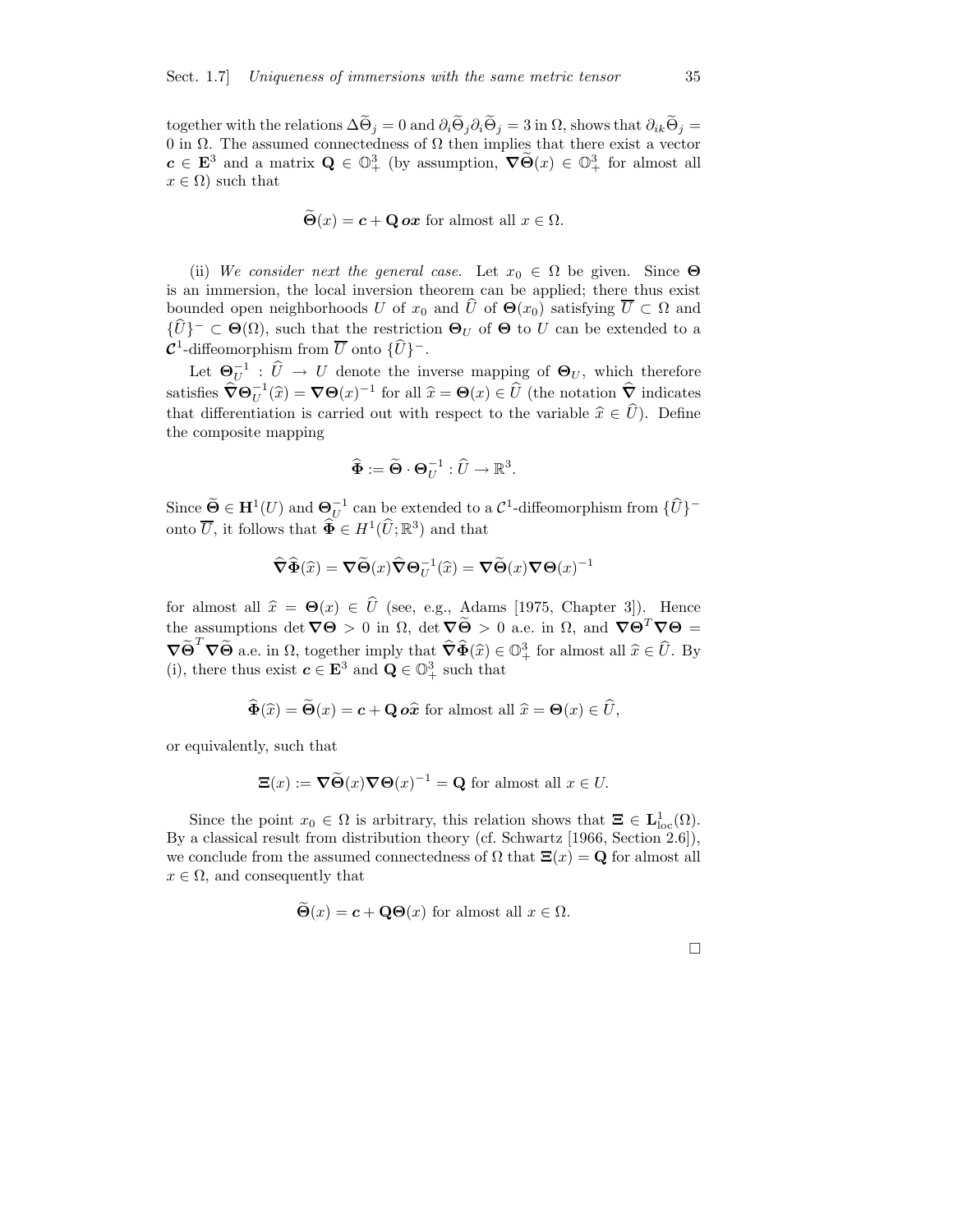*Remarks.* (1) The existence of  $\Theta \in H^1(\Omega; \mathbf{E}^3)$  satisfying the assumptions of Theorem 1.7-3 thus implies that  $\Theta \in H^1(\Omega; \mathbf{E}^3)$  and  $\Theta \in C^1(\Omega; \mathbf{E}^3)$ .

(2) If  $\widetilde{\Theta} \in \mathcal{C}^1(\Omega; \mathbf{E}^3)$ , the assumptions det  $\nabla \Theta > 0$  in  $\Omega$  and det  $\nabla \widetilde{\Theta} > 0$  in  $\Omega$  are no longer necessary; but then it can only be concluded that  $\mathbf{Q} \in \mathbb{O}^3$ : This is the classical rigidity theorem (Theorem 1.7-1), of which Liouville's theorem is the special case corresponding to  $\Theta = id_{\Omega}$ .

(3) The result established in part (i) of the above proof asserts that, given a connected open subset  $\Omega$  of  $\mathbb{R}^3$ , if a mapping  $\Theta \in H^1(\Omega; \mathbf{E}^3)$  is such that  $\nabla\Theta(x) \in \mathbb{O}^3_+$  for almost all  $x \in \Omega$ , then there exist  $c \in \mathbf{E}^3$  and  $\mathbf{Q} \in \mathbb{O}^3_+$  such that  $\Theta(x) = c + \mathbf{Q} \alpha x$  for almost all  $x \in \Omega$ . This result thus constitutes a generalization of Liouville's theorem.

(4) By contrast, if the mapping  $\tilde{\Theta}$  is assumed to be instead in the space  $H^1(\Omega; \mathbf{E}^3)$  (as in Theorem 1.7-3), an assumption about the sign of det  $\nabla \widetilde{\Theta}$ becomes necessary. To see this, let for instance  $\Omega$  be an open ball centered at the origin in  $\mathbb{R}^3$ , let  $\Theta(x) = x$ , and let  $\widetilde{\Theta}(x) = x$  if  $x_1 \ge 0$  and  $\widetilde{\Theta}(x) = (-x_1, x_2, x_3)$ if  $x_1 < 0$ . Then  $\widetilde{\Theta} \in H^1(\Omega; \mathbf{E}^3)$  and  $\nabla \widetilde{\Theta} \in \mathbb{O}^3$  a.e. in  $\Omega$ ; yet there does not exist any orthogonal matrix such that  $\Theta(x) = \mathbf{Q}$  ox for all  $x \in \Omega$ , since  $\widetilde{\Theta}(\Omega) \subset \{x \in \mathbb{R}^3; x_1 \geq 0\}$  (this counter-example was kindly communicated to the author by Sorin Mardare).

(5) Surprisingly, the assumption det  $\nabla\Theta > 0$  in  $\Omega$  cannot be replaced by the weaker assumption det  $\nabla \Theta > 0$  a.e. in  $\Omega$ . To see this, let for instance  $\Omega$ be an open ball centered at the origin in  $\mathbb{R}^3$ , let  $\Theta(x) = (x_1 x_2^2, x_2, x_3)$  and let  $\widetilde{\Theta}(x) = \Theta(x)$  if  $x_2 \ge 0$  and  $\widetilde{\Theta}(x) = (-x_1x_2^2, -x_2, x_3)$  if  $x_2 < 0$  (this counterexample was kindly communicated to the author by Hervé Le Dret).

(6) If a mapping  $\mathbf{\Theta} \in \mathcal{C}^1(\Omega; \mathbf{E}^3)$  satisfies det  $\nabla \mathbf{\Theta} > 0$  in  $\Omega$ , then  $\mathbf{\Theta}$  is an immersion. Conversely, if  $\Omega$  is a connected open set and  $\Theta \in C^1(\Omega; \mathbf{E}^3)$  is an immersion, then either det  $\nabla\Theta > 0$  in  $\Omega$  or det  $\nabla\Theta < 0$  in  $\Omega$ . The assumption that det  $\nabla\Theta > 0$  in  $\Omega$  made in Theorem 1.7-3 is simply intended to fix ideas (a similar result clearly holds under the other assumption).

(7) A little further ado shows that the conclusion of Theorem 1.7-3 is still valid if  $\mathbf{\Theta} \in H^1(\Omega; \mathbf{E}^3)$  is replaced by the weaker assumption  $\mathbf{\Theta} \in H^1_{loc}(\Omega; \mathbf{E}^3)$ .  $\Box$ 

Like the existence results of Section 1.6, the uniqueness theorems of this section hold *verbatim* in any dimension  $d \geq 2$ , with  $\mathbb{R}^3$  replaced by  $\mathbb{R}^d$  and  $\mathbf{E}^d$ by a d-dimensional Euclidean space.

## 1.8 CONTINUITY OF AN IMMERSION AS A FUNC-TION OF ITS METRIC TENSOR

Let  $\Omega$  be a connected and simply-connected open subset of  $\mathbb{R}^3$ . Together, Theorems 1.6-1 and 1.7-1 establish the existence of a mapping  $\mathcal F$  that associates with any matrix field  $\mathbf{C} = (g_{ij}) \in \mathcal{C}^2(\Omega; \mathbb{S}^3)$  satisfying

$$
R_{qijk} := \partial_j \Gamma_{ikq} - \partial_k \Gamma_{ijq} + \Gamma_{ij}^p \Gamma_{kqp} - \Gamma_{ik}^p \Gamma_{jqp} = 0 \text{ in } \Omega,
$$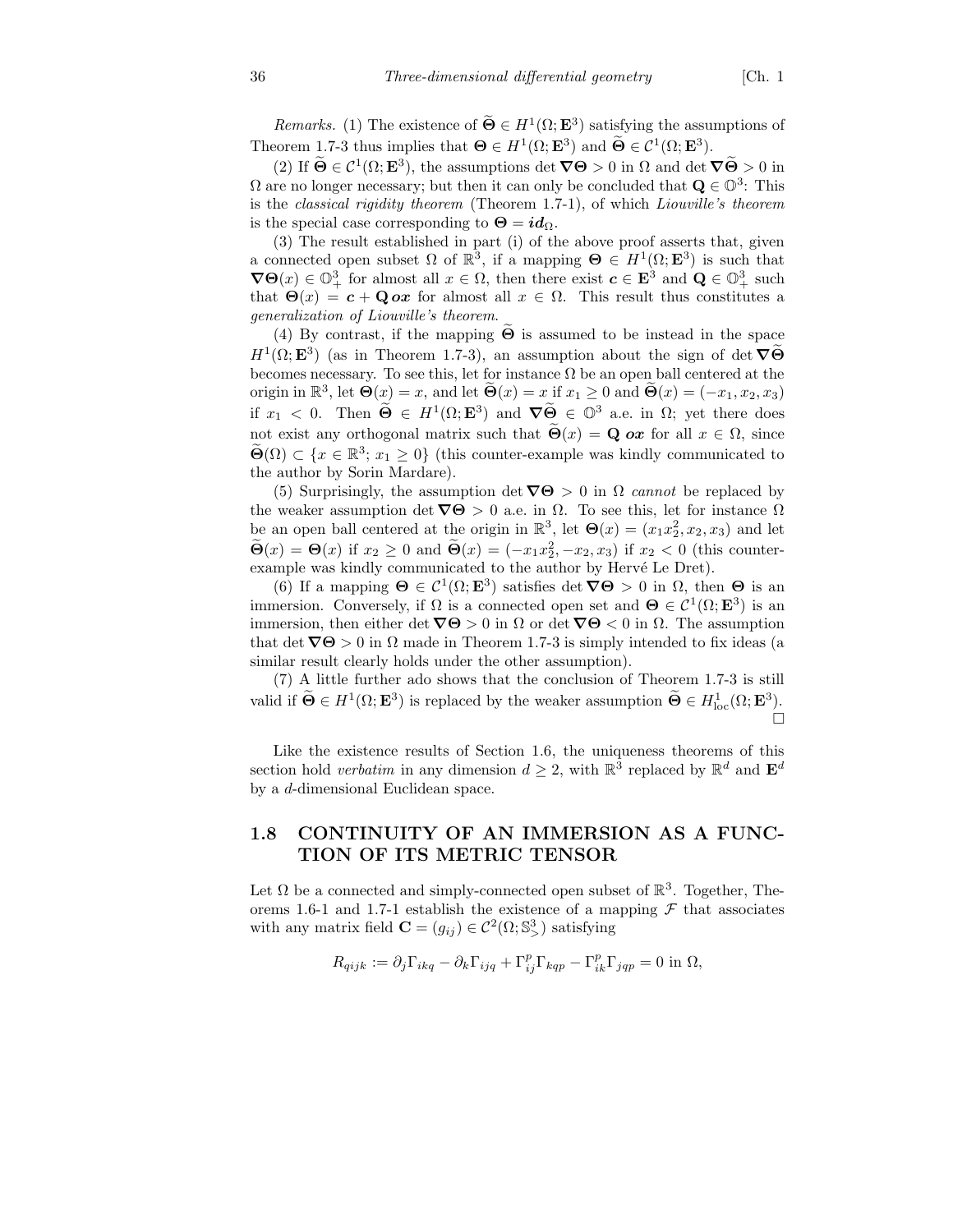where the functions  $\Gamma_{ijq}$  and  $\Gamma_{ij}^p$  are defined in terms of the functions  $g_{ij}$  as in Theorem 1.6-1, a well-defined element  $\mathcal{F}(\mathbf{C})$  in the quotient set  $\mathcal{C}^3(\Omega; \mathbf{E}^3)/\mathcal{R}$ , where  $(\Theta, \widetilde{\Theta}) \in \mathcal{R}$  means that there exist a vector  $\mathbf{a} \in \mathbf{E}^3$  and a matrix  $\mathbf{Q} \in \mathbb{O}^3$ such that  $\Theta(x) = a + \mathbf{Q}\widetilde{\Theta}(x)$  for all  $x \in \Omega$ .

A natural question thus arises as to whether there exist natural topologies on the space  $\mathcal{C}^2(\Omega; \mathbb{S}^3)$  and on the quotient set  $\mathcal{C}^3(\Omega; \mathbf{E}^3)/\mathcal{R}$  such that the mapping  $F$  defined in this fashion is *continuous*.

Equivalently, is an immersion a continuous function of its metric tensor?

The object of this section, which is based on Ciarlet  $&$  Laurent [2003], is to provide an affirmative answer to this question (see Theorem 1.8-5).

Note that such a question is not only clearly relevant to differential geometry per se, but it also naturally arises in nonlinear three-dimensional elasticity, where a smooth enough immersion  $\Theta : \Omega \to \mathbf{E}^3$  may be thought of as a *defor*mation of the set  $\Omega$  viewed as a reference configuration of a nonlinearly elastic body (although such an immersion should then be in addition injective and orientation-preserving in order to qualify for this definition; for details, see, e.g., Ciarlet [1988, Section 1.4] or Antman [1995, Section 12.1]). In this context, the associated matrix

$$
\mathbf{C}(x) = (g_{ij}(x)) = \nabla \Theta(x)^T \nabla \Theta(x),
$$

is called the (right) Cauchy-Green tensor at  $x$  and the matrix

$$
\nabla \Theta(x) = (\partial_j \Theta_i(x)) \in \mathbb{M}^3,
$$

representing the Fréchet derivative of the mapping  $\Theta$  at x, is called the *defor*mation gradient at x.

The Cauchy-Green tensor field  $\mathbf{C} = \nabla \Theta^T \nabla \Theta : \Omega \to \mathbb{S}^3$  associated with a deformation  $\Theta : \Omega \to \mathbb{E}^3$  plays a major role in the theory of nonlinear threedimensional elasticity, since the response function, or the stored energy function, of a frame-indifferent elastic, or hyperelastic, material necessarily depends on the deformation gradient through the Cauchy-Green tensor (see, e.g., Ciarlet [1988, Chapters 3 and 4]. As already suggested by Antman [1976], the Cauchy-Green tensor field of the unknown deformed configuration could thus also be regarded as the "primary" unknown rather than the deformation itself as is customary.

To begin with, we list some specific notations that will be used in this section for addressing the question raised above. Given a matrix  $\mathbf{A} \in \mathbb{M}^3$ , we let  $\rho(\mathbf{A})$ denote its spectral radius and we let

$$
|\mathbf{A}| := \sup_{\begin{cases} \mathbf{b} \in \mathbb{R}^3 \\ \mathbf{b} \neq \mathbf{0} \end{cases}} \frac{|\mathbf{A}\mathbf{b}|}{|\mathbf{b}|} = {\rho(\mathbf{A}^T\mathbf{A})}\}^{1/2}
$$

denote its spectral norm.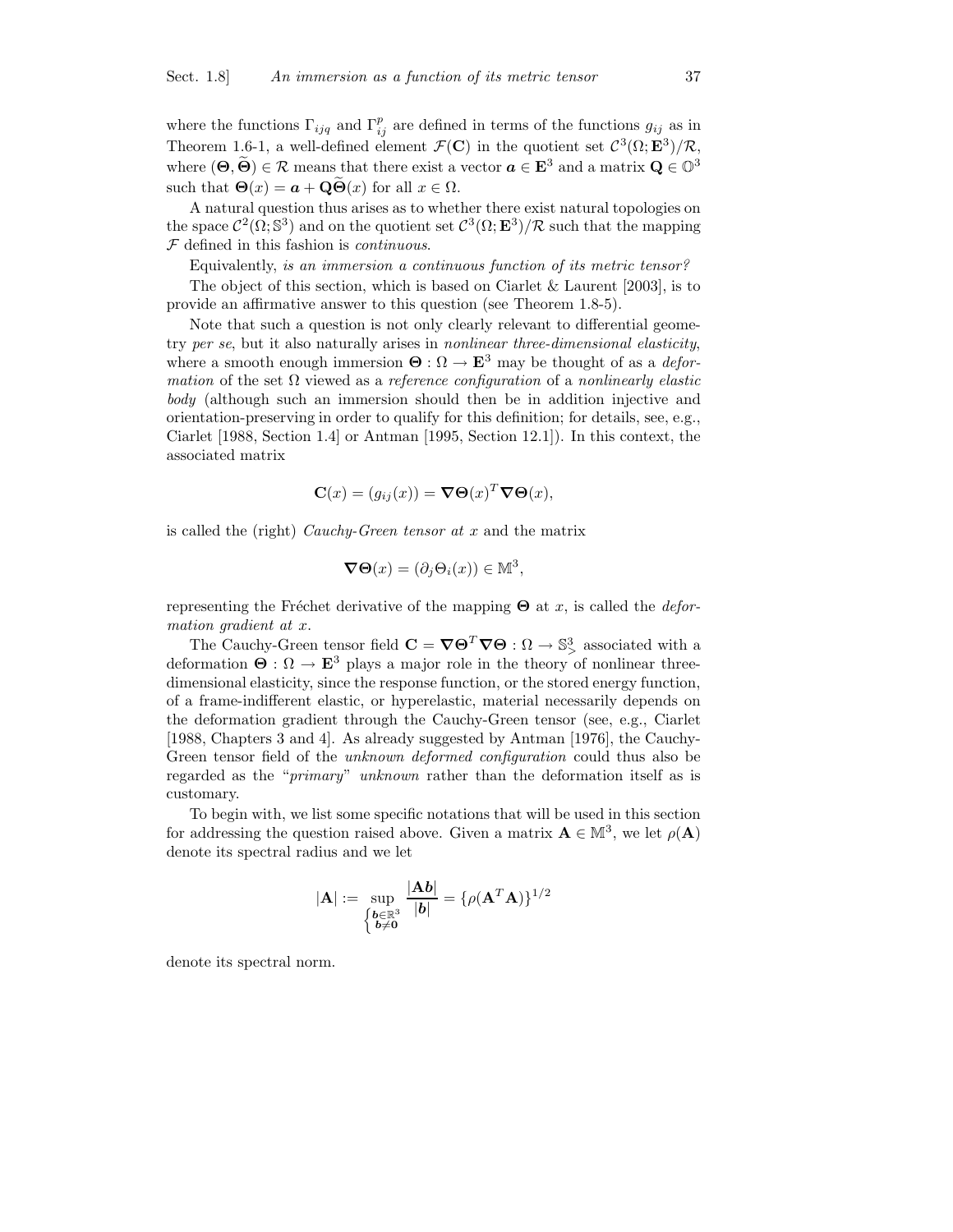Let  $\Omega$  be an open subset of  $\mathbb{R}^3$ . The notation  $K \in \Omega$  means that K is a compact subset of  $\Omega$ . If  $g \in \mathcal{C}^{\ell}(\Omega;\mathbb{R}), \ell \geq 0$ , and  $K \in \Omega$ , we define the semi-norms

$$
|g|_{\ell,K} = \sup_{\substack{\left\{x \in K \atop |\alpha| = \ell\right\}}} |\partial^{\alpha} g(x)| \quad \text{and} \quad ||g||_{\ell,K} = \sup_{\substack{x \in K \atop |\alpha| \le \ell}} |\partial^{\alpha} g(x)|,
$$

where  $\partial^{\alpha}$  stands for the standard multi-index notation for partial derivatives. If  $\Theta \in \mathcal{C}^{\ell}(\Omega; \mathbf{E}^3)$  or  $\mathbf{A} \in \mathcal{C}^{\ell}(\Omega; \mathbb{M}^3), \ell \geq 0$ , and  $K \Subset \Omega$ , we likewise set

$$
|\mathbf{\Theta}|_{\ell,K} = \sup_{\begin{cases} x \in K \\ |\alpha| = \ell \end{cases}} |\partial^{\alpha} \mathbf{\Theta}(x)| \quad \text{ and } \quad \|\mathbf{\Theta}\|_{\ell,K} = \sup_{\begin{cases} x \in K \\ |\alpha| \le \ell \end{cases}} |\partial^{\alpha} \mathbf{\Theta}(x)|, \n|\mathbf{A}|_{\ell,K} = \sup_{\begin{cases} x \in K \\ |\alpha| \le \ell \end{cases}} |\partial^{\alpha} \mathbf{A}(x)| \quad \text{ and } \quad \|\mathbf{A}\|_{\ell,K} = \sup_{\begin{cases} x \in K \\ |\alpha| \le \ell \end{cases}} |\partial^{\alpha} \mathbf{A}(x)|, \n\int_{\alpha \in K} |\partial^{\alpha} \mathbf{A}(x)| d^{\alpha} \mathbf{\Theta}(x) d^{\alpha} \mathbf{\Theta}(x) d^{\alpha} \mathbf{\Theta}(x) d^{\alpha} \mathbf{\Theta}(x) d^{\alpha} \mathbf{\Theta}(x) d^{\alpha} \mathbf{\Theta}(x) d^{\alpha} \mathbf{\Theta}(x) d^{\alpha} \mathbf{\Theta}(x) d^{\alpha} \mathbf{\Theta}(x) d^{\alpha} \mathbf{\Theta}(x) d^{\alpha} \mathbf{\Theta}(x) d^{\alpha} \mathbf{\Theta}(x) d^{\alpha} \mathbf{\Theta}(x) d^{\alpha} \mathbf{\Theta}(x) d^{\alpha} \mathbf{\Theta}(x) d^{\alpha} \mathbf{\Theta}(x) d^{\alpha} \mathbf{\Theta}(x) d^{\alpha} \mathbf{\Theta}(x) d^{\alpha} \mathbf{\Theta}(x) d^{\alpha} \mathbf{\Theta}(x) d^{\alpha} \mathbf{\Theta}(x) d^{\alpha} \mathbf{\Theta}(x) d^{\alpha} \mathbf{\Theta}(x) d^{\alpha} \mathbf{\Theta}(x) d^{\alpha} \mathbf{\Theta}(x) d^{\alpha} \mathbf{\Theta}(x) d^{\alpha} \mathbf{\Theta}(x) d^{\alpha} \mathbf{\Theta}(x) d^{\alpha} \mathbf{\Theta}(x) d^{\alpha} \mathbf{\Theta}(x) d^{\alpha} \mathbf{\Theta}(x) d^{\alpha} \mathbf{\Theta}(x) d^{\alpha} \mathbf{\Theta}(x) d^{\alpha} \mathbf{\Theta}(x) d^{\alpha} \mathbf{\Theta}(x) d^{\alpha} \mathbf{\Theta}(x) d^{\alpha} \mathbf{\Theta}(x) d^{\alpha} \mathbf{\Theta}(x) d^{\alpha} \math
$$

where |·| denotes either the Euclidean vector norm or the matrix spectral norm.

The next sequential continuity results (Theorems 1.8-1, 1.8-2, and 1.8-3) constitute key steps toward establishing the continuity of the mapping  $\mathcal F$  (see Theorem 1.8-5). Note that the functions  $R_{qijk}^n$  occurring in their statements are meant to be constructed from the functions  $g_{ij}^n$  in the same way that the functions  $R_{qijk}$  are constructed from the functions  $g_{ij}$ . To begin with, we establish the sequential continuity of the mapping  $\mathcal F$  at  $\mathbf C = \mathbf I$ .

Theorem 1.8-1. Let  $\Omega$  be a connected and simply-connected open subset of  $\mathbb{R}^3$ . Let  $\mathbf{C}^n = (g_{ij}^n) \in \mathcal{C}^2(\Omega; \mathbb{S}^3)$ ,  $n \geq 0$ , be matrix fields satisfying  $R_{qijk}^n = 0$  in  $\Omega$ ,  $n \geq 0$ , such that

$$
\lim_{n \to \infty} \|\mathbf{C}^n - \mathbf{I}\|_{2,K} = 0 \text{ for all } K \Subset \Omega.
$$

Then there exist mappings  $\mathbf{\Theta}^n \in C^3(\Omega; \mathbf{E}^3)$  satisfying  $(\nabla \mathbf{\Theta}^n)^T \nabla \mathbf{\Theta}^n = \mathbf{C}^n$  in  $\Omega$ ,  $n \geq 0$ , such that

$$
\lim_{n \to \infty} \|\mathbf{\Theta}^n - \mathbf{i}\mathbf{d}\|_{3,K} = 0 \text{ for all } K \Subset \Omega
$$

where id denotes the identity mapping of  $\mathbb{R}^3$ , identified here with  $\mathbf{E}^3$ .

Proof. The proof is broken into four parts, numbered (i) to (iv). The first part is a preliminary result about matrices (for convenience, it is stated here for matrices of order three, but it holds as well for matrices of arbitrary order).

(i) Let matrices  $\mathbf{A}^n \in \mathbb{M}^3$ ,  $n \geq 0$ , satisfy

$$
\lim_{n\to\infty} (\mathbf{A}^n)^T \mathbf{A}^n = \mathbf{I}.
$$

Then there exist matrices  $\mathbf{Q}^n \in \mathbb{O}^3$ ,  $n \geq 0$ , that satisfy

$$
\lim_{n\to\infty} \mathbf{Q}^n \mathbf{A}^n = \mathbf{I}.
$$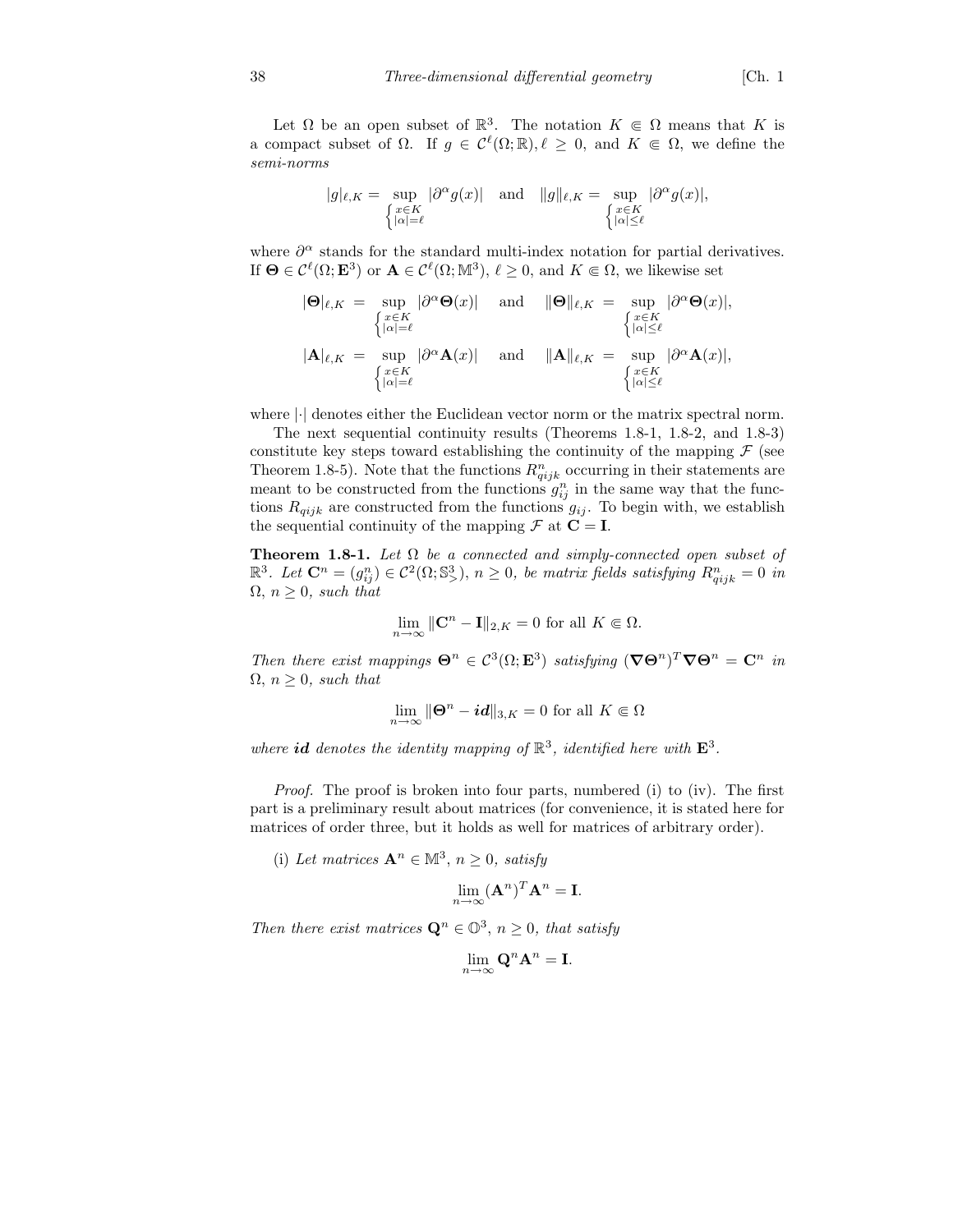Since the set  $\mathbb{O}^3$  is compact, there exist matrices  $\mathbf{Q}^n \in \mathbb{O}^3$ ,  $n \geq 0$ , such that

$$
|\mathbf{Q}^n \mathbf{A}^n - \mathbf{I}| = \inf_{\mathbf{R} \in \mathbb{O}^3} |\mathbf{R} \mathbf{A}^n - \mathbf{I}|.
$$

We assert that the matrices  $\mathbf{Q}^n$  defined in this fashion satisfy  $\lim_{n\to\infty} \mathbf{Q}^n \mathbf{A}^n =$ **I**. For otherwise, there would exist a subsequence  $(\mathbf{Q}^p)_{p\geq 0}$  of the sequence  $({\bf Q}^n)_{n\geq 0}$  and  $\delta > 0$  such that

$$
|\mathbf{Q}^p \mathbf{A}^p - \mathbf{I}| = \inf_{\mathbf{R} \in \mathbb{O}^3} |\mathbf{R} \mathbf{A}^p - \mathbf{I}| \ge \delta \text{ for all } p \ge 0.
$$

Since

$$
\lim_{p \to \infty} |\mathbf{A}^p| = \lim_{p \to \infty} \sqrt{\rho((\mathbf{A}^p)^T \mathbf{A}^p)} = \sqrt{\rho(\mathbf{I})} = 1,
$$

the sequence  $(\mathbf{A}^p)_{p\geq 0}$  is bounded. Therefore there exists a further subsequence  $(\mathbf{A}^q)_{q\geq 0}$  that converges to a matrix **S**, which is orthogonal since

$$
\mathbf{S}^T \mathbf{S} = \lim_{q \to \infty} (\mathbf{A}^q)^T \mathbf{A}^q = \mathbf{I}.
$$

But then

$$
\lim_{q \to \infty} \mathbf{S}^T \mathbf{A}^q = \mathbf{S}^T \mathbf{S} = \mathbf{I},
$$

which contradicts inf<sub>R∈ $\mathbb{Q}^3$ </sub> |RA<sup>q</sup> – I| ≥  $\delta$  for all  $q \geq 0$ . This proves (i).

In the remainder of this proof, the matrix fields  $\mathbb{C}^n, n \geq 0$ , are meant to be those appearing in the statement of Theorem 1.8-1.

(ii) Let mappings  $\mathbf{\Theta}^n \in \mathcal{C}^3(\Omega; \mathbf{E}^3)$ ,  $n \geq 0$ , satisfy  $(\nabla \mathbf{\Theta}^n)^T \nabla \mathbf{\Theta}^n = \mathbf{C}^n$  in  $\Omega$ (such mappings exist by Theorem 1.6-1). Then

$$
\lim_{n\to\infty} |\Theta^n - id|_{\ell,K} = \lim_{n\to\infty} |\Theta^n|_{\ell,K} = 0 \text{ for all } K \in \Omega \text{ and for } \ell=2,3.
$$

As usual, given any immersion  $\mathbf{\Theta} \in \mathcal{C}^3(\Omega; \mathbf{E}^3)$ , let  $\mathbf{g}_i = \partial_i \mathbf{\Theta}$ , let  $g_{ij} = \mathbf{g}_i \cdot \mathbf{g}_j$ , and let the vectors  $g^q$  be defined by the relations  $g_i \cdot g^q = \delta_i^q$ . It is then immediately verified that

$$
\partial_{ij}\mathbf{\Theta}=\partial_i\mathbf{g}_j=(\partial_i\mathbf{g}_j\cdot\mathbf{g}_q)\mathbf{g}^q=\frac{1}{2}(\partial_jg_{iq}+\partial_ig_{jq}-\partial_qg_{ij})\mathbf{g}^q.
$$

Applying this relation to the mappings  $\mathbf{\Theta}^n$  thus gives

$$
\partial_{ij}\mathbf{\Theta}^n = \frac{1}{2}(\partial_j g_{iq}^n + \partial_i g_{jq}^n - \partial_q g_{ij}^n)(\mathbf{g}^q)^n, n \ge 0,
$$

where the vectors  $(g^q)^n$  are defined by means of the relations  $\partial_i \Theta^n \cdot (g^q)^n = \delta_i^q$ . Let K denote an arbitrary compact subset of  $\Omega$ . On the one hand,

$$
\lim_{n \to \infty} |\partial_j g_{iq}^n + \partial_i g_{jq}^n - \partial_q g_{ij}^n |_{0,K} = 0,
$$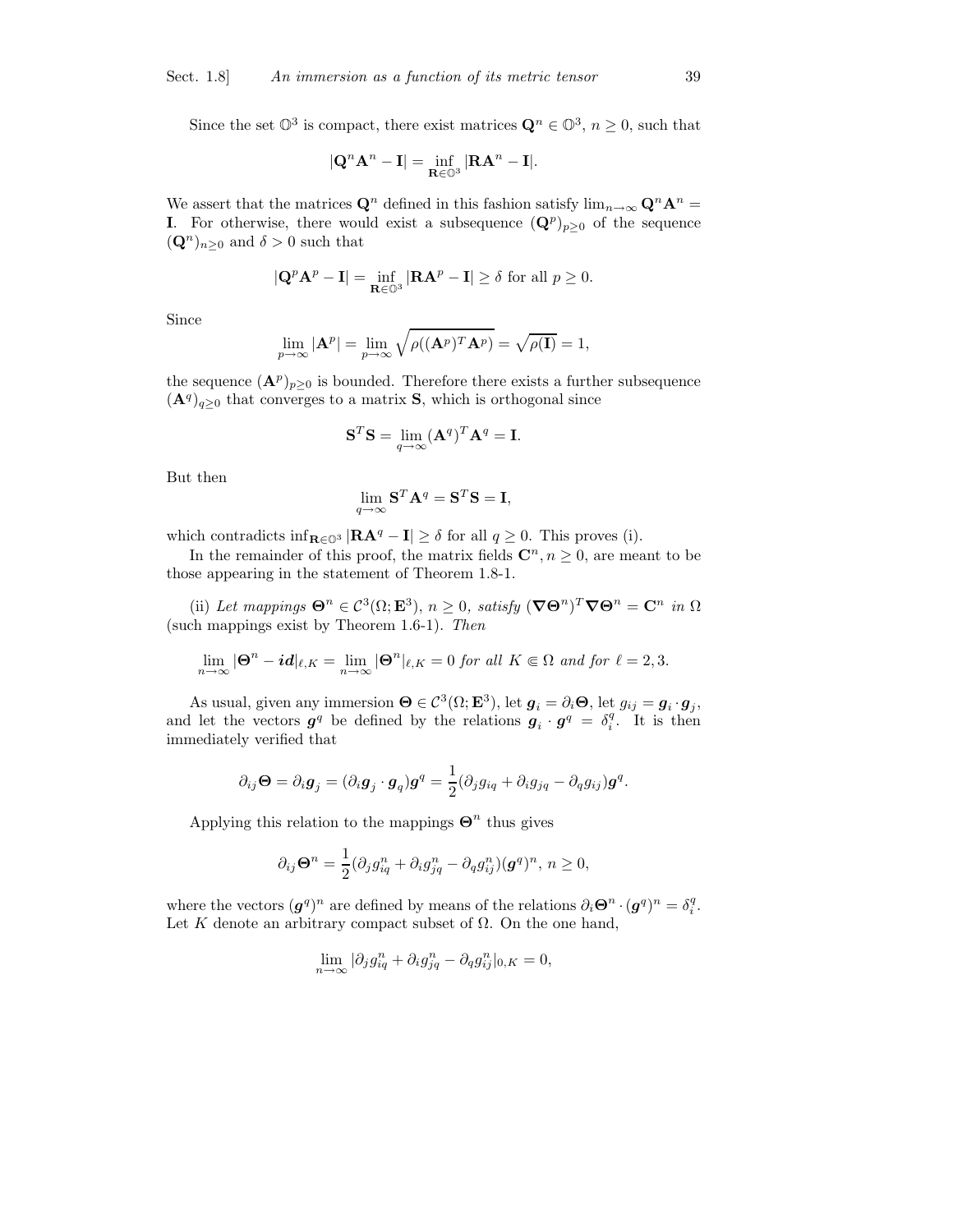since  $\lim_{n\to\infty} |g_{ij}^n|_{1,K} = \lim_{n\to\infty} |g_{ij}^n - \delta_{ij}|_{1,K} = 0$  by assumption. On the other hand, the norms  $|(\mathbf{g}^q)^n|_{0,K}$  are bounded independently of  $n \geq 0$ ; to see this, observe that  $(g^q)^n$  is the q-th column vector of the matrix  $(\nabla\Theta^n)^{-1}$ , then that

$$
\begin{aligned} |(\nabla \Theta^n)^{-1}|_{0,K} &= |\{\rho((\nabla \Theta^n)^{-T}(\nabla \Theta^n)^{-1})\}^{1/2}|_{0,K} \\ &= |\{\rho((g_{ij}^n)^{-1})\}^{1/2}|_{0,K} \le \{ |(g_{ij}^n)^{-1}|_{0,K} \}^{1/2}, \end{aligned}
$$

and, finally, that

$$
\lim_{n \to \infty} |(g_{ij}^n) - \mathbf{I}|_{0,K} = 0 \Longrightarrow \lim_{n \to \infty} |(g_{ij}^n)^{-1} - \mathbf{I}|_{0,K} = 0.
$$

Consequently,

$$
\lim_{n \to \infty} |\mathbf{\Theta}^n - \mathbf{i} \mathbf{d}|_{2,K} = \lim_{n \to \infty} |\mathbf{\Theta}^n|_{2,K} = 0 \text{ for all } K \in \Omega.
$$

Differentiating the relations  $\partial_i \mathbf{g}_j \cdot \mathbf{g}_q = \frac{1}{2} (\partial_j g_{iq} + \partial_i g_{jq} - \partial_q g_{ij})$  yields

$$
\partial_{ijp}\mathbf{\Theta} = \partial_{ip}\mathbf{g}_j = (\partial_{ip}\mathbf{g}_j \cdot \mathbf{g}_q)\mathbf{g}^q
$$
  
= 
$$
\Big(\frac{1}{2}(\partial_{jp}g_{iq} + \partial_{ip}g_{jq} - \partial_{pq}g_{ij}) - \partial_i\mathbf{g}_j \cdot \partial_p\mathbf{g}_q\Big)\mathbf{g}^q.
$$

Observing that  $\lim_{n\to\infty} |g_{ij}^n|_{\ell,K} = \lim_{n\to\infty} |g_{ij}^n - \delta_{ij}|_{\ell,K} = 0$  for  $\ell = 1,2$  by assumption and recalling that the norms  $|(\boldsymbol{g}^q)^n|_{0,K}$  are bounded independently of  $n \geq 0$ , we likewise conclude that

$$
\lim_{n\to\infty} |\mathbf{\Theta}^n - \mathbf{i} \mathbf{d}|_{3,K} = \lim_{n\to\infty} |\mathbf{\Theta}^n|_{3,K} = 0 \text{ for all } K \Subset \Omega.
$$

(iii) There exist mappings  $\widetilde{\Theta}^n$  $\in \mathcal{C}^3(\Omega; \mathbf{E}^3)$  that satisfy  $(\nabla \widetilde{\Theta}^n)^T \nabla \widetilde{\Theta}^n = \mathbf{C}^n$ in  $\Omega$ ,  $n \geq 0$ , and

$$
\lim_{n\to\infty} |\widetilde{\Theta}^n - id|_{1,K} = 0 \text{ for all } K \in \Omega.
$$

Let  $\psi^n \in C^3(\Omega; \mathbf{E}^3)$  be mappings that satisfy  $(\nabla \psi^n)^T \nabla \psi^n = \mathbf{C}^n$  in  $\Omega$ ,  $n \geq 0$  (such mappings exist by Theorem 1.6-1), and let  $x_0$  denote a point in the set  $\Omega$ . Since  $\lim_{n\to\infty} \nabla \psi^n(x_0)^T \nabla \psi^n(x_0) = \mathbf{I}$  by assumption, part (i) implies that there exist orthogonal matrices  $\mathbf{Q}^n(x_0), n \geq 0$ , such that

$$
\lim_{n \to \infty} \mathbf{Q}^n(x_0) \nabla \boldsymbol{\psi}^n(x_0) = \mathbf{I}.
$$

Then the mappings  $\widetilde{\Theta}^n$  $\in \mathcal{C}^3(\Omega; \mathbf{E}^3)$ ,  $n \geq 0$ , defined by

$$
\widetilde{\Theta}^n(x) := \mathbf{Q}^n(x_0) \psi^n(x), \ x \in \Omega,
$$

satisfy

$$
(\boldsymbol{\nabla}\widetilde{\boldsymbol{\Theta}}^n)^T\boldsymbol{\nabla}\widetilde{\boldsymbol{\Theta}}^n = \mathbf{C}^n \text{ in } \Omega,
$$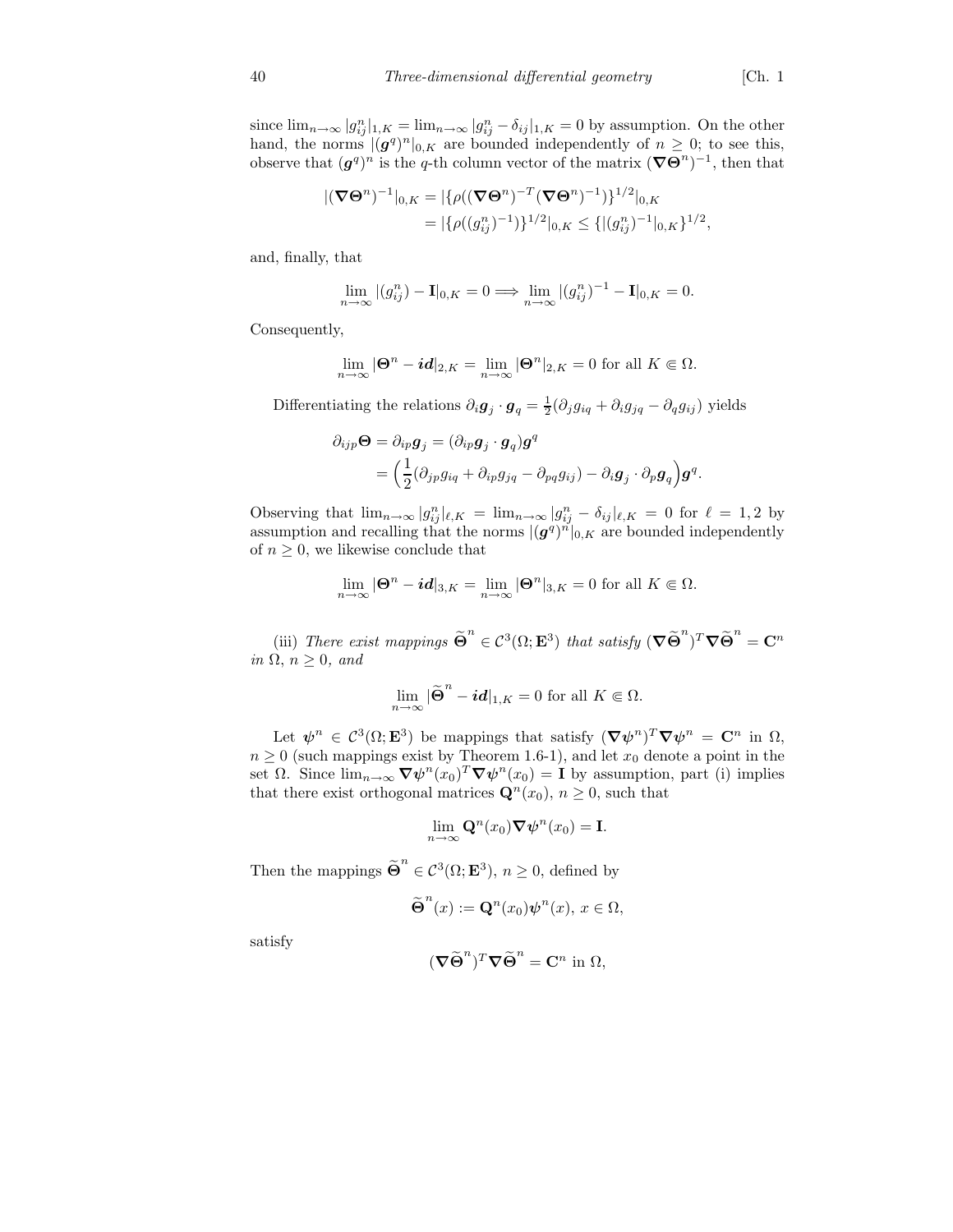so that their gradients  $\nabla \widetilde{\Theta}^n$  $\in \mathcal{C}^2(\Omega;\mathbb{M}^3)$  satisfy

$$
\lim_{n \to \infty} |\partial_i \nabla \widetilde{\Theta}^n|_{0,K} = \lim_{n \to \infty} |\widetilde{\Theta}^n|_{2,K} = 0 \text{ for all } K \in \Omega,
$$

by part (ii). In addition,

$$
\lim_{n\to\infty}\boldsymbol{\nabla}\widetilde{\boldsymbol{\Theta}}^n(x_0)=\lim_{n\to\infty}\mathbf{Q}^n\boldsymbol{\nabla}\psi^n(x_0)=\mathbf{I}.
$$

Hence a classical theorem about the differentiability of the limit of a sequence of mappings that are continuously differentiable on a connected open set and that take their values in a Banach space (see, e.g., Schwartz [1992, Theorem 3.5.12]) shows that the mappings  $\nabla \tilde{\Theta}^n$  uniformly converge on every compact subset of  $\Omega$  toward a limit  $\mathbf{R} \in \mathcal{C}^1(\Omega;\mathbb{M}^3)$  that satisfies

$$
\partial_i \mathbf{R}(x) = \lim_{n \to \infty} \partial_i \nabla \widetilde{\Theta}^n(x) = \mathbf{0}
$$
 for all  $x \in \Omega$ .

This shows that  $\mathbf R$  is a constant mapping since  $\Omega$  is connected. Consequently,  $\mathbf{R} = \mathbf{I}$  since in particular  $\mathbf{R}(x_0) = \lim_{n \to \infty} \nabla \widetilde{\Theta}^n(x_0) = \mathbf{I}$ . We have therefore established that

$$
\lim_{n\to\infty} |\widetilde{\Theta}^n - id|_{1,K} = \lim_{n\to\infty} |\nabla \widetilde{\Theta}^n - \mathbf{I}|_{0,K} = 0 \text{ for all } K \in \Omega.
$$

(iv) There exist mappings  $\mathbf{\Theta}^n \in \mathcal{C}^3(\Omega; \mathbf{E}^3)$  satisfying  $(\nabla \mathbf{\Theta}^n)^T \nabla \mathbf{\Theta}^n = \mathbf{C}^n$ in  $\Omega$ ,  $n \geq 0$ , and

$$
\lim_{n \to \infty} |\mathbf{\Theta}^n - \mathbf{i} \mathbf{d}|_{\ell, K} = 0 \text{ for all } K \Subset \Omega \text{ and for } \ell = 0, 1.
$$

The mappings

$$
\Theta^n := \left( \widetilde{\Theta}^n - \{ \widetilde{\Theta}^n(x_0) - x_0 \} \right) \in \mathcal{C}^3(\Omega; \mathbf{E}^3), n \ge 0,
$$

clearly satisfy

$$
(\nabla \Theta^n)^T \nabla \Theta^n = \mathbf{C}^n \text{ in } \Omega, n \ge 0,
$$
  

$$
\lim_{n \to \infty} |\Theta^n - id|_{1,K} = \lim_{n \to \infty} |\nabla \Theta^n - \mathbf{I}|_{0,K} = 0 \text{ for all } K \in \Omega,
$$
  

$$
\Theta^n(x_0) = x_0, n \ge 0.
$$

Again applying the theorem about the differentiability of the limit of a sequence of mappings used in part (iii), we conclude from the last two relations that the mappings  $\Theta^n$  uniformly converge on every compact subset of  $\Omega$  toward a limit  $\mathbf{\Theta} \in \mathcal{C}^1(\Omega; \mathbf{E}^3)$  that satisfies

$$
\nabla \Theta(x) = \lim_{n \to \infty} \nabla \Theta^n(x) = \mathbf{I} \text{ for all } x \in \Omega.
$$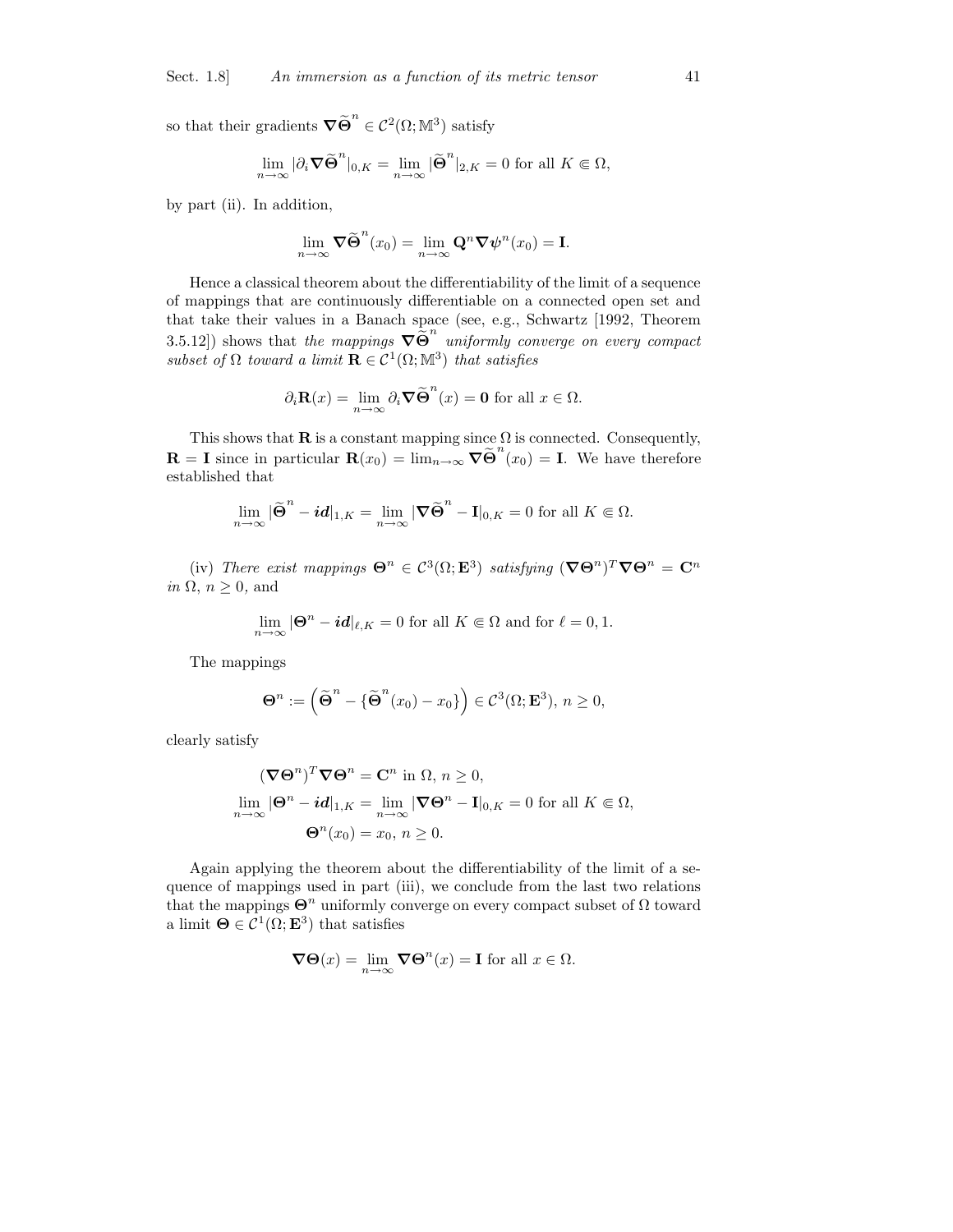This shows that  $(\mathbf{\Theta} - id)$  is a constant mapping since  $\Omega$  is connected. Consequently,  $\Theta = id$  since in particular  $\Theta(x_0) = \lim_{n \to \infty} \Theta^n(x_0) = x_0$ . We have thus established that

$$
\lim_{n\to\infty} |\mathbf{\Theta}^n - \mathbf{i} \mathbf{d}|_{0,K} = 0 \text{ for all } K \in \Omega.
$$

This completes the proof of Theorem 1.8-1.

We next establish the sequential continuity of the mapping  $\mathcal F$  at those matrix fields  $\mathbf{C} \in \mathcal{C}^2(\Omega; \mathbb{S}^3)$  that can be written as  $\mathbf{C} = \nabla \Theta^T \nabla \Theta$  with an *injective* mapping  $\mathbf{\Theta} \in \mathcal{C}^3(\Omega; \mathbf{E}^3)$ .

**Theorem 1.8-2.** Let  $\Omega$  be a connected and simply-connected open subset of  $\mathbb{R}^3$ . Let  $\mathbf{C} = (g_{ij}) \in \mathcal{C}^2(\Omega; \mathbb{S}^3)$  and  $\mathbf{C}^n = (g_{ij}^n) \in \mathcal{C}^2(\Omega; \mathbb{S}^3)$ ,  $n \geq 0$ , be matrix fields satisfying respectively  $R_{qijk} = 0$  in  $\Omega$  and  $R_{qijk}^n = 0$  in  $\Omega$ ,  $n \geq 0$ , such that

$$
\lim_{n \to \infty} \|\mathbf{C}^n - \mathbf{C}\|_{2,K} = 0 \text{ for all } K \in \Omega.
$$

Assume that there exists an injective mapping  $\Theta \in C^3(\Omega; \mathbf{E}^3)$  such that  $\nabla \Theta^T \nabla \Theta = \mathbf{C}$  in  $\Omega$ . Then there exist mappings  $\Theta^n \in C^3(\Omega; \mathbf{E}^3)$  satisfying  $(\nabla \Theta^n)^T \nabla \Theta^n = \mathbf{C}^n$  in  $\Omega, n \geq 0$ , such that

$$
\lim_{n \to \infty} \|\Theta^n - \Theta\|_{3,K} = 0 \text{ for all } K \Subset \Omega.
$$

*Proof.* The assumptions made on the mapping  $\mathbf{\Theta} : \Omega \subset \mathbb{R}^3 \to \mathbf{E}^3$  imply that the set  $\hat{\Omega} := \Theta(\Omega) \subset \mathbb{E}^3$  is open, connected, and simply-connected, and that the inverse mapping  $\widehat{\Theta} : \widehat{\Omega} \subset \mathbb{E}^3 \to \mathbb{R}^3$  belongs to the space  $\mathcal{C}^3(\widehat{\Omega}; \mathbb{R}^3)$ . Define the matrix fields  $(\widehat{g}_{ij}^n) \in C^2(\widehat{\Omega}; \mathbb{S}^3)$ ,  $n \geq 0$ , by letting

$$
(\widehat{g}_{ij}^n(\widehat{x})) := \nabla \Theta(x)^{-T} (g_{ij}^n(x)) \nabla \Theta(x)^{-1} \text{ for all } \widehat{x} = \Theta(x) \in \widehat{\Omega}.
$$

Given any compact subset  $\widehat{K}$  of  $\widehat{\Omega}$ , let  $K := \widehat{\Theta}(\widehat{K})$ . Since  $\lim_{n\to\infty} ||g_{ij}^n$  $g_{ij}\|_{2,K} = 0$  because K is a compact subset of  $\Omega$ , the definition of the functions  $\widehat{g}_{ij}^n : \widehat{\Omega} \to \mathbb{R}$  and the chain rule together imply that

$$
\lim_{n\to\infty}\left\|\widehat g_{ij}^n-\delta_{ij}\right\|_{2,\widehat K}=0.
$$

Given  $\hat{x} = (\hat{x}_i) \in \Omega$ , let  $\hat{\partial}_i = \partial/\partial \hat{x}_i$ . Let  $\hat{R}_{qijk}^n$  denote the functions constructed from the functions  $\hat{g}_{ij}^n$  in the same way that the functions  $R_{qijk}$  are constructed from the functions  $g_{ij}$ . Since it is easily verified that these functions satisfy  $\widehat{R}_{qijk}^n = 0$  in  $\widehat{\Omega}$ , Theorem 1.8-1 applied over the set  $\widehat{\Omega}$  shows that there exist mappings  $\widehat{\Theta}^n$  $\in \mathcal{C}^3(\Omega; \mathbf{E}^3)$  satisfying

$$
\widehat{\partial}_i \widehat{\Theta}^n \cdot \widehat{\partial}_j \widehat{\Theta}^n = \widehat{g}_{ij}^n \text{ in } \widehat{\Omega}, n \ge 0,
$$

such that

$$
\lim_{n\rightarrow\infty}\big\|\widehat{\boldsymbol{\Theta}}^n-\widehat{\boldsymbol{id}}\big\|_{3,\widehat{K}}=0\text{ for all }\widehat{K}\Subset\widehat{\Omega},
$$

$$
\Box
$$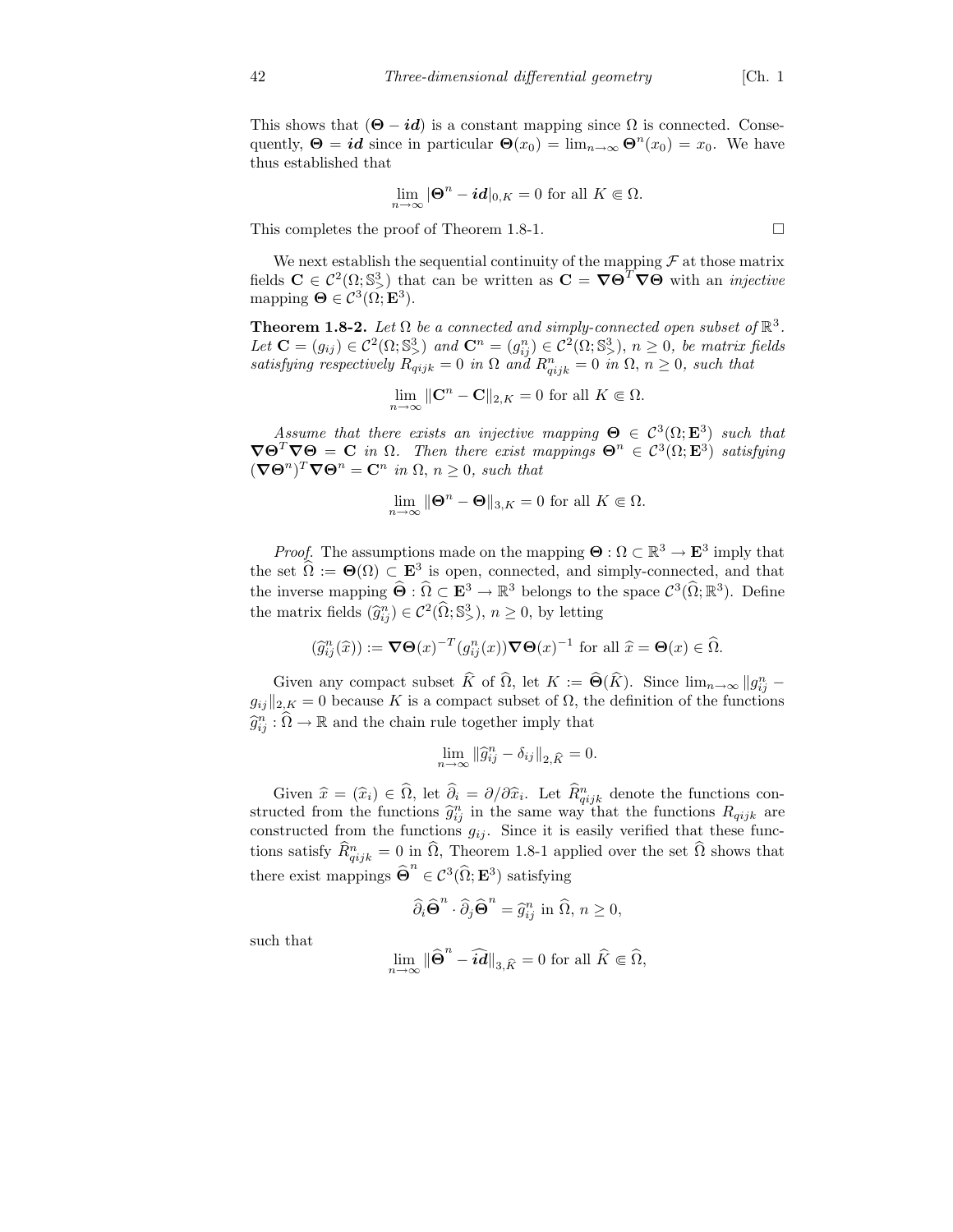where  $\hat{i}\hat{d}$  denotes the identity mapping of  $\mathbf{E}^3$ , identified here with  $\mathbb{R}^3$ . Define the mappings  $\mathbf{\Theta}^n \in \mathcal{C}^3(\Omega; \mathbb{S}^3)$ ,  $n \geq 0$ , by letting

$$
\Theta^{n}(x) = \widehat{\Theta}^{n}(\widehat{x}) \text{ for all } x = \widehat{\Theta}(\widehat{x}) \in \Omega.
$$

Given any compact subset K of  $\Omega$ , let  $\widehat{K} := \Theta(K)$ . Since  $\lim_{n\to\infty} \|\widehat{\Theta}^n\|$ −  $\widehat{\mathbf{id}}|_{3,\widehat{K}} = 0$ , the definition of the mappings  $\Theta^n$  and the chain rule together imply that

$$
\lim_{n\to\infty}\|\mathbf{\Theta}^n-\mathbf{\Theta}\|_{3,K}=0,
$$

on the one hand. Since, on the other hand,  $(\nabla \Theta^n)^T \nabla \Theta^n = \mathbb{C}^n$  in  $\Omega$ , the proof is complete.

We are now in a position to establish the sequential continuity of the mapping  $\mathcal F$  at any matrix field  $\mathbf{C} \in \mathcal C^2(\Omega;\mathbb{S}^3)$  that can be written as  $\mathbf{C} = \nabla \mathbf{\Theta}^T \nabla \mathbf{\Theta}$  with  $\mathbf{\Theta} \in \mathcal{C}^3(\Omega; E^3).$ 

**Theorem 1.8-3.** Let  $\Omega$  be a connected and simply-connected open subset of  $\mathbb{R}^3$ . Let  $\mathbf{C} = (g_{ij}) \in C^2(\Omega; \mathbb{S}^3)$  and  $\mathbf{C}^n = (g_{ij}^n) \in C^2(\Omega, \mathbb{S}^3)$ ,  $n \geq 0$ , be matrix fields respectively satisfying  $R_{qijk} = 0$  in  $\Omega$  and  $R_{qijk}^n = 0$  in  $\Omega$ ,  $n \geq 0$ , such that

$$
\lim_{n \to \infty} \|\mathbf{C}^n - \mathbf{C}\|_{2,K} = 0
$$
 for all  $K \in \Omega$ .

Let  $\Theta \in C^3(\Omega; \mathbf{E}^3)$  be any mapping that satisfies  $\nabla \Theta^T \nabla \Theta = \mathbf{C}$  in  $\Omega$  (such mappings exist by Theorem 1.6-1). Then there exist mappings  $\mathbf{\Theta}^n \in C^3(\Omega; \mathbf{E}^3)$ satisfying  $(\nabla \Theta^n)^T \nabla \Theta^n = \mathbf{C}^n$  in  $\Omega$ ,  $n \geq 0$ , such that

$$
\lim_{n \to \infty} \|\Theta^n - \Theta\|_{3,K} = 0 \text{ for all } K \in \Omega.
$$

*Proof.* The proof is broken into four parts. In what follows,  $C$  and  $C<sup>n</sup>$ designate matrix fields possessing the properties listed in the statement of the theorem.

(i) Let  $\mathbf{\Theta} \in \mathcal{C}^3(\Omega; \mathbf{E}^3)$  be any mapping that satisfies  $\nabla \mathbf{\Theta}^T \nabla \mathbf{\Theta} = \mathbf{C}$  in  $\Omega$ . Then there exist a countable number of open balls  $B_r \subset \Omega$ ,  $r \geq 1$ , such that  $\Omega = \bigcup_{r=1}^{\infty} B_r$  and such that, for each  $r \geq 1$ , the set  $\bigcup_{s=1}^{r} B_s$  is connected and the restriction of  $\Theta$  to  $B_r$  is injective.

Given any  $x \in \Omega$ , there exists an open ball  $V_x \subset \Omega$  such that the restriction of  $\Theta$  to  $V_x$  is injective. Since  $\Omega = \bigcup_{x \in \Omega} V_x$  can also be written as a countable union of compact subsets of  $\Omega,$  there already exist countably many such open balls, denoted  $V_r$ ,  $r \geq 1$ , such that  $\Omega = \bigcup_{r=1}^{\infty} V_r$ .

Let  $r_1 := 1, B_1 := V_{r_1}$ , and  $r_2 := 2$ . If the set  $B_{r_1} \cup V_{r_2}$  is connected, let  $B_2 := V_{r_2}$  and  $r_3 := 3$ . Otherwise, there exists a path  $\gamma_1$  in  $\Omega$  joining the centers of  $V_{r_1}$  and  $V_{r_2}$  since  $\Omega$  is connected. Then there exists a finite set  $I_1 = \{r_1(1), r_1(2), \cdots, r_1(N_1)\}\$  of integers, with  $N_1 \geq 1$  and  $2 < r_1(1) < r_1(2) <$  $\cdots < r_1(N_1)$ , such that

$$
\gamma_1 \subset V_{r_1} \cup V_{r_2} \cup \Big(\bigcup_{r \in I_1} V_r\Big).
$$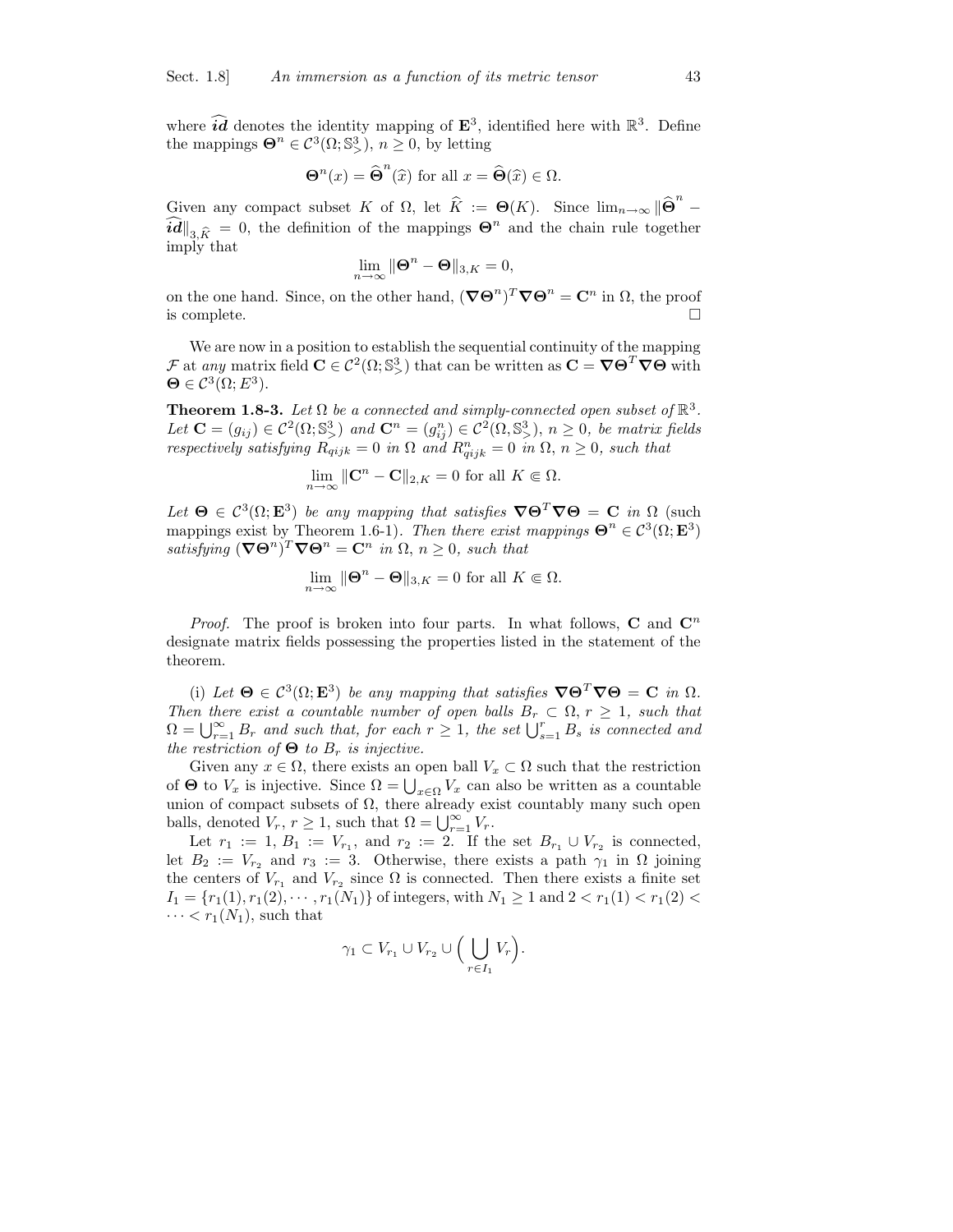Furthermore there exists a permutation  $\sigma_1$  of  $\{1, 2, \ldots, N_1\}$  such that the sets  $V_{r_1} \cup (\bigcup_{s=1}^r V_{\sigma_1(s)})$ ,  $1 \leq r \leq N_1$ , and  $V_{r_1} \cup (\bigcup_{s=1}^{N_1} V_{\sigma_1(s)}) \cup V_{r_2}$  are connected. Let

$$
B_r := V_{\sigma_1(r-1)}, \ 2 \leq r \leq N_1 + 1, \quad B_{N_1+2} := V_{r_2},
$$
  

$$
r_3 := \min \{ i \in \{ \sigma_1(1), \ldots, \sigma_1(N_1) \}; \ i \geq 3 \}.
$$

If the set  $(\bigcup_{r=1}^{N_1+2} B_r) \cup V_{r_3}$  is connected, let  $B_{N_1+3} := V_{r_3}$ . Otherwise, apply the same argument as above to a path  $\gamma_2$  in  $\Omega$  joining the centers of  $V_{r_2}$  and  $V_{r_3}$ , and so forth.

The iterative procedure thus produces a countable number of open balls  $B_r$ ,  $r \geq 1$ , that possess the announced properties. In particular,  $\Omega = \bigcup_{r=1}^{\infty} B_r$ since, by construction, the integer  $r_i$  appearing at the *i*-th stage satisfies  $r_i \geq i$ .

(ii) By Theorem 1.8-2, there exist mappings  $\mathbf{\Theta}_1^n \in \mathcal{C}^3(B_1; \mathbf{E}^3)$  and  $\widetilde{\mathbf{\Theta}}_2^n$ 2 ∈  $\mathcal{C}^3(B_2; \mathbf{E}^3)$ ,  $n \geq 0$ , that satisfy

$$
(\nabla \Theta_1^n)^T \nabla \Theta_1^n = \mathbf{C}^n \text{ in } B_1 \text{ and } \lim_{n \to \infty} \|\Theta_1^n - \Theta\|_{3,K} = 0 \text{ for all } K \in B_1,
$$
  

$$
(\nabla \widetilde{\Theta}_2^n)^T \nabla \widetilde{\Theta}_2^n = \mathbf{C}^n \text{ in } B_2 \text{ and } \lim_{n \to \infty} \|\widetilde{\Theta}_2^n - \Theta\|_{3,K} = 0 \text{ for all } K \in B_2,
$$

and by Theorem 1.7-1, there exist vectors  $c^n \in \mathbf{E}^3$  and matrices  $\mathbf{Q}^n \in \mathbb{O}^3$ ,  $n \geq 0$ , such that

$$
\widetilde{\Theta}_2^n(x) = \mathbf{c}^n + \mathbf{Q}^n \mathbf{\Theta}_1^n(x) \text{ for all } x \in B_1 \cap B_2.
$$

Then we assert that

$$
\lim_{n\to\infty} c^n = 0 \text{ and } \lim_{n\to\infty} \mathbf{Q}^n = \mathbf{I}.
$$

Let  $(\mathbf{Q}^p)_{p\geq 0}$  be a subsequence of the sequence  $(\mathbf{Q}^n)_{n\geq 0}$  that converges to a (necessarily orthogonal) matrix **Q** and let  $x_1$  denote a point in the set  $B_1 \cap$  $B_2$ . Since  $\mathbf{c}^p = \widetilde{\mathbf{\Theta}}_2^p$  $\sum_{2}^{p} (x_1) - \mathbf{Q}^p \mathbf{\Theta}_1(x_1)$  and  $\lim_{n \to \infty} \widetilde{\mathbf{\Theta}}_2^p$  $2^{p}_{2}(x_{1}) = \lim_{n \to \infty} \Theta_{1}^{p}(x_{1}) =$  $\Theta(x_1)$ , the subsequence  $(\mathbf{c}^p)_{p\geq 0}$  also converges. Let  $\mathbf{c} := \lim_{p\to\infty} \mathbf{c}^p$ . Thus

$$
\begin{aligned} \mathbf{\Theta}(x) &= \lim_{p \to \infty} \widetilde{\mathbf{\Theta}}_2^p(x) \\ &= \lim_{p \to \infty} (\mathbf{c}^p + \mathbf{Q}^p \mathbf{\Theta}_1^p(x)) = \mathbf{c} + \mathbf{Q} \mathbf{\Theta}(x) \text{ for all } x \in B_1 \cap B_2, \end{aligned}
$$

on the one hand. On the other hand, the differentiability of the mapping Θ implies that

$$
\Theta(x) = \Theta(x_1) + \nabla \Theta(x_1)(x - x_1) + o(|x - x_1|)
$$
 for all  $x \in B_1 \cap B_2$ .

Note that  $\nabla \Theta(x_1)$  is an invertible matrix, since  $\nabla \Theta(x_1)^T \nabla \Theta(x_1) = (g_{ij}(x_1)).$ Let  $\mathbf{b} := \mathbf{\Theta}(x_1)$  and  $\mathbf{A} := \mathbf{\nabla} \mathbf{\Theta}(x_1)$ . Together, the last two relations imply

$$
_{\rm that}
$$

 $$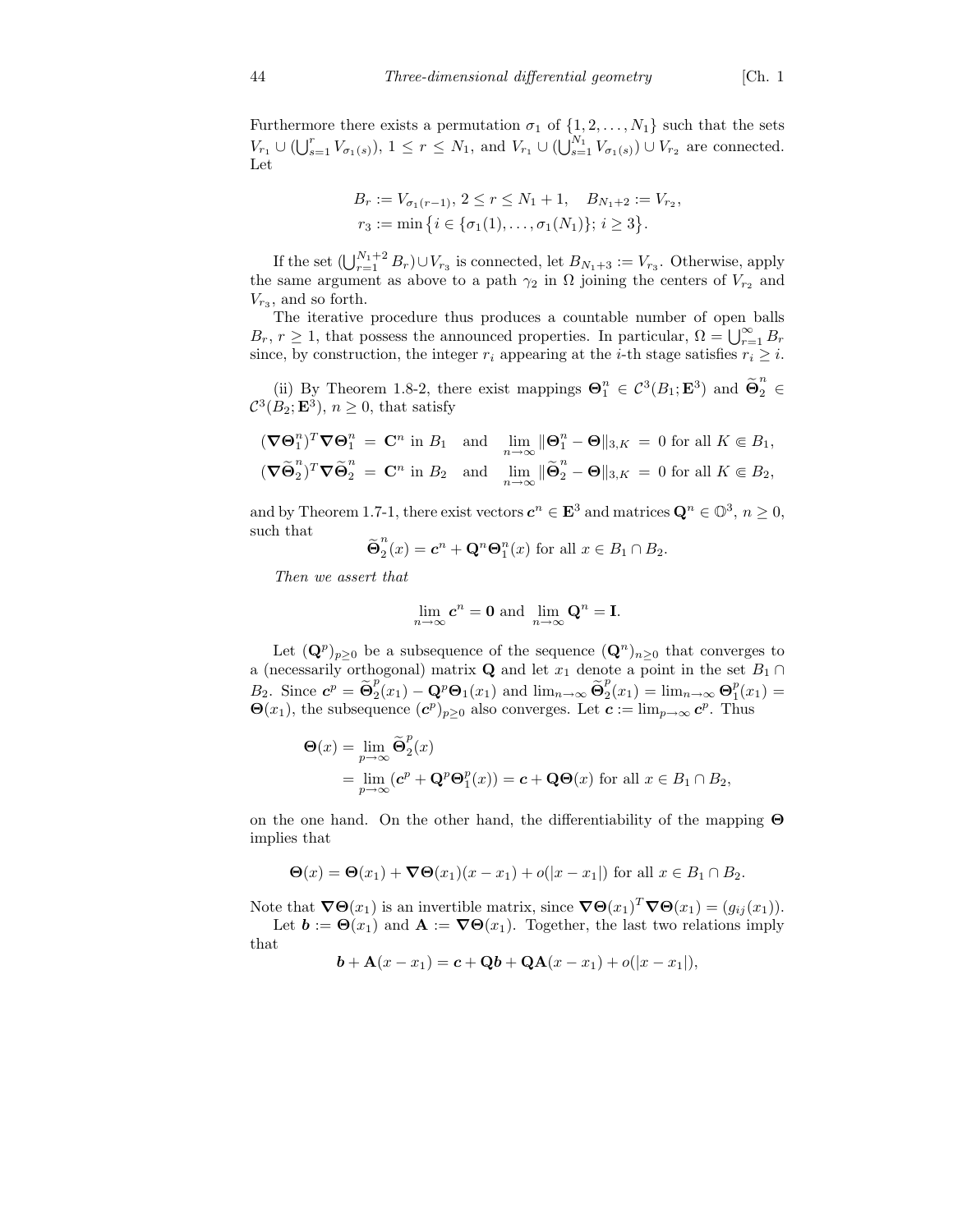and hence (letting  $x = x_1$  shows that  $\mathbf{b} = \mathbf{c} + \mathbf{Q}\mathbf{b}$ ) that

$$
\mathbf{A}(x - x_1) = \mathbf{Q}\mathbf{A}(x - x_1) + o(|x - x_1|) \text{ for all } x \in B_1 \cap B_2.
$$

The invertibility of **A** thus implies that  $Q = I$  and therefore that  $c = b - Qb = 0$ . The uniqueness of these limits shows that the whole sequences  $(\mathbf{Q}^n)_{n\geq 0}$  and  $(c^n)_{n\geq 0}$  converge.

(iii) Let the mappings 
$$
\mathbf{\Theta}_{2}^{n} \in C^{3}(B_{1} \cup B_{2}; \mathbf{E}^{3}), n \ge 0
$$
, be defined by  
\n
$$
\mathbf{\Theta}_{2}^{n}(x) := \mathbf{\Theta}_{1}^{n}(x) \text{ for all } x \in B_{1},
$$
\n
$$
\mathbf{\Theta}_{2}^{n}(x) := (\mathbf{Q}^{n})^{T}(\tilde{\mathbf{\Theta}}_{2}^{n}(x) - \mathbf{c}^{n}) \text{ for all } x \in B_{2}.
$$

Then

$$
(\nabla \Theta_2^n)^T \nabla \Theta_2^n = \mathbf{C}^n \text{ in } B_1 \cup B_2
$$

(as is clear), and

$$
\lim_{n \to \infty} \|\Theta_2^n - \Theta\|_{3,K} = 0 \text{ for all } K \Subset B_1 \cup B_2.
$$

The plane containing the intersection of the boundaries of the open balls  $B_1$ and  $B_2$  is the common boundary of two closed half-spaces in  $\mathbb{R}^3$ ,  $H_1$  containing the center of  $B_1$ , and  $H_2$  containing that of  $B_2$  (by construction, the set  $B_1 \cup B_2$ is connected; see part (i)). Any compact subset K of  $B_1 \cup B_2$  may thus be written as  $K = K_1 \cup K_2$ , where  $K_1 := (K \cap H_1) \subset B_1$  and  $K_2 := (K \cap H_2) \subset B_2$  (that the open sets found in part  $(i)$  may be chosen as *balls* thus play an essential rôle here). Hence

$$
\lim_{n\to\infty}\|\boldsymbol{\Theta}_2^n-\boldsymbol{\Theta}\|_{3,K_1}=0\text{ and }\lim_{n\to\infty}\|\boldsymbol{\Theta}_2^n-\boldsymbol{\Theta}\|_{3,K_2}=0,
$$

the second relation following from the definition of the mapping  $\Theta_2^n$  on  $B_2 \supset K_2$ and on the relations  $\lim_{n\to\infty} \|\widetilde{\Theta}_2^n - \Theta\|_{3,K_2} = 0$  (part (ii)) and  $\lim_{n\to\infty} \mathbf{Q}^n = \mathbf{I}$ and  $\lim_{n\to\infty} c^n = 0$  (part (iii)).

(iv) It remains to iterate the procedure described in parts (ii) and (iii). For some  $r \geq 2$ , assume that mappings  $\mathbf{\Theta}_r^n \in C^3(\bigcup_{s=1}^r B_s; \mathbf{E}^3)$ ,  $n \geq 0$ , have been found that satisfy

$$
(\nabla \Theta_r^n)^T \nabla \Theta_r^n = \mathbf{C}^n \text{ in } \bigcup_{s=1}^r B_s,
$$
  

$$
\lim_{n \to \infty} \|\Theta_r^n - \Theta\|_{2,K} = 0 \text{ for all } K \Subset \bigcup_{s=1}^r B_s.
$$

Since the restriction of  $\Theta$  to  $B_{r+1}$  is injective (part (i)), Theorem 1.8-2 shows that there exist mappings  $\widetilde{\Theta}_{r}^{n}$  $r_{r+1}^{\prime} \in \mathcal{C}^3(B_{r+1}; \mathbf{E}^3), n \geq 0$ , that satisfy

$$
(\nabla \widetilde{\Theta}_{r+1}^n)^T \nabla \widetilde{\Theta}_{r+1}^n = \mathbf{C}^n \text{ in } B_{r+1},
$$
  

$$
\lim_{n \to \infty} \|\widetilde{\Theta}_{r+1}^n - \Theta\|_{3,K} = 0 \text{ for all } K \in B_{r+1},
$$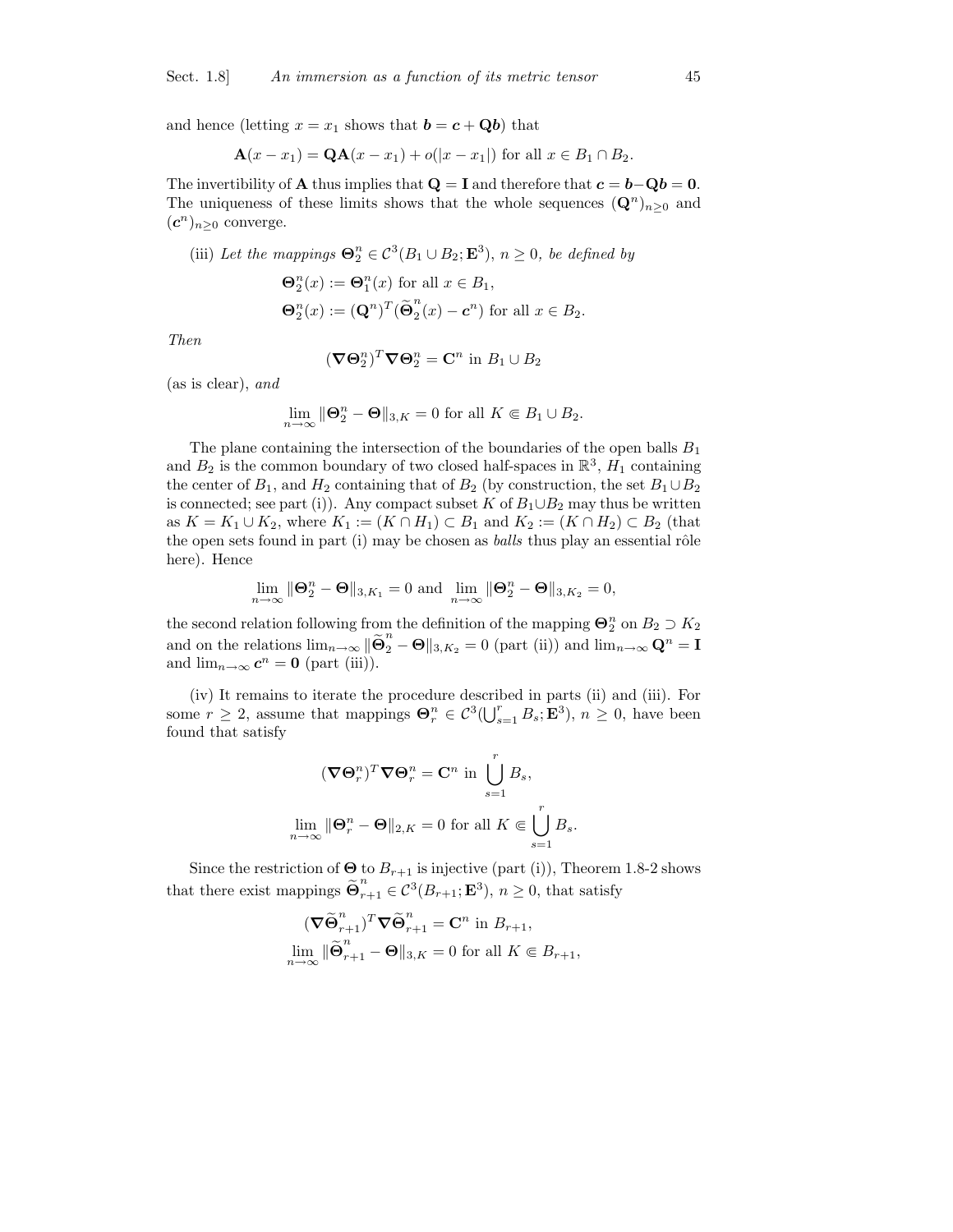and since the set  $\bigcup_{s=1}^{r+1} B_s$  is connected (part (i)), Theorem 1.7-1 shows that there exist vectors  $c^n \in \mathbf{E}^3$  and matrices  $\mathbf{Q}^n \in \mathbb{O}^3$ ,  $n \geq 0$ , such that

$$
\widetilde{\Theta}_{r+1}^n(x) = \mathbf{c}^n + \mathbf{Q}^n \Theta_r^n(x) \text{ for all } x \in \left(\bigcup_{s=1}^r B_s\right) \cap B_{r+1}.
$$

Then an argument similar to that used in part (ii) shows that  $\lim_{n\to\infty} \mathbf{Q}^n = \mathbf{I}$ and  $\lim_{n\to\infty} c^n = 0$ , and an argument similar to that used in part (iii) (note that the ball  $B_{r+1}$  may intersect more than one of the balls  $B_s$ ,  $1 \leq s \leq r$ ) shows that the mappings  $\mathbf{\Theta}_{r+1}^n \in C^3(\bigcup_{s=1}^r B_s; \mathbf{E}^3), n \geq 0$ , defined by

$$
\begin{aligned} \mathbf{\Theta}_{r+1}^n(x) &:= \mathbf{\Theta}_r^n(x) \text{ for all } x \in \bigcup_{s=1}^r B_s, \\ \mathbf{\Theta}_{r+1}^n(x) &:= (\mathbf{Q}^n)^T (\widetilde{\mathbf{\Theta}}_r^n(x) - \mathbf{c}^n) \text{ for all } x \in B_{r+1}, \end{aligned}
$$

satisfy

$$
\lim_{n \to \infty} \|\mathbf{\Theta}_{r+1}^n - \mathbf{\Theta}\|_{3,K} = 0 \text{ for all } K \Subset \bigcup_{s=1}^r B_s.
$$

Then the mappings  $\mathbf{\Theta}^n : \Omega \to \mathbf{E}^3$ ,  $n \geq 0$ , defined by

$$
\Theta^n(x) := \Theta_r^n(x) \text{ for all } x \in \bigcup_{s=1}^r B_s, r \ge 1,
$$

possess all the required properties: They are unambiguously defined since for all  $s > r$ ,  $\mathbf{\Theta}_s^n(x) = \mathbf{\Theta}_r^n(x)$  for all  $x \in \bigcup_{s=1}^r B_s$  by construction; they are of class  $\mathcal{C}^3$ since the mappings  $\Theta_r^n : \bigcup_{s=1}^r B_s \to \mathbf{E}^3$  are themselves of class  $\mathcal{C}^3$ ; they satisfy  $(\nabla\Theta^n)^T\nabla\Theta^n = \mathbf{C}^n$  in  $\Omega$  since the mappings  $\Theta_r^n$  satisfy the same relations in  $\bigcup_{s=1}^r B_s$ ; and finally, they satisfy  $\lim_{n\to\infty} ||\mathbf{\Theta}^n - \mathbf{\Theta}||_{3,K} = 0$  for all  $K \Subset \Omega$ since any compact subset of  $\Omega$  is contained in  $\bigcup_{s=1}^r B_s$  for r large enough. This completes the proof.  $\Box$ 

It is easily seen that the assumptions  $R_{qijk} = 0$  in  $\Omega$  are in fact superfluous in Theorem 1.8-3 (as shown in the next proof, these relations are consequences of the assumptions  $R_{qijk}^n = 0$  in  $\Omega, n \geq 0$ , and  $\lim_{n \to \infty} ||\mathbf{C}^n - \mathbf{C}||_{2,K} = 0$  for all  $K \in \Omega$ ). This observation gives rise to the following corollary to Theorem 1.8-3, in the form of another sequential continuity result, of interest by itself. The novelties are that the assumptions are now made on the immersions  $\Theta^n$ ,  $n \geq 0$ , and that this result also provides the existence of a "limit" immersion Θ.

**Theorem 1.8-4.** Let  $\Omega$  be a connected and simply-connected open subset of  $\mathbb{R}^3$ . Let there be given immersions  $\mathbf{\Theta}^n \in \mathcal{C}^3(\Omega; \mathbf{E}^3)$ ,  $n \geq 0$ , and a matrix field  $\mathbf{C} \in \mathcal{C}^2(\Omega; \mathbb{S}^3)$  such that

$$
\lim_{n \to \infty} \|(\boldsymbol{\nabla}\Theta^n)^T \boldsymbol{\nabla}\Theta^n - \mathbf{C} \|_{2,K} = 0 \text{ for all } K \in \Omega.
$$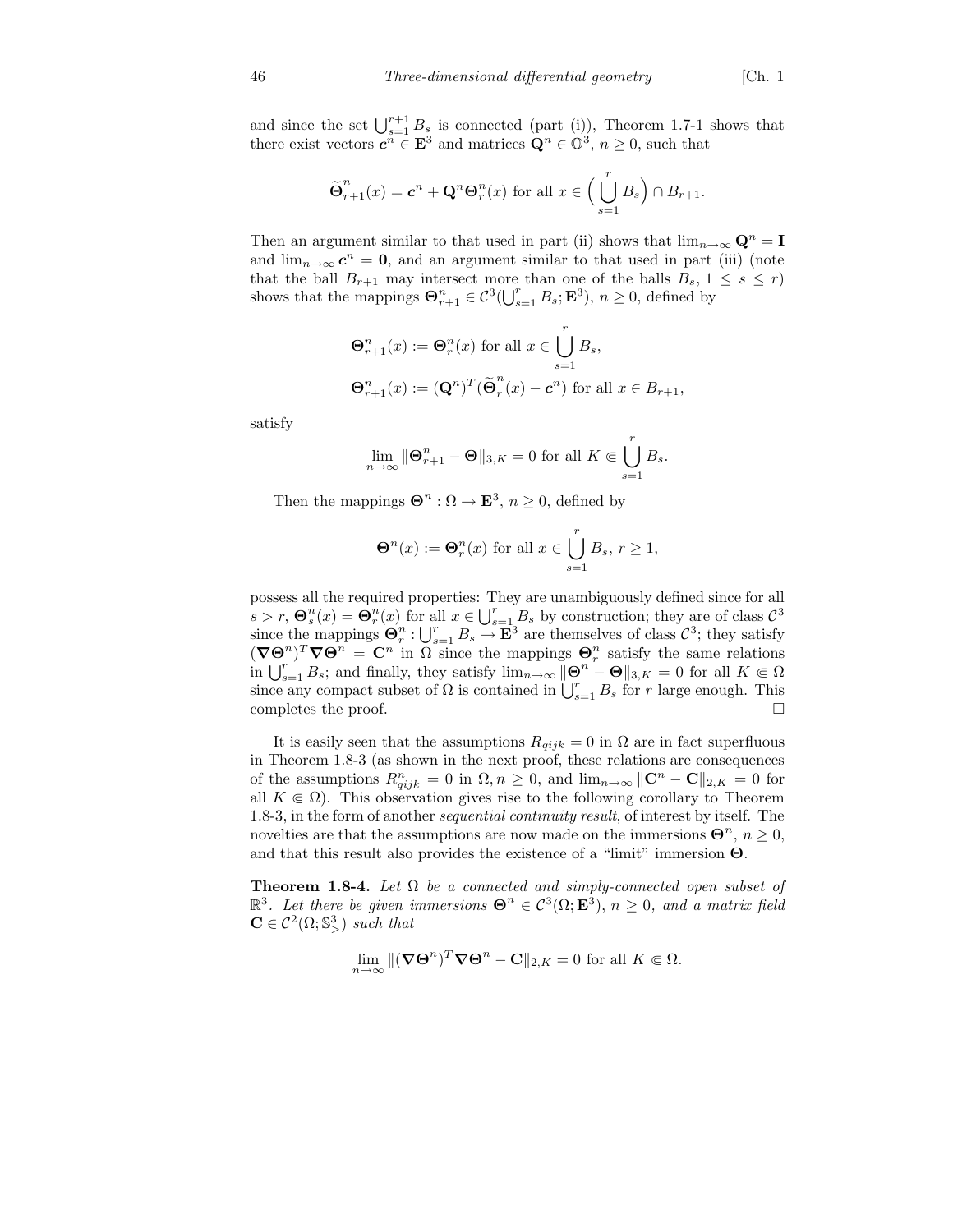Then there exist mappings  $\widetilde{\Theta}^n$  $\in \mathcal{C}^3(\Omega; \mathbf{E}^3), n \geq 0, \text{ of the form}$ 

$$
\widetilde{\Theta}^n = \boldsymbol{c}^n + \mathbf{Q}^n \Theta^n, \, \boldsymbol{c}^n \in \mathbf{E}^3, \, \mathbf{Q}^n \in \mathbb{O}^3,
$$

which thus satisfy  $(\nabla \widetilde{\Theta}^n)^T \nabla \widetilde{\Theta}^n = (\nabla \Theta^n)^T \nabla \Theta^n$  in  $\Omega$  for all  $n \geq 0$ , and there exists a mapping  $\mathbf{\Theta} \in \mathcal{C}^3(\Omega; \mathbf{E}^3)$  such that

$$
\nabla \Theta^T \nabla \Theta = \mathbf{C} \text{ in } \Omega \text{ and } \lim_{n \to \infty} \|\widetilde{\Theta}^n - \Theta\|_{3,K} = 0 \text{ for all } K \in \Omega.
$$

*Proof.* Let the functions  $R_{qijk}^n$ ,  $n \geq 0$ , and  $R_{qijk}$  be constructed from the components  $g_{ij}^n$  and  $g_{ij}$  of the matrix fields  $\mathbf{C}^n := (\nabla \Theta^n)^T \nabla \Theta^n$  and  $\mathbf{C}$  in the usual way (see, e.g., Theorem 1.6-1). Then  $R_{qijk}^n = 0$  in  $\Omega$  for all  $n \geq 0$ , since these relations are simply the necessary conditions of Theorem 1.5-1.

We now show that  $R_{qijk} = 0$  in  $\Omega$ . To this end, let K be any compact subset of Ω. The relations

$$
\mathbf{C}^n = \mathbf{C}(\mathbf{I} + \mathbf{C}^{-1}(\mathbf{C}^n - \mathbf{C})), n \ge 0,
$$

together with the inequalities  $\|\mathbf{AB}\|_{2,K} \leq 4\|\mathbf{A}\|_{2,K} \|\mathbf{B}\|_{2,K}$  valid for any matrix fields  $\mathbf{A}, \mathbf{B} \in C^2(\Omega; \mathbb{M}^3)$ , show that there exists  $n_0 = n_0(K)$  such that the matrix fields  $(I + C^{-1}(C^n - C))(x)$  are invertible at all  $x \in K$  for all  $n \geq n_0$ . The same relations also show that there exists a constant M such that  $\|(C^n)^{-1}\|_{2,K} \leq M$ for all  $n \geq n_0$ . Hence the relations

$$
(\mathbf{C}^n)^{-1} - \mathbf{C}^{-1} = \mathbf{C}^{-1}(\mathbf{C} - \mathbf{C}^n)(\mathbf{C}^n)^{-1}, n \ge n_0,
$$

together with the assumptions  $\lim_{n\to\infty} ||\mathbf{C}^n-\mathbf{C}||_{2,K} = 0$ , in turn imply that the components  $g^{ij,n}$ ,  $n \ge n_0$ , and  $g^{ij}$  of the matrix fields  $(\mathbb{C}^n)^{-1}$  and  $\mathbb{C}^{-1}$  satisfy

$$
\lim_{n \to \infty} \|g^{ij,n} - g^{ij}\|_{2,K} = 0.
$$

With self-explanatory notations, it thus follows that

$$
\lim_{n\to\infty}\|\Gamma_{ijq}^n-\Gamma_{ijq}\|_{1,K}=0\text{ and }\lim_{n\to\infty}\|\Gamma_{ij}^{p,n}-\Gamma_{ij}^p\|_{1,K}=0,
$$

hence that  $\lim_{n\to\infty} ||R_{qijk}^n - R_{qijk}||_{0,K} = 0$ . This shows that  $R_{qijk} = 0$  in K, hence that  $R_{qijk} = 0$  in  $\Omega$  since K is an arbitrary compact subset of  $\Omega$ .

By the fundamental existence theorem (Theorem 1.6-1), there thus exists a mapping  $\mathbf{\Theta} \in \mathcal{C}^3(\Omega; \mathbf{E}^3)$  such that  $\nabla \mathbf{\Theta}^T \nabla \mathbf{\Theta} = \mathbf{C}$  in  $\Omega$ . Theorem 1.8-3 can now be applied, showing that there exist mappings  $\widetilde{\Theta}^n$  $\in \mathcal{C}^3(\Omega; \mathbf{E}^3)$  such that

$$
(\nabla \widetilde{\Theta}^n)^T \nabla \widetilde{\Theta}^n = \mathbf{C}^n \text{ in } \Omega, n \ge 0, \text{ and } \lim_{n \to \infty} \|\widetilde{\Theta}^n - \Theta\|_{3,K} \text{ for all } K \in \Omega.
$$

Finally, the rigidity theorem (Theorem 1.7-1) shows that, for each  $n \geq 0$ , there exist  $c^n \in \mathbf{E}^3$  and  $\mathbf{Q}^n \in \mathbb{O}^3$  such that  $\widetilde{\Theta}^n = c^n + \mathbf{Q}^n \Theta^n$  in  $\Omega$  because the mappings  $\widetilde{\Theta}^n$  and  $\Theta^n$  share the same metric tensor field and the set  $\Omega$  is connected.  $\hfill\Box$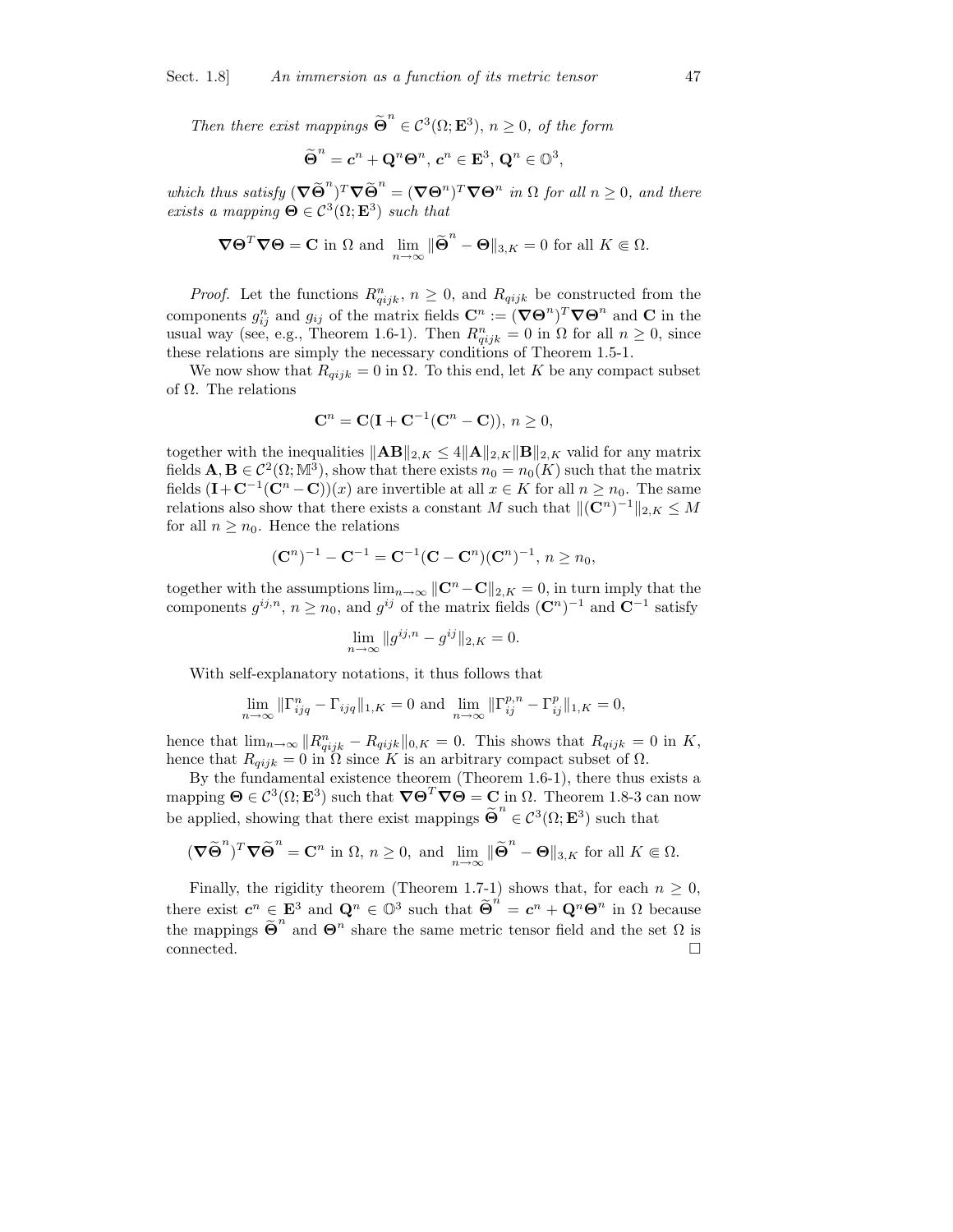It remains to show how the sequential continuity established in Theorem 1.8-3 implies the continuity of a deformation as a function of its metric tensor for ad hoc topologies.

Let  $\Omega$  be an open subset of  $\mathbb{R}^3$ . For any integers  $\ell \geq 0$  and  $d \geq 1$ , the space  $\mathcal{C}^{\ell}(\Omega;\mathbb{R}^d)$  becomes a locally convex topological space when its topology is defined by the family of semi-norms  $\lVert \cdot \rVert_{\ell,K}, K \in \Omega$ , defined earlier. Then a sequence  $(\mathbf{\Theta}^n)_{n\geq 0}$  converges to  $\mathbf{\Theta}$  with respect to this topology if and only if

$$
\lim_{n \to \infty} \|\Theta^n - \Theta\|_{\ell,K} = 0 \text{ for all } K \Subset \Omega.
$$

Furthermore, this topology is *metrizable*: Let  $(K_i)_{i\geq 0}$  be any sequence of subsets of  $\Omega$  that satisfy

$$
K_i \in \Omega
$$
 and  $K_i \subset \text{int } K_{i+1}$  for all  $i \ge 0$ , and  $\Omega = \bigcup_{i=0}^{\infty} K_i$ .

Then

$$
\lim_{n \to \infty} \|\mathbf{\Theta}^n - \mathbf{\Theta}\|_{\ell,K} = 0 \text{ for all } K \Subset \Omega \Longleftrightarrow \lim_{n \to \infty} d_{\ell}(\mathbf{\Theta}^n, \mathbf{\Theta}) = 0,
$$

where

$$
d_\ell(\boldsymbol{\psi}, \boldsymbol{\Theta}) := \sum_{i=0}^\infty \frac{1}{2^i} \, \frac{\|\boldsymbol{\psi} - \boldsymbol{\Theta}\|_{\ell, K_i}}{1 + \|\boldsymbol{\psi} - \boldsymbol{\Theta}\|_{\ell, K_i}}
$$

.

For details, see, e.g., Yosida [1966, Chapter 1].

Let  $\mathcal{C}^3(\Omega; \mathbf{E}^3) := \mathcal{C}^3(\Omega; \mathbf{E}^3)/\mathcal{R}$  denote the quotient set of  $\mathcal{C}^3(\Omega; \mathbf{E}^3)$  by the equivalence relation  $\mathcal{R}$ , where  $(\Theta, \widetilde{\Theta}) \in \mathcal{R}$  means that there exist a vector  $c \in \mathbf{E}^3$  and a matrix  $\mathbf{Q} \in \mathbb{O}^3$  such that  $\mathbf{\Theta}(x) = c + \mathbf{Q} \widetilde{\mathbf{\Theta}}(x)$  for all  $x \in \Omega$ . Then it is easily verified that the set  $\mathcal{C}^3(\Omega; \mathbf{E}^3)$  becomes a *metric space* when it is equipped with the distance  $d_3$  defined by

$$
\dot{d}_3(\dot{\Theta}, \dot{\psi}) = \inf_{\substack{\kappa \in \dot{\Theta} \\ \chi \in \dot{\psi}}} d_3(\kappa, \chi) = \inf_{\substack{\mathbf{c} \in \mathbf{E}^3 \\ \mathbf{Q} \in \mathbb{O}^3}} d_3(\Theta, \mathbf{c} + \mathbf{Q}\psi),
$$

where  $\dot{\Theta}$  denotes the equivalence class of  $\Theta$  modulo  $\mathcal{R}$ .

We now show that the announced continuity of an immersion as a function of its metric tensor is a corollary to Theorem 1.8-1. If d is a metric defined on a set X, the associated metric space is denoted  $\{X; d\}.$ 

**Theorem 1.8-5.** Let  $\Omega$  be a connected and simply-connected open subset of  $\mathbb{R}^3$ . Let

$$
\mathcal{C}_0^2(\Omega; \mathbb{S}^3) := \{ (g_{ij}) \in \mathcal{C}^2(\Omega; \mathbb{S}^3) ; R_{qijk} = 0 \text{ in } \Omega \},
$$

and, given any matrix field  $\mathbf{C} = (g_{ij}) \in \mathcal{C}_0^2(\Omega; \mathbb{S}_>^3)$ , let  $\mathcal{F}(\mathbf{C}) \in \dot{\mathcal{C}}^3(\Omega; \mathbf{E}^3)$  denote the equivalence class modulo R of any  $\Theta \in C^3(\Omega; \mathbf{E}^3)$  that satisfies  $\nabla \Theta^T \nabla \Theta =$  $C$  in  $\Omega$ . Then the mapping

$$
\mathcal{F}: \{\mathcal{C}_0^2(\Omega; \mathbb{S}^3_{>}); d_2\} \longrightarrow \{\dot{\mathcal{C}}^3(\Omega; \mathbf{E}^3); \dot{d}_3\}
$$

defined in this fashion is continuous.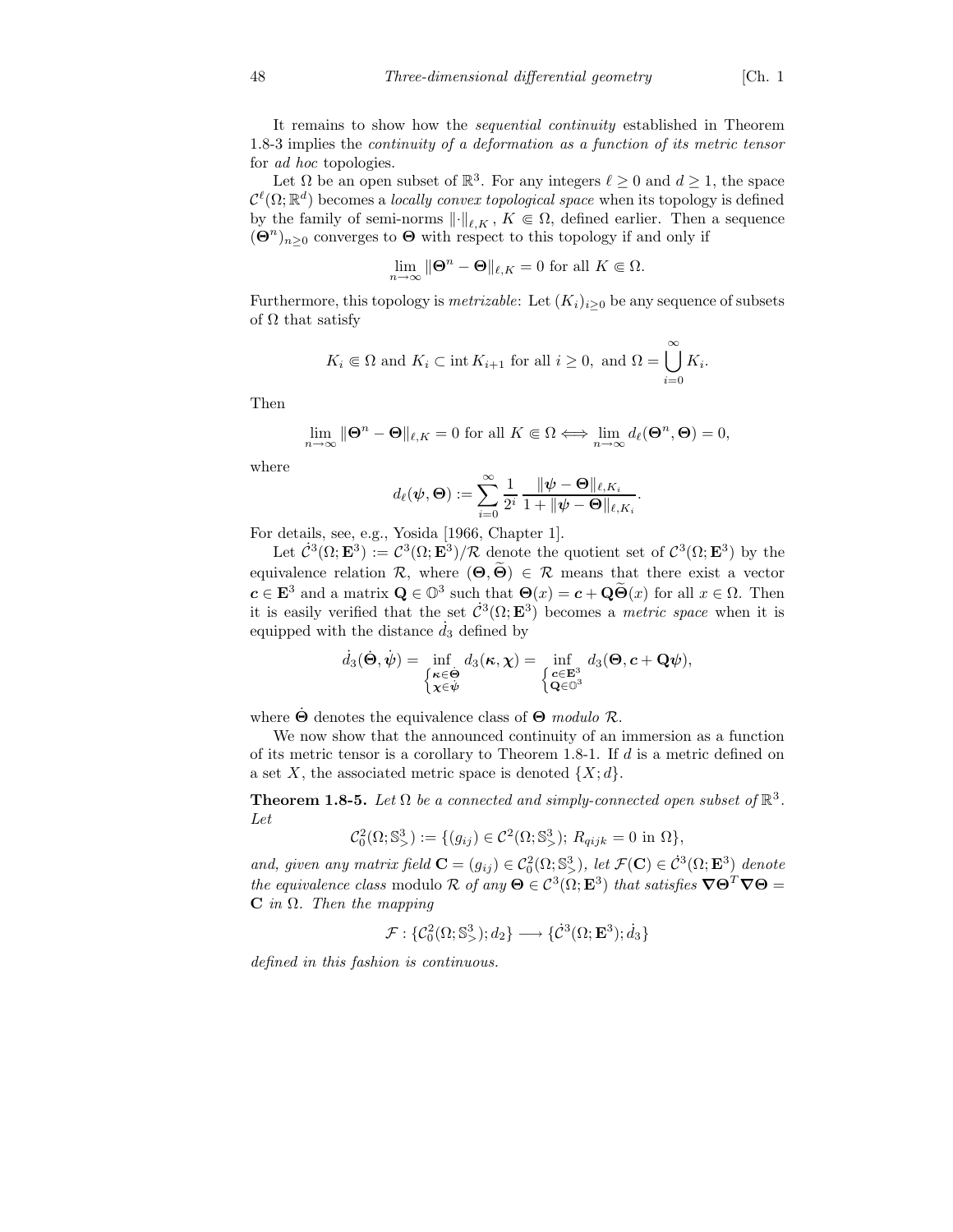*Proof.* Since  $\{\mathcal{C}_0^2(\Omega; \mathbb{S}^3)$ ;  $d_2\}$  and  $\{\dot{\mathcal{C}}^3(\Omega; \mathbf{E}^3)$ ;  $\dot{d}_3\}$  are both metric spaces, it suffices to show that convergent sequences are mapped through  ${\mathcal F}$  into convergent sequences.

Let then  $\mathbf{C} \in C_0^2(\Omega; \mathbb{S}^3)$  and  $\mathbf{C}^n \in C_0^2(\Omega; \mathbb{S}^3)$ ,  $n \ge 0$ , be such that

$$
\lim_{n \to \infty} d_2(\mathbf{C}^n, \mathbf{C}) = 0,
$$

i.e., such that  $\lim_{n\to\infty} ||\mathbf{C}^n - \mathbf{C}||_{2,K} = 0$  for all  $K \in \Omega$ . Given any  $\Theta \in$  $\mathcal{F}(\mathbf{C})$ , Theorem 1.8-3 shows that there exist  $\mathbf{\Theta}^n \in \mathcal{F}(\mathbf{C}^n)$ ,  $n \geq 0$ , such that  $\lim_{n\to\infty} \|\mathbf{\Theta}^n - \mathbf{\Theta}\|_{3,K} = 0$  for all  $K \in \Omega$ , i.e., such that

$$
\lim_{n \to \infty} d_3(\mathbf{\Theta}^n, \mathbf{\Theta}) = 0.
$$

Consequently,

$$
\lim_{n \to \infty} \dot{d}_3(\mathcal{F}(\mathbf{C}^n), \mathcal{F}(\mathbf{C})) = 0.
$$

 $\Box$ 

As shown by Ciarlet & C. Mardare  $[2004b]$ , the above continuity result can be extended "up to the boundary of the set  $\Omega$ ", as follows. If  $\Omega$  is bounded and has a Lipschitz-continuous boundary, the mapping  $\mathcal F$  of Theorem 1.8-5 can be extended to a mapping that is locally Lipschitz-continuous with respect to the topologies of the Banach spaces  $\mathcal{C}^2(\overline{\Omega}; \mathbb{S}^3)$  for the continuous extensions of the symmetric matrix fields **C**, and  $C^3(\overline{\Omega}; \mathbf{E}^3)$  for the continuous extensions of the immersions  $\Theta$  (the existence of such continuous extensions is briefly commented upon at the end of Section 1.6).

Another extension, motivated by three-dimensional nonlinear elasticity, is the following: Let  $\Omega$  be a bounded and connected subset of  $\mathbb{R}^3$ , and let  $\mathcal{B}$ be an elastic body with  $\Omega$  as its *reference configuration*. Thanks mostly to the landmark existence theory of Ball [1977], it is now customary in nonlinear three-dimensional elasticity to view any mapping  $\mathbf{\Theta} \in H^1(\Omega; \mathbf{E}^3)$  that is almosteverywhere injective and satisfies det  $\nabla\Theta > 0$  a.e. in  $\Omega$  as a possible *deformation* of  $\beta$  when  $\beta$  is subjected to *ad hoc* applied forces and boundary conditions. The almost-everywhere injectivity of  $\Theta$  (understood in the sense of Ciarlet & Nečas [1987]) and the restriction on the sign of det  $\nabla\Theta$  mathematically express (in an arguably weak way) the non-interpenetrability and orientation-preserving conditions that any physically realistic deformation should satisfy.

As mentioned earlier, the Cauchy-Green tensor field  $\nabla \Theta^T \nabla \Theta \in L^1(\Omega; \mathbb{S}^3)$ associated with a deformation  $\Theta \in H^1(\Omega; \mathbf{E}^3)$  pervades the mathematical modeling of three-dimensional nonlinear elasticity. Conceivably, an alternative approach to the existence theory in three-dimensional elasticity could thus regard the Cauchy-Green tensor as the primary unknown, instead of the deformation itself as is usually the case.

Clearly, the Cauchy-Green tensors depend continuously on the deformations, since the Cauchy-Schwarz inequality immediately shows that the mapping

$$
\mathbf{\Theta} \in H^1(\Omega; \mathbf{E}^3) \to \nabla \mathbf{\Theta}^T \nabla \mathbf{\Theta} \in L^1(\Omega; \mathbb{S}^3)
$$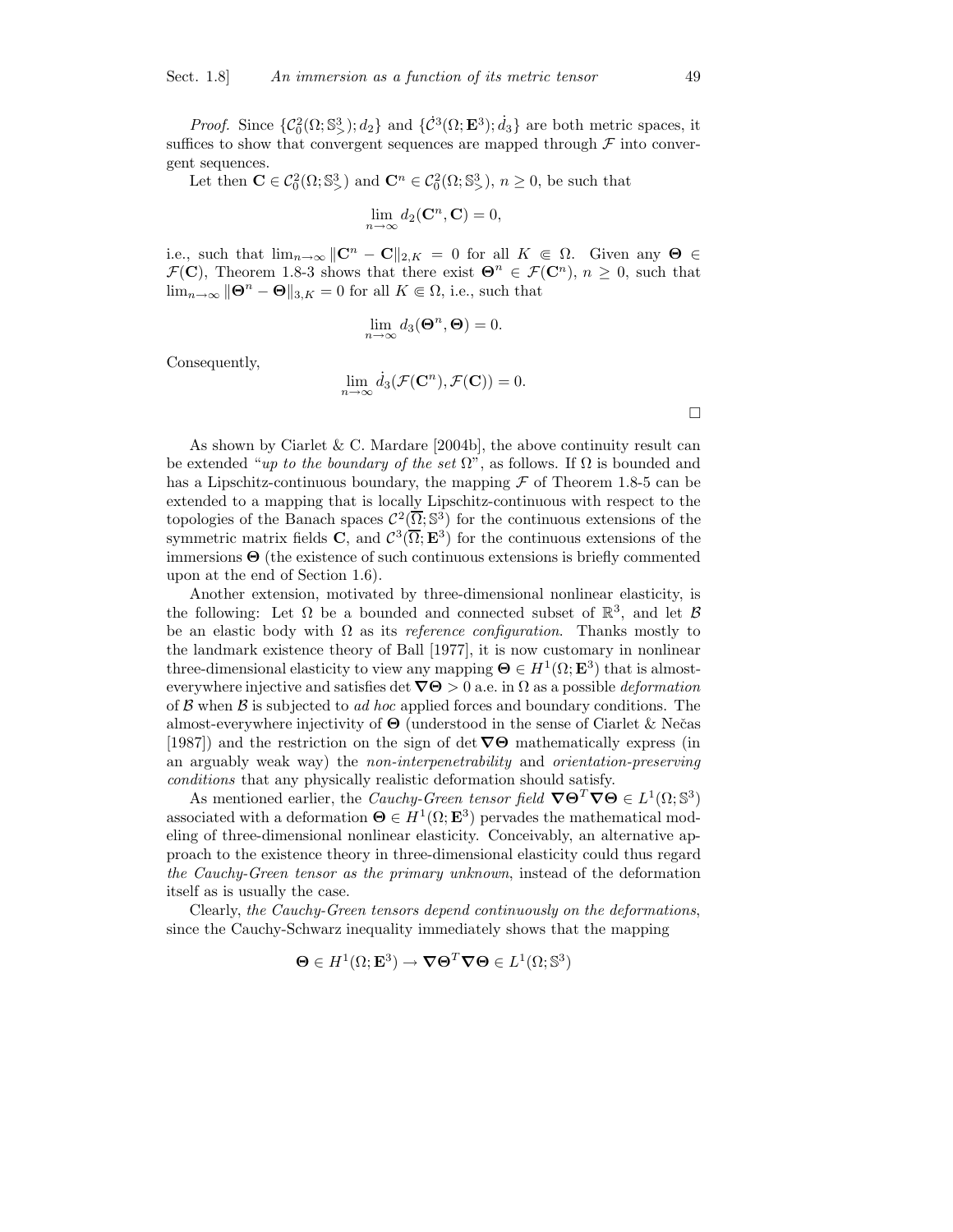.

is continuous (irrespectively of whether the mappings  $\Theta$  are almost-everywhere injective and orientation-preserving).

Then Ciarlet & C. Mardare  $[2005a]$  have shown that, under appropriate smoothness and orientation-preserving assumptions, the converse holds, i.e., the deformations depend continuously on their Cauchy-Green tensors, the topologies being those of the same spaces  $H^1(\Omega; \mathbf{E}^3)$  and  $L^1(\Omega; \mathbb{S}^3)$  (by contrast with the orientation-preserving condition, the issue of non-interpenetrability turns out to be irrelevant to this issue). In fact, this continuity result holds in an arbitrary dimension  $d$ , at no extra cost in its proof; so it will be stated below in this more general setting. The notation  $\mathbf{E}^d$  then denotes a *d*-dimensional Euclidean space and  $\mathbb{S}^d$  denotes the space of all symmetric matrices of order d.

This continuity result is itself a simple consequence of a nonlinear Korn *inequality*, which constitutes the main result of *ibid.*: Let  $\Omega$  be a bounded and connected open subset of  $\mathbb{R}^d$  with a Lipschitz-continuous boundary and let  $\Theta \in C^1(\overline{\Omega}; \mathbf{E}^d)$  be a mapping satisfying det  $\nabla \Theta > 0$  in  $\overline{\Omega}$ . Then there exists a constant  $C(\Theta)$  with the following property: For each orientation-preserving mapping  $\mathbf{\Phi} \in H^1(\Omega; \mathbf{E}^d)$ , there exist a  $d \times d$  rotation  $\mathbf{R} = \mathbf{R}(\mathbf{\Phi}, \mathbf{\Theta})$  (i.e., an orthogonal matrix of order d with a determinant equal to one) and a vector  $\mathbf{b} = \mathbf{b}(\mathbf{\Phi}, \mathbf{\Theta})$  in  $\mathbf{E}^d$  such that

$$
\|\bm{\Phi}-(\bm{b}+\mathbf{R}\bm{\Theta})\|_{H^1(\Omega;\mathbf{E}^d)}\leq C(\bm{\Theta})\|\bm{\nabla}\bm{\Phi}^T\bm{\nabla}\bm{\Phi}-\bm{\nabla}\bm{\Theta}^T\bm{\nabla}\bm{\Theta}\|_{L^1(\Omega;\mathbb{S}^d)}^{1/2}.
$$

That a vector  $\boldsymbol{b}$  and a rotation **R** should appear in the left-hand side of such an inequality is of course reminiscent of the classical rigidity theorem (Theorem 1.7-1), which asserts that, if two mappings  $\tilde{\Theta} \in C^1(\Omega; \mathbf{E}^d)$  and  $\Theta \in C^1(\Omega; \mathbf{E}^d)$ satisfying det  $\nabla \tilde{\Theta} > 0$  and det  $\nabla \Theta > 0$  in an open connected subset  $\Omega$  of  $\mathbb{R}^d$  have the same Cauchy-Green tensor field, then the two mappings are *iso*metrically equivalent, i.e., there exist a vector **b** in  $\mathbf{E}^d$  and a  $d \times d$  orthogonal matrix **R** (a rotation in this case) such that  $\Theta(x) = b + \textbf{R}\Theta(x)$  for all  $x \in \Omega$ .

More generally, we shall say that two orientation-preserving mappings  $\widetilde{\Theta} \in H^1(\Omega; \mathbf{E}^d)$  and  $\Theta \in H^1(\Omega; \mathbf{E}^d)$  are *isometrically equivalent* if there exist a vector **b** in  $\mathbf{E}^d$  and a  $d \times d$  orthogonal matrix **R** (again a rotation in this case) such that

$$
\dot{\Theta}(x) = \mathbf{b} + \mathbf{R}\Theta(x)
$$
 for almost all  $x \in \Omega$ .

One application of the above key inequality is the following sequential continuity property: Let  $\mathbf{\Theta}^k \in H^1(\Omega; \mathbf{E}^d)$ ,  $k \geq 1$ , and  $\mathbf{\Theta} \in C^1(\overline{\Omega}; \mathbf{E}^d)$  be orientationpreserving mappings. Then there exist a constant  $C(\Theta)$  and orientation-preserving mappings  $\widetilde{\Theta}^k \in H^1(\Omega; \mathbf{E}^d), k \geq 1$ , that are isometrically equivalent to  $\mathbf{\Theta}^k$  such that

$$
\|\widetilde{\Theta}^k - \Theta\|_{H^1(\Omega; \mathbf{E}^d)} \leq C(\Theta) \|(\nabla \Theta^k)^T \nabla \Theta^k - \nabla \Theta^T \nabla \Theta\|_{L^1(\Omega; \mathbb{S}^d)}^{1/2}
$$

Hence the sequence  $\left(\widetilde{\Theta}^k\right)_{k=1}^{\infty}$  converges to  $\Theta$  in  $H^1(\Omega; \mathbf{E}^d)$  as  $k \to \infty$  if the sequence  $((\nabla \Theta^k)^T \nabla \Theta^k)_{k=1}^{\infty}$  converges to  $\nabla \Theta^T \nabla \Theta$  in  $L^1(\Omega; \mathbb{S}^d)$  as  $k \to \infty$ .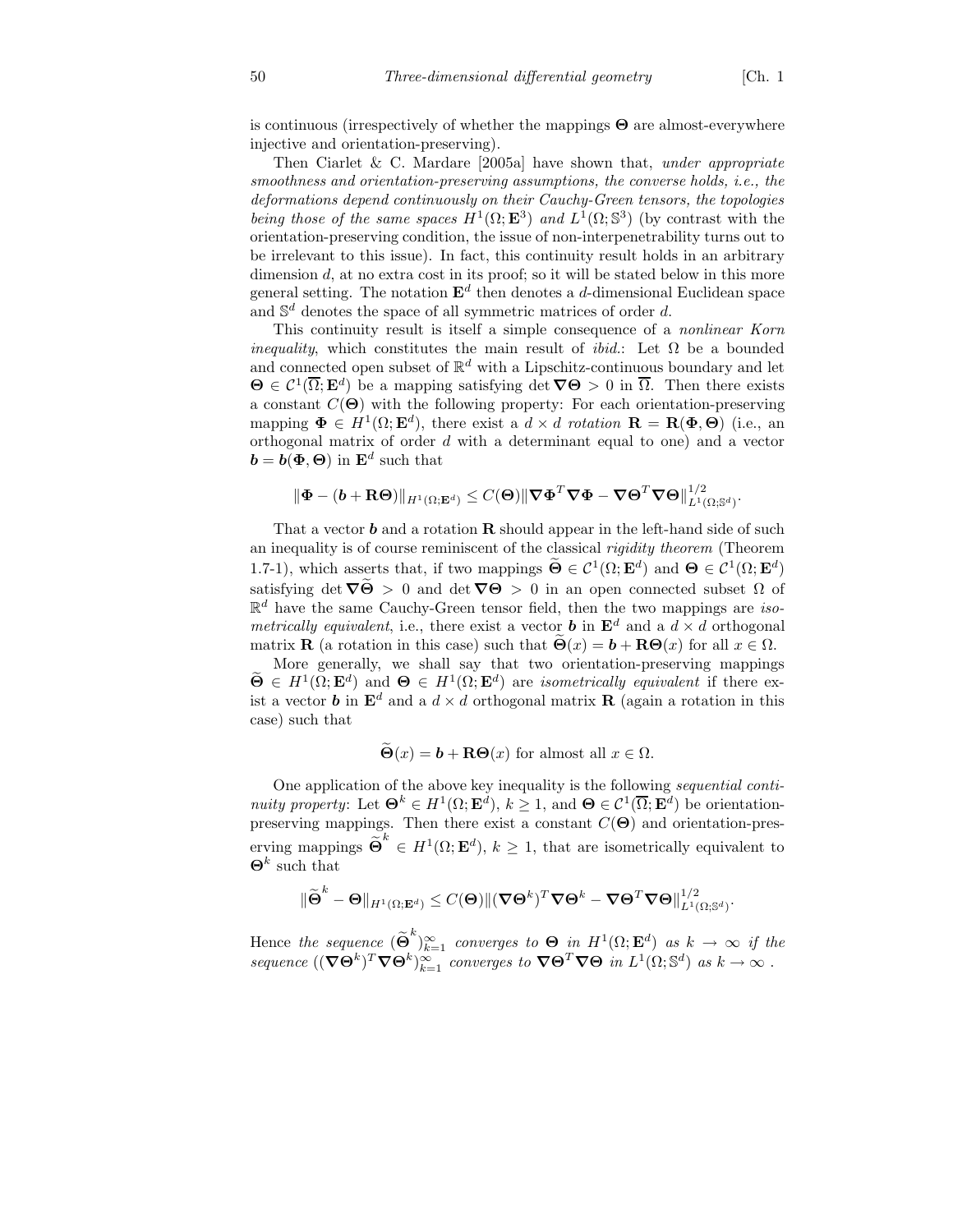#### Should the Cauchy-Green strain tensor be viewed as the primary unknown (as suggested above), such a sequential continuity could thus prove to be useful when considering infimizing sequences of the total energy, in particular for handling the part of the energy that takes into account the applied forces and the boundary conditions, which are both naturally expressed in terms of the deformation itself.

They key inequality is first established in the special case where  $\Theta$  is the identity mapping of the set  $\Omega$ , by making use in particular of a fundamental "geometric rigidity lemma" recently proved by Friesecke, James & Müller  $[2002]$ . It is then extended to an arbitrary mapping  $\Theta \in \mathcal{C}^1(\overline{\Omega}; \mathbb{R}^n)$  satisfying det  $\nabla \Theta >$  $0$  in  $\Omega$ , thanks in particular to a methodology that bears some similarity with that used in Theorems 1.8-2 and 1.8-3.

Such results are to be compared with the earlier, pioneering estimates of John [1961], John [1972] and Kohn [1982], which implied continuity at rigid body  $deformations$ , i.e., at a mapping  $\Theta$  that is isometrically equivalent to the identity mapping of  $\Omega$ . The recent and noteworthy continuity result of Reshetnyak [2003] for quasi-isometric mappings is in a sense complementary to the above one (it also deals with Sobolev type norms).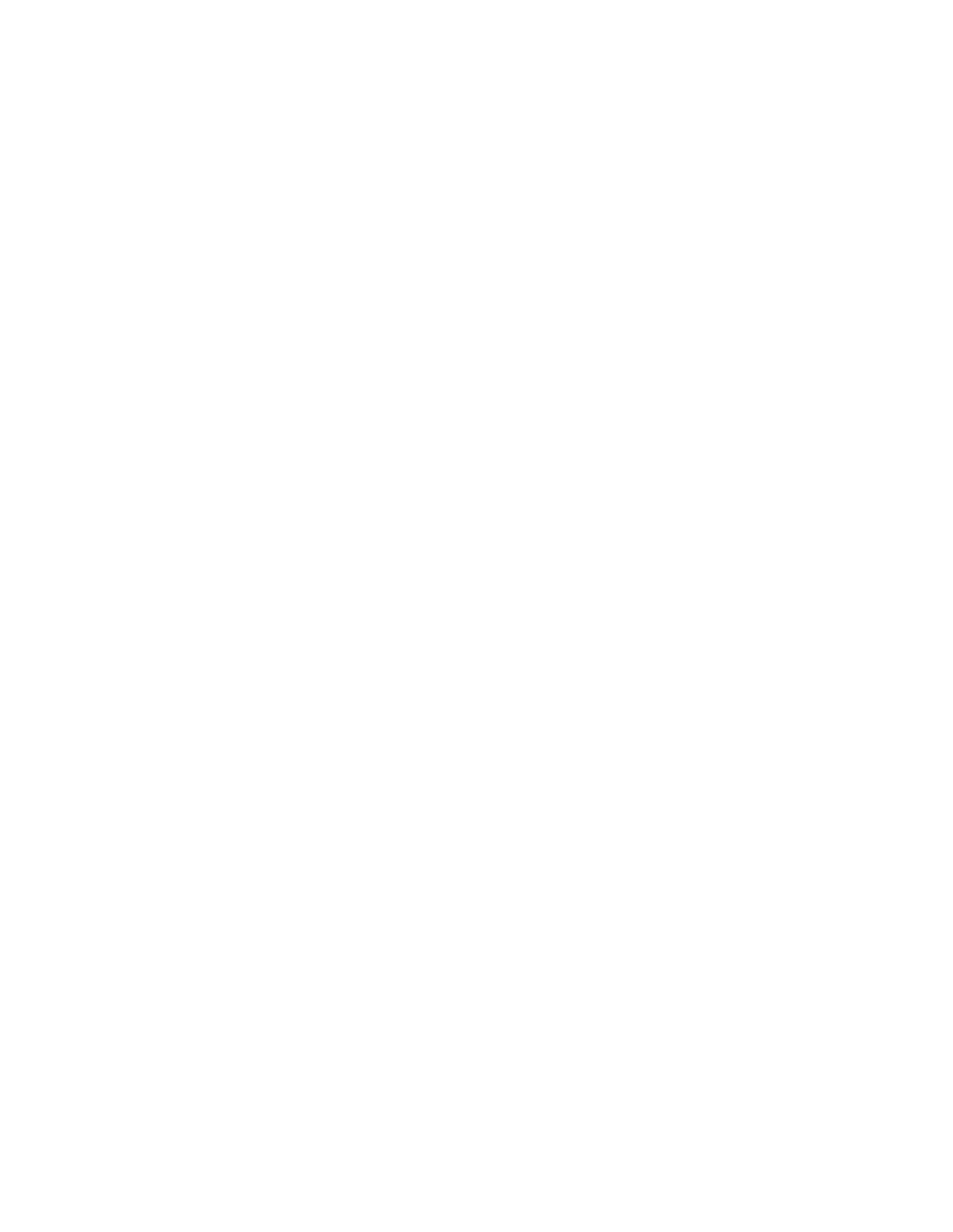# Chapter 2

# DIFFERENTIAL GEOMETRY OF SURFACES

#### 2.1 CURVILINEAR COORDINATES ON A SURFACE

In addition to the rules governing Latin indices that we set in Section 1.1, we henceforth require that Greek indices and exponents vary in the set  $\{1, 2\}$  and that the summation convention be systematically used in conjunction with these rules. For instance, the relation

$$
\partial_{\alpha}(\eta_i \boldsymbol{a}^i) = (\eta_{\beta|\alpha} - b_{\alpha\beta}\eta_3)\boldsymbol{a}^{\beta} + (\eta_{3|\alpha} + b_{\alpha}^{\beta}\eta_{\beta})\boldsymbol{a}^3
$$

means that, for  $\alpha = 1, 2$ ,

$$
\partial_\alpha \Big(\sum_{i=1}^3 \eta_i {\boldsymbol a}^i \Big) = \sum_{\beta=1}^2 (\eta_{\beta | \alpha} - b_{\alpha \beta} \eta_3) {\boldsymbol a}^{\beta} + \Big( \eta_{3 | \alpha} + \sum_{\beta=1}^2 b_{\alpha}^{\beta} \eta_{\beta} \Big) {\boldsymbol a}^3.
$$

Kronecker's symbols are designated by  $\delta_{\alpha}^{\beta}, \delta_{\alpha\beta}$ , or  $\delta^{\alpha\beta}$  according to the context.

Let there be given as in Section 1.1 a three-dimensional Euclidean space  $\mathbf{E}^3$ , equipped with an orthonormal basis consisting of three vectors  $\hat{\mathbf{e}}^i = \hat{\mathbf{e}}_i$ , and let  $a \cdot b$ , |a|, and  $a \wedge b$  denote the Euclidean inner product, the Euclidean norm, and the vector product of vectors  $a, b$  in the space  $\mathbf{E}^3$ .

In addition, let there be given a *two-dimensional vector space*, in which two vectors  $e^{\alpha} = e_{\alpha}$  form a basis. This space will be identified with  $\mathbb{R}^2$ . Let  $y_{\alpha}$ denote the coordinates of a point  $y \in \mathbb{R}^2$  and let  $\partial_{\alpha} := \partial/\partial y_{\alpha}$  and  $\partial_{\alpha\beta} :=$  $\partial^2/\partial y_\alpha \partial y_\beta.$ 

Finally, let there be given an *open* subset  $\omega$  of  $\mathbb{R}^2$  and a smooth enough mapping  $\theta : \omega \to \mathbf{E}^3$  (specific smoothness assumptions on  $\theta$  will be made later, according to each context). The set

$$
\widehat{\omega}:=\boldsymbol{\theta}(\omega)
$$

is called a **surface** in  $\mathbf{E}^3$ .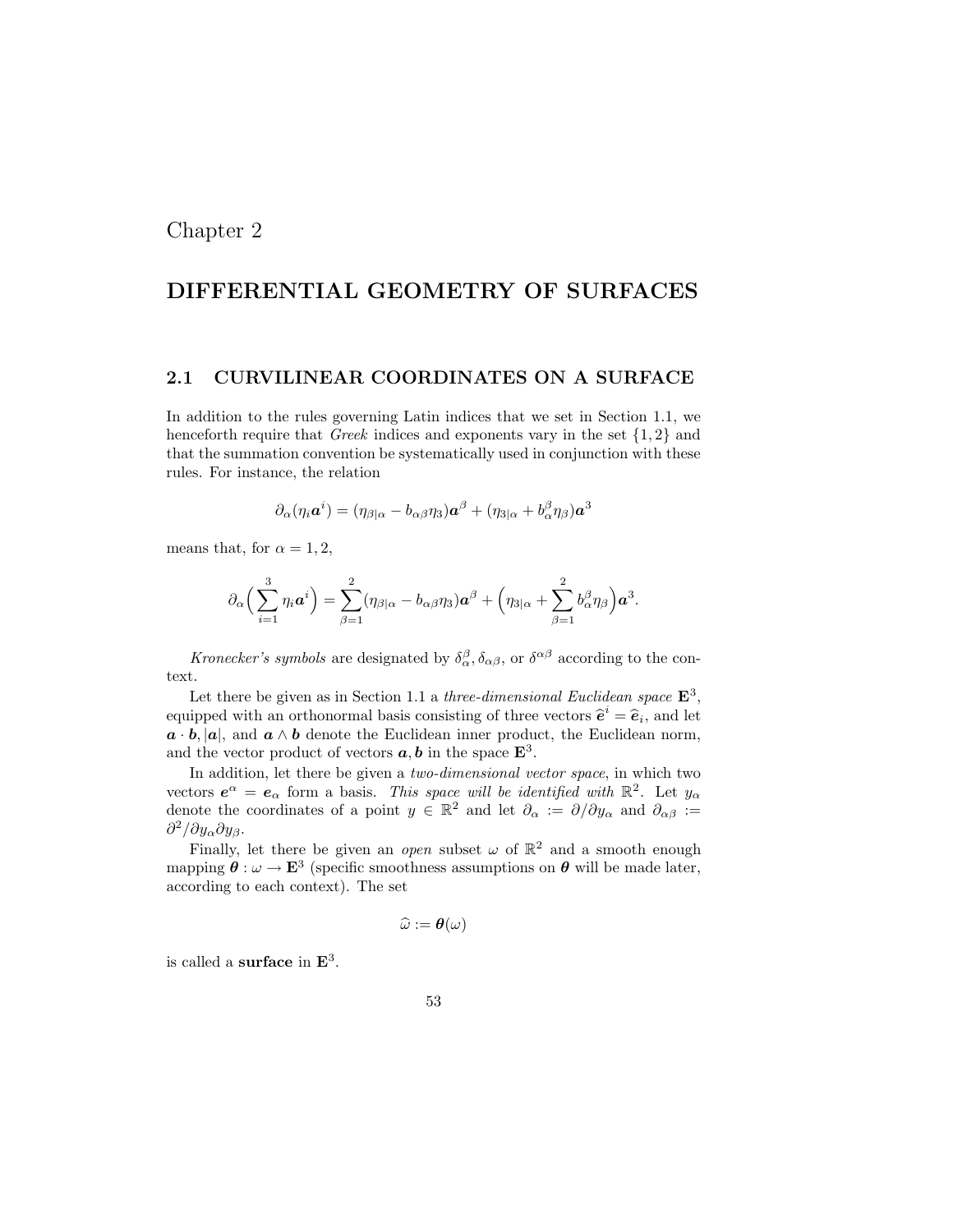If the mapping  $\boldsymbol{\theta} : \omega \to \mathbf{E}^3$  is injective, each point  $\widehat{y} \in \widehat{\omega}$  can be unambiguously written as

$$
\widehat{y} = \boldsymbol{\theta}(y), \quad y \in \omega,
$$

and the two coordinates  $y_{\alpha}$  of y are called the **curvilinear coordinates** of  $\hat{y}$ (Figure 2.1-1). Well-known examples of surfaces and of curvilinear coordinates and their corresponding coordinate lines (defined in Section 2.2) are given in Figures 2.1-2 and 2.1-3.



Figure 2.1-1: Curvilinear coordinates on a surface and covariant and contravariant bases of the tangent plane. Let  $\hat{\omega} = \theta(\omega)$  be a surface in  $\mathbf{E}^3$ . The two coordinates  $y_1, y_2$  of  $y \in \omega$  are the curvilinear coordinates of  $\hat{y} = \theta(y) \in \hat{\omega}$ . If the two vectors  $\boldsymbol{a}_{\alpha}(y) = \partial_{\alpha} \theta(y)$  are linearly independent, they are tangent to the coordinate lines passing through  $\hat{y}$  and they form the covariant basis of the tangent plane to  $\hat{\omega}$  at  $\hat{y} = \theta(y)$ . The two vectors  $\alpha^{\alpha}(y)$  from this tangent plane defined by  $\mathbf{a}^{\alpha}(y) \cdot \mathbf{a}_{\beta}(y) = \delta^{\alpha}_{\beta}$  form its contravariant basis.

Naturally, once a surface  $\hat{\omega}$  is defined as  $\hat{\omega} = \theta(\omega)$ , there are infinitely many other ways of defining curvilinear coordinates on  $\hat{\omega}$ , depending on how the domain  $\omega$  and the mapping  $\theta$  are chosen. For instance, a portion  $\hat{\omega}$  of a sphere may be represented by means of Cartesian coordinates, spherical coordinates, or stereographic coordinates (Figure 2.1-3). Incidentally, this example illustrates the variety of restrictions that have to be imposed on  $\hat{\omega}$  according to which kind of curvilinear coordinates it is equipped with!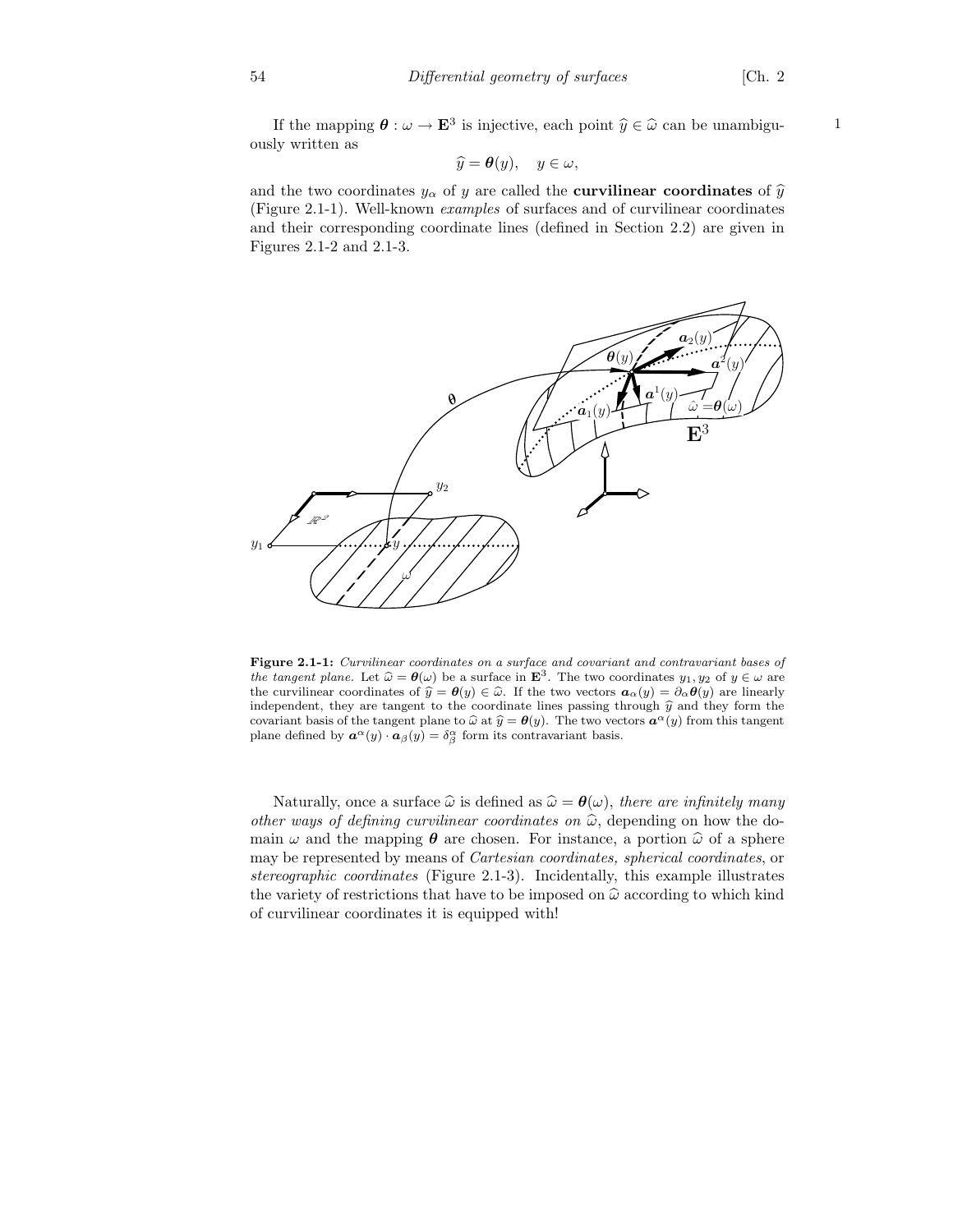

Figure 2.1-2: Several systems of curvilinear coordinates on a sphere. Let  $\Sigma$  be a sphere of radius R. A portion of  $\Sigma$  contained "in the northern hemisphere" can be represented by means of Cartesian coordinates, with a mapping  $\theta$  of the form:<br>  $\theta: (x, y) \in \omega \to (x, y, \{R^2 - (x^2 + y^2)\}^{1/2}) \in \mathbf{E}^3$ .

A portion of  $\Sigma$  that excludes a neighborhood of both "poles" and of a "meridian" (to fix ideas) can be represented by means of spherical coordinates, with a mapping  $\theta$  of the form:  $\boldsymbol{\theta} : (\varphi, \psi) \in \omega \to (R \cos \psi \cos \varphi, R \cos \psi \sin \varphi, R \sin \psi) \in \mathbf{E}^3.$ 

A portion of Σ that excludes a neighborhood of the "North pole" can be represented by means of stereographic coordinates, with a mapping  $\theta$  of the form:

$$
\theta: (u, v) \in \omega \to \left(\frac{2R^2u}{u^2 + v^2 + R^2}, \frac{2R^2v}{u^2 + v^2 + R^2}, R\frac{u^2 + v^2 - R^2}{u^2 + v^2 + R^2}\right) \in \mathbf{E}^3.
$$
  
The corresponding coordinate lines are represented in each case, with self-explanatory

graphical conventions.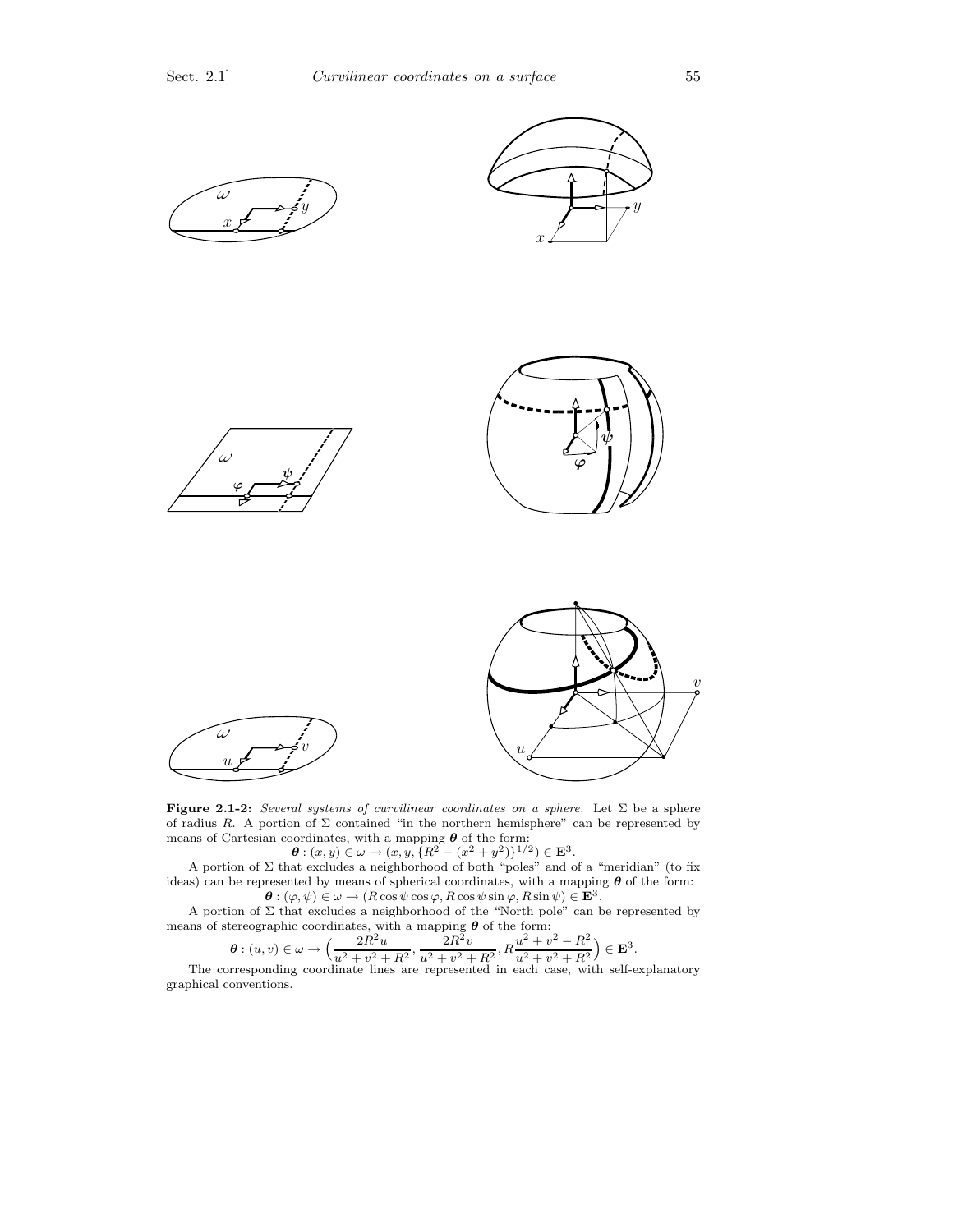1



Figure 2.1-3: Two familiar examples of surfaces and curvilinear coordinates. A portion  $\widehat{\omega}$ of a circular cylinder of radius R can be represented by a mapping  $\theta$  of the form  $\theta : (\varphi, z) \in \omega \to (R \cos \varphi, R \sin \varphi, z) \in \mathbf{E}^3$ .

A portion  $\widehat{\omega}$  of a torus can be represented by a mapping  $\theta$  of the form  $\theta : (\varphi, \chi) \in \omega \to ((R + r \cos \chi) \cos \varphi, (R + r \cos \chi) \sin \varphi, r \sin \chi) \in \mathbf{E}^3$ , with  $R > r$ .

The corresponding coordinate lines are represented in each case, with self-explanatory graphical conventions.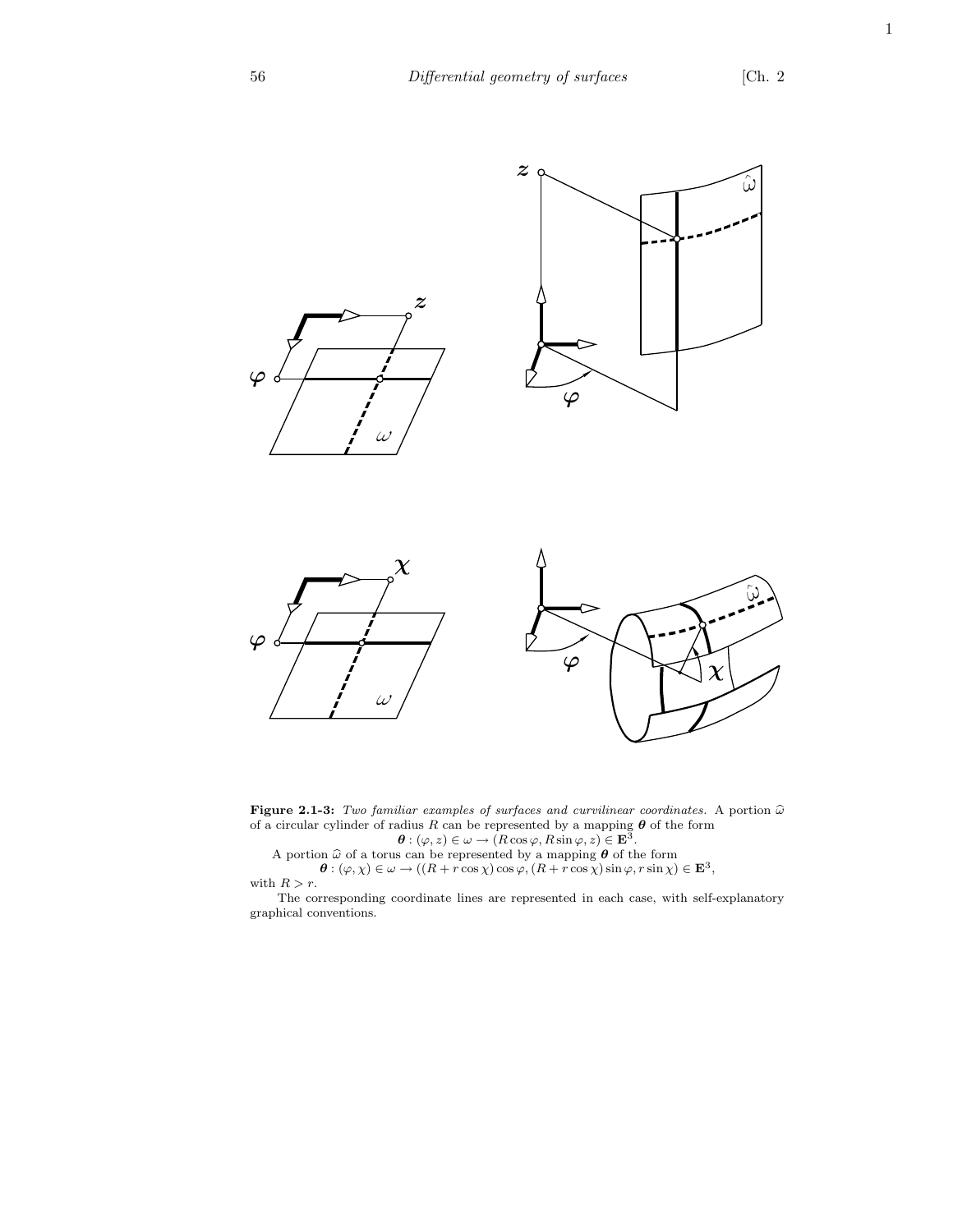## 2.2 FIRST FUNDAMENTAL FORM

Let  $\omega$  be an open subset of  $\mathbb{R}^2$  and let

$$
\boldsymbol{\theta} = \theta_i \widehat{\boldsymbol{e}}^i : \omega \subset \mathbb{R}^2 \to \boldsymbol{\theta}(\omega) = \widehat{\omega} \subset \mathbf{E}^3
$$

be a mapping that is differentiable at a point  $y \in \omega$ . If  $\delta y$  is such that  $(y + \delta y) \in$  $\omega$ , then

$$
\boldsymbol{\theta}(y+\boldsymbol{\delta}y)=\boldsymbol{\theta}(y)+\boldsymbol{\nabla}\boldsymbol{\theta}(y)\boldsymbol{\delta}y+o(\boldsymbol{\delta}y),
$$

where the  $3 \times 2$  matrix  $\nabla \theta(y)$  is defined by

$$
\boldsymbol{\nabla\theta}(y):=\begin{pmatrix}\partial_1\theta_1&\partial_2\theta_1\\\partial_1\theta_2&\partial_2\theta_2\\\partial_1\theta_3&\partial_2\theta_3\end{pmatrix}(y).
$$

Let the two vectors  $\boldsymbol{a}_{\alpha}(y) \in \mathbb{R}^3$  be defined by

$$
\boldsymbol{a}_{\alpha}(y) := \partial_{\alpha} \boldsymbol{\theta}(y) = \begin{pmatrix} \partial_{\alpha} \theta_1 \\ \partial_{\alpha} \theta_2 \\ \partial_{\alpha} \theta_3 \end{pmatrix}(y),
$$

i.e.,  $a_{\alpha}(y)$  is the  $\alpha$ -th column vector of the matrix  $\nabla \theta(y)$  and let  $\delta y = \delta y^{\alpha} e_{\alpha}$ . Then the expansion of  $\theta$  about y may be also written as

$$
\boldsymbol{\theta}(y+\boldsymbol{\delta}y)=\boldsymbol{\theta}(y)+\delta y^{\alpha}\boldsymbol{a}_{\alpha}(y)+o(\boldsymbol{\delta}y).
$$

If in particular  $\delta y$  is of the form  $\delta y = \delta t e_\alpha$ , where  $\delta t \in \mathbb{R}$  and  $e_\alpha$  is one of the basis vectors in  $\mathbb{R}^2$ , this relation reduces to

$$
\boldsymbol{\theta}(y + \delta t \boldsymbol{e}_{\alpha}) = \boldsymbol{\theta}(y) + \delta t \boldsymbol{a}_{\alpha}(y) + o(\delta t).
$$

A mapping  $\boldsymbol{\theta} : \omega \to \mathbf{E}^3$  is an **immersion at**  $y \in \omega$  if it is differentiable at y and the  $3 \times 2$  matrix  $\nabla \theta(y)$  is of rank two, or equivalently if the two vectors  $a_{\alpha}(y) = \partial_{\alpha} \theta(y)$  are linearly independent.

Assume from now on in this section that the mapping  $\theta$  is an immersion at y. In this case, the last relation shows that each vector  $\mathbf{a}_{\alpha}(y)$  is tangent to the  $\alpha$ -th coordinate line passing through  $\hat{y} = \theta(y)$ , defined as the image by  $\theta$  of the points of  $\omega$  that lie on a line parallel to  $e_{\alpha}$  passing through y (there exist  $t_0$  and  $t_1$  with  $t_0 < 0 < t_1$  such that the  $\alpha$ -th coordinate line is given by  $t \in \left] t_0, t_1 \right[ \rightarrow f_\alpha(t) := \theta(y + te_\alpha)$  in a neighborhood of  $\hat{y}$ ; hence  $f'_{\alpha}(0) = \partial_{\alpha}\theta(y) = a_{\alpha}(y)$ ; see Figures 2.1-1, 2.1-2, and 2.1-3.

The vectors  $a_{\alpha}(y)$ , which thus span the *tangent plane* to the surface  $\hat{\omega}$  at  $\hat{y} = \theta(y)$ , form the covariant basis of the tangent plane to  $\hat{\omega}$  at  $\hat{y}$ ; see Figure 2.1-1.

Returning to a general increment  $\delta y = \delta y^{\alpha} e_{\alpha}$ , we also infer from the expansion of  $\theta$  about y that

$$
|\theta(y + \delta y) - \theta(y)|^2 = \delta y^T \nabla \theta(y)^T \nabla \theta(y) \delta y + o(|\delta y|^2)
$$
  
=  $\delta y^{\alpha} a_{\alpha}(y) \cdot a_{\beta}(y) \delta y^{\beta} + o(|\delta y|^2).$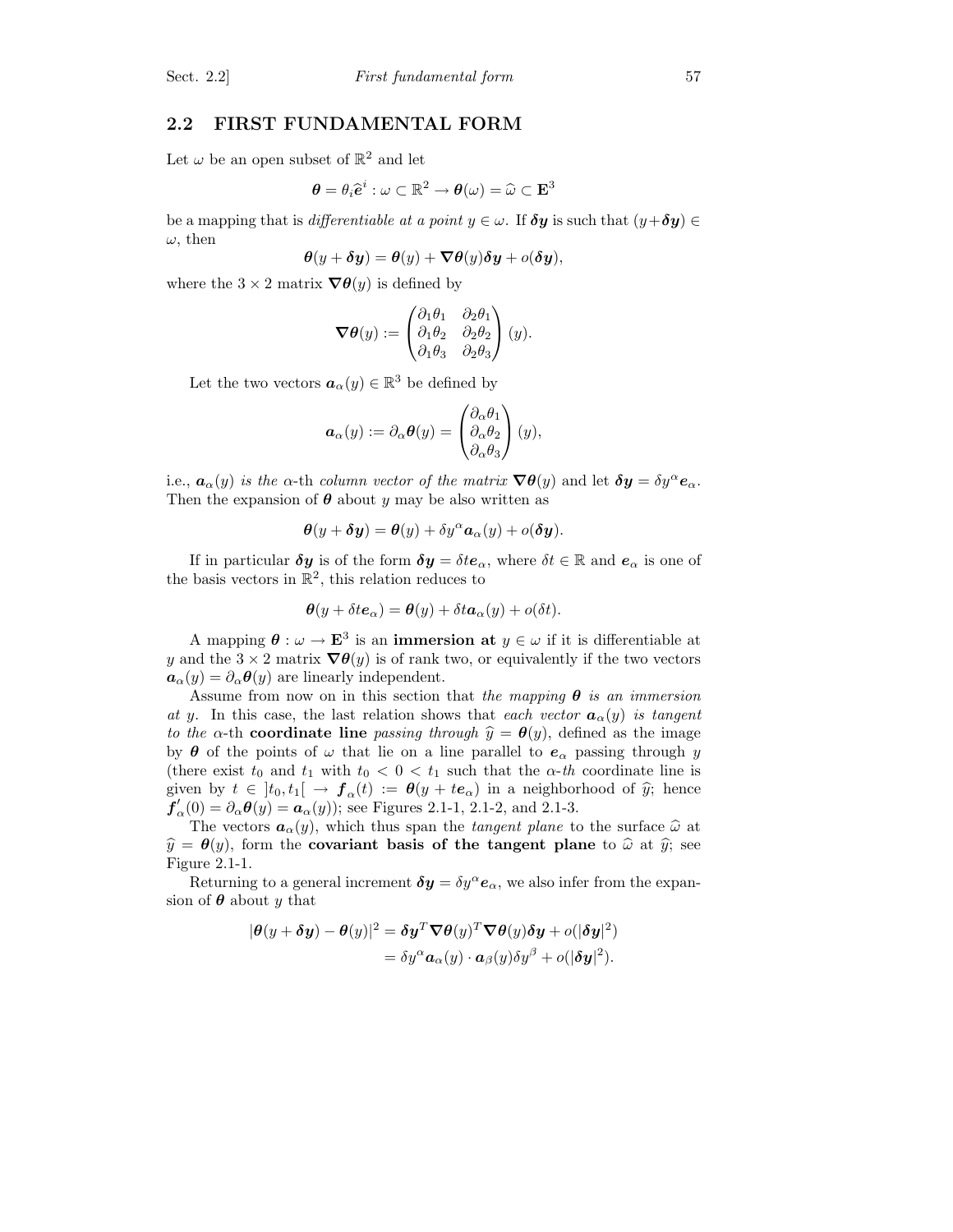In other words, the principal part with respect to  $\delta y$  of the length between the points  $\boldsymbol{\theta}(y+\boldsymbol{\delta y})$  and  $\boldsymbol{\theta}(y)$  is  $\{\delta y^{\alpha} \boldsymbol{a}_{\alpha}(y) \cdot \boldsymbol{a}_{\beta}(y) \delta y^{\beta}\}^{1/2}$ . This observation

suggests to define a matrix  $(a_{\alpha\beta}(y))$  of order two by letting

$$
a_{\alpha\beta}(y) := \boldsymbol{a}_{\alpha}(y) \cdot \boldsymbol{a}_{\beta}(y) = \left(\boldsymbol{\nabla}\boldsymbol{\theta}(y)^T\boldsymbol{\nabla}\boldsymbol{\theta}(y)\right)_{\alpha\beta}.
$$

The elements  $a_{\alpha\beta}(y)$  of this symmetric matrix are called the **covariant** components of the first fundamental form, also called the metric tensor, of the surface  $\widehat{\omega}$  at  $\widehat{y} = \theta(y)$ .

Note that the matrix  $(a_{\alpha\beta}(y))$  is positive definite since the vectors  $a_{\alpha}(y)$  are assumed to be linearly independent.

The two vectors  $a_{\alpha}(y)$  being thus defined, the four relations

$$
\boldsymbol{a}^{\alpha}(y)\cdot \boldsymbol{a}_{\beta}(y)=\delta^{\alpha}_{\beta}
$$

unambiguously define two linearly independent vectors  $\mathbf{a}^{\alpha}(y)$  in the tangent plane. To see this, let a priori  $\mathbf{a}^{\alpha}(y) = Y^{\alpha\sigma}(y)\mathbf{a}_{\sigma}(y)$  in the relations  $\mathbf{a}^{\alpha}(y)$ .  $a_{\beta}(y) = \delta^{\alpha}_{\beta}$ . This gives  $Y^{\alpha\sigma}(y)a_{\sigma\beta}(y) = \delta^{\alpha}_{\beta}$ ; hence  $Y^{\alpha\sigma}(y) = a^{\alpha\sigma}(y)$ , where

$$
(a^{\alpha\beta}(y)) := (a_{\alpha\beta}(y))^{-1}.
$$

Hence  $\mathbf{a}^{\alpha}(y) = a^{\alpha\sigma}(y)\mathbf{a}_{\sigma}(y)$ . These relations in turn imply that

$$
\mathbf{a}^{\alpha}(y) \cdot \mathbf{a}^{\beta}(y) = a^{\alpha\sigma}(y) a^{\beta\tau}(y) \mathbf{a}_{\sigma}(y) \cdot \mathbf{a}_{\tau}(y)
$$
  
=  $a^{\alpha\sigma}(y) a^{\beta\tau}(y) a_{\sigma\tau}(y) = a^{\alpha\sigma}(y) \delta^{\beta}_{\sigma} = a^{\alpha\beta}(y),$ 

and thus the vectors  $a^{\alpha}(y)$  are linearly independent since the matrix  $(a^{\alpha\beta}(y))$ is positive definite. We would likewise establish that  $a_{\alpha}(y) = a_{\alpha\beta}(y)a^{\beta}(y)$ .

The two vectors  $a^{\alpha}(y)$  form the **contravariant** basis of the tangent plane to the surface  $\hat{\omega}$  at  $\hat{y} = \theta(y)$  (Figure 2.1-1) and the elements  $a^{\alpha\beta}(y)$  of the symmetric matrix  $(a^{\alpha\beta}(y))$  are called the **contravariant components** of the first fundamental form, or metric tensor, of the surface  $\hat{\omega}$  at  $\hat{y} = \theta(y)$ .

Let us record for convenience the fundamental relations that exist between the vectors of the covariant and contravariant bases of the tangent plane and the covariant and contravariant components of the first fundamental tensor:

$$
a_{\alpha\beta}(y) = a_{\alpha}(y) \cdot a_{\beta}(y)
$$
 and  $a^{\alpha\beta}(y) = a^{\alpha}(y) \cdot a^{\beta}(y)$ ,  
\n $a_{\alpha}(y) = a_{\alpha\beta}(y)a^{\beta}(y)$  and  $a^{\alpha}(y) = a^{\alpha\beta}(y)a_{\beta}(y)$ .

A word of caution. The presentation in this section closely follows that of Section 1.2, the mapping  $\boldsymbol{\theta} : \omega \subset \mathbb{R}^2 \to \mathbf{E}^3$  "replacing" the mapping  $\boldsymbol{\Theta} : \Omega \subset \mathbb{R}^3$  $\mathbb{R}^3 \to \mathbf{E}^3$ . There are indeed strong *similarities* between the two presentations, such as the way the metric tensor is defined in both cases, but there are also sharp differences. In particular, the matrix  $\nabla \theta(y)$  is not a square matrix, while the matrix  $\nabla\Theta(x)$  is square!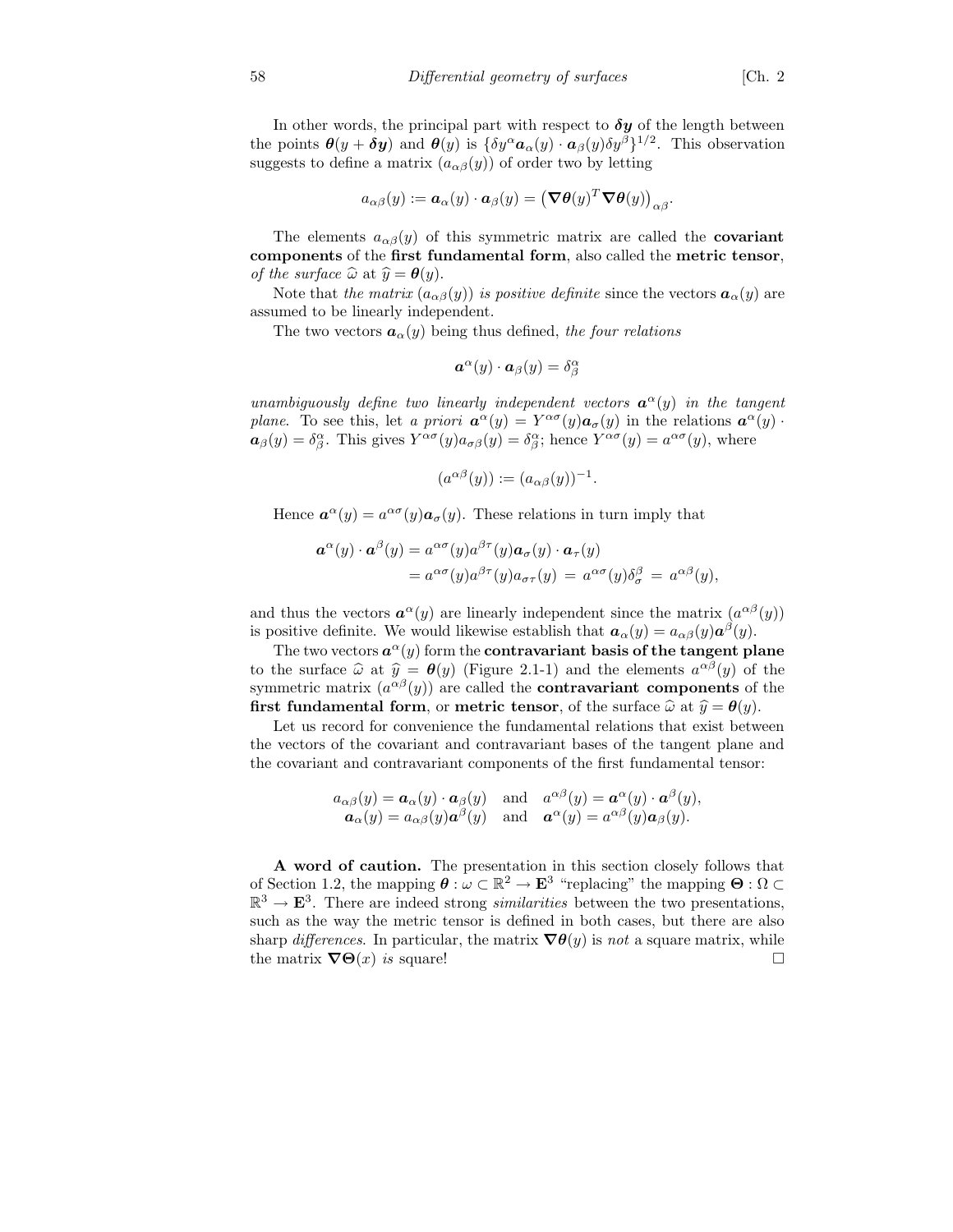## 2.3 AREAS AND LENGTHS ON A SURFACE

We now review fundamental formulas expressing *area* and *length elements* at a point  $\hat{y} = \theta(y)$  of the surface  $\hat{\omega} = \theta(\omega)$  in terms of the matrix  $(a_{\alpha\beta}(y))$ ; see Figure 2.3-1.

These formulas highlight in particular the crucial rôle played by the matrix  $(a_{\alpha\beta}(y))$  for computing "metric" notions at  $\hat{y} = \theta(y)$ . Indeed, the first fundamental form well deserves "metric tensor" as its alias!

A mapping  $\theta : \omega \to \mathbf{E}^3$  is an **immersion** if it is an immersion at each  $y \in \omega$ , i.e., if  $\theta$  is differentiable in  $\omega$  and the two vectors  $\partial_{\alpha} \theta(y)$  are linearly independent at each  $y \in \omega$ .



**Figure 2.3-1:** Area and length elements on a surface. The elements  $d\hat{a}(\hat{y})$  and  $d\hat{\ell}(\hat{y})$  at  $\hat{y} = \theta(y) \in \hat{\omega}$  are related to dy and  $\delta y$  by means of the covariant components of the metric tensor of the surface  $\hat{\omega}$ ; cf. Theorem 2.3-1. The corresponding relations are used for computing the area of a surface  $\hat{A} = \theta(A) \subset \hat{\omega}$  and the length of a curve  $\hat{C} = \theta(C) \subset \hat{\omega}$ , where  $C = f(I)$ and  $I$  is a compact interval of  $\mathbb R.$ 

**Theorem 2.3-1.** Let  $\omega$  be an open subset of  $\mathbb{R}^2$ , let  $\boldsymbol{\theta} : \omega \to \mathbf{E}^3$  be an injective and smooth enough immersion, and let  $\widehat{\omega} = \theta(\omega)$ .

(a) The area element  $d\hat{a}(\hat{y})$  at  $\hat{y} = \theta(y) \in \hat{\omega}$  is given in terms of the area element dy at  $y \in \omega$  by

$$
d\hat{a}(\hat{y}) = \sqrt{a(y)} dy
$$
, where  $a(y) := det(a_{\alpha\beta}(y))$ .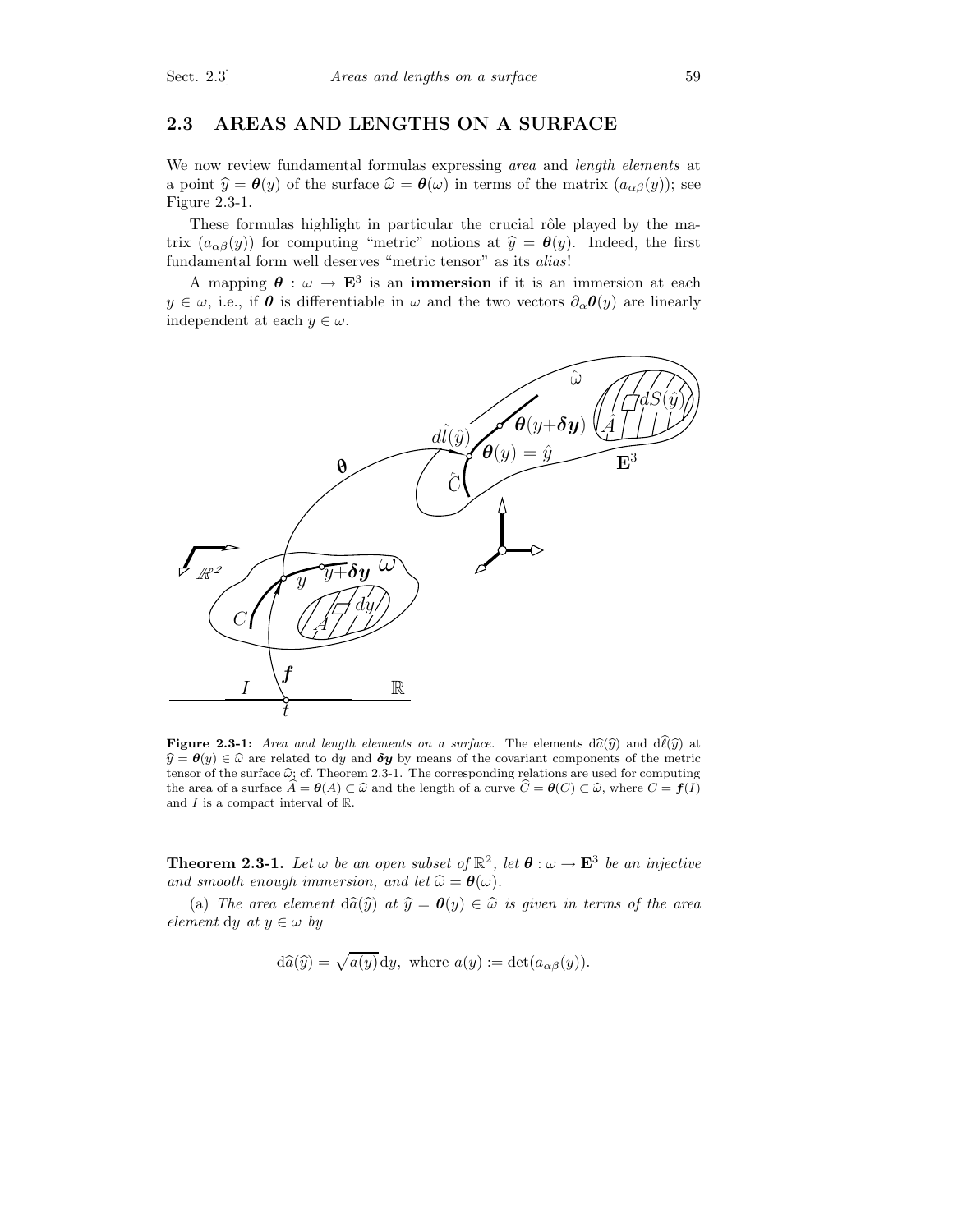(b) The length element  $d\widehat{l}(\widehat{y})$  at  $\widehat{y} = \theta(y) \in \widehat{\omega}$  is given by

$$
\mathrm{d}\widehat{\ell}(\widehat{y}) = \left\{\delta y^{\alpha} a_{\alpha\beta}(y) \delta y^{\beta}\right\}^{1/2}.
$$

Proof. The relation (a) between the area elements is well known. It can also be deduced directly from the relation between the area elements  $d\Gamma(\hat{x})$  and  $d\Gamma(x)$  given in Theorem 1.3-1 (b) by means of an *ad hoc* "three-dimensional" extension" of the mapping  $\theta$ .

The expression of the length element in (b) recalls that  $d\hat{\ell}(\hat{y})$  is by definition the principal part with respect to  $\delta y = \delta y^{\alpha} e_{\alpha}$  of the length  $|\theta(y + \delta y) - \theta(y)|$ , whose expression precisely led to the introduction of the matrix  $(a_{\alpha\beta}(y))$ .  $\Box$ 

The relations found in Theorem 2.3-1 are used for computing surface inte*grals* and *lengths* on the surface  $\hat{\omega}$  by means of integrals inside  $\omega$ , i.e., in terms of the *curvilinear coordinates* used for defining the surface  $\hat{\omega}$  (see again Figure  $2.3 - 1$ ).

Let A be a domain in  $\mathbb{R}^2$  such that  $\overline{A} \subset \omega$  (a domain in  $\mathbb{R}^2$  is a bounded, open, and connected subset of  $\mathbb{R}^2$  with a Lipschitz-continuous boundary; cf. Section 1.3), let  $\hat{A} := \theta(A)$ , and let  $\hat{f} \in L^1(\hat{A})$  be given. Then

$$
\int_{\widehat{A}} \widehat{f}(\widehat{y}) \, \mathrm{d}\widehat{a}(\widehat{y}) = \int_{A} (\widehat{f} \circ \boldsymbol{\theta})(y) \sqrt{a(y)} \, \mathrm{d}y.
$$

In particular, the *area* of  $\widehat{A}$  is given by

area 
$$
\widehat{A} := \int_{\widehat{A}} d\widehat{a}(\widehat{y}) = \int_{A} \sqrt{a(y)} dy.
$$

Consider next a *curve*  $C = f(I)$  in  $\omega$ , where I is a compact interval of R and  $f = f^{\alpha} e_{\alpha} : I \to \omega$  is a smooth enough injective mapping. Then the *length* of the *curve*  $\widehat{C} := \boldsymbol{\theta}(C) \subset \widehat{\omega}$  is given by

$$
\operatorname{length} \widehat{C} := \int_I \left| \frac{\mathrm{d}}{\mathrm{d}t} (\boldsymbol{\theta} \circ \boldsymbol{f})(t) \right| \mathrm{d}t = \int_I \sqrt{a_{\alpha\beta}(\boldsymbol{f}(t)) \frac{\mathrm{d}f^{\alpha}}{\mathrm{d}t}(t) \frac{\mathrm{d}f^{\beta}}{\mathrm{d}t}(t)} \mathrm{d}t.
$$

The last relation shows in particular that the lengths of curves inside the surface  $\theta(\omega)$  are precisely those induced by the Euclidean metric of the space  $\mathbf{E}^3$ . For this reason, the surface  $\theta(\omega)$  is said to be **isometrically imbedded** in  $\mathbf{E}^3$ .

## 2.4 SECOND FUNDAMENTAL FORM; CURVATURE ON A SURFACE

While the image  $\Theta(\Omega) \subset \mathbf{E}^3$  of a *three-dimensional* open set  $\Omega \subset \mathbb{R}^3$  by a smooth enough immersion  $\Theta : \Omega \subset \mathbb{R}^3 \to \mathbf{E}^3$  is well defined by its "metric", uniquely up to isometries in  $\mathbf{E}^3$  (provided *ad hoc* compatibility conditions are satisfied by the covariant components  $g_{ij}: \Omega \to \mathbb{R}$  of its metric tensor; cf. Theorems 1.6-1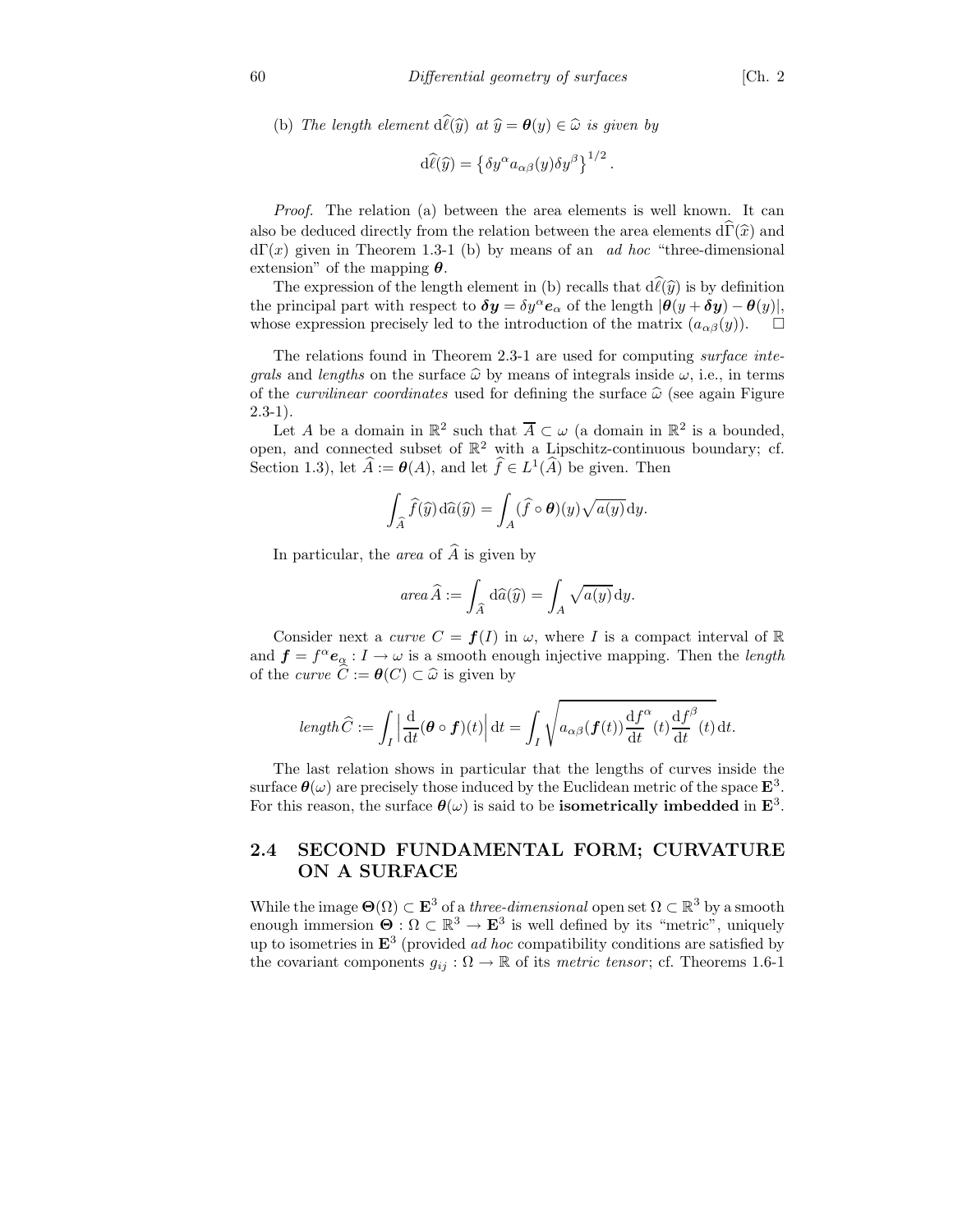and 1.7-1), a surface given as the image  $\theta(\omega) \subset \mathbf{E}^3$  of a two-dimensional open set  $\omega \subset \mathbb{R}^2$  by a smooth enough immersion  $\theta : \omega \subset \mathbb{R}^2 \to \mathbf{E}^3$  cannot be defined by its metric alone.

As intuitively suggested by Figure 2.4-1, the missing information is provided by the "curvature" of a surface. A natural way to give substance to this otherwise vague notion consists in specifying how the curvature of a curve on a surface can be computed. As shown in this section, solving this question relies on the knowledge of the second fundamental form of a surface, which naturally appears for this purpose through its covariant components (Theorem 2.4-1).



Figure 2.4-1: A metric alone does not define a surface in  $\mathbf{E}^3$ . A flat surface  $\hat{\omega}_0$  may be deformed into a portion  $\hat{\omega}_1$  of a cylinder or a portion  $\hat{\omega}_2$  of a cone without altering the length of any curve drawn on it (cylinders and cones are instances of "developable surfaces"; cf. Section 2.5). Yet it should be clear that in general  $\hat{\omega}_0$  and  $\hat{\omega}_1$ , or  $\hat{\omega}_0$  and  $\hat{\omega}_2$ , or  $\hat{\omega}_1$  and  $\hat{\omega}_2$ , are not identical surfaces modulo an isometry of  $\mathbf{E}^{3}!$ 

Consider as in Section 2.1 a surface  $\hat{\omega} = \theta(\omega)$  in  $\mathbf{E}^3$ , where  $\omega$  is an open subset of  $\mathbb{R}^2$  and  $\theta : \omega \subset \mathbb{R}^2 \to \mathbf{E}^3$  is a smooth enough immersion. For each  $y \in \omega$ , the vector

$$
\boldsymbol{a}_3(y):=\frac{\boldsymbol{a}_1(y)\wedge \boldsymbol{a}_2(y)}{|\boldsymbol{a}_1(y)\wedge \boldsymbol{a}_2(y)|}
$$

is thus well defined, has Euclidean norm one, and is normal to the surface  $\hat{\omega}$  at the point  $\hat{y} = \theta(y)$ .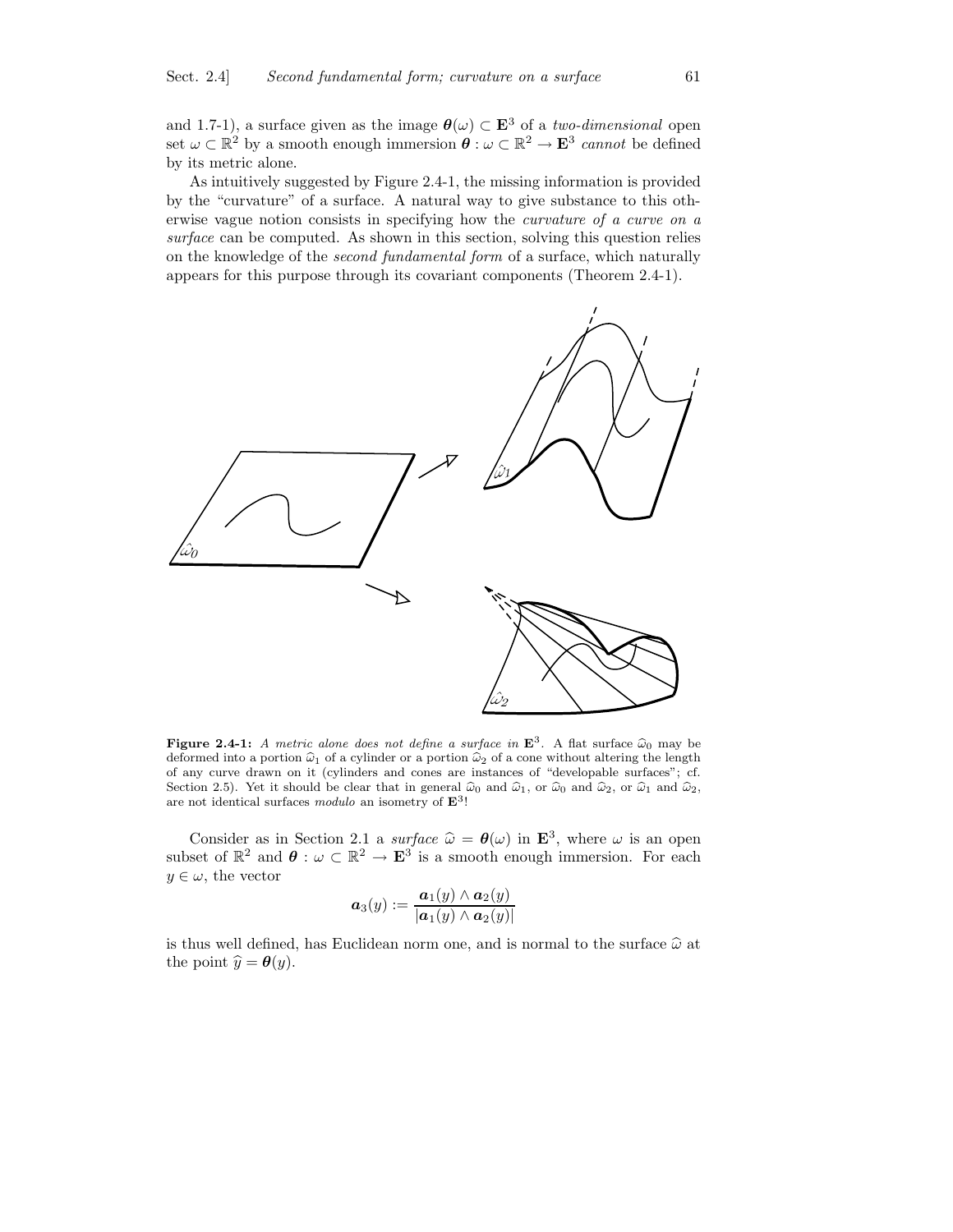Remark. The denominator in the definition of  $a_3(y)$  may be also written as

$$
|\boldsymbol{a}_1(y)\wedge \boldsymbol{a}_2(y)|=\sqrt{a(y)},
$$

where  $a(y) := \det(a_{\alpha\beta}(y)).$ 

Fix  $y \in \omega$  and consider a plane P normal to  $\hat{\omega}$  at  $\hat{y} = \theta(y)$ , i.e., a plane that contains the vector  $a_3(y)$ . The intersection  $\hat{C} = P \cap \hat{\omega}$  is thus a planar curve on  $\widehat{\omega}$ .

As shown in Theorem 2.4-1, it is remarkable that the *curvature* of  $\hat{C}$  at  $\hat{y}$  can be computed by means of the covariant components  $a_{\alpha\beta}(y)$  of the first fundamental form of the surface  $\hat{\omega} = \theta(\omega)$  introduced in Section 2.2, together with the covariant components  $b_{\alpha\beta}(y)$  of the "second" fundamental form of  $\widehat{\omega}$ . The definition of the **curvature** of a planar curve is recalled in Figure 2.4-2.

If the algebraic curvature of  $\widehat{C}$  at  $\widehat{y}$  is  $\neq 0$ , it can be written as  $\frac{1}{R}$  $\frac{1}{R}$ , and R is then called the **algebraic radius of curvature** of the curve  $\widehat{C}$  at  $\widehat{y}$ . This means that the **center of curvature** of the curve  $\hat{C}$  at  $\hat{y}$  is the point  $(\hat{y} + Ra_3(y))$ ; see Figure 2.4-3. While  $R$  is *not* intrinsically defined, as its sign changes in any system of curvilinear coordinates where the normal vector  $a_3(y)$  is replaced by its opposite, the center of curvature is intrinsically defined.

If the curvature of  $\hat{C}$  at  $\hat{y}$  is 0, the radius of curvature of the curve  $\hat{C}$  at  $\hat{y}$ is said to be infinite; for this reason, it is customary to still write the curvature as  $\frac{1}{\tau}$  $\frac{1}{R}$  in this case.

Note that the real number  $\frac{1}{5}$  $\frac{1}{R}$  is always well defined by the formula given in the next theorem, since the symmetric matrix  $(a_{\alpha\beta}(y))$  is positive definite. This implies in particular that the radius of curvature never vanishes along a curve on a surface  $\theta(\omega)$  defined by a mapping  $\theta$  satisfying the assumptions of the next theorem, hence in particular of class  $\mathcal{C}^2$  on  $\omega$ .

It is intuitively clear that if  $R = 0$ , the mapping  $\theta$  "cannot be too smooth". Think of a surface made of two portions of planes intersecting along a segment, which thus constitutes a fold on the surface. Or think of a surface  $\theta(\omega)$  with  $0 \in \omega$  and  $\boldsymbol{\theta}(y_1, y_2) = |y_1|^{1+\alpha}$  for some  $0 < \alpha < 1$ , so that  $\boldsymbol{\theta} \in C^1(\omega; \mathbf{E}^3)$  but  $\theta \notin C^2(\omega; \mathbf{E}^3)$ : The radius of curvature of a curve corresponding to a constant  $y_2$  vanishes at  $y_1 = 0$ .

**Theorem 2.4-1.** Let  $\omega$  be an open subset of  $\mathbb{R}^2$ , let  $\theta \in C^2(\omega; \mathbf{E}^3)$  be an injective *immersion, and let*  $y \in \omega$  *be fixed.* 

Consider a plane P normal to  $\hat{\omega} = \theta(\omega)$  at the point  $\hat{y} = \theta(y)$ . The intersection  $P \cap \hat{\omega}$  is a curve  $\widehat{C}$  on  $\widehat{\omega}$ , which is the image  $\widehat{C} = \boldsymbol{\theta}(C)$  of a curve C in the set  $\overline{\omega}$ . Assume that, in a sufficiently small neighborhood of y, the restriction of C to this neighborhood is the image  $f(I)$  of an open interval  $I \subset \mathbb{R}$ , where  $\mathbf{f} = f^{\alpha} \mathbf{e}_{\alpha} : I \to \mathbb{R}$  is a smooth enough injective mapping that satisfies  $\mathrm{d}f$ dt α (t)  $e_{\alpha} \neq 0$ , where  $t \in I$  is such that  $y = f(t)$  (Figure 2.4-3).

$$
\overline{}
$$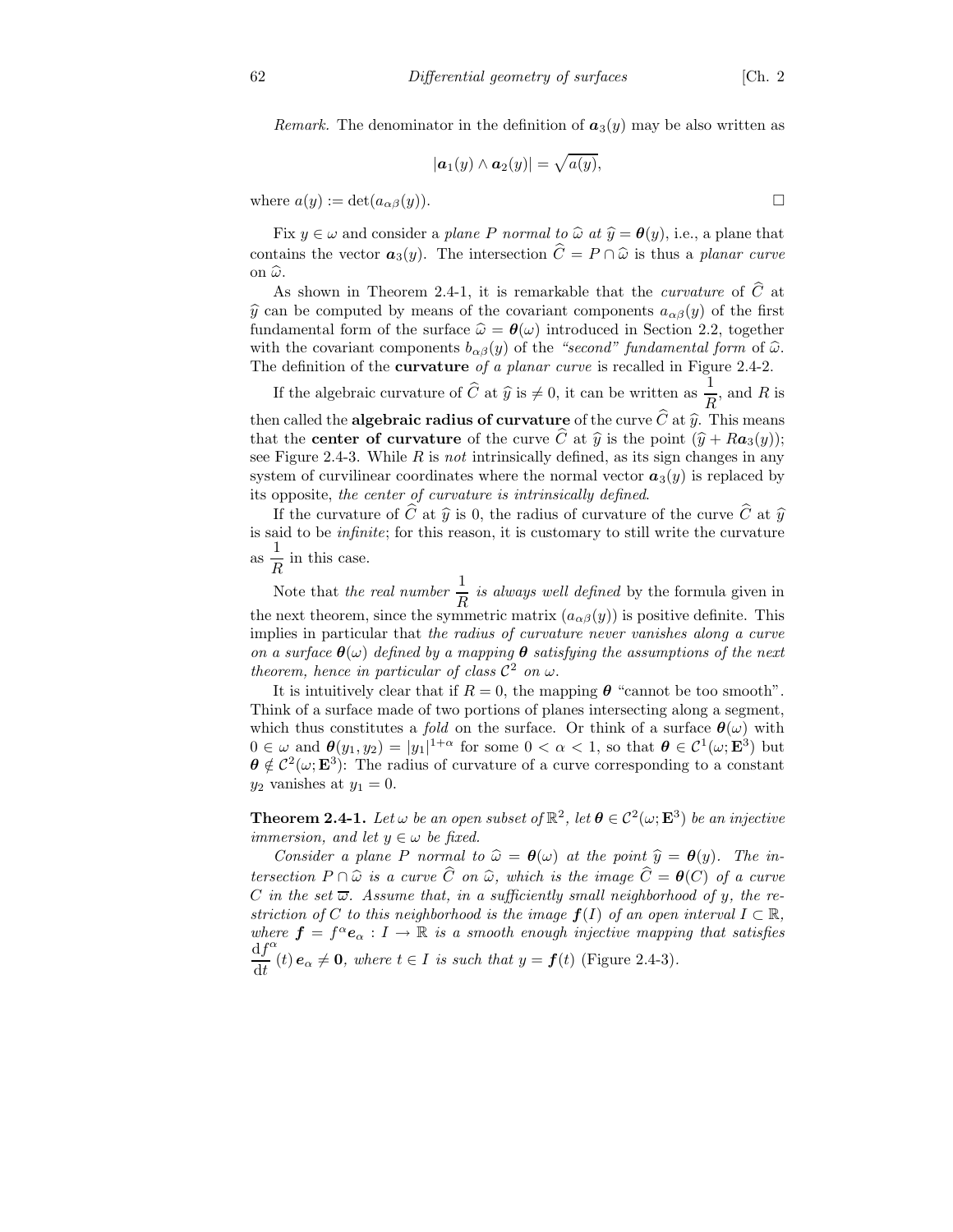

Figure 2.4-2: Curvature of a planar curve. Let  $\gamma$  be a smooth enough planar curve, parametrized by its curvilinear abscissa s. Consider two points  $p(s)$  and  $p(s + \Delta s)$  with curvilinear abscissae s and  $s + \Delta s$  and let  $\Delta \phi(s)$  be the algebraic angle between the two normals  $\nu(s)$  and  $\nu(s + \Delta s)$  (oriented in the usual way) to  $\gamma$  at those points. When  $\Delta s \to 0$ , the ratio  $\frac{\Delta \phi(s)}{s}$  has a limit, called the "curvature" of  $\gamma$  at  $p(s)$ . If this limit is non-zero, its  $\Delta s$ <br>inverse R is called the "algebraic radius of curvature" of  $\gamma$  at  $p(s)$  (the sign of R depends on the orientation chosen on  $\gamma$ ).

The point  $p(s) + R\nu(s)$ , which is intrinsically defined, is called the "center of curvature" of  $\gamma$  at  $p(s)$ : It is the center of the "osculating circle" at  $p(s)$ , i.e., the limit as  $\Delta s \to 0$  of the circle tangent to  $\gamma$  at  $p(s)$  that passes through the point  $p(s + \Delta s)$ . The center of curvature is also the limit as  $\Delta s \to 0$  of the intersection of the normals  $\nu(s)$  and  $\nu(s + \Delta s)$ . Consequently, the centers of curvature of  $\gamma$  lie on a curve (dashed on the figure), called "la développée" in French, that is tangent to the normals to  $\gamma$ .

Then the curvature 
$$
\frac{1}{R}
$$
 of the planar curve  $\hat{C}$  at  $\hat{y}$  is given by the ratio  

$$
\frac{1}{R} = \frac{b_{\alpha\beta}(\mathbf{f}(t))\frac{df^{\alpha}}{dt}(t)}{a_{\alpha\beta}(\mathbf{f}(t))\frac{df^{\beta}}{dt}(t)} \frac{df^{\beta}}{dt}(t),
$$

where  $a_{\alpha\beta}(y)$  are the covariant components of the first fundamental form of  $\widehat{\omega}$ at y (Section 2.1) and

$$
b_{\alpha\beta}(y) := \mathbf{a}_3(y) \cdot \partial_\alpha \mathbf{a}_\beta(y) = -\partial_\alpha \mathbf{a}_3(y) \cdot \mathbf{a}_\beta(y) = b_{\beta\alpha}(y).
$$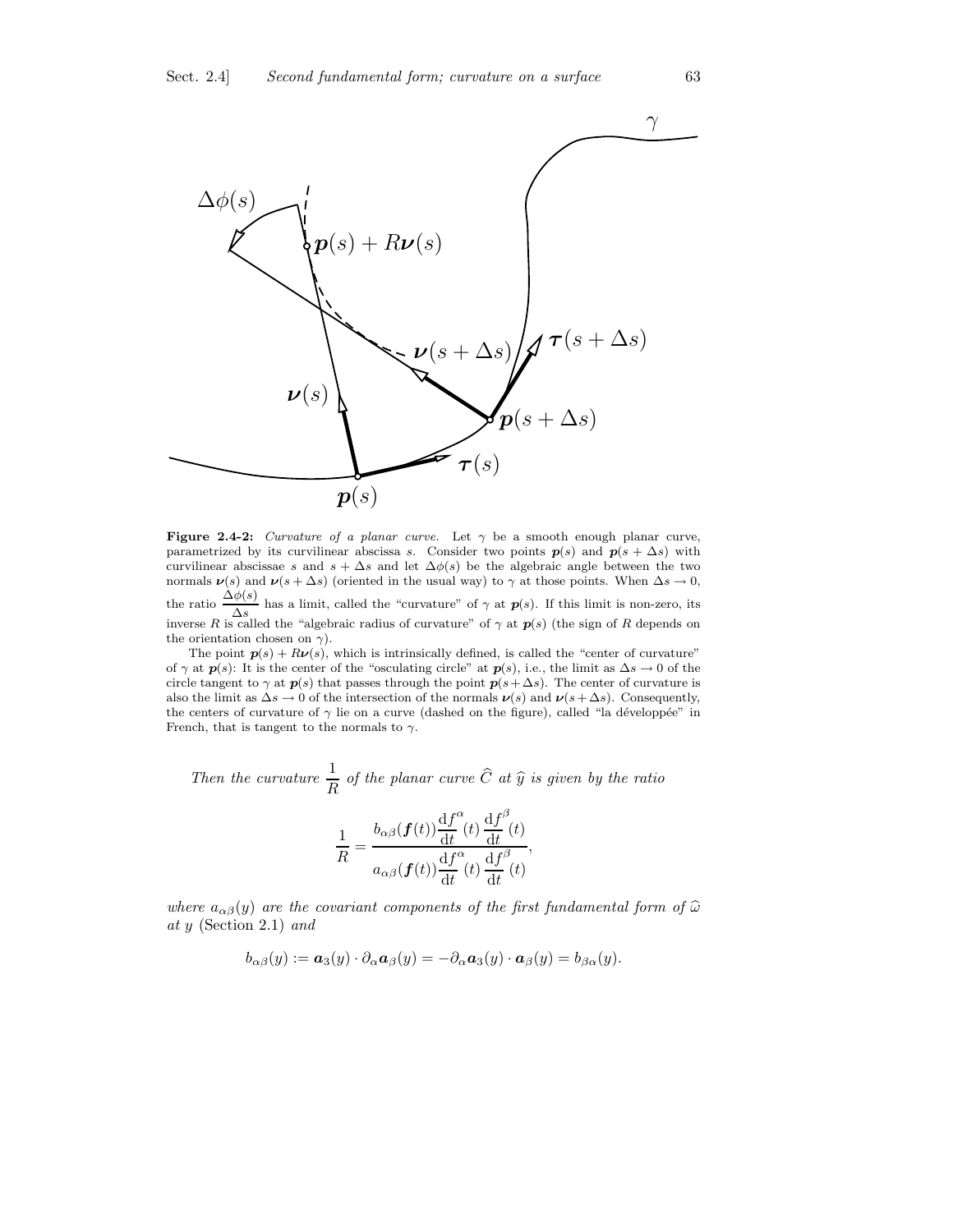

Figure 2.4-3: *Curvature on a surface*. Let P be a plane containing the vector  $a_3(y) = \frac{a_1(y) \wedge a_2(y)}{y}$  $\frac{a_1(y) \wedge a_2(y)}{|\mathbf{a}_1(y) \wedge \mathbf{a}_2(y)|}$ , which is normal to the surface  $\hat{\omega} = \theta(\omega)$ . The algebraic curvature 1  $\frac{1}{R}$  of the planar curve  $C = P \cap \hat{\omega} = \theta(C)$  at  $\hat{y} = \theta(y)$  is given by the ratio

$$
\frac{1}{R} = \frac{b_{\alpha\beta}(\boldsymbol{f}(t)) \frac{df^{\alpha}}{dt}(t) \frac{df^{\beta}}{dt}(t)}{a_{\alpha\beta}(\boldsymbol{f}(t)) \frac{df^{\alpha}}{dt}(t) \frac{df^{\beta}}{dt}(t)},
$$

where  $a_{\alpha\beta}(y)$  and  $b_{\alpha\beta}(y)$  are the covariant components of the first and second fundamental forms of the surface  $\hat{\omega}$  at  $\hat{y}$  and  $\frac{df}{dt}$ dt  $\alpha$  (*t*) are the components of the vector tangent to the curve  $C = f(I)$  at  $y = f(t) = f^{\alpha}(t)e_{\alpha}$ . If  $\frac{1}{R}$  $\frac{1}{R} \neq 0$ , the center of curvature of the curve C at  $\hat{y}$  is the point  $(\hat{y} + R\mathbf{a}_3(y))$ , which is intrinsically defined in the Euclidean space  $\mathbf{E}^3$ .

*Proof.* (i) We first establish a well-known formula giving the curvature  $\frac{1}{R}$  $\frac{1}{R}$  of a planar curve. Using the notations of Figure 2.4-2, we note that

$$
\sin \Delta \phi(s) = \nu(s) \cdot \tau(s + \Delta s) = -\{\nu(s + \Delta s) - \nu(s)\} \cdot \tau(s + \Delta s),
$$

so that

$$
\frac{1}{R} := \lim_{\Delta s \to 0} \frac{\Delta \phi(s)}{\Delta s} = \lim_{\Delta s \to 0} \frac{\sin \Delta \phi(s)}{\Delta s} = -\frac{\mathrm{d} \nu}{\mathrm{d} s}(s) \cdot \tau(s).
$$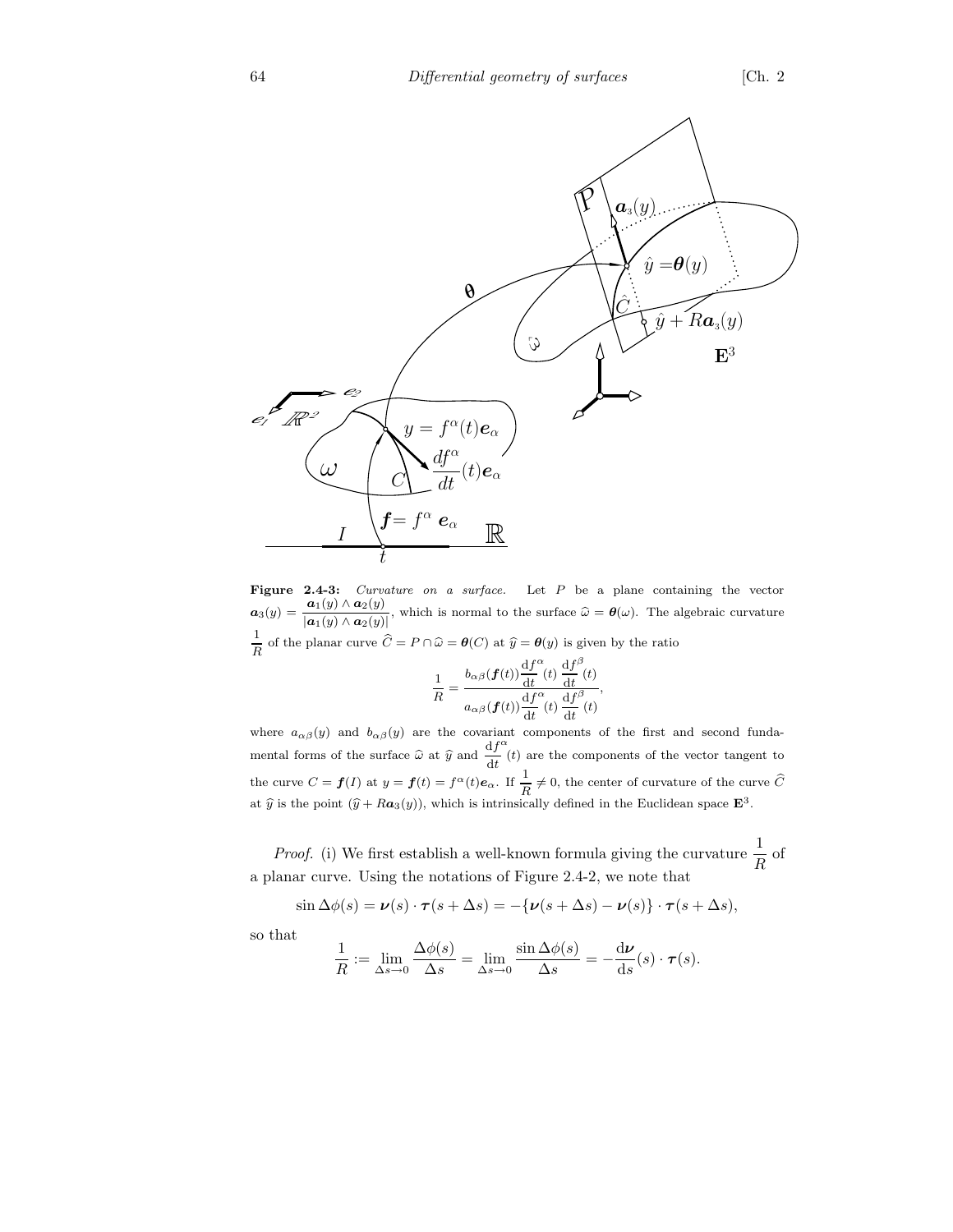(ii) The curve  $(\theta \circ f)(I)$ , which is a priori parametrized by  $t \in I$ , can be also parametrized by its curvilinear abscissa s in a neighborhood of the point  $\hat{y}$ . There thus exist an interval  $\tilde{I} \subset I$  and a mapping  $p : J \to P$ , where  $J \subset \mathbb{R}$  is an interval, such that

$$
(\theta \circ f)(t) = p(s)
$$
 and  $(a_3 \circ f)(t) = \nu(s)$  for all  $t \in \tilde{I}$ ,  $s \in J$ .

By (i), the curvature  $\frac{1}{R}$  $\frac{1}{R}$  of C is given by

$$
\frac{1}{R} = -\frac{\mathrm{d}\nu}{\mathrm{d}s}(s) \cdot \boldsymbol{\tau}(s),
$$

where

$$
\frac{d\mathbf{v}}{ds}(s) = \frac{d(a_3 \circ \mathbf{f})}{dt}(t)\frac{dt}{ds} = \partial_{\alpha}a_3(\mathbf{f}(t))\frac{df^{\alpha}}{dt}(t)\frac{dt}{ds},
$$

$$
\boldsymbol{\tau}(s) = \frac{d\mathbf{p}}{ds}(s) = \frac{d(\mathbf{\theta} \circ \mathbf{f})}{dt}(t)\frac{dt}{ds}
$$

$$
= \partial_{\beta}\boldsymbol{\theta}(\mathbf{f}(t))\frac{df^{\beta}}{dt}(t)\frac{dt}{ds} = a_{\beta}(\mathbf{f}(t))\frac{df^{\beta}}{dt}(t)\frac{dt}{ds}.
$$

Hence

$$
\frac{1}{R} = -\partial_{\alpha} \boldsymbol{a}_{3}(\boldsymbol{f}(t)) \cdot \boldsymbol{a}_{\beta}(\boldsymbol{f}(t)) \frac{\mathrm{d} f^{\alpha}}{\mathrm{d} t}(t) \frac{\mathrm{d} f^{\beta}}{\mathrm{d} t}(t) \left(\frac{\mathrm{d} t}{\mathrm{d} s}\right)^{2}.
$$

To obtain the announced expression for  $\frac{1}{R}$ , it suffices to note that

$$
-\partial_{\alpha} \mathbf{a}_3(\mathbf{f}(t)) \cdot \mathbf{a}_{\beta}(\mathbf{f}(t)) = b_{\alpha\beta}(\mathbf{f}(t)),
$$

by definition of the functions  $b_{\alpha\beta}$  and that (Theorem 2.3-1 (b))

$$
ds = \left\{ \delta y^{\alpha} a_{\alpha\beta}(y) \delta y^{\beta} \right\}^{1/2} = \left\{ a_{\alpha\beta}(\boldsymbol{f}(t)) \frac{df^{\alpha}}{dt}(t) \frac{df^{\beta}}{dt}(t) \right\}^{1/2} dt.
$$

The knowledge of the curvatures of curves contained in planes normal to  $\hat{\omega}$ suffices for computing the curvature of *any* curve on  $\hat{\omega}$ . More specifically, the radius of curvature  $\widetilde{R}$  at  $\widehat{y}$  of any smooth enough curve  $\widetilde{C}$  (planar or not) on the surface  $\widehat{\omega}$  is given by  $\frac{\cos \varphi}{\widetilde{R}}$  $\boldsymbol{R}$  $=\frac{1}{t}$  $\frac{1}{R}$ , where  $\varphi$  is the angle between the "principal" normal" to  $\tilde{C}$  at  $\hat{y}$  and  $\frac{1}{R}$  is given in Theorem 2.4-1; see, e.g., Stoker [1969, Chapter 4, Section 12].

The elements  $b_{\alpha\beta}(y)$  of the symmetric matrix  $(b_{\alpha\beta}(y))$  defined in Theorem 2.4-1 are called the covariant components of the second fundamental form of the surface  $\hat{\omega} = \theta(\omega)$  at  $\hat{y} = \theta(y)$ .

 $\Box$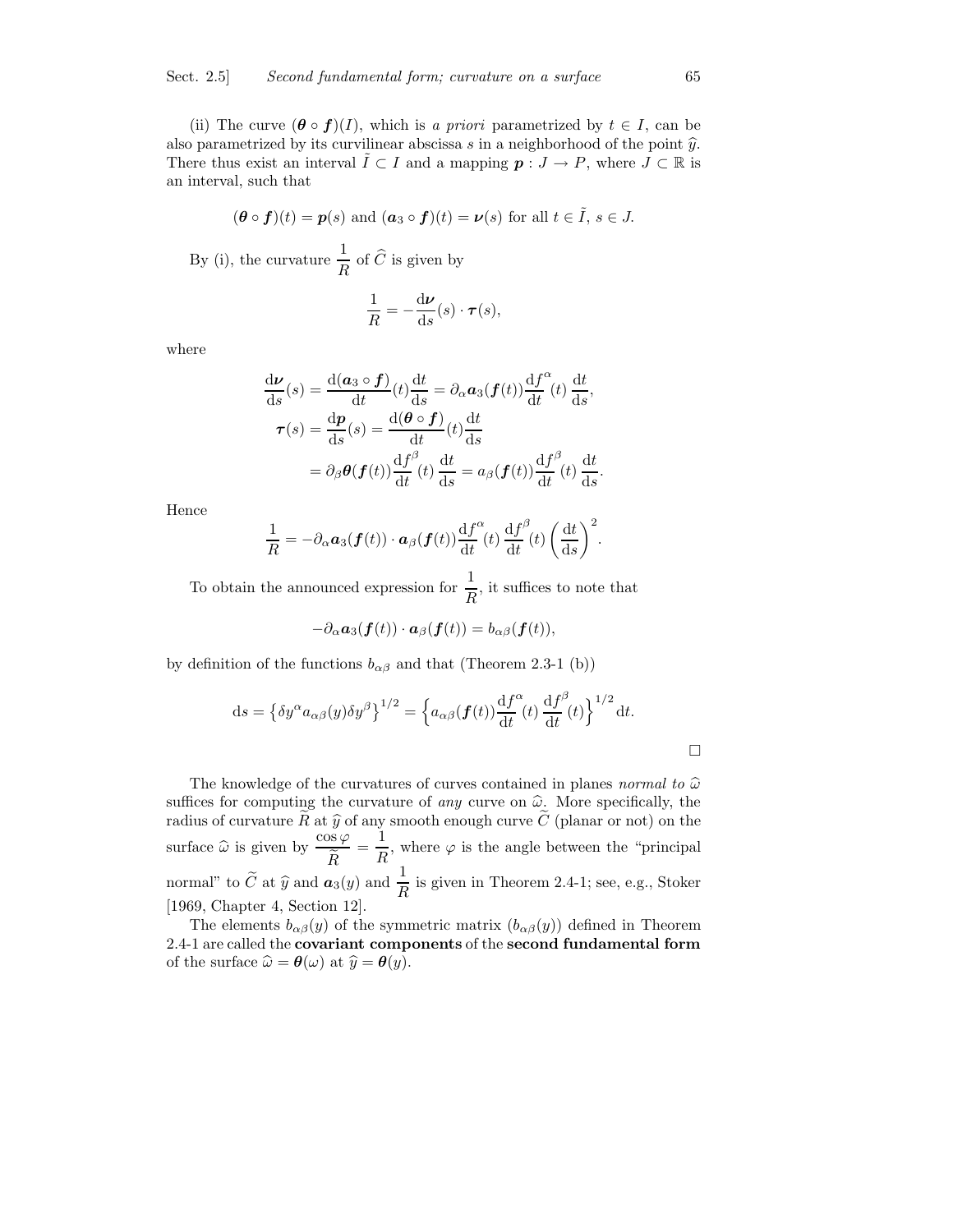## 2.5 PRINCIPAL CURVATURES; GAUSSIAN CURVA-TURE

The analysis of the previous section suggests that precise information about the shape of a surface  $\hat{\omega} = \theta(\omega)$  in a neighborhood of one of its points  $\hat{y} = \theta(y)$ can be gathered by letting the plane P turn around the normal vector  $a_3(y)$ and by following in this process the variations of the curvatures at  $\hat{y}$  of the corresponding planar curves  $P \cap \hat{\omega}$ , as given in Theorem 2.4-1.

As a first step in this direction, we show that these curvatures span a compact interval of R. In particular then, they "stay away from infinity".

Note that this compact interval contains 0 if, and only if, the radius of curvature of the curve  $P \cap \hat{\omega}$  is infinite for at least one such plane P.

Theorem 2.5-1. (a) Let the assumptions and notations be as in Theorem 2.4- 1. For a fixed  $y \in \omega$ , consider the set P of all planes P normal to the surface  $\hat{\omega} = \theta(\omega)$  at  $\hat{y} = \theta(y)$ . Then the set of curvatures of the associated planar curves  $P \cap \widehat{\omega}$ ,  $P \in \mathcal{P}$ , is a compact interval of  $\mathbb{R}$ , denoted  $\left[\frac{1}{R_1}\right]$  $\frac{1}{R_1(y)}, \frac{1}{R_2(y)}$  $R_2(y)$ i .

(b) Let the matrix  $(b_{\alpha}^{\beta}(y))$ ,  $\alpha$  being the row index, be defined by

$$
b_{\alpha}^{\beta}(y) := a^{\beta \sigma}(y) b_{\alpha \sigma}(y),
$$

where  $(a^{\alpha\beta}(y)) = (a_{\alpha\beta}(y))^{-1}$  (Section 2.2) and the matrix  $(b_{\alpha\beta}(y))$  is defined as in Theorem 2.4-1. Then

$$
\frac{1}{R_1(y)} + \frac{1}{R_2(y)} = b_1^1(y) + b_2^2(y),
$$
  

$$
\frac{1}{R_1(y)R_2(y)} = b_1^1(y)b_2^2(y) - b_1^2(y)b_2^1(y) = \frac{\det(b_{\alpha\beta}(y))}{\det(a_{\alpha\beta}(y))}.
$$

(c) If  $\frac{1}{R_1(y)} \neq \frac{1}{R_2(y)}$  $\frac{1}{R_2(y)}$ , there is a unique pair of orthogonal planes  $P_1 \in \mathcal{P}$ and  $P_2 \in \mathcal{P}$  such that the curvatures of the associated planar curves  $P_1 \cap \hat{\omega}$  and  $P_2 \cap \widehat{\omega}$  are precisely  $\frac{1}{R_1(y)}$  and  $\frac{1}{R_2(y)}$ .

*Proof.* (i) Let  $\Delta(P)$  denote the intersection of  $P \in \mathcal{P}$  with the tangent plane T to the surface  $\widehat{\omega}$  at  $\widehat{y}$ , and let  $\widehat{C}(P)$  denote the intersection of P with  $\widehat{\omega}$ . Hence  $\Delta(P)$  is tangent to  $\widehat{C}(P)$  at  $\widehat{y} \in \widehat{\omega}$ .

In a sufficiently small neighborhood of  $\hat{y}$  the restriction of the curve  $\hat{C}(P)$ to this neighborhood is given by  $\widehat{C}(P) = (\theta \circ f(P))(I(P))$ , where  $I(P) \subset \mathbb{R}$ is an open interval and  $f(P) = f^{\alpha}(P) e_{\alpha} : I(P) \to \mathbb{R}^2$  is a smooth enough injective mapping that satisfies  $\frac{\mathrm{d} f^{\alpha}(P)}{\mathrm{d} \mu}$  $\frac{d^{(1)}(t)e_{\alpha}}{dt}$   $\neq$  0, where  $t \in I(P)$  is such that  $y = f(P)(t)$ . Hence the line  $\Delta(P)$  is given by

$$
\Delta(P) = \left\{ \widehat{y} + \lambda \frac{\mathrm{d}(\boldsymbol{\theta} \circ \boldsymbol{f}(P))}{\mathrm{d}t}(t); \lambda \in \mathbb{R} \right\} = \left\{ \widehat{y} + \lambda \xi^{\alpha} \boldsymbol{a}_{\alpha}(y); \lambda \in \mathbb{R} \right\},\
$$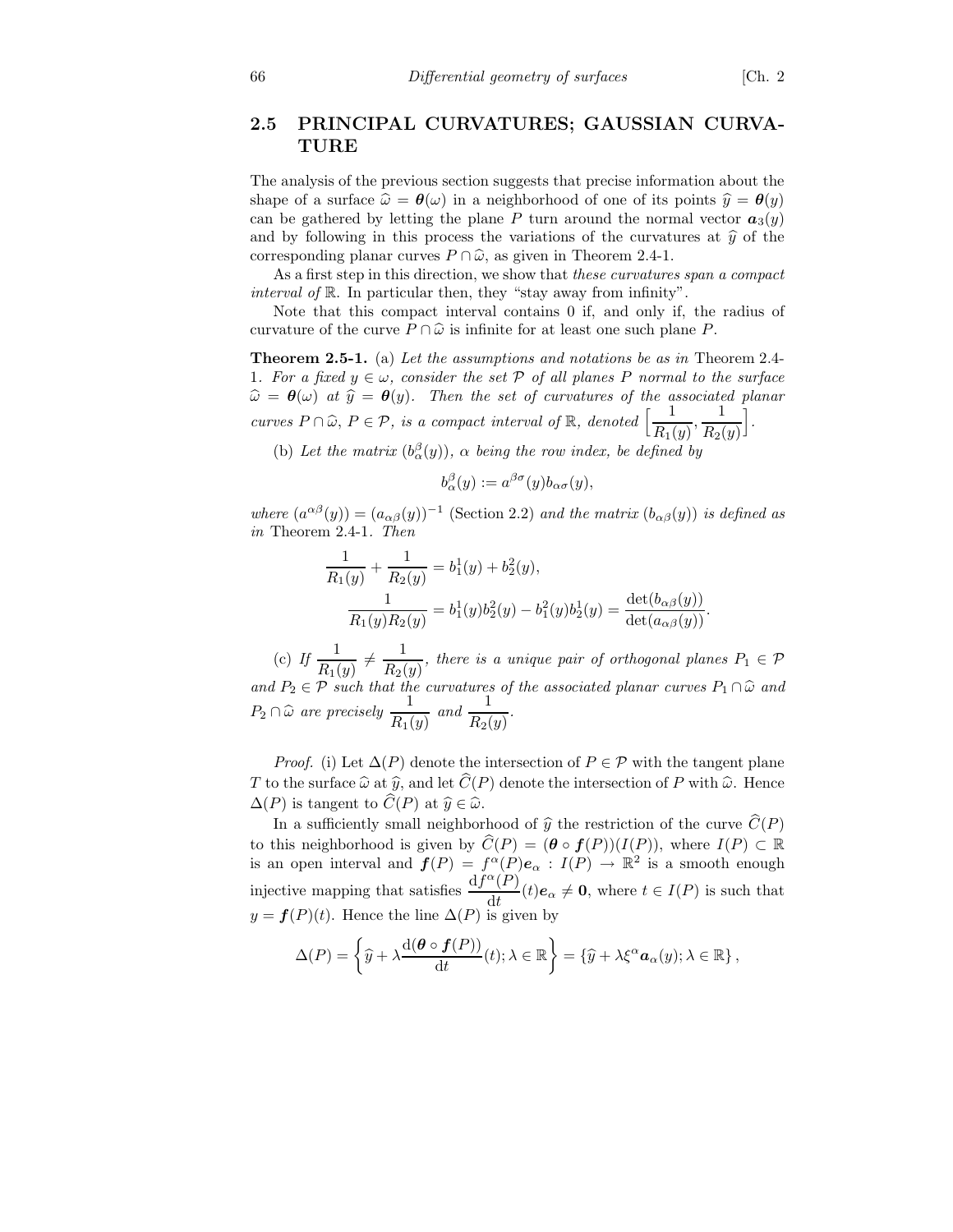where  $\xi^{\alpha} := \frac{\mathrm{d} f^{\alpha}(P)}{\mathrm{d} \iota}$  $\frac{d^{(1)}(t)}{dt}$  and  $\xi^{\alpha} e_{\alpha} \neq \mathbf{0}$  by assumption.

Since the line  $\{y+\mu \xi^{\alpha}e_{\alpha}; \mu \in \mathbb{R}\}$  is tangent to the curve  $C(P) := \theta^{-1}(\widehat{C}(P))$ at  $y \in \omega$  (the mapping  $\theta : \omega \to \mathbb{R}^3$  is injective by assumption) for each such parametrizing function  $f(P) : I(P) \to \mathbb{R}^2$  and since the vectors  $a_{\alpha}(y)$ are linearly independent, there exists a bijection between the set of all lines  $\Delta(P) \subset T$ ,  $P \in \mathcal{P}$ , and the set of all lines supporting the nonzero tangent vectors to the curve  $C(P)$ .

Hence Theorem 2.4-1 shows that when  $P$  varies in  $P$ , the curvature of the corresponding curves  $\hat{C} = \hat{C}(P)$  at  $\hat{y}$  takes the same values as does the ratio  $b_{\alpha\beta}(y) \xi^\alpha \xi^\beta$  $\frac{\partial \alpha \beta(y) \zeta(\zeta)}{\partial \alpha(\zeta)}$  when  $\boldsymbol{\xi} := (\zeta_{\alpha})$  varies in  $\mathbb{R}^2 - \{0\}.$ 

(ii) Let the symmetric matrices A and B of order two be defined by

$$
\mathbf{A} := (a_{\alpha\beta}(y)) \text{ and } \mathbf{B} := (b_{\alpha\beta}(y)).
$$

Since  $\bf{A}$  is positive definite, it has a (unique) square root  $\bf{C}$ , i.e., a symmetric positive definite matrix **C** such that  $A = C^2$ . Hence the ratio

$$
\frac{b_{\alpha\beta}(y)\xi^{\alpha}\xi^{\beta}}{a_{\alpha\beta}(y)\xi^{\alpha}\xi^{\beta}} = \frac{\xi^T \mathbf{B}\xi}{\xi^T \mathbf{A}\xi} = \frac{\eta^T \mathbf{C}^{-1} \mathbf{B} \mathbf{C}^{-1} \eta}{\eta^T \eta}, \text{ where } \eta = \mathbf{C}\xi,
$$

is nothing but the Rayleigh quotient associated with the symmetric matrix  $\mathbf{C}^{-1} \mathbf{B} \mathbf{C}^{-1}$ . When  $\boldsymbol{\eta}$  varies in  $\mathbb{R}^2 - \{0\}$ , this Rayleigh quotient thus spans the compact interval of  $\mathbb R$  whose end-points are the smallest and largest eigenvalue, respectively denoted  $\frac{1}{R_1(y)}$  and  $\frac{1}{R_2(y)}$ , of the matrix  $\mathbf{C}^{-1} \mathbf{B} \mathbf{C}^{-1}$  (for a proof, see, e.g., Ciarlet [1982, Theorem 1.3-1]). This proves (a).

Furthermore, the relation

$$
C(C^{-1}BC^{-1})C^{-1} = BC^{-2} = BA^{-1}
$$

shows that the eigenvalues of the symmetric matrix  $\mathbf{C}^{-1} \mathbf{B} \mathbf{C}^{-1}$  coincide with those of the (in general non-symmetric) matrix  $\mathbf{BA}^{-1}$ . Note that  $\mathbf{BA}^{-1}$  =  $(b_\alpha^{\beta}(y))$  with  $b_\alpha^{\beta}(y) := a^{\beta \sigma}(y) b_{\alpha \sigma}(y)$ ,  $\alpha$  being the row index, since  $A^{-1} =$  $(a^{\alpha\beta}(y)).$ 

Hence the relations in (b) simply express that the sum and the product of the eigenvalues of the matrix  $\mathbf{B} \mathbf{A}^{-1}$  are respectively equal to its trace and to its determinant, which may be also written as  $\frac{\det(b_{\alpha\beta}(y))}{\det(a_{\alpha\beta}(y))}$  since  $\mathbf{BA}^{-1} = (b_{\alpha}^{\beta}(y))$ . This proves (b).

(iii) Let  $\eta_1 = (\eta_1^{\alpha}) = \mathbf{C}\boldsymbol{\xi}_1$  and  $\eta_2 = (\eta_2^{\beta}) = \mathbf{C}\boldsymbol{\xi}_2$ , with  $\boldsymbol{\xi}_1 = (\xi_1^{\alpha})$  and  $\boldsymbol{\xi}_2=(\xi_2^\beta)$ , be two orthogonal  $(\boldsymbol{\eta}_1^T\boldsymbol{\eta}_2=0)$  eigenvectors of the symmetric matrix  $\mathbf{C}^{-1} \mathbf{B} \mathbf{C}^{-1}$ , corresponding to the eigenvalues  $\frac{1}{R_1(y)}$  and  $\frac{1}{R_2(y)}$ , respectively. Hence

$$
0 = \boldsymbol{\eta}_1^T \boldsymbol{\eta}_2 = \boldsymbol{\xi}_1^T \mathbf{C}^T \mathbf{C} \boldsymbol{\xi}_2 = \boldsymbol{\xi}_1^T \mathbf{A} \boldsymbol{\xi}_2 = 0,
$$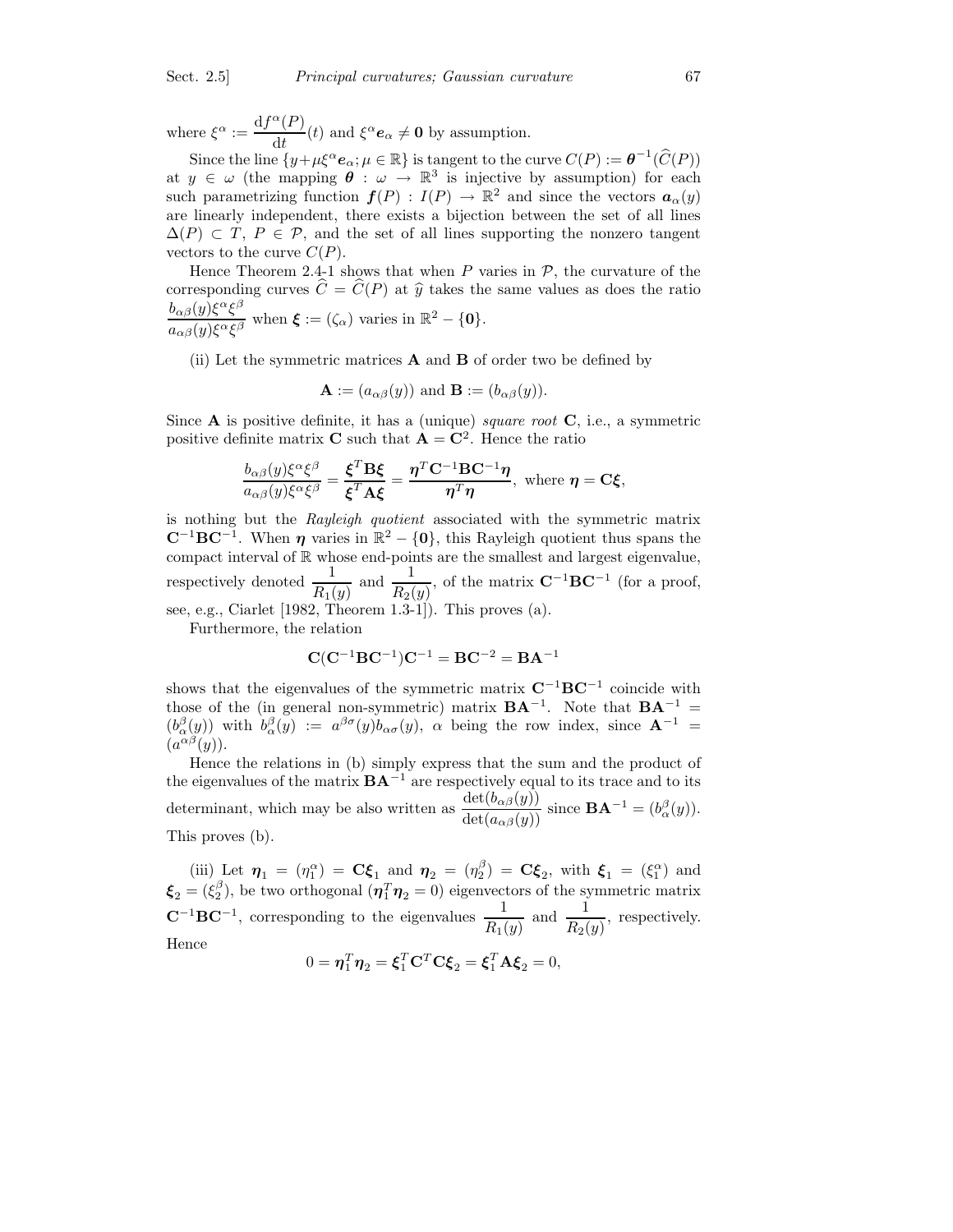since  $\mathbf{C}^T = \mathbf{C}$ . By (i), the corresponding lines  $\Delta(P_1)$  and  $\Delta(P_2)$  of the tangent plane are parallel to the vectors  $\xi_1^{\alpha} a_{\alpha}(y)$  and  $\xi_2^{\beta} a_{\beta}(y)$ , which are orthogonal since

$$
\{\xi_1^{\alpha}\mathbf{a}_{\alpha}(y)\}\cdot\{\xi_2^{\beta}\mathbf{a}_{\beta}(y)\}=a_{\alpha\beta}(y)\xi_1^{\alpha}\xi_2^{\beta}=\xi_1^T\mathbf{A}\xi_2.
$$

If  $\frac{1}{R_1(y)} \neq \frac{1}{R_2(y)}$  $\frac{1}{R_2(y)}$ , the directions of the vectors  $\eta_1$  and  $\eta_2$  are uniquely determined and the lines  $\Delta(P_1)$  and  $\Delta(P_2)$  are likewise uniquely determined. This proves (c).

We are now in a position to state several *fundamental definitions*:

The elements  $b_{\alpha}^{\beta}(y)$  of the (in general non-symmetric) matrix  $(b_{\alpha}^{\beta}(y))$  defined in Theorem 2.5-1 are called the mixed components of the second funda**mental form** of the surface  $\widehat{\omega} = \theta(\omega)$  at  $\widehat{y} = \theta(y)$ .

The real numbers  $\frac{1}{R}$  $\frac{1}{R_1(y)}$  and  $\frac{1}{R_2(y)}$  (one or both possibly equal to 0) found in Theorem 2.5-1 are called the **principal curvatures** of  $\hat{\omega}$  at  $\hat{y}$ .

If  $\frac{1}{R_1(y)} = \frac{1}{R_2(y)}$  $\frac{1}{R_2(y)}$ , the curvatures of the planar curves  $P \cap \hat{\omega}$  are the same in

all directions, i.e., for all  $P \in \mathcal{P}$ . If  $\frac{1}{R_1(y)} = \frac{1}{R_2(y)}$  $\frac{1}{R_2(y)} = 0$ , the point  $\hat{y} = \theta(y)$  is

called a **planar point**. If  $\frac{1}{R_1(y)} = \frac{1}{R_2(y)}$  $\frac{1}{R_2(y)} \neq 0, \hat{y}$  is called an **umbilical point**.

It is remarkable that, if all the points of  $\widehat{\omega}$  are planar, then  $\widehat{\omega}$  is a portion of a plane. Likewise, if all the points of  $\hat{\omega}$  are umbilical, then  $\hat{\omega}$  is a portion of a sphere. For proofs, see, e.g., Stoker [1969, p. 87 and p. 99].

Let  $\hat{y} = \theta(y) \in \hat{\omega}$  be a point that is neither planar nor umbilical; in other words, the principal curvatures at  $\hat{y}$  are not equal. Then the two orthogonal lines tangent to the planar curves  $P_1 \cap \hat{\omega}$  and  $P_2 \cap \hat{\omega}$  (Theorem 2.5-1 (c)) are called the **principal directions** at  $\hat{y}$ .

A line of curvature is a curve on  $\hat{\omega}$  that is tangent to a principal direction at each one of its points. It can be shown that a point that is neither planar nor umbilical possesses a neighborhood where two orthogonal families of lines of curvature can be chosen as coordinate lines. See, e.g., Klingenberg [1973, Lemma 3.6.6].

If  $\frac{1}{R_1(y)} \neq 0$  and  $\frac{1}{R_2(y)} \neq 0$ , the real numbers  $R_1(y)$  and  $R_2(y)$  are called

the algebraic principal radii of curvature of  $\widehat{\omega}$  at  $\widehat{y}$ . If, e.g.,  $\frac{1}{R_1(}$  $\frac{1}{R_1(y)} = 0,$ the corresponding radius of curvature  $R_1(y)$  is said to be *infinite*, according to the convention made in Section 2.4. While the algebraic principal radii of curvature may simultaneously change their signs in another system of curvilinear coordinates, the associated centers of curvature are intrinsically defined.

The numbers  $\left(\frac{1}{R_1(y)} + \frac{1}{R_2(y)}\right)$  $R_2(y)$ ) and  $\frac{1}{R_1(y)R_2(y)}$ , which are the principal invariants of the matrix  $(b_{\alpha}^{\beta}(y))$  (Theorem 2.5-1), are respectively called the mean curvature and the Gaussian, or total, curvature of the surface  $\hat{\omega}$ at  $\widehat{y}$ .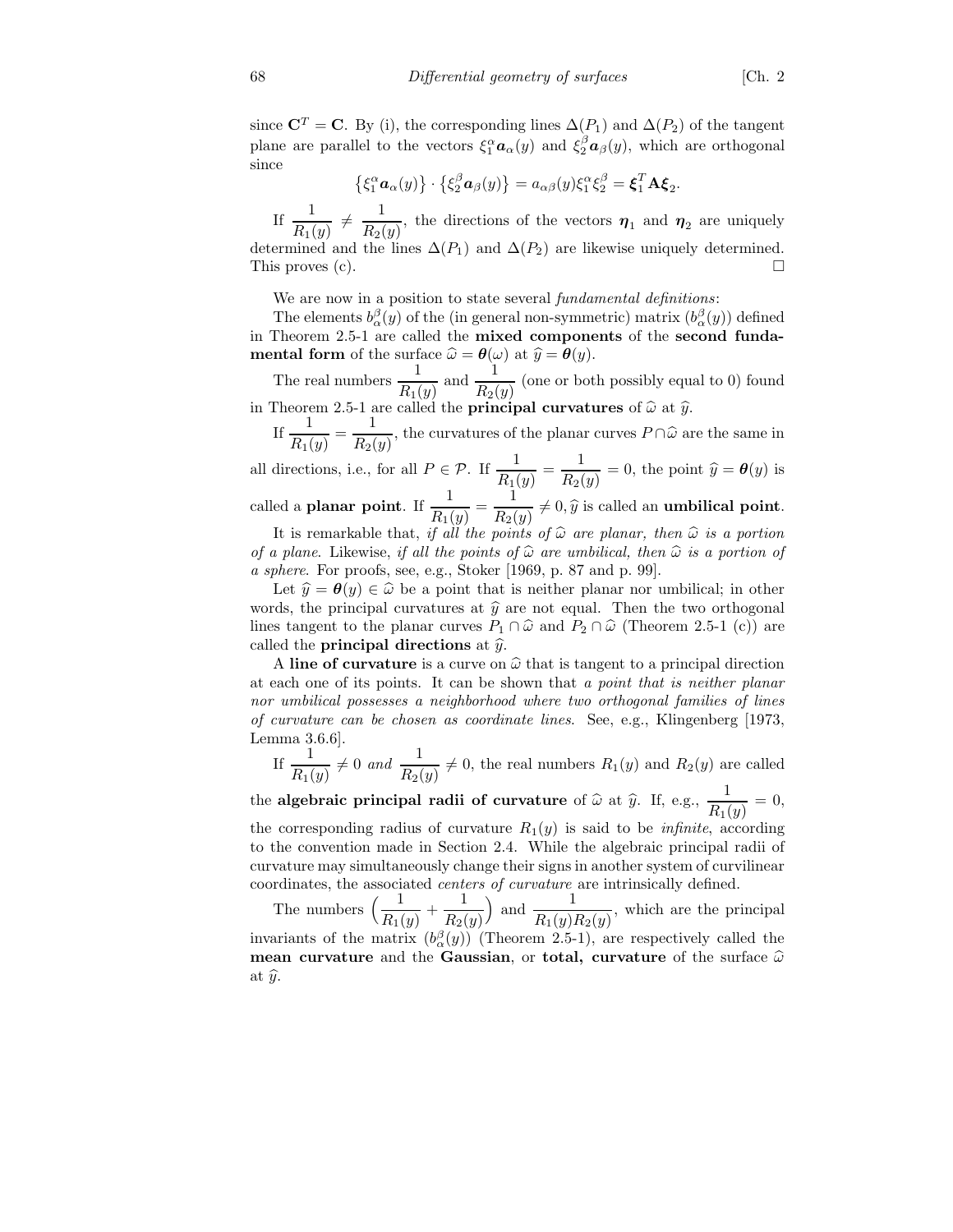

Figure 2.5-1: Different kinds of points on a surface. A point is elliptic if the Gaussian curvature is  $> 0$  or equivalently, if the two principal radii of curvature are of the same sign; the surface is then locally on one side of its tangent plane. A point is parabolic if exactly one of the two principal radii of curvature is infinite; the surface is again locally on one side of its tangent plane. A point is hyperbolic if the Gaussian curvature is  $< 0$  or equivalently, if the two principal radii of curvature are of different signs; the surface then intersects its tangent plane along two curves.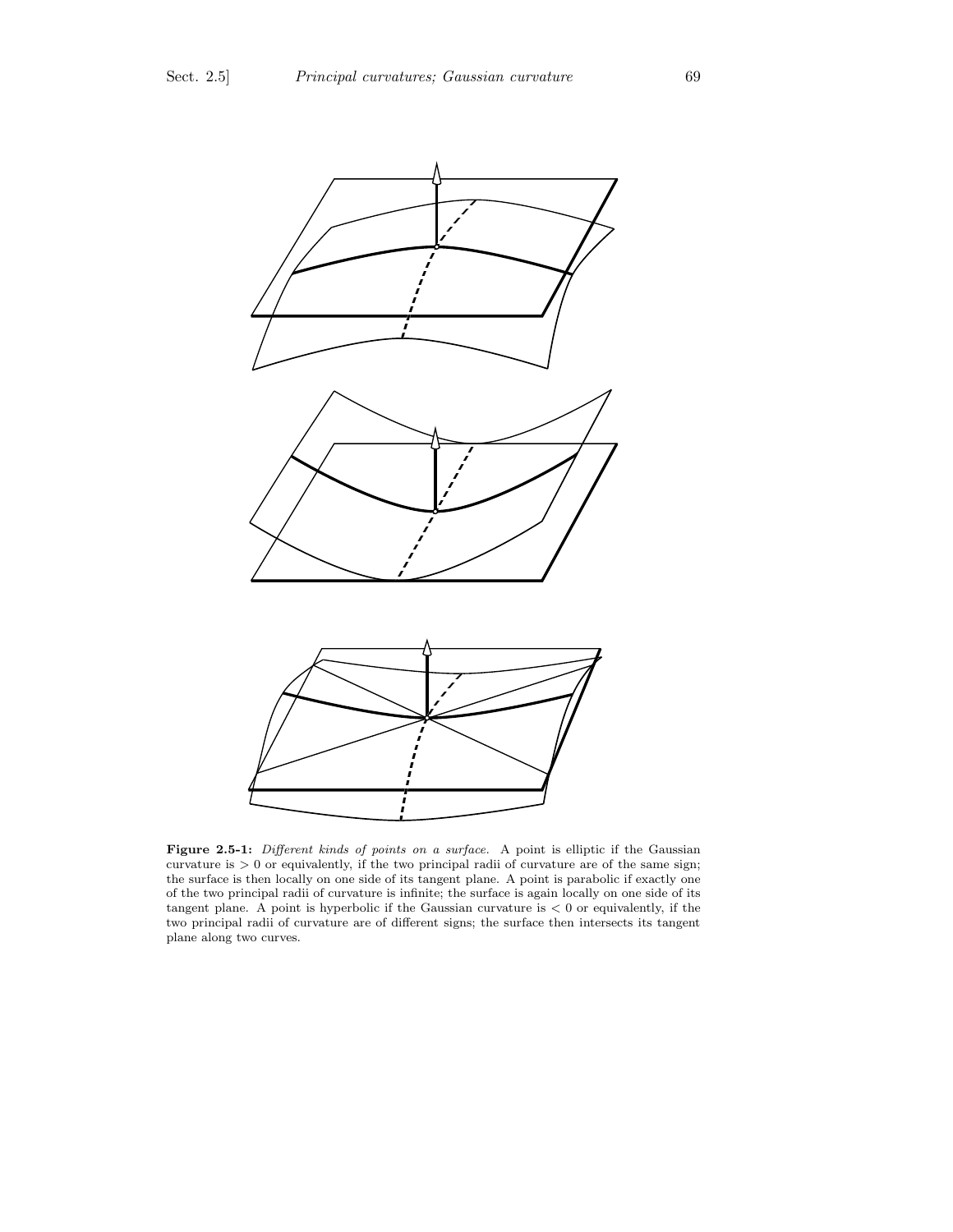A point on a surface is elliptic, parabolic, or hyperbolic, according as its Gaussian curvature is  $> 0, = 0$  but it is not a planar point, or  $< 0$ ; see Figure 2.5-1.

An **asymptotic line** is a curve on a surface that is everywhere tangent to a direction along which the radius of curvature is infinite; any point along an asymptotic line is thus either parabolic or hyperbolic. It can be shown that, if all the points of a surface are hyperbolic, any point possesses a neighborhood where two intersecting families of asymptotic lines can be chosen as coordinate lines. See, e.g., Klingenberg [1973, Lemma 3.6.12].

As intuitively suggested by Figure 2.4-1, a surface in  $\mathbb{R}^3$  cannot be defined by its metric alone, i.e., through its first fundamental form alone, since its curvature must be in addition specified through its second fundamental form. But quite surprisingly, the Gaussian curvature at a point can also be expressed solely in terms of the functions  $a_{\alpha\beta}$  and their derivatives! This is the celebrated Theorema egregium ("astonishing theorem") of Gauß [1828]; see Theorem 2.6.2 in the next section.

Another striking result involving the Gaussian curvature is the equally celebrated Gauß-Bonnet theorem, so named after Gauß [1828] and Bonnet [1848] (for a "modern" proof, see, e.g., Klingenberg [1973, Theorem 6.3-5] or do Carmo [1994, Chapter 6, Theorem 1]): Let S be a smooth enough, "closed", "orientable", and compact surface in  $\mathbb{R}^3$  (a "closed" surface is one "without boundary", such as a sphere or a torus; "orientable" surfaces, which exclude for instance Klein bottles, are defined in, e.g., Klingenberg [1973, Section 5.5]) and let  $K : S \to \mathbb{R}$  denote its Gaussian curvature. Then

$$
\int_{S} K(\hat{y}) d\hat{a}(\hat{y}) = 2\pi (2 - 2g(S)),
$$

where the genus  $q(S)$  is the number of "holes" of S (for instance, a sphere has genus zero, while a torus has genus one). The integer  $\chi(S)$  defined by  $\chi(S) := (2 - 2g(S))$  is the Euler characteristic of  $\hat{\omega}$ .

According to the definition of Stoker [1969, Chapter 5, Section 2], a developable surface is one whose Gaussian curvature vanishes everywhere. Developable surfaces are otherwise often defined as "ruled" surfaces whose Gaussian curvature vanishes everywhere, as in, e.g., Klingenberg [1973, Section 3.7]). A portion of a plane provides a first example, the only one of a developable surface all points of which are planar. Any developable surface all points of which are parabolic can be likewise fully described: It is either a portion of a cylinder,  $or$  a portion of a cone,  $or$  a portion of a surface spanned by the tangents to a skewed curve. The description of a developable surface comprising both planar and parabolic points is more subtle (although the above examples are in a sense the only ones possible, at least locally; see Stoker [1969, Chapter 5, Sections 2 to 6]).

The interest of developable surfaces is that they can be, at least locally, continuously "rolled out", or "developed" (hence their name), onto a plane, without changing the metric of the intermediary surfaces in the process.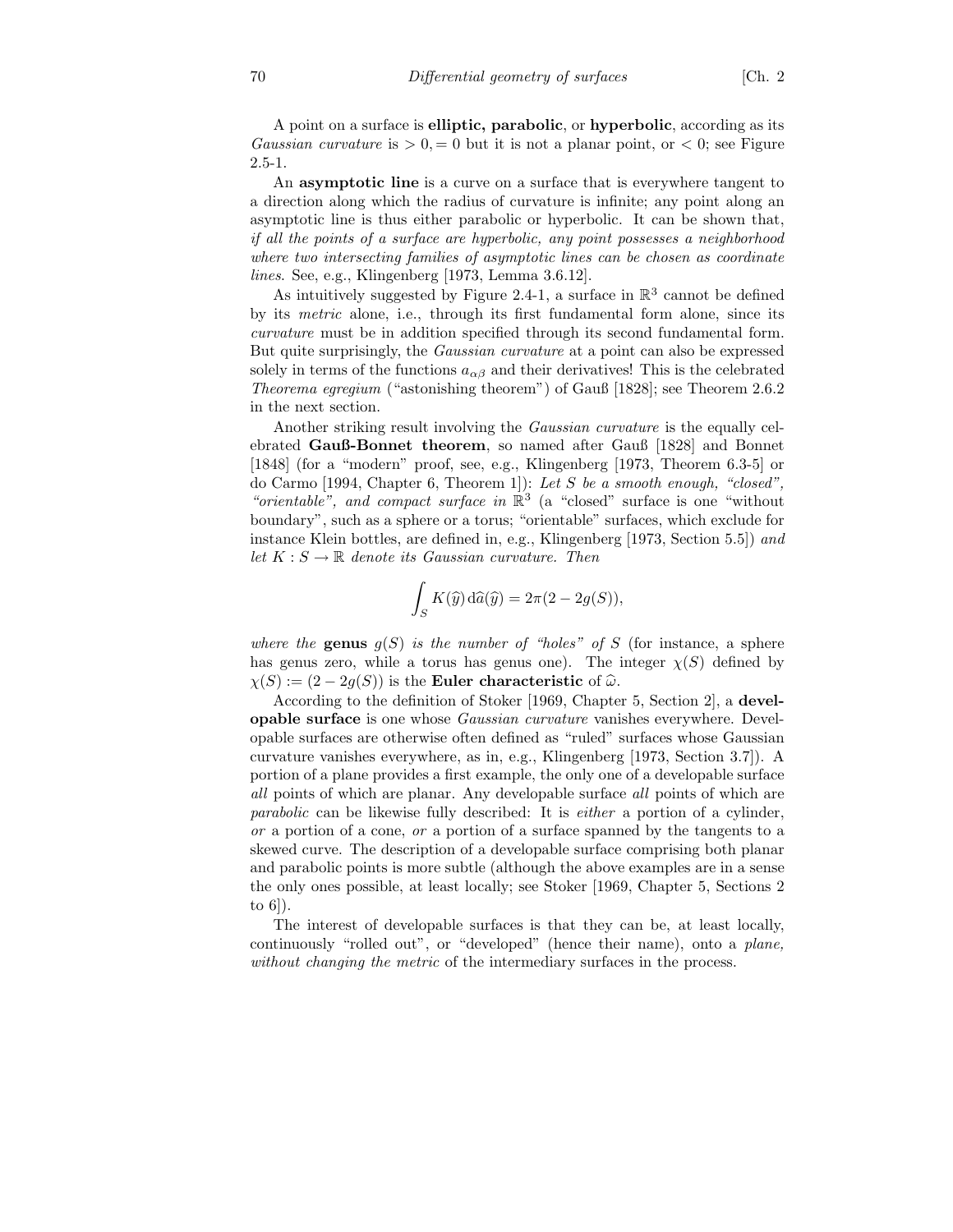### 2.6 COVARIANT DERIVATIVES OF A VECTOR FIELD AND CHRISTOFFEL SYMBOLS ON A SURFACE; THE GAUSS AND WEINGARTEN FORMULAS

As in Sections 2.2 and 2.4, consider a surface  $\hat{\omega} = \theta(\omega)$  in  $\mathbf{E}^3$ , where  $\theta : \omega \subset \mathbb{R}^3$  $\mathbb{R}^2 \to \mathbf{E}^3$  is a smooth enough injective immersion, and let

$$
\boldsymbol{a}_3(y)=\boldsymbol{a}^3(y):=\frac{\boldsymbol{a}_1(y)\wedge\boldsymbol{a}_2(y)}{|\boldsymbol{a}_1(y)\wedge\boldsymbol{a}_2(y)|},\quad y\in\omega.
$$

Then the vectors  $a_{\alpha}(y)$  (which form the covariant basis of the tangent plane to  $\hat{\omega}$  at  $\hat{y} = \theta(y)$ ; see Figure 2.1-1) together with the vector  $a_3(y)$  (which is normal to  $\hat{\omega}$  and has Euclidean norm one) form the **covariant basis** at  $\hat{y}$ .



Figure 2.6-1: Contravariant bases and vector fields along a surface. At each point  $\hat{y} =$  $\theta(y) \in \hat{\omega} = \theta(\omega)$ , the three vectors  $a^{i}(y)$ , where  $a^{\alpha}(y)$  form the contravariant basis of the tangent plane to  $\hat{\omega}$  at  $\hat{y}$  (Figure 2.1-1) and  $\mathbf{a}^{3}(y) = \frac{\mathbf{a}_{1}(y) \wedge \mathbf{a}_{2}(y)}{|\mathbf{a}_{1}(y) \wedge \mathbf{a}_{2}(y)|}$  $\frac{|\mathbf{a}_1(y)| \cdot |\mathbf{a}_2(y)|}{|\mathbf{a}_1(y) \wedge \mathbf{a}_2(y)|}$ , form the contravariant basis at  $\hat{y}$ . An arbitrary vector field defined on  $\hat{\omega}$  may then be defined by its covariant components  $\eta_i : \omega \to \mathbb{R}$ . This means that  $\eta_i(y) \mathbf{a}^i(y)$  is the vector at the point  $\hat{y}$ .

Let the vectors  $\mathbf{a}^{\alpha}(y)$  of the tangent plane to  $\widehat{\omega}$  at  $\widehat{y}$  be defined by the relations  $\mathbf{a}^{\alpha}(y) \cdot \mathbf{a}_{\beta}(y) = \delta^{\alpha}_{\beta}$ . Then the vectors  $\mathbf{a}^{\alpha}(y)$  (which form the contravariant basis of the tangent plane at  $\hat{y}$ ; see again Figure 2.1-1) together with the vector  $a^3(y)$  form the **contravariant basis** at  $\hat{y}$ ; see Figure 2.6-1. Note that the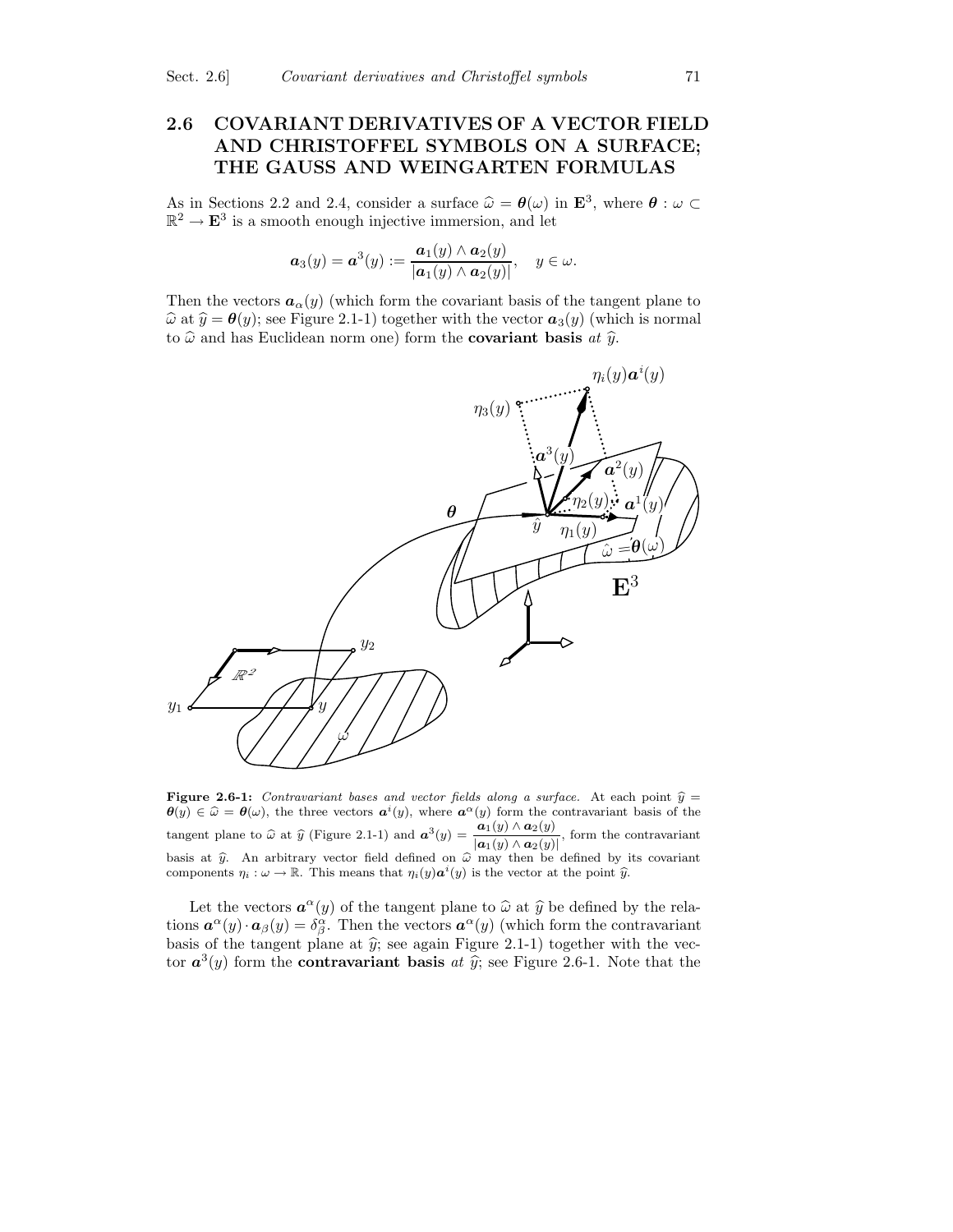vectors of the covariant and contravariant bases at  $\hat{y}$  satisfy

$$
\boldsymbol{a}^i(y)\cdot \boldsymbol{a}_j(y)=\delta^i_j.
$$

Suppose that a vector field is defined on the surface  $\hat{\omega}$ . One way to define such a field in terms of the curvilinear coordinates used for defining the surface  $\widehat{\omega}$  consists in writing it as  $\eta_i \mathbf{a}^i : \omega \to \mathbb{R}^3$ , i.e., in specifying its **covariant** components  $\eta_i : \omega \to \mathbb{R}$  over the vectors  $a^i$  of the *contravariant bases*. This means that  $\eta_i(y)\mathbf{a}^i(y)$  is the vector at each point  $\hat{y} = \theta(y) \in \hat{\omega}$  (Figure 2.6-1).

Our objective in this section is to compute the *partial derivatives*  $\partial_{\alpha}(\eta_i \mathbf{a}^i)$ of such a vector field. These are found in the next theorem, as immediate consequences of two basic formulas, those of Gauß and Weingarten. The Christoffel symbols on a surface and the covariant derivatives on a surface are also naturally introduced in this process.

**Theorem 2.6-1.** Let  $\omega$  be an open subset of  $\mathbb{R}^2$  and let  $\theta \in C^2(\omega; \mathbf{E}^3)$  be an immersion.

(a) The derivatives of the vectors of the covariant and contravariant bases are given by

$$
\partial_{\alpha} \mathbf{a}_{\beta} = C^{\sigma}_{\alpha\beta} \mathbf{a}_{\sigma} + b_{\alpha\beta} \mathbf{a}_{3} \text{ and } \partial_{\alpha} \mathbf{a}^{\beta} = -C^{\beta}_{\alpha\sigma} \mathbf{a}^{\sigma} + b^{\beta}_{\alpha} \mathbf{a}^{3},
$$
  

$$
\partial_{\alpha} \mathbf{a}_{3} = \partial_{\alpha} \mathbf{a}^{3} = -b_{\alpha\beta} \mathbf{a}^{\beta} = -b^{\sigma}_{\alpha} \mathbf{a}_{\sigma},
$$

where the covariant and mixed components  $b_{\alpha\beta}$  and  $b_{\alpha}^{\beta}$  of the second fundamental form of  $\hat{\omega}$  are defined in Theorems 2.4-1 and 2.5-1 and

$$
C_{\alpha\beta}^{\sigma}:=\boldsymbol{a}^{\sigma}\cdot\partial_{\alpha}\boldsymbol{a}_{\beta}.
$$

(b) Let there be given a vector field  $\eta_i \mathbf{a}^i : \omega \to \mathbb{R}^3$  with covariant components  $\eta_i \in C^1(\omega)$ . Then  $\eta_i \mathbf{a}^i \in C^1(\omega)$  and the partial derivatives  $\partial_\alpha(\eta_i \mathbf{a}^i) \in C^0(\omega)$  are given by

$$
\partial_{\alpha}(\eta_i \mathbf{a}^i) = (\partial_{\alpha} \eta_{\beta} - C^{\sigma}_{\alpha \beta} \eta_{\sigma} - b_{\alpha \beta} \eta_3) \mathbf{a}^{\beta} + (\partial_{\alpha} \eta_3 + b^{\beta}_{\alpha} \eta_{\beta}) \mathbf{a}^3
$$
  
=  $(\eta_{\beta|\alpha} - b_{\alpha \beta} \eta_3) \mathbf{a}^{\beta} + (\eta_{3|\alpha} + b^{\beta}_{\alpha} \eta_{\beta}) \mathbf{a}^3$ ,

where

$$
\eta_{\beta|\alpha} := \partial_{\alpha}\eta_{\beta} - C^{\sigma}_{\alpha\beta}\eta_{\sigma} \text{ and } \eta_{3|\alpha} := \partial_{\alpha}\eta_{3}.
$$

*Proof.* Since any vector c in the tangent plane can be expanded as  $c =$  $(c \cdot a_{\beta}) a^{\beta} = (c \cdot a^{\sigma}) a_{\sigma}$ , since  $\partial_{\alpha} a^3$  is in the tangent plane  $(\partial_{\alpha} a^3 \cdot a^3 = \frac{1}{2} \partial_{\alpha} (a^3 \cdot a^3))$  $(a^3) = 0$ , and since  $\partial_{\alpha} a^3 \cdot a_{\beta} = -b_{\alpha\beta}$  (Theorem 2.4-1), it follows that

$$
\partial_{\alpha} \mathbf{a}^3 = (\partial_{\alpha} \mathbf{a}^3 \cdot \mathbf{a}_{\beta}) \mathbf{a}^{\beta} = -b_{\alpha\beta} \mathbf{a}^{\beta}.
$$

This formula, together with the definition of the functions  $b^{\beta}_{\alpha}$  (Theorem 2.5-1), implies in turn that

$$
\partial_{\alpha} a_3 = (\partial_{\alpha} a_3 \cdot a^{\sigma}) a_{\sigma} = -b_{\alpha\beta} (a^{\beta} \cdot a^{\sigma}) a_{\sigma} = -b_{\alpha\beta} a^{\beta\sigma} a_{\sigma} = -b_{\alpha}^{\sigma} a_{\sigma}.
$$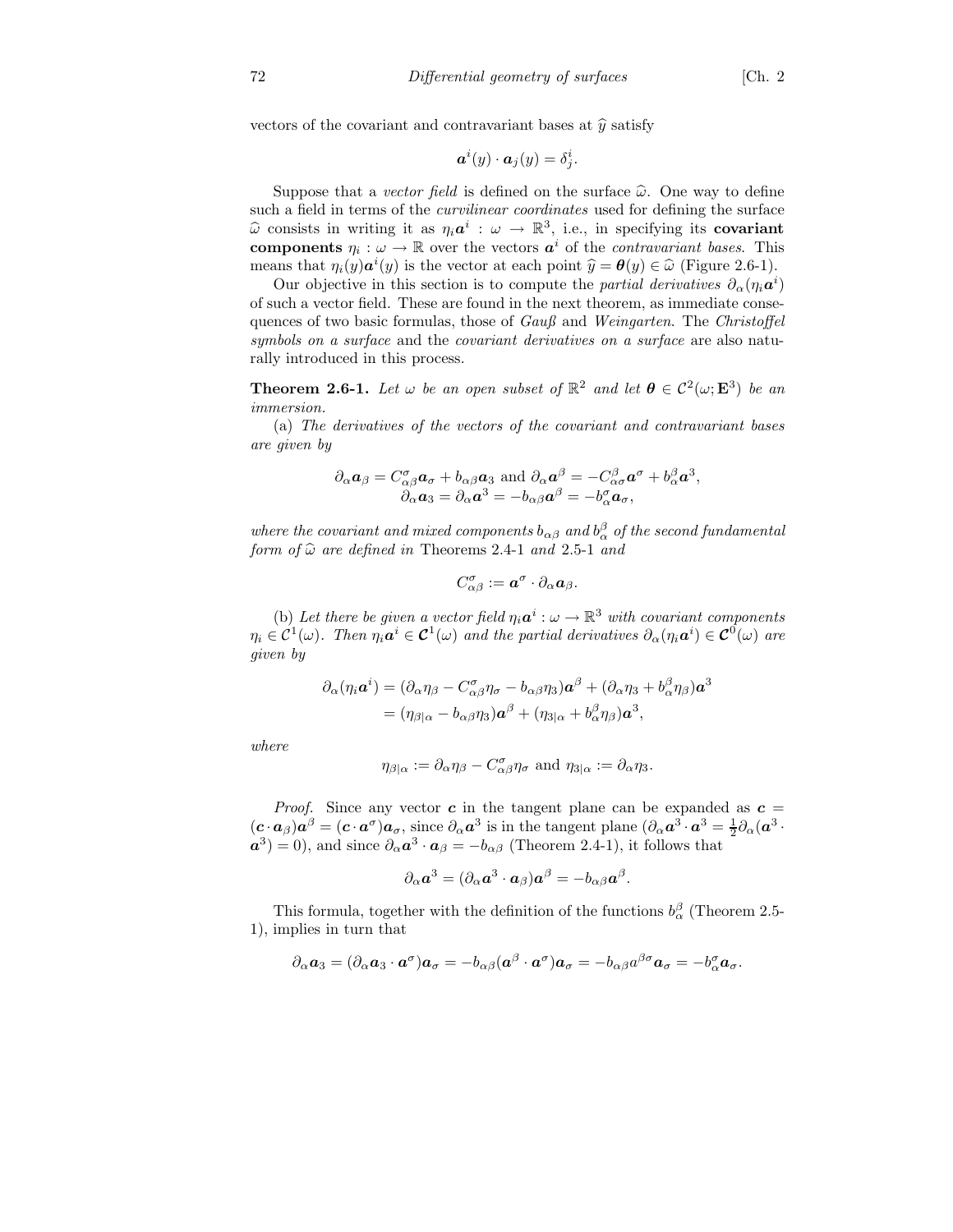Any vector **c** can be expanded as  $c = (c \cdot a^i)a_i = (c \cdot a_j)a^j$ . In particular,

$$
\partial_{\alpha} \mathbf{a}_{\beta} = (\partial_{\alpha} \mathbf{a}_{\beta} \cdot \mathbf{a}^{\sigma}) \mathbf{a}_{\sigma} + (\partial_{\alpha} \mathbf{a}_{\beta} \cdot \mathbf{a}^3) \mathbf{a}_{3} = C^{\sigma}_{\alpha \beta} \mathbf{a}_{\sigma} + b_{\alpha \beta} \mathbf{a}_{3},
$$

by definition of  $C^{\sigma}_{\alpha\beta}$  and  $b_{\alpha\beta}$ . Finally,

$$
\partial_{\alpha} \mathbf{a}^{\beta} = (\partial_{\alpha} \mathbf{a}^{\beta} \cdot \mathbf{a}_{\sigma}) \mathbf{a}^{\sigma} + (\partial_{\alpha} \mathbf{a}^{\beta} \cdot \mathbf{a}_{3}) \mathbf{a}^3 = -C^{\beta}_{\alpha \sigma} \mathbf{a}^{\sigma} + b^{\beta}_{\alpha} \mathbf{a}^3,
$$

since

$$
\partial_{\alpha} \mathbf{a}^{\beta} \cdot \mathbf{a}_3 = -\mathbf{a}^{\beta} \cdot \partial_{\alpha} \mathbf{a}_3 = b_{\alpha}^{\sigma} \mathbf{a}_{\sigma} \cdot \mathbf{a}^{\beta} = b_{\alpha}^{\beta}.
$$

That  $\eta_i \mathbf{a}^i \in \mathcal{C}^1(\omega)$  if  $\eta_i \in \mathcal{C}^1(\omega)$  is clear since  $\mathbf{a}^i \in \mathcal{C}^1(\omega)$  if  $\mathbf{\theta} \in \mathcal{C}^2(\omega; \mathbf{E}^3)$ . The formulas established supra immediately lead to the announced expression of  $\partial_\alpha(\eta_i \bm{a}^i)$ ).  $\Box$ 

The relations (found in Theorem 2.6-1)

$$
\partial_{\alpha} a_{\beta} = C^{\sigma}_{\alpha\beta} a_{\sigma} + b_{\alpha\beta} a_3
$$
 and  $\partial_{\alpha} a^{\beta} = -C^{\beta}_{\alpha\sigma} a^{\sigma} + b^{\beta}_{\alpha} a^3$ 

and

$$
\partial_{\alpha} a_3 = \partial_{\alpha} a^3 = -b_{\alpha\beta} a^{\beta} = -b_{\alpha}^{\sigma} a_{\sigma},
$$

respectively constitute the formulas of Gauß and Weingarten. The functions (also found in Theorem 2.6-1)

$$
\eta_{\beta|\alpha} = \partial_{\alpha}\eta_{\beta} - C^{\sigma}_{\alpha\beta}\eta_{\sigma}
$$
 and  $\eta_{3|\alpha} = \partial_{\alpha}\eta_{3}$ 

are the first-order covariant derivatives of the *surface vector field*  $\eta_i a^i$ :  $\omega \to \mathbb{R}^3$ , and the functions

$$
C_{\alpha\beta}^{\sigma}:=\bm{a}^{\sigma}\cdot\partial_{\alpha}\bm{a}_{\beta}=-\partial_{\alpha}\bm{a}^{\sigma}\cdot\bm{a}_{\beta}
$$

are the Christoffel symbols of the first kind.

Remarks. (1) The Christoffel symbols  $C^{\sigma}_{\alpha\beta}$  can be also defined solely in terms of the covariant components of the first fundamental form; see the proof of Theorem 2.7-1

(2) The notation  $C^{\sigma}_{\alpha\beta}$  is preferred here instead of the customary notation  $\Gamma^{\sigma}_{\alpha\beta}$ , so as to avoid confusion with the "three-dimensional" Christoffel symbols  $\Gamma_{ij}^{p'}$  introduced in Section 1.4.

The definition of the covariant derivatives  $\eta_{\alpha|\beta} = \partial_{\beta}\eta_{\alpha} - \Gamma^{\sigma}_{\alpha\beta}\eta_{\sigma}$  of a vector field defined on a surface  $\theta(\omega)$  given in Theorem 2.6-1 is highly reminiscent of the definition of the covariant derivatives  $v_{i||j} = \partial_j v_i - \Gamma_{ij}^p v_p$  of a vector field defined on an open set  $\Theta(\Omega)$  given in Section 1.4. However, the former are more subtle to apprehend than the latter. To see this, recall that the covariant derivatives  $v_{i||j} = \partial_j v_i - \Gamma_{ij}^p v_p$  may be also defined by the relations (Theorem 1.4-2)

$$
v_{i\parallel j}\boldsymbol{g}^j=\partial_j(v_i\boldsymbol{g}^i).
$$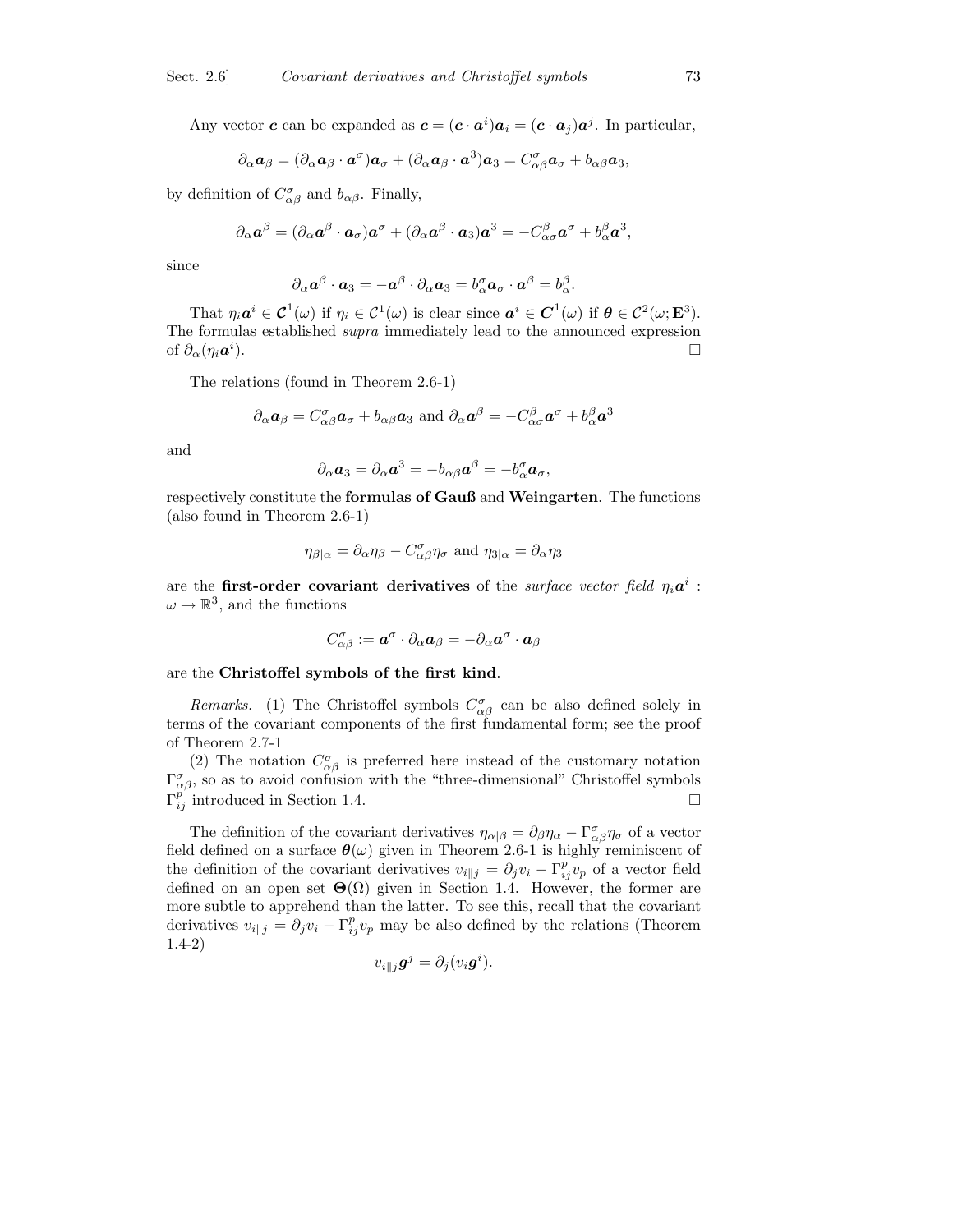By contrast, even if only tangential vector fields  $\eta_{\alpha} a^{\alpha}$  on the surface  $\theta(\omega)$ are considered (i.e., vector fields  $\eta_i \mathbf{a}^i : \omega \to \mathbb{R}^3$  for which  $\eta_3 = 0$ ), their covariant derivatives  $\eta_{\alpha|\beta} = \partial_{\beta}\eta_{\alpha} - \Gamma^{\sigma}_{\alpha\beta}\eta_{\sigma}$  satisfy only the relations

$$
\eta_{\alpha|\beta} \boldsymbol{a}^\alpha = \mathbf{P} \left\{ \partial_\beta (\eta_\alpha \boldsymbol{a}^\alpha) \right\},\,
$$

where **P** denotes the projection operator on the tangent plane in the direction of the normal vector (i.e.,  $P(c_i \boldsymbol{a}^i) := c_{\alpha} \boldsymbol{a}^{\alpha}$ ), since

$$
\partial_\beta(\eta_\alpha \bm a^\alpha) = \eta_{\alpha|\beta} \bm a^\alpha + b^\alpha_\beta \eta_\alpha \bm a^3
$$

for such tangential fields by Theorem 2.6-1. The reason is that a surface has in general a nonzero curvature, manifesting itself here by the "extra term"  $b^{\alpha}_{\beta}\eta_{\alpha}a^3$ . This term vanishes in  $\omega$  if  $\hat{\omega}$  is a portion of a plane, since in this case  $b^{\alpha}_{\beta} = b_{\alpha\beta} = 0$ . 0. Note that, again in this case, the formula giving the partial derivatives in Theorem 2.9-1 (b) reduces to

$$
\partial_{\alpha}(\eta_i \boldsymbol{a}^i) = (\eta_{i|\alpha}) \boldsymbol{a}^i.
$$

## 2.7 NECESSARY CONDITIONS SATISFIED BY THE FIRST AND SECOND FUNDAMENTAL FORMS: THE GAUSS AND CODAZZI-MAINARDI EQUA-TIONS; GAUSS' THEOREMA EGREGIUM

It is remarkable that the components  $a_{\alpha\beta} : \omega \to \mathbb{R}$  and  $b_{\alpha\beta} : \omega \to \mathbb{R}$  of the first and second fundamental forms of a surface  $\theta(\omega)$ , defined by a smooth enough immersion  $\boldsymbol{\theta} : \omega \to \mathbf{E}^3$ , cannot be arbitrary functions.

As shown in the next theorem, they must satisfy relations that take the form:

$$
\partial_{\beta}C_{\alpha\sigma\tau} - \partial_{\sigma}C_{\alpha\beta\tau} + C_{\alpha\beta}^{\mu}C_{\sigma\tau\mu} - C_{\alpha\sigma}^{\mu}C_{\beta\tau\mu} = b_{\alpha\sigma}b_{\beta\tau} - b_{\alpha\beta}b_{\sigma\tau}
$$
in  $\omega$ ,  

$$
\partial_{\beta}b_{\alpha\sigma} - \partial_{\sigma}b_{\alpha\beta} + C_{\alpha\sigma}^{\mu}b_{\beta\mu} - C_{\alpha\beta}^{\mu}b_{\sigma\mu} = 0
$$
in  $\omega$ ,

where the functions  $C_{\alpha\beta\tau}$  and  $C_{\alpha\beta}^{\sigma}$  have simple expressions in terms of the functions  $a_{\alpha\beta}$  and of some of their partial derivatives (as shown in the next proof, it so happens that the functions  $C^{\sigma}_{\alpha\beta}$  as defined in Theorem 2.7-1 coincide with the Christoffel symbols introduced in the previous section; this explains why they are denoted by the same symbol).

These relations, which are meant to hold for all  $\alpha, \beta, \sigma, \tau \in \{1, 2\}$ , respectively constitute the Gauß, and Codazzi-Mainardi, equations.

**Theorem 2.7-1.** Let  $\omega$  be an open subset of  $\mathbb{R}^2$ , let  $\theta \in C^3(\omega; \mathbf{E}^3)$  be an immersion, and let

$$
a_{\alpha\beta} := \partial_{\alpha} \boldsymbol{\theta} \cdot \partial_{\beta} \boldsymbol{\theta} \text{ and } b_{\alpha\beta} := \partial_{\alpha\beta} \boldsymbol{\theta} \cdot \left\{ \frac{\partial_1 \boldsymbol{\theta} \wedge \partial_2 \boldsymbol{\theta}}{|\partial_1 \boldsymbol{\theta} \wedge \partial_2 \boldsymbol{\theta}|} \right\}
$$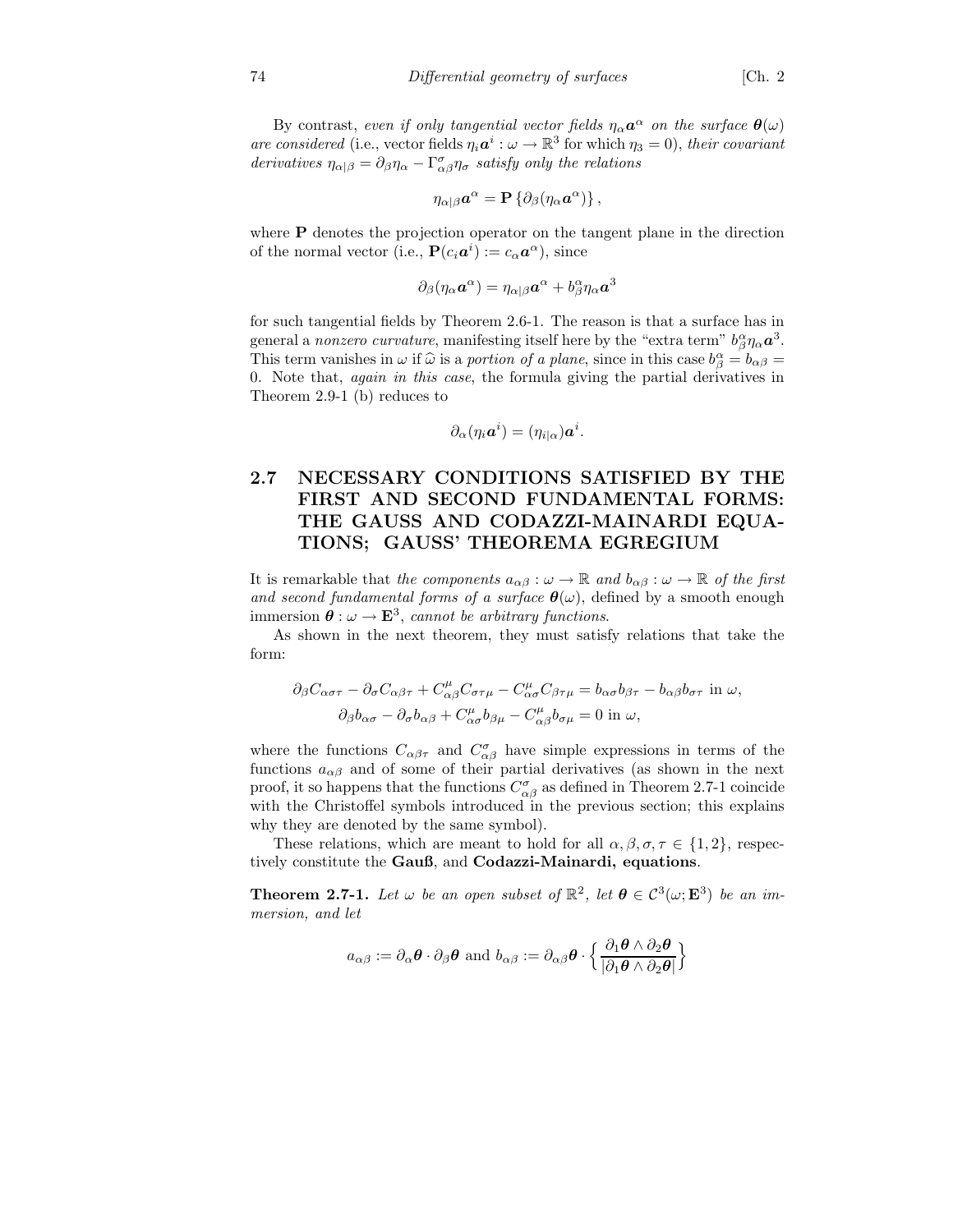denote the covariant components of the first and second fundamental forms of the surface  $\theta(\omega)$ . Let the functions  $C_{\alpha\beta\tau} \in C^1(\omega)$  and  $C_{\alpha\beta}^{\sigma} \in C^1(\omega)$  be defined by

$$
C_{\alpha\beta\tau} := \frac{1}{2} (\partial_{\beta} a_{\alpha\tau} + \partial_{\alpha} a_{\beta\tau} - \partial_{\tau} a_{\alpha\beta}),
$$
  
\n
$$
C_{\alpha\beta}^{\sigma} := a^{\sigma\tau} C_{\alpha\beta\tau} \text{ where } (a^{\sigma\tau}) := (a_{\alpha\beta})^{-1}.
$$

Then, necessarily,

$$
\partial_{\beta}C_{\alpha\sigma\tau} - \partial_{\sigma}C_{\alpha\beta\tau} + C_{\alpha\beta}^{\mu}C_{\sigma\tau\mu} - C_{\alpha\sigma}^{\mu}C_{\beta\tau\mu} = b_{\alpha\sigma}b_{\beta\tau} - b_{\alpha\beta}b_{\sigma\tau}
$$
in  $\omega$ ,  

$$
\partial_{\beta}b_{\alpha\sigma} - \partial_{\sigma}b_{\alpha\beta} + C_{\alpha\sigma}^{\mu}b_{\beta\mu} - C_{\alpha\beta}^{\mu}b_{\sigma\mu} = 0
$$
in  $\omega$ .

*Proof.* Let  $a_{\alpha} = \partial_{\alpha} \theta$ . It is then immediately verified that the functions  $C_{\alpha\beta\tau}$  are also given by

$$
C_{\alpha\beta\tau}=\partial_{\alpha}\mathbf{a}_{\beta}\cdot\mathbf{a}_{\tau}.
$$

Let  $\boldsymbol{a}_3 = \frac{\boldsymbol{a}_1 \wedge \boldsymbol{a}_2}{\| \boldsymbol{a}_3 \|_2}$  $\frac{a_1 \wedge a_2}{|a_1 \wedge a_2|}$  and, for each  $y \in \omega$ , let the three vectors  $a^j(y)$  be defined

by the relations  $\mathbf{a}^j(y) \cdot \mathbf{a}_i(y) = \delta_i^j$ . Since we also have  $\mathbf{a}^\beta = a^{\alpha \beta} \mathbf{a}_\alpha$  and  $\mathbf{a}^3 = \mathbf{a}_3$ , the last relations imply that  $C^{\sigma}_{\alpha\beta} = \partial_{\alpha} a_{\beta} \cdot a^{\sigma}$ , hence that

$$
\partial_{\alpha} \mathbf{a}_{\beta} = C^{\sigma}_{\alpha\beta} \mathbf{a}_{\sigma} + b_{\alpha\beta} \mathbf{a}_3,
$$

since  $\partial_{\alpha} a_{\beta} = (\partial_{\alpha} a_{\beta} \cdot a^{\sigma}) a_{\sigma} + (\partial_{\alpha} a_{\beta} \cdot a^3) a_3$ . Differentiating the same relations yields

$$
\partial_{\sigma} C_{\alpha\beta\tau} = \partial_{\alpha\sigma} a_{\beta} \cdot a_{\tau} + \partial_{\alpha} a_{\beta} \cdot \partial_{\sigma} a_{\tau},
$$

so that the above relations together give

$$
\partial_{\alpha} \mathbf{a}_{\beta} \cdot \partial_{\sigma} \mathbf{a}_{\tau} = C^{\mu}_{\alpha\beta} \mathbf{a}_{\mu} \cdot \partial_{\sigma} \mathbf{a}_{\tau} + b_{\alpha\beta} \mathbf{a}_{3} \cdot \partial_{\sigma} \mathbf{a}_{\tau} = C^{\mu}_{\alpha\beta} C_{\sigma\tau\mu} + b_{\alpha\beta} b_{\sigma\tau}.
$$

Consequently,

$$
\partial_{\alpha\sigma} a_{\beta} \cdot a_{\tau} = \partial_{\sigma} C_{\alpha\beta\tau} - C_{\alpha\beta}^{\mu} C_{\sigma\tau\mu} - b_{\alpha\beta} b_{\sigma\tau}.
$$

Since  $\partial_{\alpha\sigma}a_{\beta} = \partial_{\alpha\beta}a_{\sigma}$ , we also have

$$
\partial_{\alpha\sigma} \mathbf{a}_{\beta} \cdot \mathbf{a}_{\tau} = \partial_{\beta} C_{\alpha\sigma\tau} - C_{\alpha\sigma}^{\mu} C_{\beta\tau\mu} - b_{\alpha\sigma} b_{\beta\tau}.
$$

Hence the Gauß equations immediately follow.

Since  $\partial_{\alpha} a_3 = (\partial_{\alpha} a_3 \cdot a_{\sigma}) a^{\sigma} + (\partial_{\alpha} a_3 \cdot a_3) a^3$  and  $\partial_{\alpha} a_3 \cdot a_{\sigma} = -b_{\alpha \sigma}$  $-\partial_{\alpha}a_{\sigma}\cdot a_{3}$ , we have

$$
\partial_{\alpha}a_3=-b_{\alpha\sigma}a^{\sigma}.
$$

Differentiating the relations  $b_{\alpha\beta} = \partial_{\alpha} a_{\beta} \cdot a_3$ , we obtain

$$
\partial_{\sigma}b_{\alpha\beta}=\partial_{\alpha\sigma}\mathbf{a}_{\beta}\cdot\mathbf{a}_3+\partial_{\alpha}\mathbf{a}_{\beta}\cdot\partial_{\sigma}\mathbf{a}_3.
$$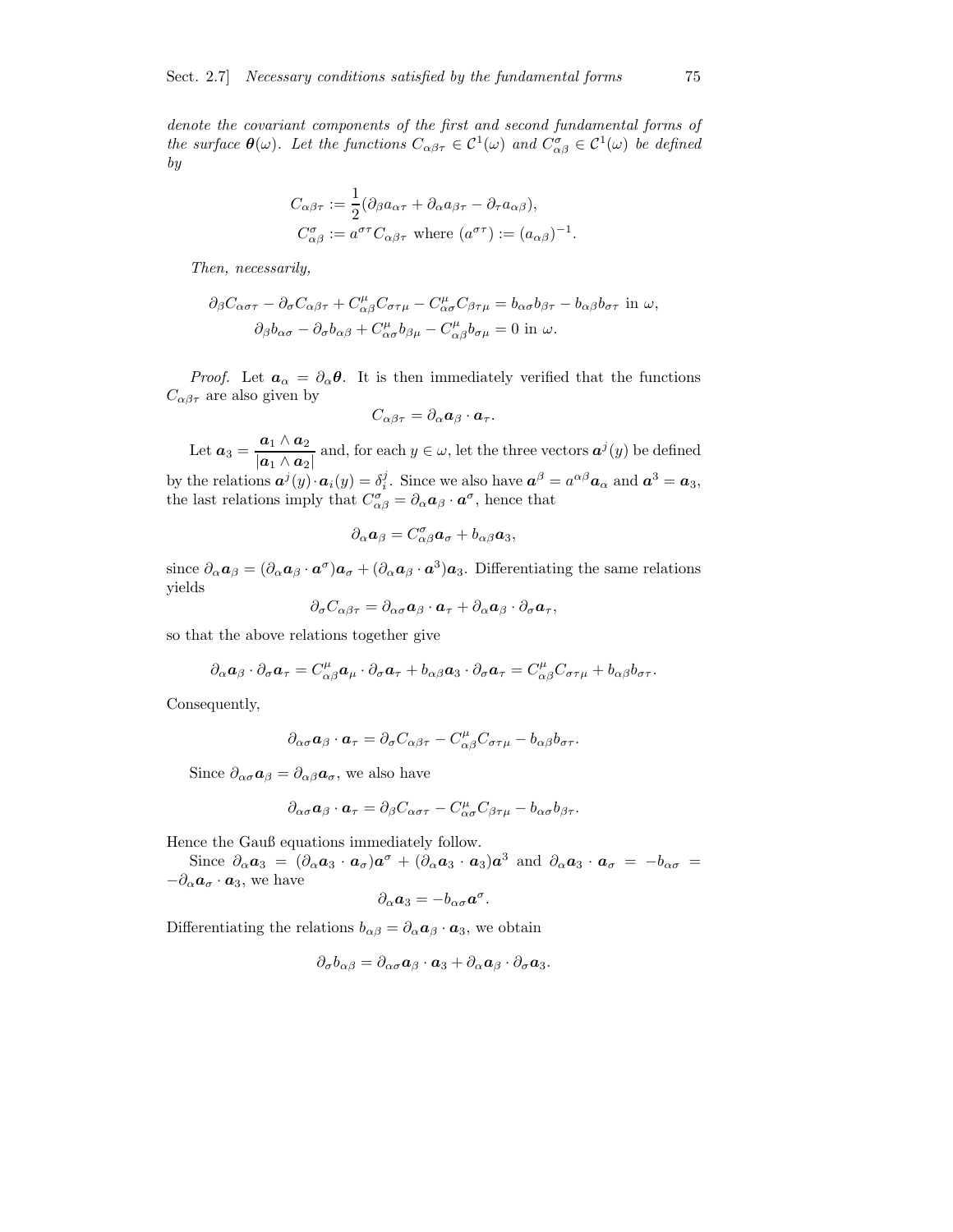This relation and the relations  $\partial_{\alpha} a_{\beta} = C^{\sigma}_{\alpha\beta} a_{\sigma} + b_{\alpha\beta} a_{3}$  and  $\partial_{\alpha} a_{3} = -b_{\alpha\sigma} a^{\sigma}$ together imply that

$$
\partial_{\alpha} \bm{a}_{\beta} \cdot \partial_{\sigma} \bm{a}_3 = - C^{\mu}_{\alpha \beta} b_{\sigma \mu}.
$$

Consequently,

$$
\partial_{\alpha\sigma} \mathbf{a}_{\beta} \cdot \mathbf{a}_3 = \partial_{\sigma} b_{\alpha\beta} + C^{\mu}_{\alpha\beta} b_{\sigma\mu}.
$$

Since  $\partial_{\alpha\sigma}a_{\beta}=\partial_{\alpha\beta}a_{\sigma}$ , we also have

$$
\partial_{\alpha\sigma} \mathbf{a}_{\beta} \cdot \mathbf{a}_3 = \partial_{\beta} b_{\alpha\sigma} + C^{\mu}_{\alpha\sigma} b_{\beta\mu}.
$$

Hence the Codazzi-Mainardi equations immediately follow.

*Remark*. The vectors  $a_{\alpha}$  and  $a^{\beta}$  introduced above respectively form the covariant and contravariant bases of the tangent plane to the surface  $\theta(\omega)$ , the unit vector  $a_3 = a^3$  is normal to the surface, and the functions  $a^{\alpha\beta}$  are the contravariant components of the first fundamental form (Sections 2.2 and 2.3). П

As shown in the above proof, the Gauß and Codazzi-Mainardi equations thus simply constitute a re-writing of the relations  $\partial_{\alpha\sigma} a_{\beta} = \partial_{\alpha\beta} a_{\sigma}$  in the form of the equivalent relations  $\partial_{\alpha\sigma}a_{\beta}\cdot a_{\tau} = \partial_{\alpha\beta}a_{\sigma}\cdot a_{\tau}$  and  $\partial_{\alpha\sigma}a_{\beta}\cdot a_{3} = \partial_{\alpha\beta}a_{\sigma}\cdot a_{3}$ .

The functions

$$
C_{\alpha\beta\tau} = \frac{1}{2}(\partial_{\beta}a_{\alpha\tau} + \partial_{\alpha}a_{\beta\tau} - \partial_{\tau}a_{\alpha\beta}) = \partial_{\alpha}a_{\beta} \cdot a_{\tau} = C_{\beta\alpha\tau}
$$

and

$$
C^{\sigma}_{\alpha\beta} = a^{\sigma\tau} C_{\alpha\beta\tau} = \partial_{\alpha} a_{\beta} \cdot a^{\sigma} = C^{\sigma}_{\beta\alpha}
$$

are the Christoffel symbols of the first, and second, kind. We recall that the same Christoffel symbols  $C^{\sigma}_{\alpha\beta}$  also naturally appeared in a different context (that of covariant differentiation; cf. Section 2.6).

Finally, the functions

$$
S_{\tau\alpha\beta\sigma}:=\partial_{\beta}C_{\alpha\sigma\tau}-\partial_{\sigma}C_{\alpha\beta\tau}+C_{\alpha\beta}^{\mu}C_{\sigma\tau\mu}-C_{\alpha\sigma}^{\mu}C_{\beta\tau\mu}
$$

are the covariant components of the Riemann curvature tensor of the surface  $\boldsymbol{\theta}(\omega)$ .

Remark. Like the notation  $C^{\sigma}_{\alpha\beta}$  vs.  $\Gamma^p_{ij}$ , the notation  $C_{\alpha\beta\tau}$  is intended to avoid confusions with the "three-dimensional" Christoffel symbols  $\Gamma_{ijq}$  introduced in Section 1.4.

Letting  $\alpha = 2$ ,  $\beta = 1$ ,  $\sigma = 2$ ,  $\tau = 1$  in the Gauß equations gives in particular

$$
S_{1212} = \det(b_{\alpha\beta}).
$$

Consequently, the *Gaussian curvature* at each point  $\Theta(y)$  of the surface  $\theta(\omega)$ can be written as  $\overline{a}$ 

$$
\frac{1}{R_1(y)R_2(y)} = \frac{S_{1212}(y)}{\det(a_{\alpha\beta}(y))}, y \in \omega,
$$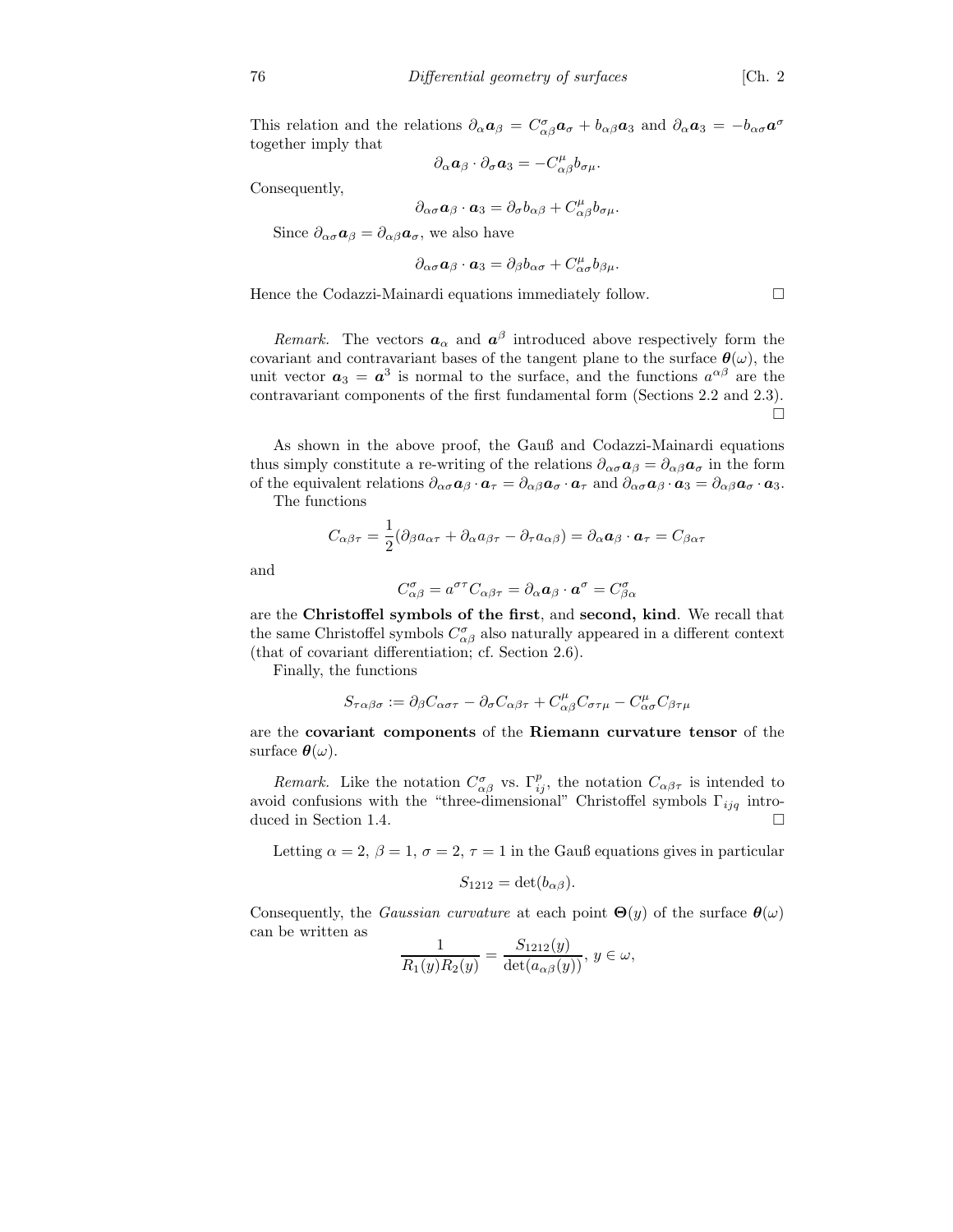since  $\frac{1}{R}$  $\frac{1}{R_1(y)R_2(y)} = \frac{\det(b_{\alpha\beta}(y))}{\det(a_{\alpha\beta}(y))}$  (Theorem 2.5-1). By inspection of the function  $S<sub>1212</sub>$ , we thus reach the astonishing conclusion that, at each point of the surface, a notion involving the "curvature" of the surface, viz., the Gaussian curvature, is entirely determined by the knowledge of the "metric" of the surface at the same point, viz., the components of the first fundamental forms and their partial derivatives of order  $\leq 2$  at the same point! This startling conclusion naturally deserves a theorem:

**Theorem 2.7-2.** Let  $\omega$  be an open subset of  $\mathbb{R}^2$ , let  $\boldsymbol{\theta} \in C^3(\omega; \mathbf{E}^3)$  be an immersion, let  $a_{\alpha\beta} = \partial_{\alpha}\theta \cdot \partial_{\beta}\theta$  denote the covariant components of the first fundamental form of the surface  $\theta(\omega)$ , and let the functions  $C_{\alpha\beta\tau}$  and  $S_{1212}$  be defined by

$$
C_{\alpha\beta\tau} := \frac{1}{2} (\partial_{\beta} a_{\alpha\tau} + \partial_{\alpha} a_{\beta\tau} - \partial_{\tau} a_{\alpha\beta}),
$$
  
\n
$$
S_{1212} := \frac{1}{2} (2\partial_{12} a_{12} - \partial_{11} a_{22} - \partial_{22} a_{11}) + a^{\alpha\beta} (C_{12\alpha} C_{12\beta} - C_{11\alpha} C_{22\beta}).
$$

Then, at each point  $\theta(y)$  of the surface  $\theta(\omega)$ , the principal curvatures  $\frac{1}{R_1(y)}$ and  $\frac{1}{R_2(y)}$  satisfy

$$
\frac{1}{R_1(y)R_2(y)} = \frac{S_{1212}(y)}{\det(a_{\alpha\beta}(y))}, y \in \omega.
$$

Theorem 2.7-2 constitutes the famed Theorema Egregium of Gauß [1828], so named by Gauß who had been himself astounded by his discovery.

#### 2.8 EXISTENCE OF A SURFACE WITH PRESCRIBED FIRST AND SECOND FUNDAMENTAL FORMS

Let  $\mathbb{M}^2$ ,  $\mathbb{S}^2$ , and  $\mathbb{S}^2$ , denote the sets of all square matrices of order two, of all symmetric matrices of order two, and of all symmetric, positive definite matrices of order two.

So far, we have considered that we are given an open set  $\omega \subset \mathbb{R}^2$  and a smooth enough immersion  $\boldsymbol{\theta} : \omega \to \mathbf{E}^3$ , thus allowing us to define the fields  $(a_{\alpha\beta}) : \omega \to \mathbb{S}^2$  and  $(b_{\alpha\beta}) : \omega \to \mathbb{S}^2$ , where  $a_{\alpha\beta} : \omega \to \mathbb{R}$  and  $b_{\alpha\beta} : \omega \to \mathbb{R}$ are the covariant components of the *first* and *second fundamental forms* of the surface  $\boldsymbol{\theta}(\omega) \subset \mathbf{E}^3$ .

Note that the immersion  $\theta$  need not be injective in order that these matrix fields be well defined.

We now turn to the reciprocal questions:

Given an open subset  $\omega$  of  $\mathbb{R}^2$  and two smooth enough matrix fields  $(a_{\alpha\beta})$ :  $\omega \to \mathbb{S}^2$  and  $(b_{\alpha\beta}) : \omega \to \mathbb{S}^2$ , when are they the first and second fundamental forms of a surface  $\theta(\omega) \subset \mathbf{E}^3$ , i.e., when does there exist an immersion  $\theta : \omega \to$  $\mathbf{E}^3$  such that

$$
a_{\alpha\beta} := \partial_{\alpha}\boldsymbol{\theta} \cdot \partial_{\beta}\boldsymbol{\theta} \text{ and } b_{\alpha\beta} := \partial_{\alpha\beta}\boldsymbol{\theta} \cdot \left\{ \frac{\partial_1\boldsymbol{\theta} \wedge \partial_2\boldsymbol{\theta}}{|\partial_1\boldsymbol{\theta} \wedge \partial_2\boldsymbol{\theta}|} \right\} \text{ in } \omega?
$$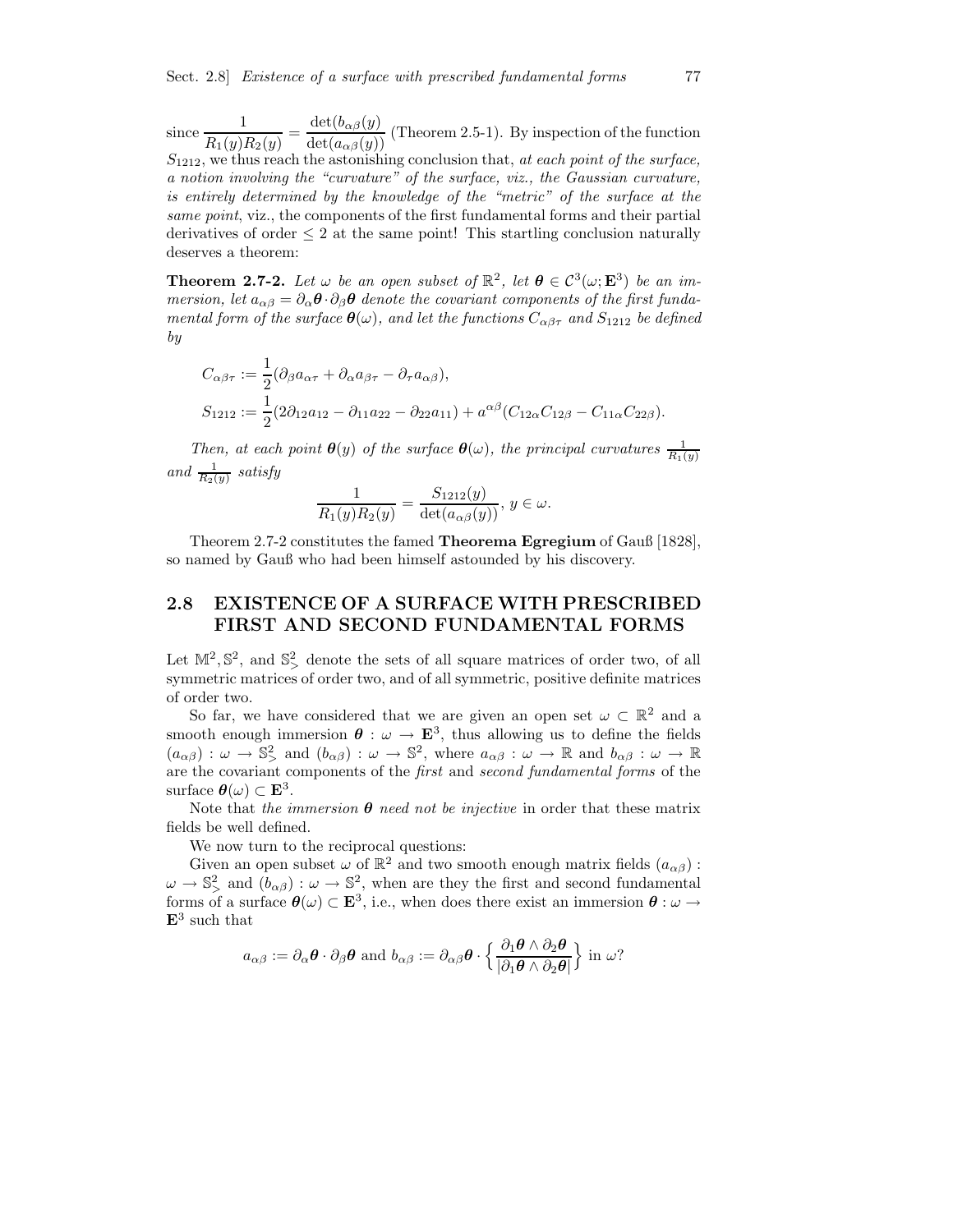If such an immersion exists, to what extent is it unique?

The answers to these questions turn out to be remarkably simple: If  $\omega$  is simply-connected, the necessary conditions of Theorem 2.7-1, i.e., the Gauß and Codazzi-Mainardi equations, are also sufficient for the existence of such an immersion. If  $\omega$  is connected, this immersion is unique up to isometries in  $\mathbf{E}^3$ .

Whether an immersion found in this fashion is injective is a different issue, which accordingly should be resolved by different means.

Following Ciarlet & Larsonneur [2001], we now give a self-contained, complete, and essentially elementary, proof of this well-known result. This proof amounts to showing that it can be established as a simple corollary to the fundamental theorem of three-dimensional differential geometry (Theorems 1.6-1 and 1.7-1).

This proof has also the merit to shed light on the analogies (which cannot remain unnoticed!) between the assumptions and conclusions of both existence results (compare Theorems 1.6-1 and 2.8-1) and both uniqueness results (compare Theorems 1.7-1 and 2.9-1).

A direct proof of the fundamental theorem of surface theory is given in Klingenberg [1973, Theorem 3.8.8], where the global existence of the mapping  $\theta$ is based on an existence theorem for ordinary differential equations, analogous to that used in part (ii) of the proof of Theorem 1.6-1. A proof of the "local" version of this theorem, which constitutes Bonnet's theorem, is found in, e.g., do Carmo [1976].

This result is another special case of the fundamental theorem of Riemannian geometry alluded to in Section 1.6. We recall that this theorem asserts that a simply-connected Riemannian manifold of dimension  $p$  can be isometrically immersed into a Euclidean space of dimension  $(p+q)$  if and only if there exist tensors satisfying together generalized Gauß, and Codazzi-Mainardi, equations and that the corresponding isometric immersions are unique up to isometries in the Euclidean space. A substantial literature has been devoted to this theorem and its various proofs, which usually rely on basic notions of Riemannian geometry, such as connections or normal bundles, and on the theory of differential forms. See in particular the earlier papers of Janet [1926] and Cartan [1927] and the more recent references of Szczarba [1970], Tenenblat [1971], Jacobowitz [1982], and Szopos [2005].

Like the fundamental theorem of three-dimensional differential geometry, this theorem comprises two essentially distinct parts, a *global existence result* (Theorem 2.8-1) and a uniqueness result (Theorem 2.9-1), the latter being also called rigidity theorem. Note that these two results are established under different assumptions on the set  $\omega$  and on the smoothness of the fields  $(a_{\alpha\beta})$  and  $(b_{\alpha\beta})$ .

These existence and uniqueness results together constitute the fundamental theorem of surface theory.

**Theorem 2.8-1.** Let  $\omega$  be a connected and simply-connected open subset of  $\mathbb{R}^2$ and let  $(a_{\alpha\beta}) \in C^2(\omega; \mathbb{S}^2)$  and  $(b_{\alpha\beta}) \in C^2(\omega; \mathbb{S}^2)$  be two matrix fields that satisfy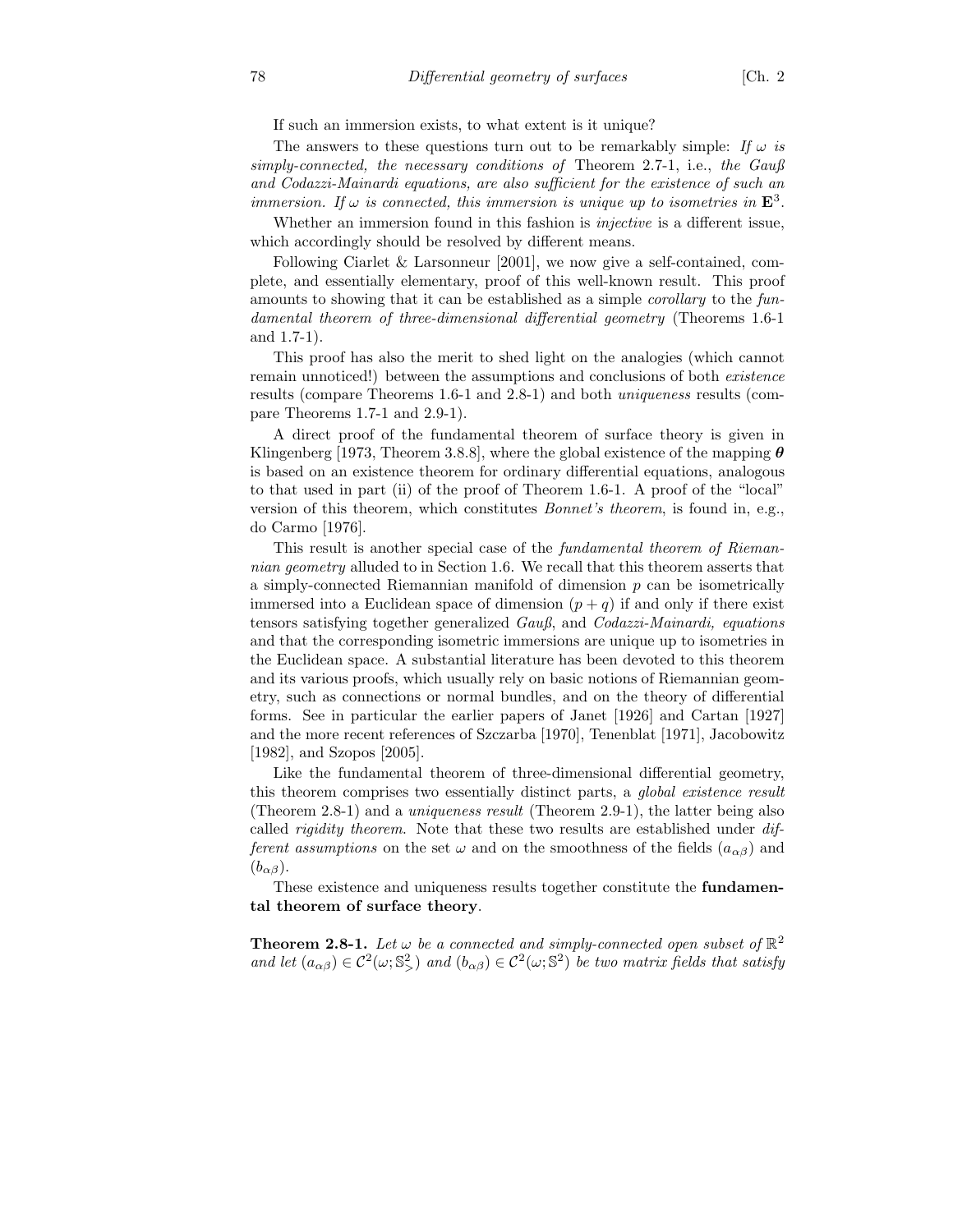the Gauß and Codazzi-Mainardi equations, viz.,

$$
\partial_{\beta}C_{\alpha\sigma\tau} - \partial_{\sigma}C_{\alpha\beta\tau} + C_{\alpha\beta}^{\mu}C_{\sigma\tau\mu} - C_{\alpha\sigma}^{\mu}C_{\beta\tau\mu} = b_{\alpha\sigma}b_{\beta\tau} - b_{\alpha\beta}b_{\sigma\tau}
$$
in  $\omega$ ,  

$$
\partial_{\beta}b_{\alpha\sigma} - \partial_{\sigma}b_{\alpha\beta} + C_{\alpha\sigma}^{\mu}b_{\beta\mu} - C_{\alpha\beta}^{\mu}b_{\sigma\mu} = 0
$$
in  $\omega$ ,

where

$$
C_{\alpha\beta\tau} := \frac{1}{2} (\partial_{\beta} a_{\alpha\tau} + \partial_{\alpha} a_{\beta\tau} - \partial_{\tau} a_{\alpha\beta}),
$$
  

$$
C_{\alpha\beta}^{\sigma} := a^{\sigma\tau} C_{\alpha\beta\tau} \text{ where } (a^{\sigma\tau}) := (a_{\alpha\beta})^{-1}
$$

.

Then there exists an immersion  $\boldsymbol{\theta} \in C^3(\omega; \mathbf{E}^3)$  such that

$$
a_{\alpha\beta} = \partial_{\alpha}\boldsymbol{\theta} \cdot \partial_{\beta}\boldsymbol{\theta}
$$
 and  $b_{\alpha\beta} = \partial_{\alpha\beta}\boldsymbol{\theta} \cdot \left\{ \frac{\partial_1 \boldsymbol{\theta} \wedge \partial_2 \boldsymbol{\theta}}{|\partial_1 \boldsymbol{\theta} \wedge \partial_2 \boldsymbol{\theta}|} \right\}$  in  $\omega$ .

Proof. The proof of this theorem as a corollary to Theorem 1.6-1 relies on the following elementary observation: Given a smooth enough immersion  $\theta$  :  $\omega \to \mathbf{E}^3$  and  $\varepsilon > 0$ , let the mapping  $\Theta : \omega \times [-\varepsilon, \varepsilon] \to \mathbf{E}^3$  be defined by

$$
\Theta(y, x_3) := \theta(y) + x_3 a_3(y) \text{ for all } (y, x_3) \in \omega \times ]-\varepsilon, \varepsilon[,
$$

where  $a_3 := \frac{\partial_1 \theta \wedge \partial_2 \theta}{\partial_1 \theta \wedge \partial_2 \theta}$  $\frac{\partial_1 \mathcal{O} \wedge \partial_2 \mathcal{O}}{\partial_1 \mathcal{O} \wedge \partial_2 \mathcal{O}},$  and let

$$
g_{ij}:=\partial_i\mathbf{\Theta}\cdot\partial_j\mathbf{\Theta}.
$$

Then an immediate computation shows that

$$
g_{\alpha\beta} = a_{\alpha\beta} - 2x_3 b_{\alpha\beta} + x_3^2 c_{\alpha\beta} \text{ and } g_{i3} = \delta_{i3} \text{ in } \omega \times ]-\varepsilon, \varepsilon[,
$$

where  $a_{\alpha\beta}$  and  $b_{\alpha\beta}$  are the covariant components of the first and second fundamental forms of the surface  $\boldsymbol{\theta}(\omega)$  and  $c_{\alpha\beta} := a^{\sigma\tau}b_{\alpha\sigma}b_{\beta\tau}$ .

Assume that the matrices  $(g_{ij})$  constructed in this fashion are *invertible*, hence positive definite, over the set  $\omega \times ]-\varepsilon, \varepsilon[$  (they need not be, of course; but the resulting difficulty is easily circumvented; see parts (i) and (viii) below). Then the field  $(g_{ij}) : \omega \times ]-\varepsilon, \varepsilon[ \rightarrow \mathbb{S}^3]$  becomes a natural candidate for applying the "three-dimensional" existence result of Theorem 1.6-1, provided of course that the "three-dimensional" sufficient conditions of this theorem, viz.,

$$
\partial_j \Gamma_{ikq} - \partial_k \Gamma_{ijq} + \Gamma_{ij}^p \Gamma_{kqp} - \Gamma_{ik}^p \Gamma_{jqp} = 0 \text{ in } \Omega,
$$

can be shown to hold, as consequences of the "two-dimensional" Gauß and Codazzi-Mainardi equations. That this is indeed the case is the essence of the present proof (see parts (i) to (vii)).

By Theorem 1.6-1, there then exists an immersion  $\Theta : \omega \times ]-\varepsilon, \varepsilon[ \rightarrow \mathbf{E}^3$  that satisfies  $g_{ij} = \partial_i \mathbf{\Theta} \cdot \partial_j \mathbf{\Theta}$  in  $\omega \times ]-\varepsilon, \varepsilon[$ . It thus remains to check that  $\mathbf{\theta} := \mathbf{\Theta}(\cdot, 0)$ indeed satisfies (see part (ix))

$$
a_{\alpha\beta} = \partial_{\alpha} \boldsymbol{\theta} \cdot \partial_{\beta} \boldsymbol{\theta} \text{ and } b_{\alpha\beta} = \partial_{\alpha\beta} \boldsymbol{\theta} \cdot \left\{ \frac{\partial_1 \boldsymbol{\theta} \wedge \partial_2 \boldsymbol{\theta}}{|\partial_1 \boldsymbol{\theta} \wedge \partial_2 \boldsymbol{\theta}|} \right\} \text{ in } \omega.
$$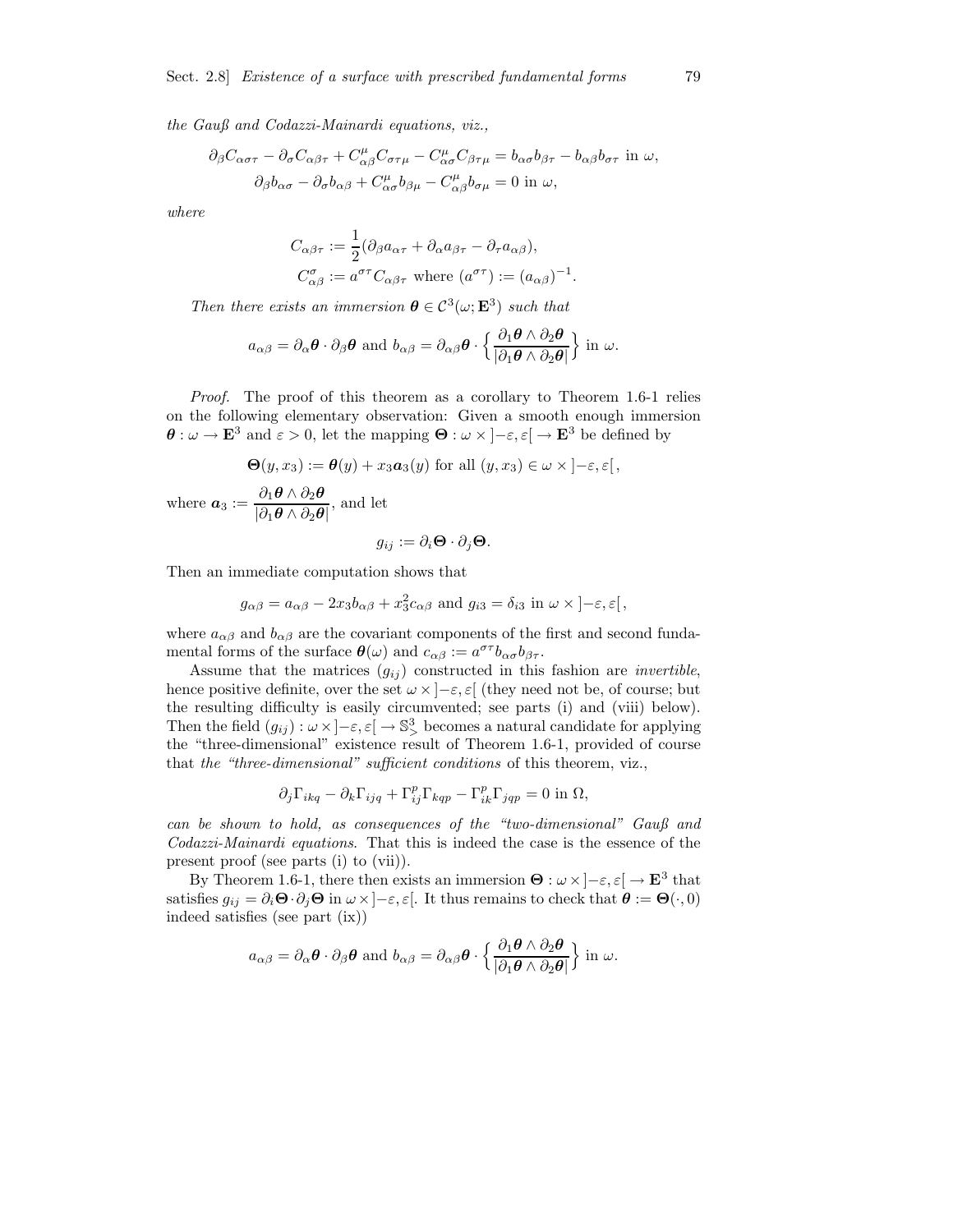The actual implementation of this program essentially involves elementary, but sometimes lengthy, computations, which accordingly will be omitted for the most part; only the main intermediate results will be recorded.

For clarity, the proof is broken into nine parts, numbered (i) to (ix).

(i) Given two matrix fields  $(a_{\alpha\beta}) \in C^2(\omega; \mathbb{S}^2)$  and  $(b_{\alpha\beta}) \in C^2(\omega; \mathbb{S}^2)$ , let the matrix field  $(g_{ij}) \in C^2(\omega \times \mathbb{R}; \mathbb{S}^3)$  be defined by

$$
g_{\alpha\beta} := a_{\alpha\beta} - 2x_3b_{\alpha\beta} + x_3^2c_{\alpha\beta}
$$
 and  $g_{i3} := \delta_{i3}$  in  $\omega \times \mathbb{R}$ 

(the variable  $y \in \omega$  is omitted;  $x_3$  designates the variable in  $\mathbb{R}$ ), where

$$
c_{\alpha\beta}:=b_\alpha^\tau b_{\beta\tau} \text{ and } b_\alpha^\tau:=a^{\sigma\tau}b_{\alpha\sigma} \text{ in }\omega.
$$

Let  $\omega_0$  be an open subset of  $\mathbb{R}^2$  such that  $\overline{\omega}_0$  is a compact subset of  $\omega$ . Then there exists  $\varepsilon_0 = \varepsilon_0(\omega_0) > 0$  such that the symmetric matrices  $(g_{ij})$  are positive definite at all points in  $\overline{\Omega}_0$ , where

$$
\Omega_0:=\omega_0\times\left]-\varepsilon_0,\varepsilon_0\right[.
$$

Besides, the elements of the inverse matrix  $(g^{pq})$  are given in  $\overline{\Omega}_0$  by

$$
g^{\alpha\beta} = \sum_{n\geq 0} (n+1)x_3^n a^{\alpha\sigma} (\mathbf{B}^n)_\sigma^\beta \text{ and } g^{i3} = \delta^{i3},
$$

where

$$
(\mathbf{B})^{\beta}_{\sigma} := b^{\beta}_{\sigma} \text{ and } (\mathbf{B}^{n})^{\beta}_{\sigma} := b^{\sigma_{1}}_{\sigma} \cdots b^{\beta}_{\sigma_{n-1}} \text{ for } n \geq 2,
$$

*i.e.*,  $(\mathbf{B}^n)_\sigma^{\beta}$  designates for any  $n \geq 0$  the element at the  $\sigma$ -th row and  $\beta$ -th column of the matrix  $\mathbf{B}^n$ . The above series are absolutely convergent in the space  $\mathcal{C}^2(\overline{\Omega}_0)$ .

Let a priori  $g^{\alpha\beta} = \sum_{n\geq 0} x_3^n h_n^{\alpha\beta}$  where  $h_n^{\alpha\beta}$  are functions of  $y \in \overline{\omega}_0$  only, so that the relations  $g^{\alpha\beta}g_{\beta\tau} = \delta^{\alpha}_{\tau}$  read

$$
h_0^{\alpha\beta} a_{\beta\tau} + x_3 (h_1^{\alpha\beta} a_{\beta\tau} - 2h_0^{\alpha\beta} b_{\beta\tau})
$$
  
+ 
$$
\sum_{n\geq 2} x_3^n (h_n^{\alpha\beta} a_{\beta\tau} - 2h_{n-1}^{\alpha\beta} b_{\beta\tau} + h_{n-2}^{\alpha\beta} c_{\beta\tau}) = \delta_\tau^\alpha.
$$

It is then easily verified that the functions  $h_n^{\alpha\beta}$  are given by

$$
h_n^{\alpha\beta} = (n+1)a^{\alpha\sigma}(\mathbf{B}^n)_{\sigma}^{\beta}, n \ge 0,
$$

so that

$$
g^{\alpha\beta} = \sum_{n\geq 0} (n+1)x_3^n a^{\alpha\sigma} b_\sigma^{\sigma_1} \cdots b_{\sigma_{n-1}}^{\beta}.
$$

It is clear that such a series is absolutely convergent in the space  $C^2(\overline{\omega}_0 \times$  $[-\varepsilon_0, \varepsilon_0]$ ) if  $\varepsilon_0 > 0$  is small enough.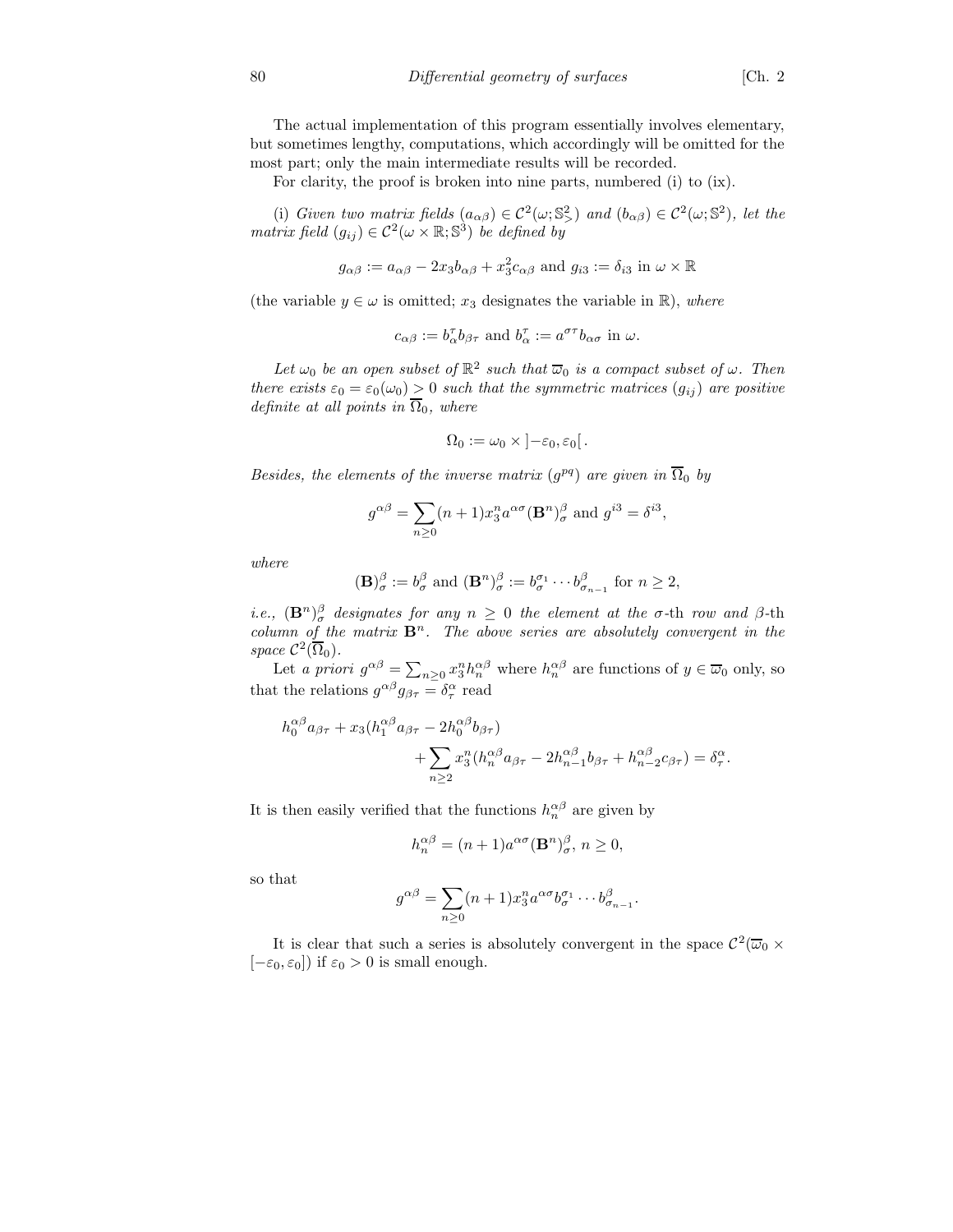(ii) The functions  $C^{\sigma}_{\alpha\beta}$  being defined by

$$
C^{\sigma}_{\alpha\beta} := a^{\sigma\tau} C_{\alpha\beta\tau},
$$

where

$$
a^{\sigma\tau}
$$
 :=  $(a_{\alpha\beta})^{-1}$  and  $C_{\alpha\beta\tau} := \frac{1}{2}(\partial_{\beta}a_{\alpha\tau} + \partial_{\alpha}a_{\beta\tau} - \partial_{\tau}a_{\alpha\beta}),$ 

define the functions

 $\overline{a}$ 

$$
b_{\alpha}^{\tau}|_{\beta} := \partial_{\beta}b_{\alpha}^{\tau} + C_{\beta\mu}^{\tau}b_{\alpha}^{\mu} - C_{\alpha\beta}^{\mu}b_{\mu}^{\tau},
$$
  

$$
b_{\alpha\beta|\sigma} := \partial_{\sigma}b_{\alpha\beta} - C_{\alpha\sigma}^{\mu}b_{\beta\mu} - C_{\beta\sigma}^{\mu}b_{\alpha\mu} = b_{\beta\alpha|\sigma}.
$$

Then

$$
b_{\alpha}^{\tau}|_{\beta} = a^{\sigma\tau}b_{\alpha\sigma|\beta} \text{ and } b_{\alpha\sigma|\beta} = a_{\sigma\tau}b_{\alpha}^{\tau}|_{\beta}.
$$

Furthermore, the assumed Codazzi-Mainardi equations imply that

$$
b_{\alpha}^{\tau}|_{\beta} = b_{\beta}^{\tau}|_{\alpha}
$$
 and  $b_{\alpha\sigma|\beta} = b_{\alpha\beta|\sigma}$ .

The above relations follow from straightforward computations based on the definitions of the functions  $b^{\tau}_{\alpha}|_{\beta}$  and  $b_{\alpha\beta|\sigma}$ . They are recorded here because they play a pervading rôle in the subsequent computations.

(iii) The functions  $g_{ij} \in C^2(\overline{\Omega}_0)$  and  $g^{ij} \in C^2(\overline{\Omega}_0)$  being defined as in part (i), define the functions  $\Gamma_{ijq} \in \mathcal{C}^1(\overline{\Omega}_0)$  and  $\Gamma_{ij}^p \in \mathcal{C}^1(\overline{\Omega}_0)$  by

$$
\Gamma_{ijq} := \frac{1}{2} (\partial_j g_{iq} + \partial_i g_{jq} - \partial_q g_{ij}) \text{ and } \Gamma_{ij}^p := g^{pq} \Gamma_{ijq}.
$$

Then the functions  $\Gamma_{ijq} = \Gamma_{jiq}$  and  $\Gamma_{ij}^p = \Gamma_{ji}^p$  have the following expressions:

$$
\Gamma_{\alpha\beta\sigma} = C_{\alpha\beta\sigma} - x_3(b_{\alpha}^{\tau}|_{\beta}a_{\tau\sigma} + 2C_{\alpha\beta}^{\tau}b_{\tau\sigma}) + x_3^2(b_{\alpha}^{\tau}|_{\beta}b_{\tau\sigma} + C_{\alpha\beta}^{\tau}c_{\tau\sigma}),
$$
  
\n
$$
\Gamma_{\alpha\beta3} = -\Gamma_{\alpha3\beta} = b_{\alpha\beta} - x_3c_{\alpha\beta},
$$
  
\n
$$
\Gamma_{\alpha33} = \Gamma_{3\beta3} = \Gamma_{33q} = 0,
$$
  
\n
$$
\Gamma_{\alpha\beta}^{\sigma} = C_{\alpha\beta}^{\sigma} - \sum_{n\geq 0} x_3^{n+1}b_{\alpha}^{\tau}|_{\beta}(\mathbf{B}^n)_{\tau}^{\sigma},
$$
  
\n
$$
\Gamma_{\alpha\beta}^3 = b_{\alpha\beta} - x_3c_{\alpha\beta},
$$
  
\n
$$
\Gamma_{\alpha3}^{\beta} = -\sum_{n\geq 0} x_3^n(\mathbf{B}^{n+1})_{\alpha}^{\beta},
$$
  
\n
$$
\Gamma_{3\beta}^3 = \Gamma_{33}^p = 0,
$$

where the functions  $c_{\alpha\beta}$ ,  $(\mathbf{B}^n)^{\sigma}_{\tau}$ , and  $b^{\tau}_{\alpha}|_{\beta}$  are defined as in parts (i) and (ii).

All computations are straightforward. We simply point out that the assumed Codazzi-Mainardi equations are needed to conclude that the factor of  $x_3$  in the function  $\Gamma_{\alpha\beta\sigma}$  is indeed that announced above. We also note that the computation of the factor of  $x_3^2$  in  $\Gamma_{\alpha\beta\sigma}$  relies in particular on the easily established relations

$$
\partial_{\alpha}c_{\beta\sigma}=b_{\beta}^{\tau}|_{\alpha}b_{\sigma\tau}+b_{\sigma}^{\mu}|_{\alpha}b_{\mu\beta}+C_{\alpha\beta}^{\mu}c_{\sigma\mu}+C_{\alpha\sigma}^{\mu}c_{\beta\mu}.
$$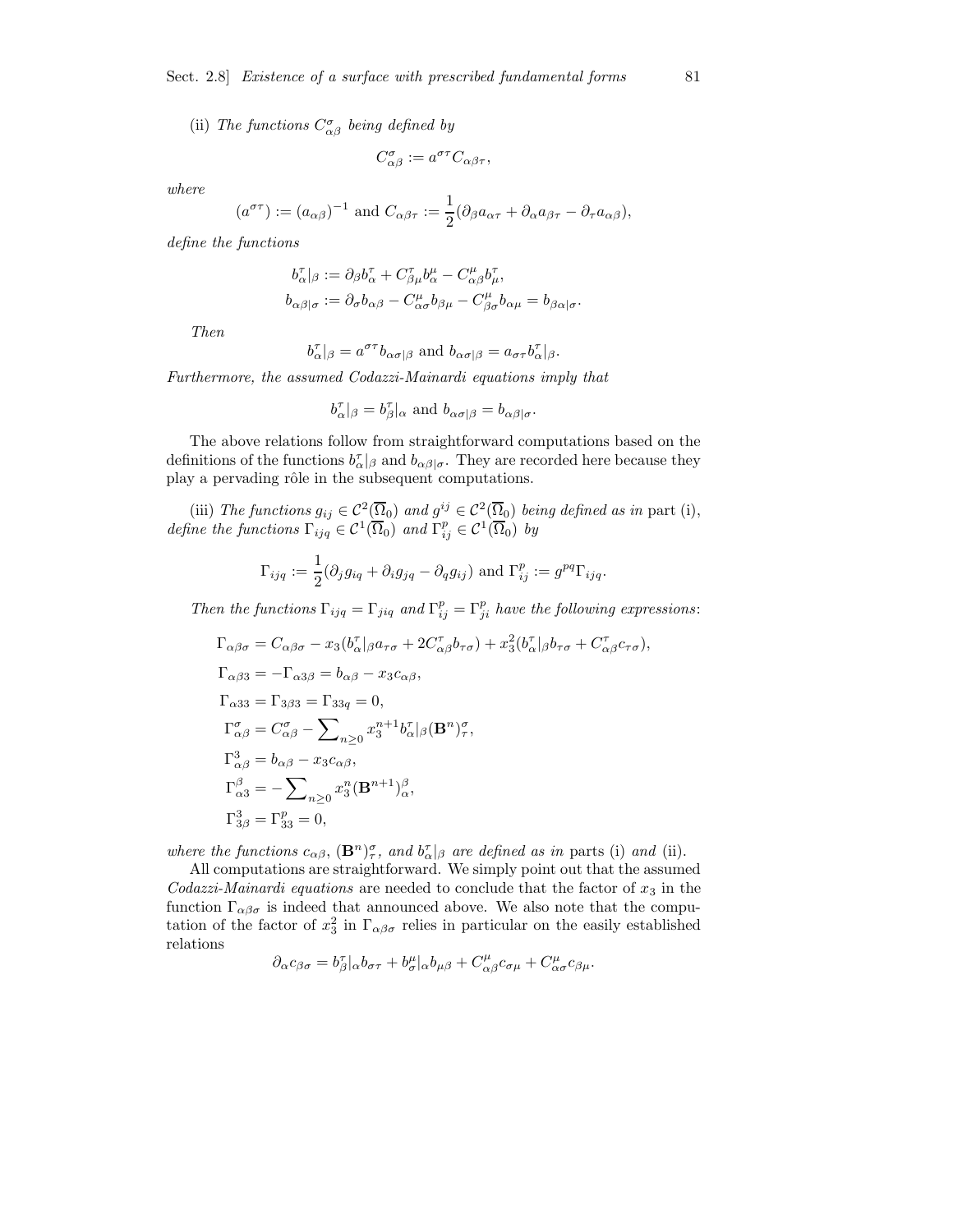(iv) The functions  $\Gamma_{ijq} \in C^1(\overline{\Omega}_0)$  and  $\Gamma_{ij}^p \in C^1(\overline{\Omega}_0)$  being defined as in part (iii), define the functions  $R_{qijk} \in C^0(\overline{\Omega}_0)$  by

$$
R_{qijk} := \partial_j \Gamma_{ikq} - \partial_k \Gamma_{ijq} + \Gamma_{ij}^p \Gamma_{kqp} - \Gamma_{ik}^p \Gamma_{jqp}.
$$

Then, in order that the relations

$$
R_{qijk} = 0 \text{ in } \overline{\Omega}_0
$$

hold, it is sufficient that

$$
R_{1212} = 0, \quad R_{\alpha 2\beta 3} = 0, \quad R_{\alpha 3\beta 3} = 0 \text{ in } \overline{\Omega}_0.
$$

The above definition of the functions  $R_{qijk}$  and that of the functions  $\Gamma_{ijq}$ and  $\Gamma_{ij}^p$  (part (iii)) together imply that, for all  $i, j, k, q$ ,

$$
R_{qijk} = R_{jkqi} = -R_{qikj},
$$
  
\n
$$
R_{qijk} = 0
$$
 if  $j = k$  or  $q = i$ .

Consequently, the relation  $R_{1212} = 0$  implies that  $R_{\alpha\beta\sigma\tau} = 0$ , the relations  $R_{\alpha 2\beta 3} = 0$  imply that  $R_{qijk} = 0$  if exactly one index is equal to 3, and finally, the relations  $R_{\alpha 3\beta 3} = 0$  imply that  $R_{qijk} = 0$  if exactly two indices are equal to 3.

(v) The functions

$$
R_{\alpha3\beta3} := \partial_{\beta}\Gamma_{33\alpha} - \partial_{3}\Gamma_{3\beta\alpha} + \Gamma_{3\beta}^{p}\Gamma_{3\alpha p} - \Gamma_{33}^{p}\Gamma_{\beta\alpha p}
$$

satisfy

$$
R_{\alpha 3\beta 3} = 0
$$
 in  $\overline{\Omega}_0$ .

These relations immediately follow from the expressions found in part (iii) for the functions  $\Gamma_{ijq}$  and  $\Gamma_{ij}^p$ . Note that neither the Gauß equations nor the Codazzi-Mainardi equations are needed here.

(vi) The functions

$$
R_{\alpha2\beta3} := \partial_{\beta}\Gamma_{23\alpha} - \partial_{3}\Gamma_{2\beta\alpha} + \Gamma^{p}_{2\beta}\Gamma_{3\alpha p} - \Gamma^{p}_{23}\Gamma_{\beta\alpha p}
$$

satisfy

$$
R_{\alpha 2\beta 3} = 0 \text{ in } \overline{\Omega}_0.
$$

The definitions of the functions  $g_{\alpha\beta}$  (part (i)) and  $\Gamma_{ijq}$  (part (iii)) show that

$$
\partial_{\beta}\Gamma_{23\alpha} - \partial_{3}\Gamma_{2\beta\alpha} = (\partial_{2}b_{\alpha\beta} - \partial_{\alpha}b_{2\beta}) + x_{3}(\partial_{\alpha}c_{2\beta} - \partial_{2}c_{\alpha\beta}).
$$

Then the expressions found in part (iii) show that

$$
\Gamma^p_{2\beta}\Gamma_{3\alpha p} - \Gamma^p_{23}\Gamma_{\beta\alpha p} = \Gamma^{\sigma}_{3\alpha}\Gamma_{2\beta\sigma} - \Gamma^{\sigma}_{23}\Gamma_{\alpha\beta\sigma} \n= C^{\sigma}_{\alpha\beta}b_{2\sigma} - C^{\sigma}_{2\beta}b_{\alpha\sigma} \n+ x_3(b^{\sigma}_2|\beta b_{\alpha\sigma} - b^{\sigma}_{\alpha}|\beta b_{2\sigma} + C^{\sigma}_{2\beta}c_{\alpha\sigma} - C^{\sigma}_{\alpha\beta}c_{2\sigma}),
$$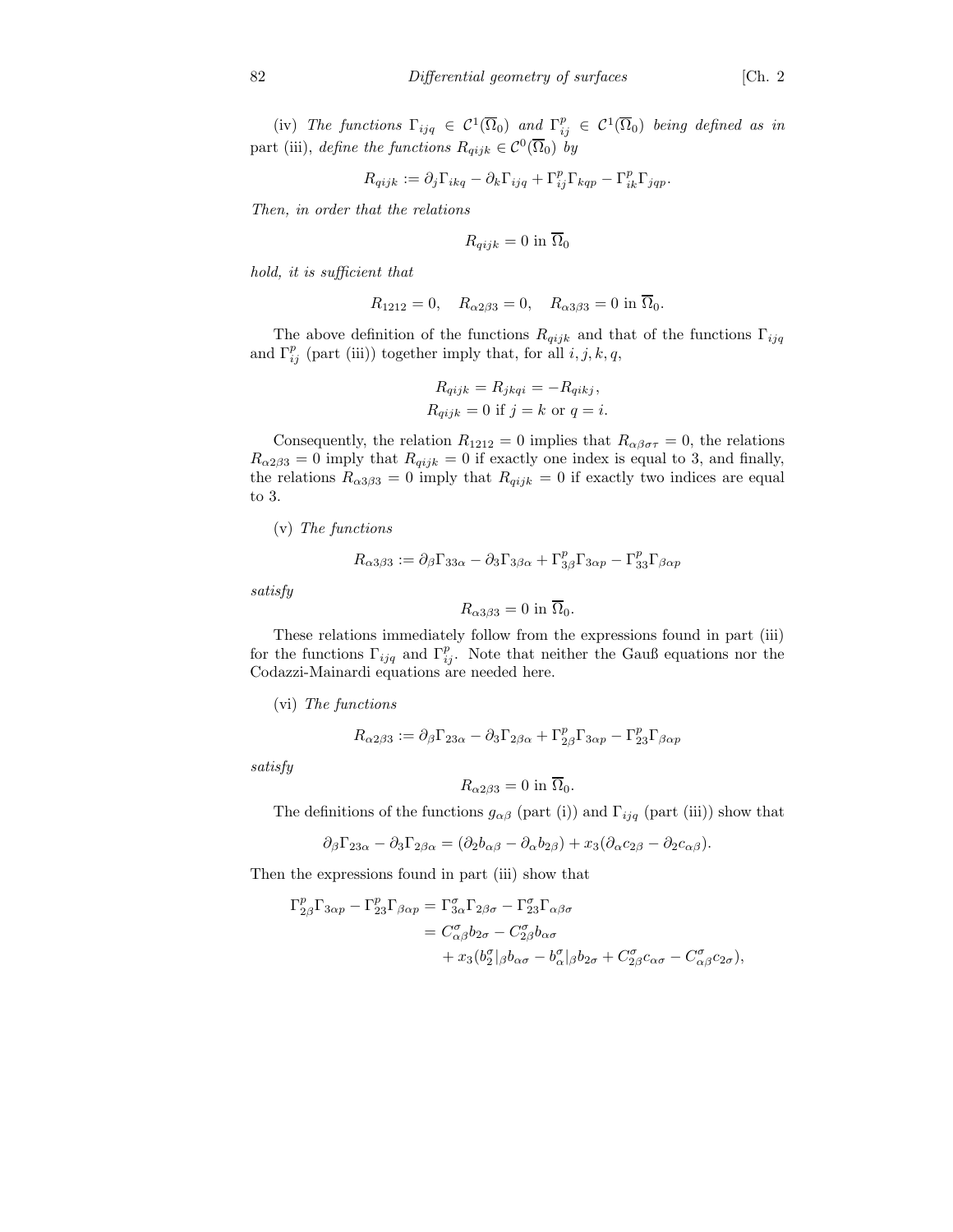and the relations  $R_{\alpha 3\beta 3} = 0$  follow by making use of the relations

$$
\partial_{\alpha}c_{\beta\sigma} = b_{\beta}^{\tau}|_{\alpha}b_{\sigma\tau} + b_{\sigma}^{\mu}|_{\alpha}b_{\mu\beta} + C_{\alpha\beta}^{\mu}c_{\sigma\mu} + C_{\alpha\sigma}^{\mu}c_{\beta\mu}
$$

together with the relations

$$
\partial_2 b_{\alpha\beta} - \partial_\alpha b_{2\beta} + C_{\alpha\beta}^\sigma b_{2\sigma} - C_{2\beta}^\sigma b_{\alpha\sigma} = 0,
$$

which are special cases of the assumed *Codazzi-Mainardi equations*.

(vii) The function

$$
R_{1212} := \partial_1 \Gamma_{221} - \partial_2 \Gamma_{211} + \Gamma_{21}^p \Gamma_{21p} - \Gamma_{22}^p \Gamma_{11p}
$$

satisfies

$$
R_{1212} = 0 \text{ in } \overline{\Omega}_0.
$$

The computations leading to this relation are fairly lengthy and they require some care. We simply record the main intermediary steps, which consist in evaluating separately the various terms occurring in the function  $R_{1212}$  rewritten as

$$
R_{1212} = (\partial_1 \Gamma_{221} - \partial_2 \Gamma_{211}) + (\Gamma_{12}^{\sigma} \Gamma_{12\sigma} - \Gamma_{11}^{\sigma} \Gamma_{22\sigma}) + (\Gamma_{123} \Gamma_{123} - \Gamma_{113} \Gamma_{223}).
$$

First, the expressions found in part (iii) for the functions  $\Gamma_{\alpha\beta3}$  easily yield

$$
\Gamma_{123}\Gamma_{123} - \Gamma_{113}\Gamma_{223} = (b_{12}^2 - b_{11}b_{22}) \n+ x_3(b_{11}c_{22} - 2b_{12}c_{12} + b_{22}c_{11}) + x_3^2(c_{12}^2 - c_{11}c_{22}).
$$

Second, the expressions found in part (iii) for the functions  $\Gamma_{\alpha\beta\sigma}$  and  $\Gamma_{\alpha\beta}^{\sigma}$ yield, after some manipulations:

$$
\Gamma_{12}^{\sigma}\Gamma_{12\sigma} - \Gamma_{11}^{\sigma}\Gamma_{22\sigma} = (C_{12}^{\sigma}C_{12}^{\sigma} - C_{11}^{\sigma}C_{22}^{\sigma})a_{\sigma\tau} \n+ x_3\{ (C_{11}^{\sigma}b_2^{\tau}]_2 - 2C_{12}^{\sigma}b_1^{\tau}]_2 + C_{22}^{\sigma}b_1^{\tau}]_1)a_{\sigma\tau} \n+ 2(C_{11}^{\sigma}C_{22}^{\tau} - C_{12}^{\sigma}C_{12}^{\tau})b_{\sigma\tau} \} \n+ x_3^2\{b_1^{\sigma}|1b_2^{\tau}|_2 - b_1^{\sigma}|2b_1^{\tau}|_2)a_{\sigma\tau} \n+ (C_{11}^{\sigma}b_2^{\tau}|_2 - 2C_{12}^{\sigma}b_1^{\tau}|_2 + C_{22}^{\sigma}b_1^{\tau}|_1)b_{\sigma\tau} \n+ (C_{11}^{\sigma}C_{22}^{\tau} - C_{12}^{\sigma}C_{12}^{\tau})c_{\sigma\tau}.
$$

Third, after somewhat delicate computations, which in particular make use of the relations established in part (ii) about the functions  $b^{\tau}_{\alpha}|_{\beta}$  and  $b_{\alpha\beta|\sigma}$ , it is found that

$$
\partial_1 \Gamma_{221} - \partial_2 \Gamma_{211} = \partial_1 C_{221} - \partial_2 C_{211} \n- x_3 \{ S_{1212} b_\alpha^\alpha + (C_{11}^\sigma b_2^\tau)_2 - 2C_{12}^\sigma b_1^\tau |_2 + C_{22}^\sigma b_1^\tau |_1) a_{\sigma\tau} \n+ 2(C_{11}^\sigma C_{22}^\tau - C_{12}^\sigma C_{12}^\tau) b_{\sigma\tau} \} \n+ x_3^2 \{ S_{\sigma\tau 12} b_1^\sigma b_2^\tau + (b_1^\sigma |_{1} b_2^\tau |_{2} - b_1^\sigma |_{2} b_1^\tau |_{2}) a_{\sigma\tau} \n+ (C_{11}^\sigma b_2^\tau |_{2} - 2C_{12}^\sigma b_1^\tau |_{2} + C_{22}^\sigma b_1^\tau |_{1}) b_\sigma \n+ (C_{11}^\sigma C_{22}^\tau - C_{12}^\sigma C_{12}^\tau) c_{\sigma\tau} \},
$$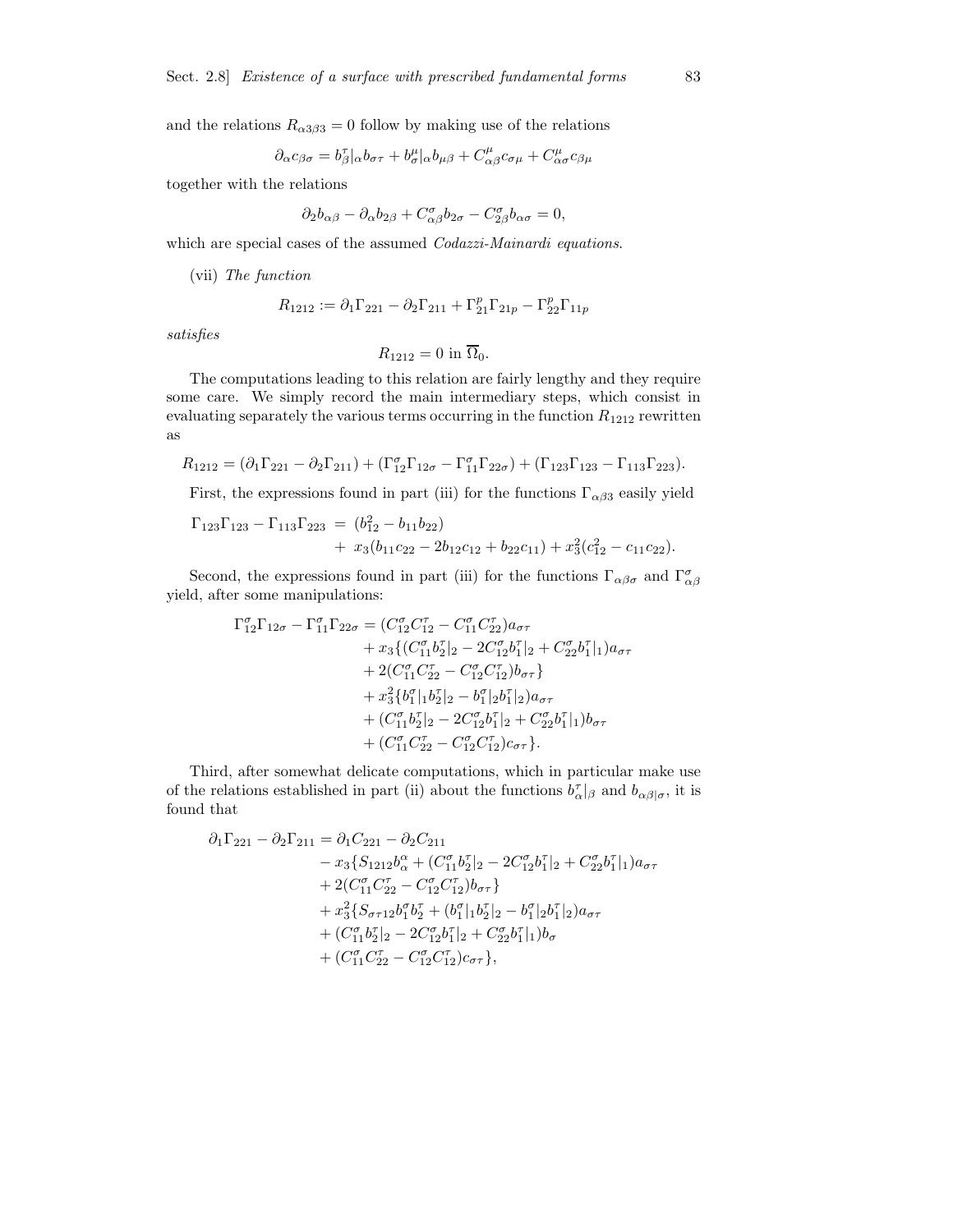where the functions

$$
S_{\tau\alpha\beta\sigma} := \partial_{\beta}C_{\alpha\sigma\tau} - \partial_{\sigma}C_{\alpha\beta\tau} + C_{\alpha\beta}^{\mu}C_{\sigma\tau\mu} - C_{\alpha\sigma}^{\mu}C_{\beta\tau\mu}
$$

are precisely those appearing in the left-hand sides of the Gauß equations. It is then easily seen that the above equations together yield

$$
R_{1212} = \{S_{1212} - (b_{11}b_{22} - b_{12}b_{12})\}
$$
  
-  $x_3 \{S_{1212} - (b_{11}b_{22} - b_{12}b_{12})b_{\alpha}^{\alpha}\}$   
+  $x_3^2 \{S_{\sigma\tau 12}b_1^{\sigma}b_2^{\tau} + (c_{12}c_{12} - c_{11}c_{22})\}.$ 

Since

$$
S_{\sigma\tau 12}b_1^{\sigma}b_2^{\tau} = S_{1212}(b_1^1b_2^2 - b_1^2b_2^1),
$$
  

$$
c_{12}c_{12} - c_{11}c_{22} = (b_{11}b_{12} - b_{11}b_{22})(b_1^1b_2^2 - b_1^2b_2^1),
$$

it is finally found that the function  $R_{1212}$  has the following remarkable expression:

$$
R_{1212} = \{S_{1212} - (b_{11}b_{22} - b_{12}b_{12})\}\{1 - x_3(b_1^1 + b_2^2) + x_3^2(b_1^1b_2^2 - b_1^2b_2^1)\}.
$$

By the assumed Gauß equations,

$$
S_{1212} = b_{11}b_{22} - b_{12}b_{12}.
$$

Hence  $R_{1212} = 0$  as announced.

(viii) Let  $\omega$  be a connected and simply-connected open subset of  $\mathbb{R}^2$ . Then there exist open subsets  $\omega_{\ell}, \ell \geq 0$ , of  $\mathbb{R}^2$  such that  $\overline{\omega}_{\ell}$  is a compact subset of  $\omega$ for each  $\ell \geq 0$  and

$$
\omega = \bigcup_{\ell \geq 0} \omega_{\ell}.
$$

Furthermore, for each  $\ell \geq 0$ , there exists  $\varepsilon_{\ell} = \varepsilon_{\ell}(\omega_{\ell}) > 0$  such that the symmetric matrices  $(g_{ij})$  are positive definite at all points in  $\overline{\Omega}_{\ell}$ , where

$$
\Omega_{\ell} := \omega_{\ell} \times \left] -\varepsilon_{\ell}, \varepsilon_{\ell} \right[.
$$

Finally, the open set

$$
\Omega:=\bigcup_{\ell\geq 0}\Omega_\ell
$$

is connected and simply-connected.

Let  $\omega_{\ell}, \ell \geq 0$ , be open subsets of  $\omega$  with compact closures  $\overline{\omega}_{\ell} \subset \omega$  such that  $\omega = \bigcup_{\ell \geq 0} \omega_{\ell}$ . For each  $\ell$ , a set  $\Omega_{\ell} := \omega_{\ell} \times [-\varepsilon_{\ell}, \varepsilon_{\ell}]$  can then be constructed in the same way that the set  $\Omega_0$  was constructed in part (i).

It is clear that the set  $\Omega := \bigcup_{\ell \geq 0} \Omega_{\ell}$  is connected. To show that  $\Omega$  is simplyconnected, let  $\gamma$  be a *loop in*  $\Omega$ , i.e., a mapping  $\gamma \in C^0([0,1];\mathbb{R}^3)$  that satisfies

$$
\gamma(0) = \gamma(1)
$$
 and  $\gamma(t) \in \Omega$  for all  $0 \le t \le 1$ .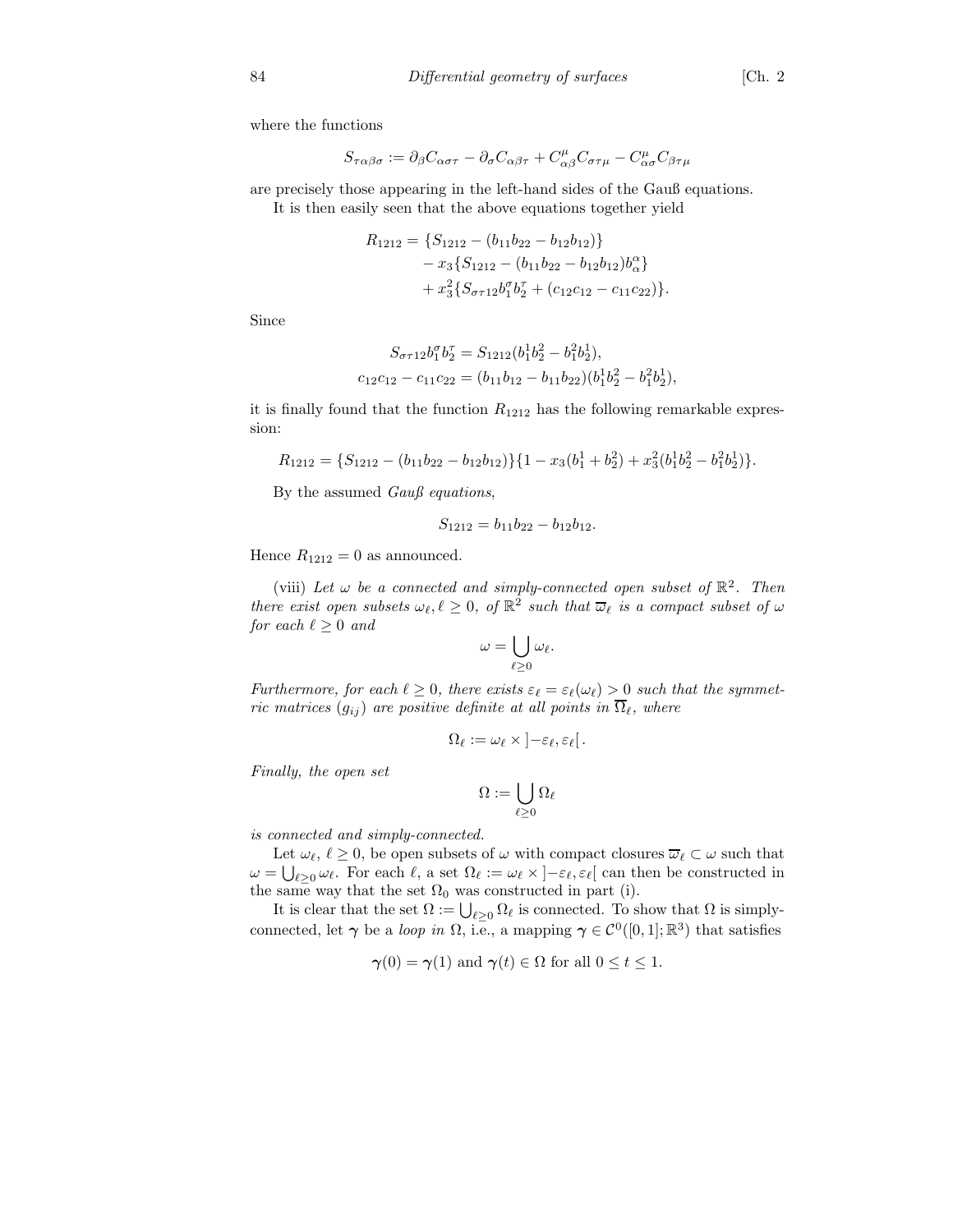Let the projection operator  $\pi : \Omega \to \omega$  be defined by  $\pi(y, x_3) = y$  for all  $(y, x_3) \in \Omega$ , and let the mapping  $\varphi_0 : [0, 1] \times [0, 1] \to \mathbb{R}^3$  be defined by

$$
\varphi_0(t,\lambda) := (1-\lambda)\gamma(t) + \lambda \pi(\gamma(t)) \text{ for all } 0 \le t \le 1, 0 \le \lambda \le 1.
$$

Then  $\varphi_0$  is a continuous mapping such that  $\varphi_0([0,1] \times [0,1]) \subset \Omega$ , by definition of the set  $\Omega$ . Furthermore,  $\varphi_0(t,0) = \gamma(t)$  and  $\varphi_0(t,1) = \pi(\gamma(t))$  for all  $t \in [0,1]$ .

The mapping

 $\widetilde{\gamma} := \boldsymbol{\pi} \circ \boldsymbol{\gamma} \in \mathcal{C}^0([0,1];\mathbb{R}^2)$ 

is a loop in  $\omega$  since  $\tilde{\gamma}(0) = \pi(\gamma(0)) = \pi(\gamma(1)) = \tilde{\gamma}(1)$  and  $\tilde{\gamma}(t) \in \omega$  for all  $0 \leq t \leq 1$ . Since  $\omega$  is simply connected, there exist a mapping  $\varphi_1 \in$  $C^0([0,1] \times [0,1]; \mathbb{R}^2)$  and a point  $y^0 \in \omega$  such that

$$
\varphi_1(t,1) = \tilde{\gamma}
$$
 and  $\varphi_1(t,2) = y^0$  for all  $0 \le t \le 1$ 

and

$$
\varphi_1(t,\lambda) \in \omega \text{ for all } 0 \le t \le 1, 1 \le \lambda \le 2.
$$

Then the mapping  $\varphi \in C^0([0,1] \times [0,2]; \mathbb{R}^3)$  defined by

$$
\varphi(t,\lambda) = \varphi_0(t,\lambda) \quad \text{for all} \quad 0 \le t \le 1, \, 0 \le \lambda \le 1, \n\varphi(t,\lambda) = \varphi_1(t,\lambda) \quad \text{for all} \quad 0 \le t \le 1, \, 1 \le \lambda \le 2,
$$

is a homotopy in  $\Omega$  that reduces the loop  $\gamma$  to the point  $(y^0, 0) \in \Omega$ . Hence the set  $\Omega$  is simply-connected.

(ix) By parts (iv) to (viii), the functions  $\Gamma_{ijq} \in C^1(\Omega)$  and  $\Gamma_{ij}^p \in C^1(\Omega)$ constructed as in part (iii) satisfy

$$
\partial_j \Gamma_{ikq} - \partial_k \Gamma_{ijq} + \Gamma_{ij}^p \Gamma_{kqp} - \Gamma_{ik}^p \Gamma_{jqp} = 0
$$

in the connected and simply-connected open set  $\Omega$ . By Theorem 1.6-1, there thus exists an immersion  $\mathbf{\Theta} \in \mathcal{C}^3(\Omega; \mathbf{E}^3)$  such that

$$
g_{ij} = \partial_i \mathbf{\Theta} \cdot \partial_j \mathbf{\Theta} \text{ in } \Omega,
$$

where the matrix field  $(g_{ij}) \in C^2(\Omega; \mathbb{S}^3)$  is defined by

$$
g_{\alpha\beta} = a_{\alpha\beta} - 2x_3 b_{\alpha\beta} + x_3^2 c_{\alpha\beta} \text{ and } g_{i3} = \delta_{i3} \text{ in } \Omega.
$$

Then the mapping  $\boldsymbol{\theta} \in C^3(\omega; \mathbf{E}^3)$  defined by

$$
\boldsymbol{\theta}(y) = \boldsymbol{\Theta}(y,0) \text{ for all } y \in \omega,
$$

satisfies

$$
a_{\alpha\beta}=\partial_{\alpha}\boldsymbol{\theta}\cdot\partial_{\beta}\boldsymbol{\theta} \text{ and } b_{\alpha\beta}=\partial_{\alpha\beta}\boldsymbol{\theta}\cdot\left\{\frac{\partial_1\boldsymbol{\theta}\wedge\partial_2\boldsymbol{\theta}}{|\partial_1\boldsymbol{\theta}\wedge\partial_2\boldsymbol{\theta}|}\right\}\text{ in }\omega.
$$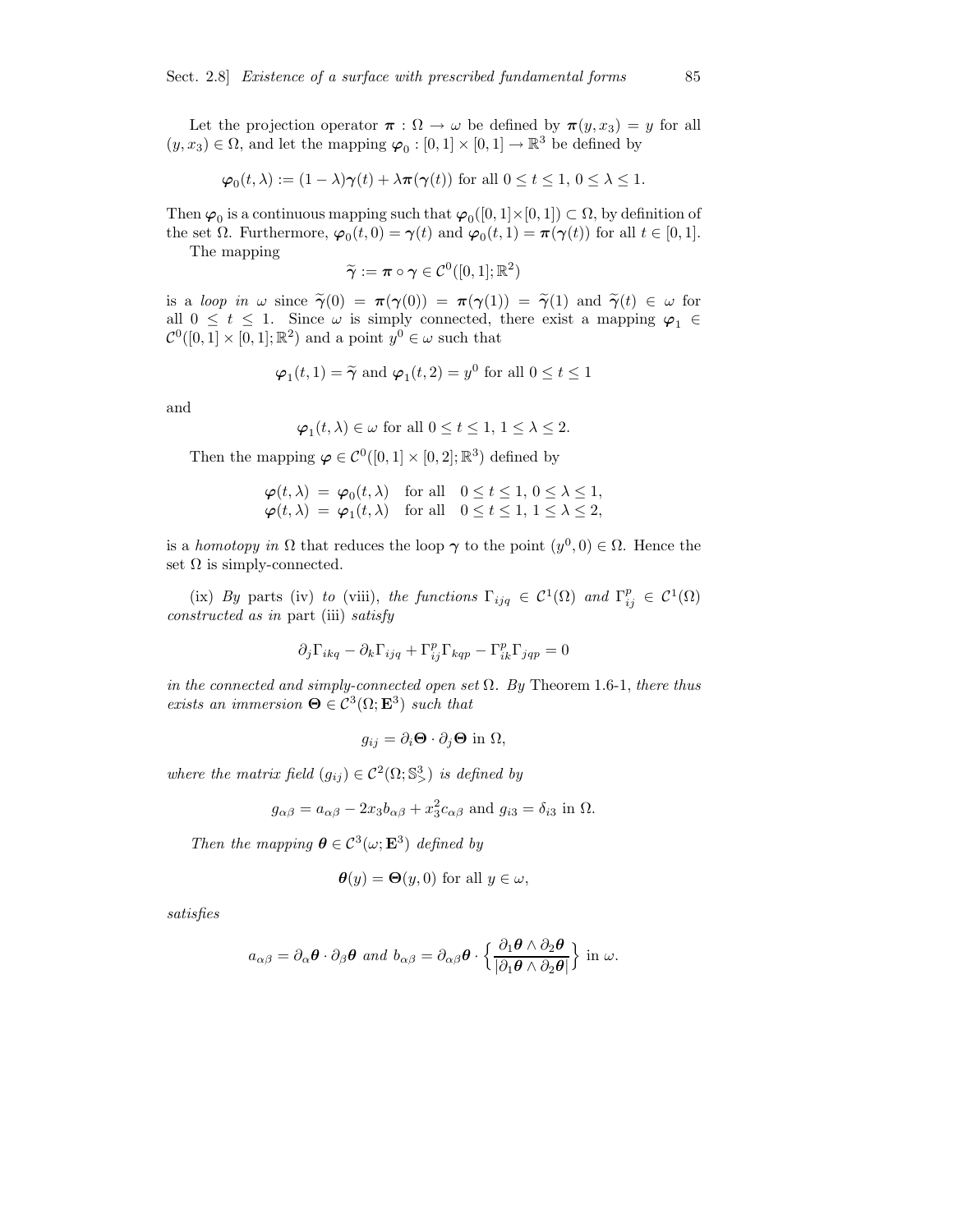Let  $g_i := \partial_i \Theta$ . Then  $\partial_{33} \Theta = \partial_3 g_3 = \Gamma^p_{33} g_p = 0$ ; cf. part (iii). Hence there exists a mapping  $\boldsymbol{\theta}^1 \in \mathcal{C}^3(\omega; \mathbf{E}^3)$  such that

$$
\Theta(y, x_3) = \theta(y) + x_3 \theta^1(y) \text{ for all } (y, x_3) \in \Omega,
$$

and consequently,  $g_{\alpha} = \partial_{\alpha} \theta + x_3 \partial_{\alpha} \theta^1$  and  $g_3 = \theta^1$ . The relations  $g_{i3} = g_i \cdot g_3 =$  $\delta_{i3}$  (cf. part (i)) then show that

$$
(\partial_{\alpha}\boldsymbol{\theta} + x_3 \partial_{\alpha}\boldsymbol{\theta}^1) \cdot \boldsymbol{\theta}^1 = 0 \text{ and } \boldsymbol{\theta}^1 \cdot \boldsymbol{\theta}^1 = 1.
$$

These relations imply that  $\partial_{\alpha} \theta \cdot \theta^1 = 0$ . Hence either  $\theta^1 = a_3$  or  $\theta^1 = -a_3$ in  $\omega$ , where

$$
\boldsymbol{a}_3:=\frac{\partial_1\boldsymbol{\theta}\wedge\partial_2\boldsymbol{\theta}}{|\partial_1\boldsymbol{\theta}\wedge\partial_2\boldsymbol{\theta}|}.
$$

But  $\boldsymbol{\theta}^1 = -\boldsymbol{a}_3$  is ruled out since

$$
\{\partial_1 \boldsymbol{\theta} \wedge \partial_2 \boldsymbol{\theta}\} \cdot \boldsymbol{\theta}^1 = \det(g_{ij})|_{x_3=0} > 0.
$$

Noting that

$$
\partial_{\alpha} \boldsymbol{\theta} \cdot \boldsymbol{a}_3 = 0
$$
 implies  $\partial_{\alpha} \boldsymbol{\theta} \cdot \partial_{\beta} \boldsymbol{a}_3 = -\partial_{\alpha\beta} \boldsymbol{\theta} \cdot \boldsymbol{a}_3$ ,

we obtain, on the one hand,

$$
g_{\alpha\beta} = (\partial_{\alpha}\boldsymbol{\theta} + x_3 \partial_{\alpha} \boldsymbol{a}_3) \cdot (\partial_{\beta}\boldsymbol{\theta} + x_3 \partial_{\beta} \boldsymbol{a}_3)
$$
  
=  $\partial_{\alpha}\boldsymbol{\theta} \cdot \partial_{\beta}\boldsymbol{\theta} - 2x_3 \partial_{\alpha\beta}\boldsymbol{\theta} \cdot \boldsymbol{a}_3 + x_3^2 \partial_{\alpha} \boldsymbol{a}_3 \cdot \partial_{\beta} \boldsymbol{a}_3$  in  $\Omega$ .

Since, on the other hand,

$$
g_{\alpha\beta} = a_{\alpha\beta} - 2x_3 b_{\alpha\beta} + x_3^2 c_{\alpha\beta}
$$
 in  $\Omega$ 

by part (i), we conclude that

$$
a_{\alpha\beta} = \partial_{\alpha}\boldsymbol{\theta} \cdot \partial_{\beta}\boldsymbol{\theta}
$$
 and  $b_{\alpha\beta} = \partial_{\alpha\beta}\boldsymbol{\theta} \cdot \boldsymbol{a}_3$  in  $\omega$ ,

as desired. This completes the proof.  $\Box$ 

Remarks. (1) The functions  $c_{\alpha\beta} = b_{\alpha}^{\dagger} b_{\beta\tau} = \partial_{\alpha} a_{3} \cdot \partial_{\beta} a_{3}$  introduced in part (i) are the covariant components of the *third fundamental form* of the surface  $\theta(\omega)$ .

(2) The series expansion  $g^{\alpha\beta} = \sum_{n\geq 0} (n+1)x_3^n a^{\alpha\sigma} (\mathbf{B}^n)_\sigma^\beta$  found in part (i) is known; cf., e.g., Naghdi [1972].

(3) The Gauß equations are used only once in the above proof, for showing that  $R_{1212} = 0$  in part (vii).

The definitions of the functions  $C^{\sigma}_{\alpha\beta}$  and  $C_{\alpha\beta\tau}$  imply that the sixteen Gauß equations are satisfied if and only if they are satisfied for  $\alpha = 1, \beta = 2$ ,  $\sigma = 1, \tau = 2$  and that the Codazzi-Mainardi equations are satisfied if and only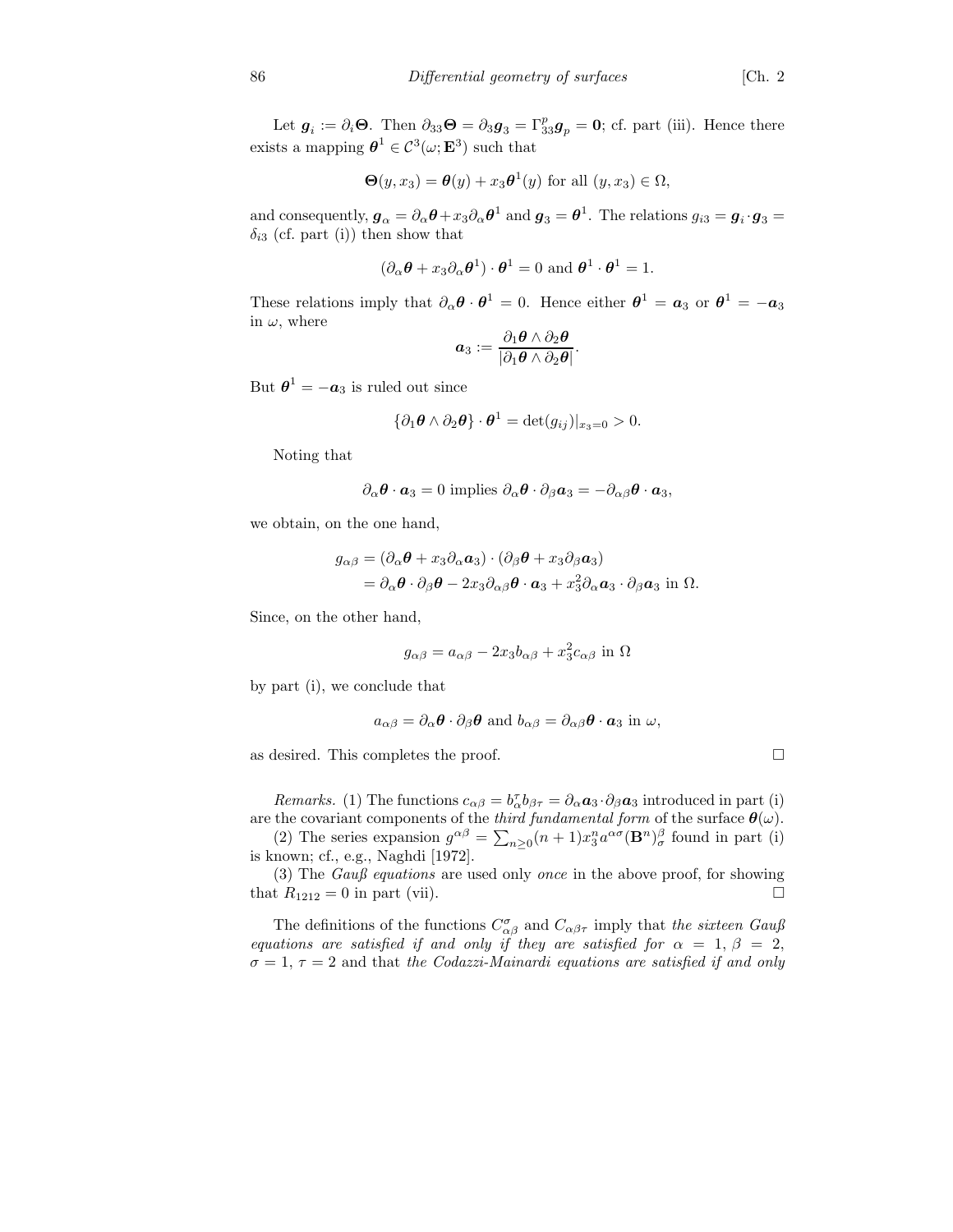if they are satisfied for  $\alpha = 1, \beta = 2, \sigma = 1$  and  $\alpha = 1, \beta = 2, \sigma = 2$  (other choices of indices with the same properties are clearly possible).

In other words, the Gauß equations and the Codazzi-Mainardi equations in fact reduce to one and two equations, respectively.

The regularity assumptions made in Theorem 2.8-1 on the matrix fields ( $a_{\alpha\beta}$ ) and  $(b_{\alpha\beta})$  can be significantly relaxed in several ways. First, C. Mardare [2003b] has shown by means of an *ad hoc*, but not trivial, modification of the proof given here, that the existence of an immersion  $\theta \in C^3(\omega; \mathbf{E}^3)$  still holds under the weaker (but certainly more natural, in view of the regularity of the resulting immersion  $\theta$ ) assumption that  $(b_{\alpha\beta}) \in C^1(\omega; \mathbb{S}^2)$ , all other assumptions of Theorem 2.8-1 holding verbatim.

In fact, Hartman & Wintner [1950] have shown the stronger result that the existence theorem still holds if  $(a_{\alpha\beta}) \in C^1(\omega; \mathbb{S}^2)$  and  $(b_{\alpha\beta}) \in C^0(\omega; \mathbb{S}^2)$ , with a resulting mapping  $\theta$  in the space  $\mathcal{C}^2(\omega; \mathbf{E}^3)$ . Their result has been itself superseded by that of S. Mardare [2004], which asserts that if  $(a_{\alpha\beta}) \in W^{1,\infty}_{loc}(\omega; \mathbb{S}^2)$ and  $(b_{\alpha\beta}) \in L^{\infty}_{loc}(\omega; \mathbb{S}^2)$  are two matrix fields that satisfy the Gauß and Codazzi-Mainardi equations in the sense of distributions, then there exists a mapping  $\boldsymbol{\theta} \in W^{2,\infty}_{loc}(\omega)$  such that  $(a_{\alpha\beta})$  and  $(b_{\alpha\beta})$  are the fundamental forms of the surface  $\boldsymbol{\theta}(\omega)$ .

### 2.9 UNIQUENESS UP TO ISOMETRIES OF SURFACES WITH THE SAME FUNDAMENTAL FORMS

In Section 2.8, we have established the *existence* of an immersion  $\boldsymbol{\theta} : \omega \subset \mathbb{R}^2 \to$  $\mathbf{E}^3$  giving rise to a surface  $\boldsymbol{\theta}(\omega)$  with prescribed first and second fundamental forms, provided these forms satisfy ad hoc sufficient conditions. We now turn to the question of uniqueness of such immersions.

This is the object of the next theorem, which constitutes another *rigidity* theorem, called the **rigidity theorem for surfaces**. Like its "three-dimensional counterpart" (Theorem 1.7-1), it asserts that, if two immersions  $\theta \in C^2(\omega; \mathbb{E}^3)$ and  $\hat{\theta} \in C^2(\omega; \mathbf{E}^3)$  share the same fundamental forms, then the surface  $\hat{\theta}(\omega)$ is obtained by subjecting the surface  $\theta(\omega)$  to a *rotation* (represented by an orthogonal matrix  $\bf{Q}$  with det  $\bf{Q} = 1$ , then by subjecting the rotated surface to a *translation* (represented by a vector c). Such a "rigid" transformation is thus an *isometry* in  $\mathbf{E}^3$ .

As shown by Ciarlet & Larsonneur [2001] (whose proof is adapted here), the issue of uniqueness can be resolved as a corollary to its "three-dimensional counterpart", like the issue of existence. We recall that  $\mathbb{O}^3$  denotes the set of all orthogonal matrices of order three and that  $\mathbb{O}^3_+ = {\mathbf{Q} \in \mathbb{O}^3; \det \mathbf{Q} = 1}$  denotes the set of all  $3 \times 3$  rotations.

**Theorem 2.9-1.** Let  $\omega$  be a connected open subset of  $\mathbb{R}^2$  and let  $\theta \in C^2(\omega; \mathbf{E}^3)$ and  $\hat{\boldsymbol{\theta}} \in C^2(\omega; \mathbf{E}^3)$  be two immersions such that their associated first and second fundamental forms satisfy (with self-explanatory notations)

$$
a_{\alpha\beta} = \tilde{a}_{\alpha\beta}
$$
 and  $b_{\alpha\beta} = b_{\alpha\beta}$  in  $\omega$ .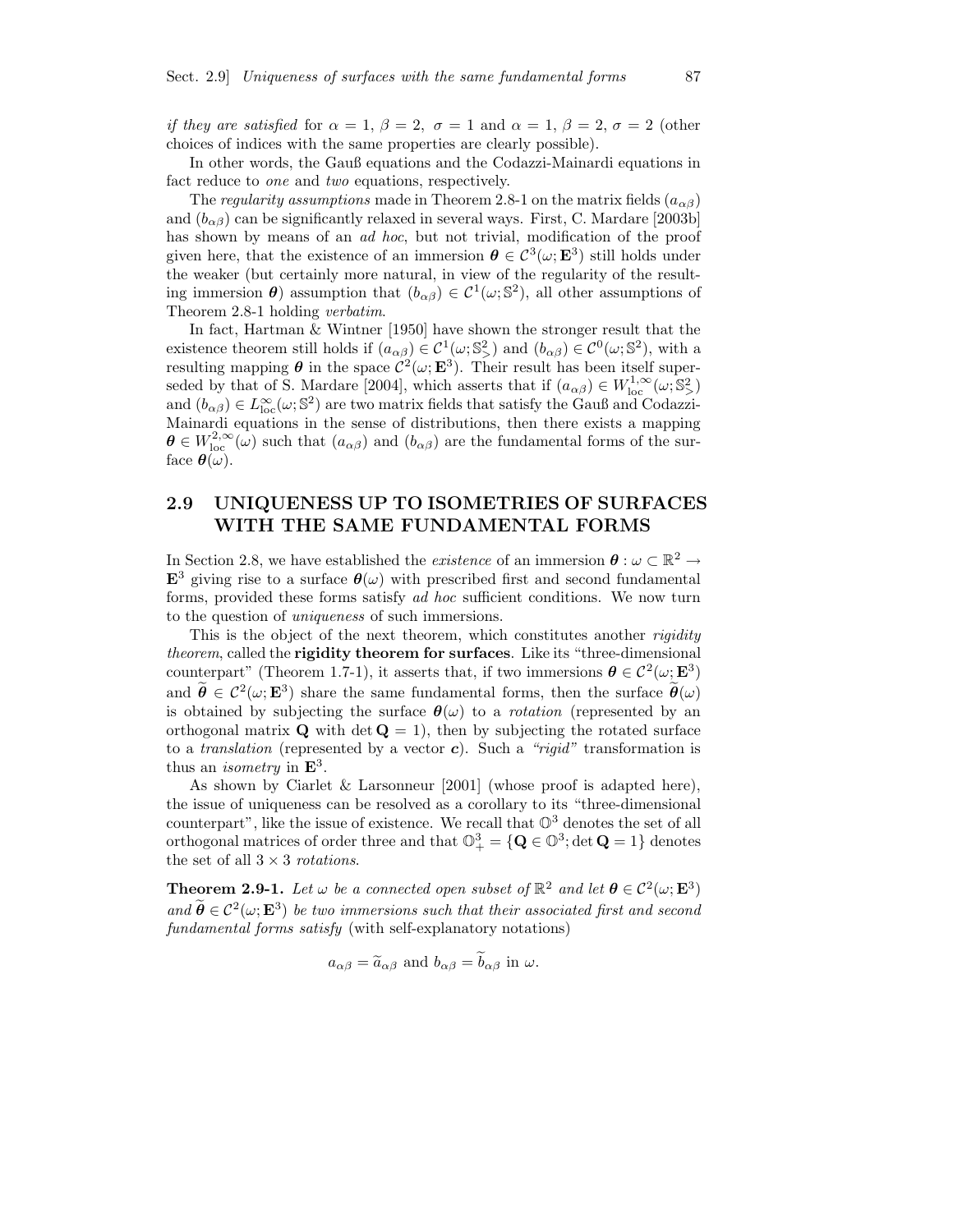Then there exist a vector  $c \in \mathbf{E}^3$  and a rotation  $\mathbf{Q} \in \mathbb{O}^3_+$  such that

$$
\boldsymbol{\theta}(y) = \boldsymbol{c} + \mathbf{Q}\boldsymbol{\theta}(y) \text{ for all } y \in \omega.
$$

Proof. Arguments similar to those used in parts (i) and (viii) of the proof of Theorem 2.8-1 show that there exist open subsets  $\omega_{\ell}$  of  $\omega$  and real numbers  $\varepsilon_\ell > 0, \ell \geq 0$ , such that the symmetric matrices  $(g_{ij})$  defined by

$$
g_{\alpha\beta} := a_{\alpha\beta} - 2x_3b_{\alpha\beta} + x_3^2c_{\alpha\beta}
$$
 and  $g_{i3} = \delta_{i3}$ ,

where  $c_{\alpha\beta} := a^{\sigma\tau} b_{\alpha\sigma} b_{\beta\tau}$ , are positive definite in the set

$$
\Omega:=\bigcup_{\ell\geq 0}\omega_\ell\times\left]-\varepsilon_\ell,\varepsilon_\ell\right[.
$$

The two immersions  $\Theta \in C^1(\Omega; \mathbf{E}^3)$  and  $\widetilde{\Theta} \in C^1(\Omega; \mathbf{E}^3)$  defined by (with self-explanatory notations)

$$
\Theta(y, x_3) := \theta(y) + x_3 a_3(y) \text{ and } \widetilde{\Theta}(y, x_3) := \widetilde{\theta}(y) + x_3 \widetilde{a}_3(y)
$$

for all  $(y, x_3) \in \Omega$  therefore satisfy

$$
g_{ij} = \widetilde{g}_{ij} \text{ in } \Omega.
$$

By Theorem 1.7-1, there exist a vector  $c \in E^3$  and an orthogonal matrix  $\mathbf{Q} \in \mathbb{O}^3$  such that

$$
\Theta(y, x_3) = \mathbf{c} + \mathbf{Q}\Theta(y, x_3)
$$
 for all  $(y, x_3) \in \Omega$ .

Hence, on the one hand,

$$
\det \nabla \Theta(y, x_3) = \det \mathbf{Q} \det \nabla \widetilde{\Theta}(y, x_3) \text{ for all } (y, x_3) \in \Omega.
$$

On the other hand, a simple computation shows that

$$
\det \mathbf{\nabla} \Theta(y, x_3) = \sqrt{\det(a_{\alpha\beta}(y)\{1 - x_3(b_1^1 + b_2^2)(y) + x_3^2(b_1^1b_2^2 - b_1^2b_2^1)(y)\}}
$$

for all  $(y, x_3) \in \Omega$ , where

$$
b_{\alpha}^{\beta}(y) := a^{\beta \sigma}(y) b_{\alpha \sigma}(y), y \in \omega,
$$

so that

$$
\det \nabla \Theta(y, x_3) = \det \nabla \widetilde{\Theta}(y, x_3) \text{ for all } (y, x_3) \in \Omega.
$$

Therefore det  $\mathbf{Q} = 1$ , which shows that the matrix  $\mathbf{Q} \in \mathbb{O}^3$  is in fact a rotation. The conclusion then follows by letting  $x_3 = 0$  in the relation

$$
\Theta(y, x_3) = \mathbf{c} + \mathbf{Q} \widetilde{\Theta}(y, x_3) \text{ for all } (y, x_3) \in \Omega.
$$

 $\Box$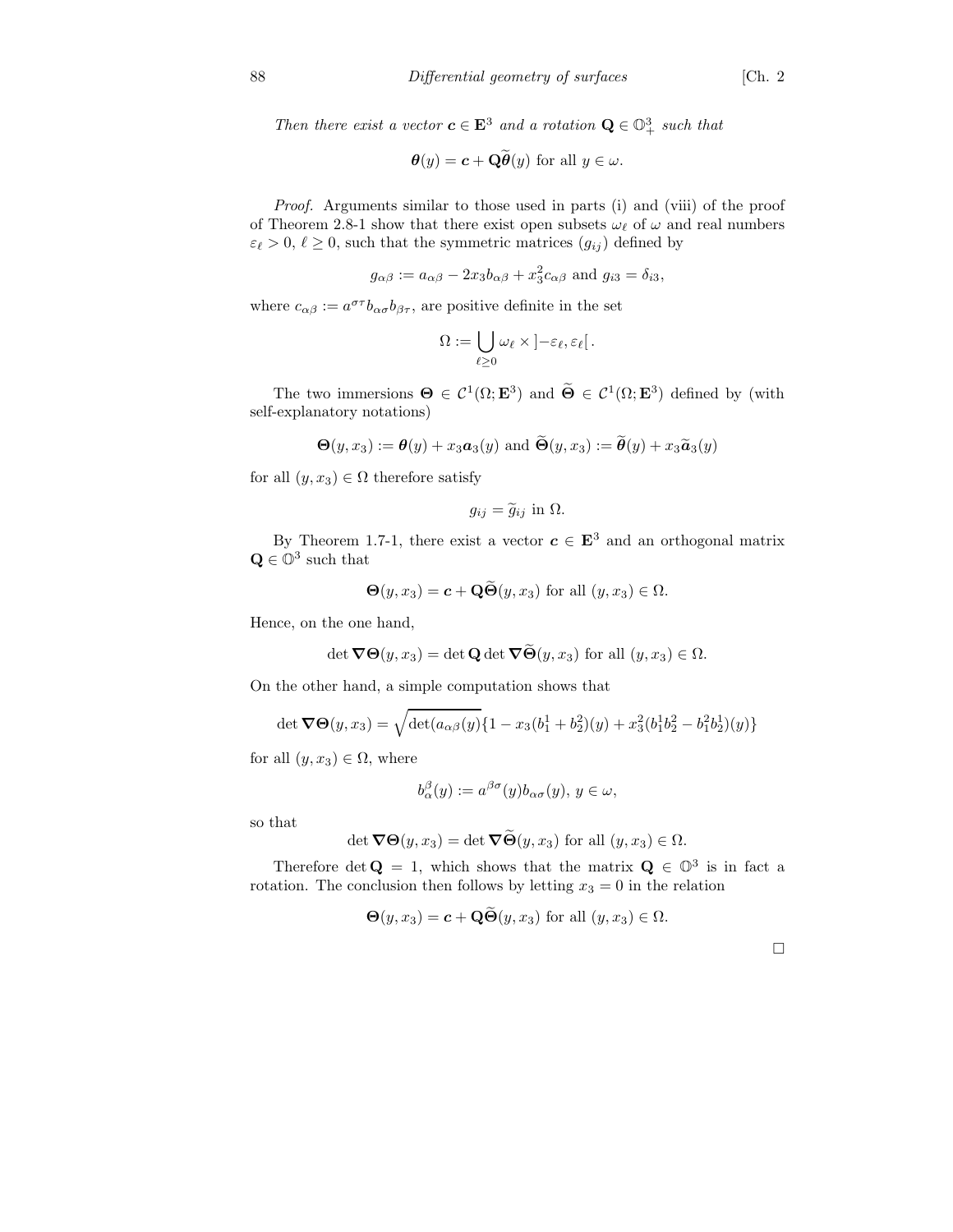As a preparation to our next result, we note that the second fundamental form of the surface  $\theta(\omega)$  can still be defined under the weaker assumptions that  $\boldsymbol{\theta} \in \mathcal{C}^1(\omega; \mathbf{E}^3)$  and  $\boldsymbol{a}_3 = \frac{\boldsymbol{a}_1 \wedge \boldsymbol{a}_2}{|\boldsymbol{a}_1 \wedge \boldsymbol{a}_2|}$  $\frac{a_1 \wedge a_2}{|a_1 \wedge a_2|} \in C^1(\omega; \mathbf{E}^3)$ , by means of the definition

$$
b_{\alpha\beta}:=-\bm{a}_\alpha\cdot\partial_\beta\bm{a}_3,
$$

which evidently coincides with the usual one when  $\theta \in C^2(\omega; \mathbf{E}^3)$ .

Theorem 2.9-1 constitutes the "classical" rigidity theorem for surfaces, in the sense that both immersions  $\theta$  and  $\tilde{\theta}$  are assumed to be in the space  $\mathcal{C}^2(\omega; \mathbf{E}^3)$ .

Following Ciarlet & C. Mardare [2004a], we now show that a similar result holds under the assumptions that  $\widetilde{\boldsymbol{\theta}} \in H^1(\omega; \mathbf{E}^3)$  and  $\widetilde{\boldsymbol{a}}_3 := \frac{\widetilde{\boldsymbol{a}}_1 \wedge \widetilde{\boldsymbol{a}}_2}{|\widetilde{\boldsymbol{a}}_1 \wedge \widetilde{\boldsymbol{a}}_2|}$  $\frac{\left|\widetilde{a}_{1} \wedge \widetilde{a}_{2}\right|}{\left|\cdots\right|} \in$  $H^1(\omega; \mathbf{E}^3)$  (with self-explanatory notations). Naturally, our first task will be to verify that the vector field  $\tilde{a}_3$ , which is not necessarily well defined a.e. in  $\omega$  for an arbitrary mapping  $\hat{\theta} \in H^1(\omega; \mathbf{E}^3)$ , is nevertheless well defined a.e. in  $\omega$  for those mappings  $\tilde{\theta}$  that satisfy the assumptions of the next theorem. This fact will in turn imply that the functions  $b_{\alpha\beta} := -\tilde{a}_{\alpha} \cdot \partial_{\beta} \tilde{a}_3$  are likewise well defined a.e. in  $\omega$ .

**Theorem 2.9-2.** Let  $\omega$  be a connected open subset of  $\mathbb{R}^2$  and let  $\theta \in C^1(\omega; \mathbf{E}^3)$ be an immersion that satisfies  $a_3 \in C^1(\omega; \mathbf{E}^3)$ . Assume that there exists a vector field  $\hat{\boldsymbol{\theta}} \in H^1(\omega; \mathbf{E}^3)$  that satisfies

 $\widetilde{a}_{\alpha\beta} = a_{\alpha\beta}$  a.e. in  $\omega$ ,  $\widetilde{a}_3 \in H^1(\omega; \mathbf{E}^3)$ , and  $\widetilde{b}_{\alpha\beta} = b_{\alpha\beta}$  a.e. in  $\omega$ .

Then there exist a vector  $c \in \mathbf{E}^3$  and a matrix  $\mathbf{Q} \in \mathbb{O}^3_+$  such that

$$
\widetilde{\boldsymbol{\theta}}(y) = \boldsymbol{c} + \mathbf{Q}\boldsymbol{\theta}(y) \text{ for almost all } y \in \omega.
$$

Proof. The proof essentially relies on the extension to a Sobolev space setting of the "three-dimensional" rigidity theorem established in Theorem 1.7-3.

(i) To begin with, we record several technical preliminaries.

*First*, we observe that the relations  $\tilde{a}_{\alpha\beta} = a_{\alpha\beta}$  a.e. in  $\omega$  and the assumption that  $\boldsymbol{\theta} \in C^1(\omega; \mathbf{E}^3)$  is an immersion together imply that

$$
|\tilde{a}_1 \wedge \tilde{a}_2| = \sqrt{\det(\tilde{a}_{\alpha\beta})} = \sqrt{\det(a_{\alpha\beta})} > 0
$$
 a.e. in  $\omega$ .

Consequently, the vector field  $\tilde{a}_3$ , and thus the functions  $\tilde{b}_{\alpha\beta}$ , are well defined a.e. in  $\omega$ .

Second, we establish that

$$
b_{\alpha\beta} = b_{\beta\alpha}
$$
 in  $\omega$  and  $\tilde{b}_{\alpha\beta} = \tilde{b}_{\beta\alpha}$  a.e. in  $\omega$ ,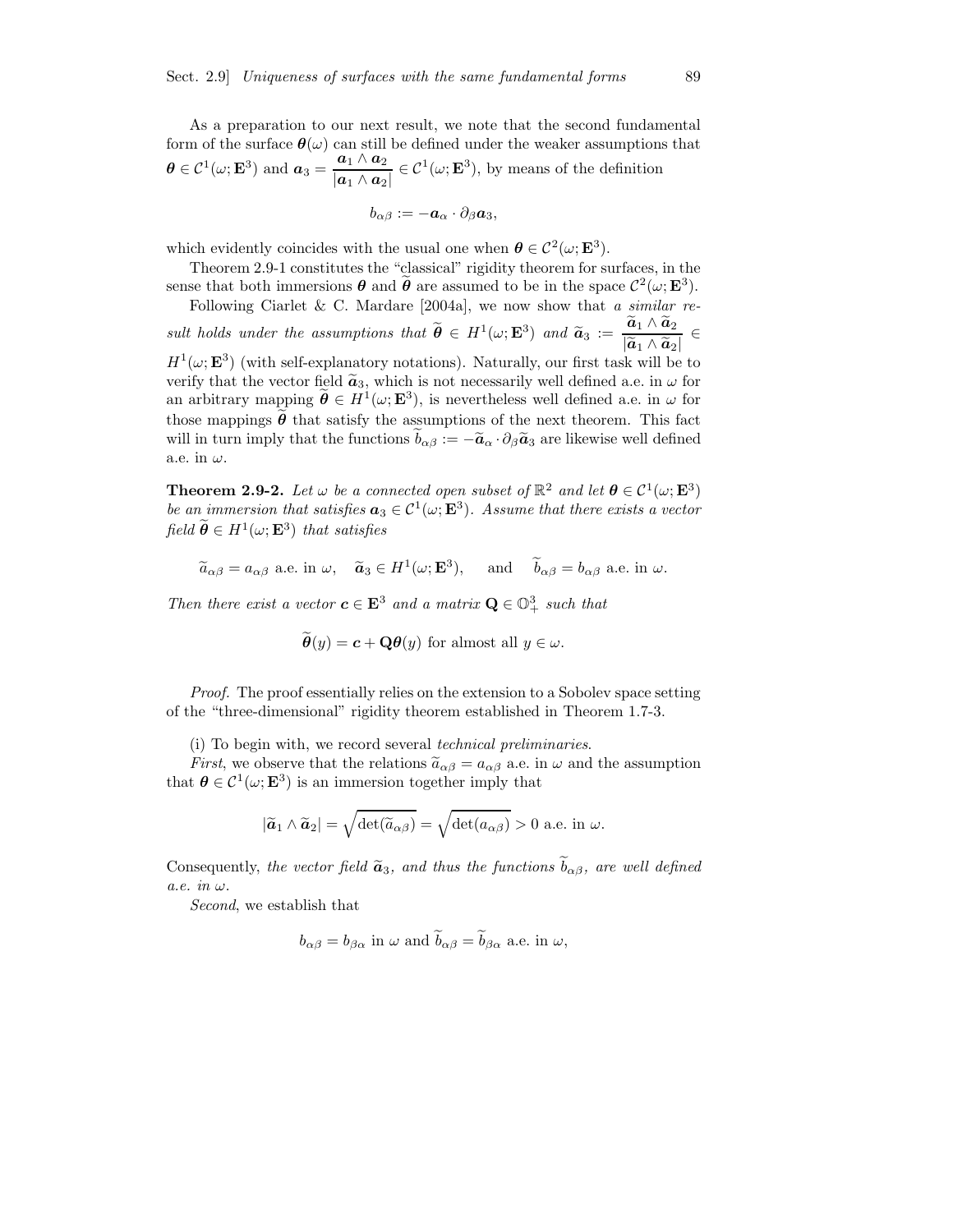i.e., that  $\mathbf{a}_{\alpha} \cdot \partial_{\beta} \mathbf{a}_{3} = \mathbf{a}_{\beta} \cdot \partial_{\alpha} \mathbf{a}_{3}$  in  $\omega$  and  $\widetilde{\mathbf{a}}_{\alpha} \cdot \partial_{\beta} \widetilde{\mathbf{a}}_{3} = \widetilde{\mathbf{a}}_{\beta} \cdot \partial_{\alpha} \widetilde{\mathbf{a}}_{3}$  a.e. in  $\omega$ . To this end, we note that either the assumptions  $\theta \in C^1(\omega; \mathbf{E}^3)$  and  $\mathbf{a}_3 \in C^1(\omega; \mathbf{E}^3)$ together, or the assumptions  $\boldsymbol{\theta} \in H^1(\omega; \mathbf{E}^3)$  and  $\boldsymbol{a}_3 \in H^1(\omega; \mathbf{E}^3)$  together, imply that  $a_{\alpha} \cdot \partial_{\beta} a_{3} = \partial_{\alpha} \theta \cdot \partial_{\beta} a_{3} \in L^{1}_{loc}(\omega)$ , hence that  $\partial_{\alpha} \theta \cdot \partial_{\beta} a_{3} \in \mathcal{D}'(\omega)$ .

Given any  $\varphi \in \mathcal{D}(\omega)$ , let U denote an open subset of  $\mathbb{R}^2$  such that supp  $\varphi \subset U$ and  $\overline{U}$  is a compact subset of  $\omega$ . Denoting by  $_{X'}\langle \cdot, \cdot \rangle_X$  the duality pairing between a topological vector space  $X$  and its dual  $X'$ , we have

$$
\mathcal{D}'(\omega)\langle\partial_{\alpha}\boldsymbol{\theta}\cdot\partial_{\beta}\boldsymbol{a}_{3},\varphi\rangle_{\mathcal{D}(\omega)} = \int_{\omega}\varphi\partial_{\alpha}\boldsymbol{\theta}\cdot\partial_{\beta}\boldsymbol{a}_{3}dy
$$
  

$$
= \int_{\omega}\partial_{\alpha}\boldsymbol{\theta}\cdot\partial_{\beta}(\varphi\boldsymbol{a}_{3})dy - \int_{\omega}(\partial_{\beta}\varphi)\partial_{\alpha}\boldsymbol{\theta}\cdot\boldsymbol{a}_{3}dy.
$$

Observing that  $\partial_{\alpha} \theta \cdot \mathbf{a}_3 = 0$  a.e. in  $\omega$  and that

$$
- \int_{\omega} \partial_{\alpha} \theta \cdot \partial_{\beta} (\varphi \mathbf{a}_3) dy = - \int_{U} \partial_{\alpha} \theta \cdot \partial_{\beta} (\varphi \mathbf{a}_3) dy
$$
  

$$
= H^{-1}(U; \mathbb{E}^3) \langle \partial_{\beta} (\partial_{\alpha} \theta), \varphi \mathbf{a}_3 \rangle_{H_0^1(U; \mathbb{E}^3)},
$$

we reach the conclusion that the expression  $p'(\omega) \langle \partial_\alpha \theta \cdot \partial_\beta a_3, \varphi \rangle_{\mathcal{D}(\omega)}$  is symmetric with respect to  $\alpha$  and  $\beta$  since  $\partial_{\alpha\beta}\theta = \partial_{\beta\alpha}\theta$  in  $\mathcal{D}'(U)$ . Hence  $\partial_{\alpha}\theta \cdot \partial_{\beta}a_3 =$  $\partial_{\beta} \theta \cdot \partial_{\alpha} a_3$  in  $L^1_{loc}(\omega)$ , and the announced symmetries are established.

Third, let

 $\widetilde{c}_{\alpha\beta} := \partial_{\alpha}\widetilde{a}_3 \cdot \partial_{\beta}\widetilde{a}_3$  and  $c_{\alpha\beta} := \partial_{\alpha}a_3 \cdot \partial_{\beta}a_3$ .

Then we claim that  $\tilde{c}_{\alpha\beta} = c_{\alpha\beta}$  a.e. in  $\omega$ . To see this, we note that the matrix fields  $(\tilde{a}^{\alpha\beta}) := (\tilde{a}_{\alpha\beta})^{-1}$  and  $(a^{\alpha\beta}) := (a_{\alpha\beta})^{-1}$  are well defined and equal a.e. in  $ω$  since  $θ$  is an immersion and  $\tilde{a}_{\alpha\beta} = a_{\alpha\beta}$  a.e. in  $ω$ . The formula of Weingarten (Section 2.6) can thus be applied a.e. in  $\omega$ , showing that  $\tilde{c}_{\alpha\beta} = \tilde{a}^{\sigma\tau}\tilde{b}_{\sigma\alpha}\tilde{b}_{\tau\beta}$  a.e. in  $\omega$ .

The assertion then follows from the assumptions  $b_{\alpha\beta} = b_{\alpha\beta}$  a.e. in  $\omega$ .

(ii) Starting from the set  $\omega$  and the mapping  $\theta$  (as given in the statement of Theorem 2.9-2), we next construct a set  $\Omega$  and a mapping  $\Theta$  that satisfy the assumptions of Theorem 1.7-2. More precisely, let

$$
\Theta(y, x_3) := \theta(y) + x_3 a_3(y) \text{ for all } (y, x_3) \in \omega \times \mathbb{R}.
$$

Then the mapping  $\Theta := \omega \times \mathbb{R} \to \mathbb{E}^3$  defined in this fashion is clearly continuously differentiable on  $\omega \times \mathbb{R}$  and

$$
\det \mathbf{\nabla} \Theta(y, x_3) = \sqrt{\det(a_{\alpha\beta}(y))} \{1 - x_3(b_1^1 + b_2^2)(y) + x_3^2(b_1^1b_2^2 - b_1^2b_2^1)(y)\}
$$

for all  $(y, x_3) \in \omega \times \mathbb{R}$ , where

$$
b_{\alpha}^{\beta}(y) := a^{\beta \sigma}(y) b_{\alpha \sigma}(y), y \in \omega.
$$

Let  $\omega_n$ ,  $n \geq 0$ , be open subsets of  $\mathbb{R}^2$  such that  $\overline{\omega}_n$  is a compact subset of  $\omega$ and  $\omega = \bigcup_{n\geq 0} \omega_n$ . Then the continuity of the functions  $a_{\alpha\beta}, a^{\alpha\beta}, b_{\alpha\beta}$  and the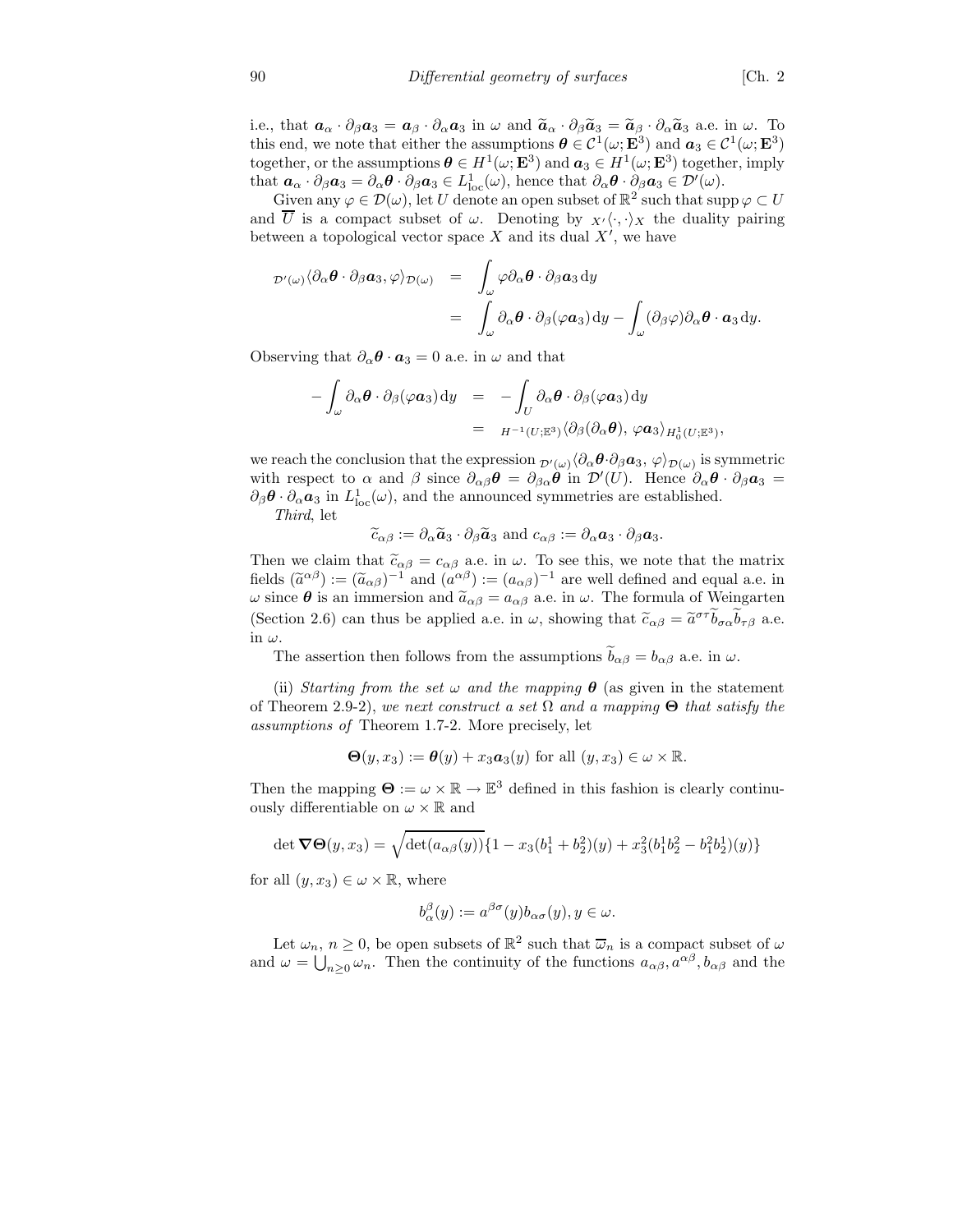assumption that  $\theta$  is an immersion together imply that, for each  $n \geq 0$ , there exists  $\varepsilon_n > 0$  such that

$$
\det \mathbf{\nabla} \Theta(y, x_3) > 0 \text{ for all } (y, x_3) \in \overline{\omega}_n \times [-\varepsilon_n, \varepsilon_n].
$$

Besides, there is no loss of generality in assuming that  $\varepsilon_n \leq 1$  (this property will be used in part (iii)).

Let then

$$
\Omega := \bigcup_{n \geq 0} (\omega_n \times [-\varepsilon_n, \varepsilon_n]).
$$

Then it is clear that  $\Omega$  is a connected open subset of  $\mathbb{R}^3$  and that the mapping  $\Theta \in \mathcal{C}^1(\Omega; \mathbf{E}^3)$  satisfies det  $\nabla \Theta > 0$  in  $\Omega$ .

Finally, note that the covariant components  $g_{ij} \in C^{0}(\Omega)$  of the metric tensor field associated with the mapping  $\Theta$  are given by (the symmetries  $b_{\alpha\beta} = b_{\beta\alpha}$ established in (i) are used here)

$$
g_{\alpha\beta} = a_{\alpha\beta} - 2x_3b_{\alpha\beta} + x_3^2c_{\alpha\beta}, \quad g_{\alpha 3} = 0, \quad g_{33} = 1.
$$

(iii) Starting with the mapping  $\hat{\theta}$  (as given in the statement of Theorem 2.9-2), we construct a mapping  $\Theta$  that satisfies the assumptions of Theorem 1.7-2. To this end, we define a mapping  $\widetilde{\Theta} : \Omega \to \mathbb{E}^3$  by letting

$$
\tilde{\Theta}(y, x_3) := \tilde{\theta}(y) + x_3 \tilde{\boldsymbol{a}}_3(y) \text{ for all } (y, x_3) \in \Omega,
$$

where the set  $\Omega$  is defined as in (ii). Hence  $\tilde{\Theta} \in H^1(\Omega; \mathbf{E}^3)$ , since  $\Omega \subset \omega \times ]-1,1[$ . Besides, det  $\nabla \widetilde{\Theta} = \det \nabla \Theta$  a.e. in  $\Omega$  since the functions  $\widetilde{b}^{\beta}_{\alpha} := \widetilde{a}^{\beta \sigma} \widetilde{b}_{\alpha \sigma}$ , which are well defined a.e. in  $\omega$ , are equal, again a.e. in  $\omega$ , to the functions  $b_{\alpha}^{\beta}$ . Likewise, the components  $\widetilde{g}_{ij} \in L^1(\Omega)$  of the metric tensor field associated with the mapping  $\widetilde{g}_{ij}$  and  $\widetilde{g}_{ij}$  $\widetilde{\Theta}$  satisfy  $\widetilde{g}_{ij} = g_{ij}$  a.e. in  $\Omega$  since  $\widetilde{a}_{\alpha\beta} = a_{\alpha\beta}$  and  $\widetilde{b}_{\alpha\beta} = b_{\alpha\beta}$  a.e. in  $\omega$  by assumption and  $\tilde{c}_{\alpha\beta} = c_{\alpha\beta}$  a.e. in  $\omega$  by part (i).

(iv) By Theorem 1.7-2, there exist a vector  $\mathbf{c} \in \mathbf{E}^3$  and a matrix  $\mathbf{Q} \in \mathbb{O}_{+}^3$ such that

$$
\boldsymbol{\theta}(y) + x_3 \widetilde{\boldsymbol{a}}_3(y) = \boldsymbol{c} + \mathbf{Q}(\boldsymbol{\theta}(y) + x_3 \boldsymbol{a}_3(y))
$$
 for almost all  $(y, x_3) \in \Omega$ .

Differentiating with respect to  $x_3$  in this equality between functions in  $H^1(\Omega; \mathbf{E}^3)$ shows that  $\tilde{\mathbf{a}}_3(y) = \mathbf{Q} \mathbf{a}_3(y)$  for almost all  $y \in \omega$ . Hence  $\tilde{\mathbf{\theta}}(y) = \mathbf{c} + \mathbf{Q}\mathbf{\theta}(y)$  for almost all  $y \in \omega$  as announced almost all  $y \in \omega$  as announced.

*Remarks.* (1) The existence of  $\hat{\theta} \in H^1(\omega; \mathbf{E}^3)$  satisfying the assumptions of Theorem 2.9-2 implies that  $\ddot{\theta} \in C^1(\omega; \mathbf{E}^3)$  and  $\tilde{\mathbf{a}}_3 \in C^1(\omega; \mathbf{E}^3)$ , and that  $\boldsymbol{\theta} \in H^1(\omega; \mathbf{E}^3)$  and  $\boldsymbol{a}_3 \in H^1(\omega; \mathbf{E}^3)$ .

(2) It is easily seen that the conclusion of Theorem 2.9-2 is still valid if the assumptions  $\widetilde{\boldsymbol{\theta}} \in H^1(\omega; \mathbf{E}^3)$  and  $\widetilde{\boldsymbol{a}}_3 \in H^1(\omega; \mathbf{E}^3)$  are replaced by the weaker assumptions  $\tilde{\boldsymbol{\theta}} \in H^1_{loc}(\omega; \mathbf{E}^3)$  and  $\tilde{\boldsymbol{a}}_3 \in H^1_{loc}(\omega; \mathbf{E}^3)$ ).  $\qquad \qquad \Box$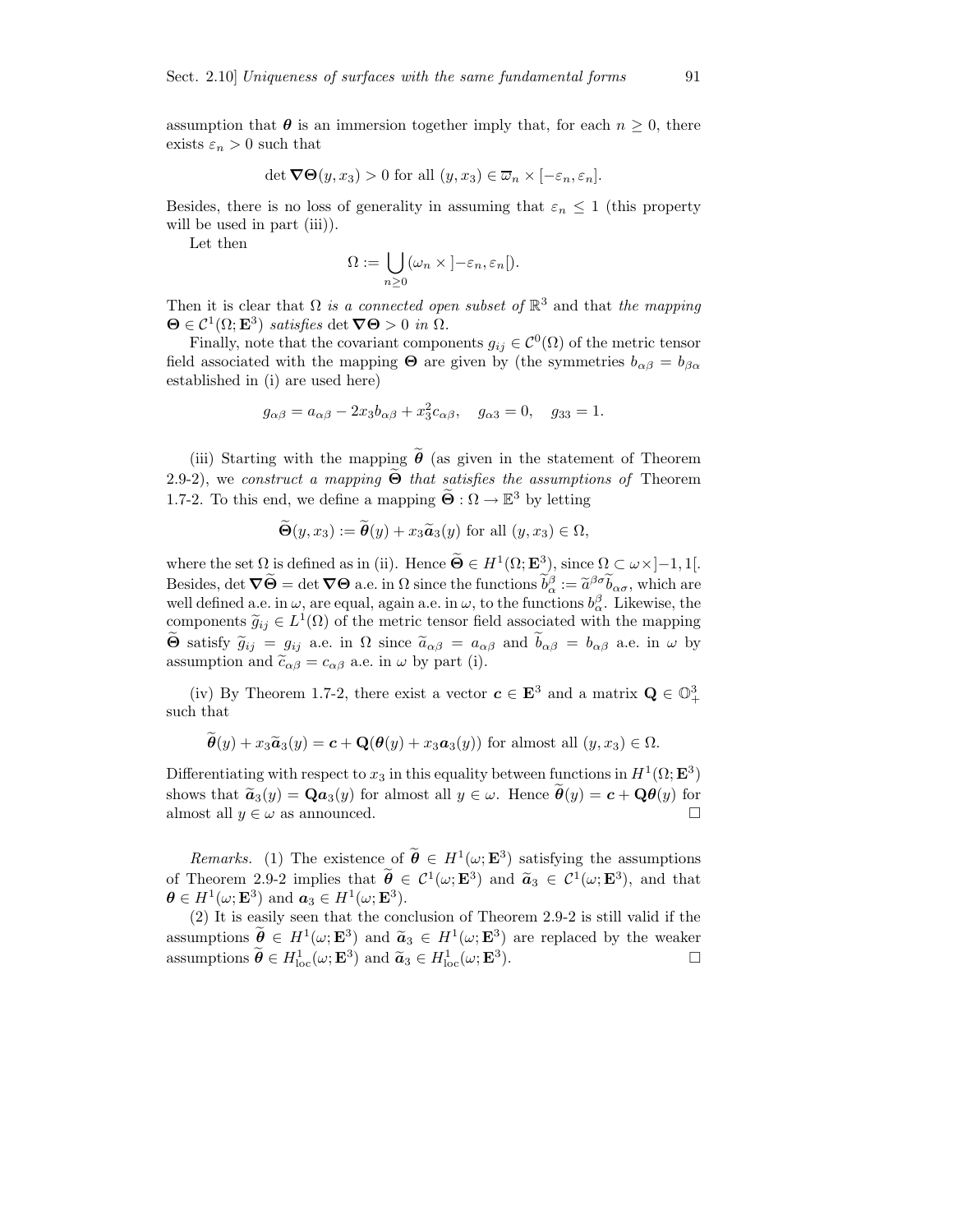### 2.10 CONTINUITY OF A SURFACE AS A FUNCTION OF ITS FUNDAMENTAL FORMS

Let  $\omega$  be a connected and simply-connected open subset of  $\mathbb{R}^2$ . Together, Theorems 2.8-1 and 2.9-1 establish the existence of a mapping  $F$  that associates to any pair of matrix fields  $(a_{\alpha\beta}) \in C^2(\omega; S^2)$  and  $(b_{\alpha\beta}) \in C^2(\omega; S^2)$  satisfying the Gauß and Codazzi-Mainardi equations in  $\omega$  a well-defined element  $F((a_{\alpha\beta}), (b_{\alpha\beta}))$  in the quotient set  $\mathcal{C}^3(\omega; \mathbf{E}^3)/R$ , where  $(\theta, \theta) \in R$  means that there exists a vector  $c \in \mathbf{E}^3$  and a rotation  $\mathbf{Q} \in \mathbb{O}^3_+$  such that  $\theta(y) = c + \mathbf{Q}\widetilde{\theta}(y)$ for all  $y \in \omega$ .

A natural question thus arises as to whether there exist ad hoc topologies on the space  $C^2(\omega; S^2) \times C^2(\omega; S^2)$  and on the quotient set  $C^3(\omega; \mathbf{E}^3)/R$  such that the mapping  $F$  defined in this fashion is *continuous*.

Equivalently, is a surface a continuous function of its fundamental forms?

The purpose of this section, which is based on Ciarlet [2003], is to provide an affirmative answer to the above question, through a proof that relies in an essential way on the solution to the analogous problem in dimension three given in Section 1.8.

Such a question is not only relevant to surface theory, but it also finds its source in two-dimensional nonlinear shell theories, where the stored energy functions are often functions of the *first and second fundamental forms of the* unknown deformed middle surface (for an overview of nonlinear shell theories, see, e.g., Ciarlet [2000]). For instance, the well-known stored energy function  $w_K$  proposed by Koiter [1966, Equations (4.2), (8.1), and (8.3)] for modeling nonlinearly elastic shells made with a homogeneous and isotropic elastic material takes the form:

$$
w_K = \frac{\varepsilon}{2} a^{\alpha\beta\sigma\tau} (\widetilde{a}_{\sigma\tau} - a_{\sigma\tau}) (\widetilde{a}_{\alpha\beta} - a_{\alpha\beta}) + \frac{\varepsilon^3}{6} a^{\alpha\beta\sigma\tau} (\widetilde{b}_{\sigma\tau} - b_{\sigma\tau}) (\widetilde{b}_{\alpha\beta} - b_{\alpha\beta}),
$$

where  $2\varepsilon$  is the thickness of the shell,

$$
a^{\alpha\beta\sigma\tau}:=\frac{4\lambda\mu}{\lambda+2\mu}a^{\alpha\beta}a^{\sigma\tau}+2\mu(a^{\alpha\sigma}a^{\beta\tau}+a^{\alpha\tau}a^{\beta\sigma}),
$$

 $\lambda > 0$  and  $\mu > 0$  are the two Lamé constants of the constituting material,  $a_{\alpha\beta}$ and  $b_{\alpha\beta}$  are the covariant components of the first and second fundamental forms of the given undeformed middle surface,  $(a^{\alpha\beta}) = (a_{\alpha\beta})^{-1}$ , and finally  $\tilde{a}_{\alpha\beta}$  and  $\widetilde{b}_{\alpha\beta}$  are the covariant components of the first and second fundamental forms of the unknown deformed middle surface.

An inspection of the above stored energy functions thus suggests a tempting approach to shell theory, where the functions  $\tilde{a}_{\alpha\beta}$  and  $b_{\alpha\beta}$  would be regarded as the primary unknowns in lieu of the customary (Cartesian or curvilinear) components of the displacement. In such an approach, the unknown components  $\tilde{a}_{\alpha\beta}$  and  $b_{\alpha\beta}$  must naturally satisfy the classical Gauß and Codazzi-Mainardi equations in order that they actually define a surface.

To begin with, we introduce the following two-dimensional analogs to the notations used in Section 1.8. Let  $\omega$  be an open subset of  $\mathbb{R}^3$ . The notation  $\kappa \in \omega$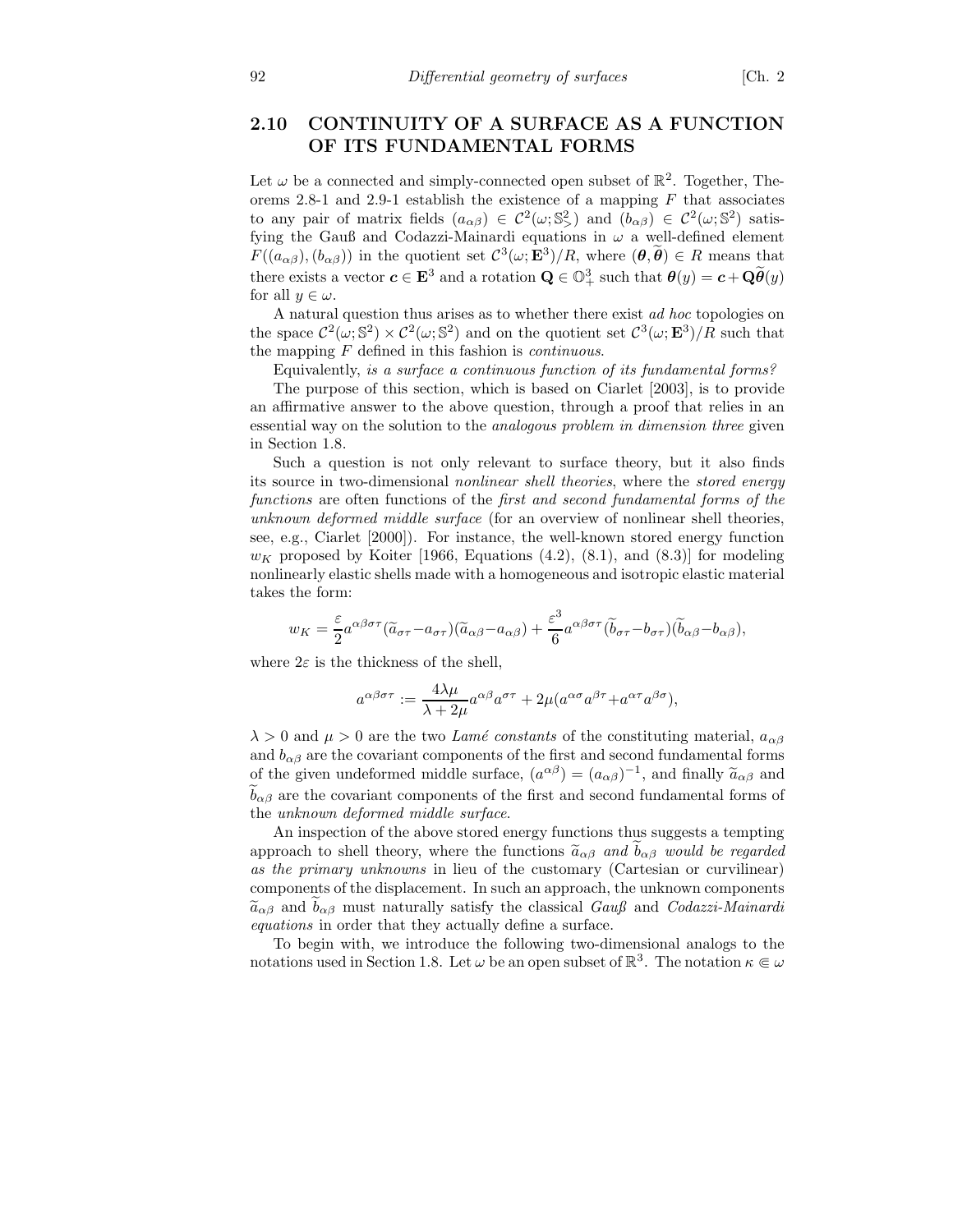means that  $\kappa$  is a compact subset of  $\omega$ . If  $f \in \mathcal{C}^{\ell}(\omega;\mathbb{R})$  or  $\boldsymbol{\theta} \in \mathcal{C}^{\ell}(\omega;\mathbf{E}^{3}), \ell \geq 0$ , and  $\kappa \in \omega$ , we let

$$
\|f\|_{\ell,\kappa}:=\sup_{\left\{\begin{subarray}{l} y\in\kappa\\|\alpha|\leq\ell\end{subarray}}|\partial^\alpha f(y)|\quad,\quad \|\pmb\theta\|_{\ell,\kappa}:=\sup_{\left\{\begin{subarray}{l} y\in\kappa\\|\alpha|\leq\ell\end{subarray}}|\partial^\alpha\pmb\theta(y)|,
$$

where  $\partial^{\alpha}$  stands for the standard multi-index notation for partial derivatives and | $\cdot$ | denotes the Euclidean norm in the latter definition. If  $\mathbf{A} \in \mathcal{C}^{\ell}(\omega;\mathbb{M}^3), \ell \geq 0$ , and  $\kappa \in \omega$ , we likewise let

$$
\|\mathbf{A}\|_{\ell,\kappa} = \sup_{\substack{y \in \kappa \\ |\alpha| \le \ell}} |\partial^{\alpha} \mathbf{A}(y)|,
$$

where |·| denotes the matrix spectral norm.

The next sequential continuity result constitutes the key step towards establishing the continuity of a surface as a function of its two fundamental forms in ad hoc metric spaces (see Theorem 2.10-2).

**Theorem 2.10-1.** Let  $\omega$  be a connected and simply-connected open subset of  $\mathbb{R}^2$ . Let  $(a_{\alpha\beta}) \in C^2(\omega; \mathbb{S}^2)$  and  $(b_{\alpha\beta}) \in C^2(\omega; \mathbb{S}^2)$  be matrix fields satisfying the Gauß and Codazzi-Mainardi equations in  $\omega$  and let  $(a_{\alpha\beta}^n) \in C^2(\omega; \mathbb{S}^2)$  and  $(b_{\alpha\beta}^n) \in$  $\mathcal{C}^2(\omega;\mathbb{S}^2)$  be matrix fields satisfying for each  $n\,\geq\,0$  the Gauß and Codazzi-Mainardi equations in  $\omega$ . Assume that these matrix fields satisfy

$$
\lim_{n\to\infty}\|a_{\alpha\beta}^n-a_{\alpha\beta}\|_{2,\kappa}=0\text{ and }\lim_{n\to\infty}\|b_{\alpha\beta}^n-b_{\alpha\beta}\|_{2,\kappa}=0\text{ for all }\kappa\in\omega.
$$

Let  $\boldsymbol{\theta} \in \mathcal{C}^3(\omega; \mathbf{E}^3)$  be any mapping that satisfies

$$
a_{\alpha\beta} = \partial_{\alpha} \boldsymbol{\theta} \cdot \partial_{\beta} \boldsymbol{\theta} \text{ and } b_{\alpha\beta} = \partial_{\alpha\beta} \boldsymbol{\theta} \cdot \left\{ \frac{\partial_1 \boldsymbol{\theta} \wedge \partial_2 \boldsymbol{\theta}}{|\partial_1 \boldsymbol{\theta} \wedge \partial_2 \boldsymbol{\theta}|} \right\} \text{ in } \omega
$$

(such mappings exist by Theorem 2.8-1). Then there exist mappings  $\boldsymbol{\theta}^n \in$  $\mathcal{C}^3(\omega; \mathbf{E}^3)$  satisfying

$$
a_{\alpha\beta}^n = \partial_\alpha \theta^n \cdot \partial_\beta \theta^n \text{ and } b_{\alpha\beta}^n = \partial_{\alpha\beta} \theta^n \cdot \left\{ \frac{\partial_1 \theta^n \wedge \partial_2 \theta^n}{|\partial_1 \theta^n \wedge \partial_2 \theta^n|} \right\} \text{ in } \omega, n \ge 0,
$$

such that

$$
\lim_{n \to \infty} \|\boldsymbol{\theta}^n - \boldsymbol{\theta}\|_{3,\kappa} = 0 \text{ for all } \kappa \in \omega.
$$

Proof. For clarity, the proof is broken into five parts.

(i) Let the matrix fields  $(g_{ij}) \in C^2(\omega \times \mathbb{R}; \mathbb{S}^3)$  and  $(g_{ij}^n) \in C^2(\omega \times \mathbb{R}; \mathbb{S}^3), n \ge 0$ , be defined by

$$
g_{\alpha\beta} := a_{\alpha\beta} - 2x_3 b_{\alpha\beta} + x_3^2 c_{\alpha\beta} \text{ and } g_{i3} := \delta_{i3},
$$
  
\n
$$
g_{\alpha\beta}^n := a_{\alpha\beta}^n - 2x_3 b_{\alpha\beta}^n + x_3^2 c_{\alpha\beta}^n \text{ and } g_{i3}^n := \delta_{i3}, n \ge 0
$$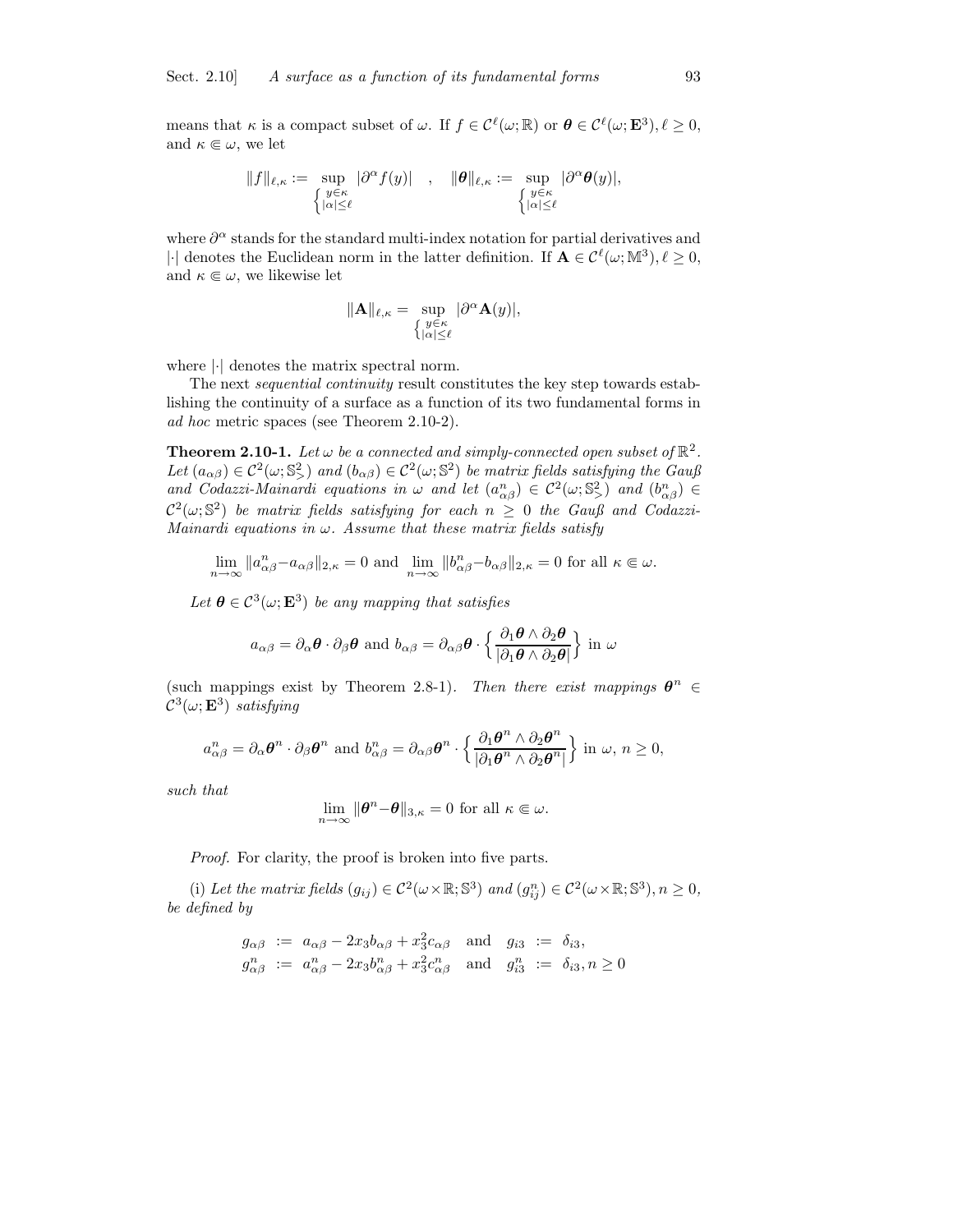$$
\begin{aligned} c_{\alpha\beta} &:= b_\alpha^\tau b_{\beta\tau}, \quad b_\alpha^\tau := a^{\sigma\tau} b_{\alpha\sigma}, \quad (a^{\sigma\tau}) := (a_{\alpha\beta})^{-1}, \\ c_{\alpha\beta}^n &:= b_\alpha^{\tau,n} b_{\beta\tau}^n, \quad b_\alpha^{\tau,n} := a^{\sigma\tau,n} b_{\alpha\sigma}^n, \quad (a^{\sigma\tau,n}) := (a_{\alpha\beta}^n)^{-1}, n \geq 0. \end{aligned}
$$

Let  $\omega_0$  be an open subset of  $\mathbb{R}^2$  such that  $\overline{\omega}_0 \in \omega$ . Then there exists  $\varepsilon_0 =$  $\varepsilon_0(\omega_0) > 0$  such that the symmetric matrices

$$
\mathbf{C}(y,x_3):=(g_{ij}(y,x_3)) \text{ and } \mathbf{C}^n(y,x_3):=(g_{ij}^n(y,x_3)), n \geq 0,
$$

are positive definite at all points  $(y, x_3) \in \overline{\Omega}_0$ , where

$$
\Omega_0 := \omega_0 \times \left] -\varepsilon_0, \varepsilon_0 \right[.
$$

The matrices  $\mathbf{C}(y, x_3) \in \mathbb{S}^3$  and  $\mathbf{C}^n(y, x_3) \in \mathbb{S}^3$  are of the form (the notations are self-explanatory):

$$
\mathbf{C}(y, x_3) = \mathbf{C}_0(y) + x_3 \mathbf{C}_1(y) + x_3^2 \mathbf{C}_2(y),
$$
  
\n
$$
\mathbf{C}^n(y, x_3) = \mathbf{C}_0^n(y) + x_3 \mathbf{C}_1^n(y) + x_3^2 \mathbf{C}_2^n(y), n \ge 0.
$$

First, it is easily deduced from the matrix identity  $\mathbf{B} = \mathbf{A}(\mathbf{I} + \mathbf{A}^{-1}(\mathbf{B} - \mathbf{A}))$ and the assumptions  $\lim_{n\to\infty} ||a_{\alpha\beta}^n - a_{\alpha\beta}||_{0,\overline{\omega}_0} = 0$  and  $\lim_{n\to\infty} ||b_{\alpha\beta}^n - b_{\alpha\beta}||_{0,\overline{\omega}_0} =$ 0 that there exists a constant  $M$  such that

 $\|(C_0^n)^{-1}\|_{0,\overline{\omega}_0} + \|C_1^n\|_{0,\overline{\omega}_0} + \|C_2^n\|_{0,\overline{\omega}_0} \leq M$  for all  $n \geq 0$ .

This uniform bound and the relations

$$
\mathbf{C}(y, x_3) = \mathbf{C}_0(y)\{\mathbf{I} + (\mathbf{C}_0(y))^{-1}(-2x_3\mathbf{C}_1(y) + x_3^2\mathbf{C}_2(y))\},\
$$
  

$$
\mathbf{C}^n(y, x_3) = \mathbf{C}_0^n(y)\{\mathbf{I} + (\mathbf{C}_0^n(y))^{-1}(-2x_3\mathbf{C}_1^n(y) + x_3^2\mathbf{C}_2^n(y))\}, n \ge 0,
$$

together imply that there exists  $\varepsilon_0 = \varepsilon_0(\omega_0) > 0$  such that the matrices  $\mathbf{C}(y, x_3)$ and  $\mathbf{C}^n(y, x_3), n \geq 0$ , are invertible for all  $(y, x_3) \in \overline{\omega}_0 \times [-\varepsilon_0, \varepsilon_0].$ 

These matrices are positive definite for  $x_3 = 0$  by assumption. Hence they remain so for all  $x_3 \in [-\varepsilon_0, \varepsilon_0]$  since they are invertible.

(ii) Let  $\omega_{\ell}, \ell \geq 0$ , be open subsets of  $\mathbb{R}^2$  such that  $\overline{\omega}_{\ell} \in \omega$  for each  $\ell$  and  $\omega = \bigcup_{\ell \geq 0} \omega_{\ell}$ . By (i), there exist numbers  $\varepsilon_{\ell} = \varepsilon_{\ell}(\omega_{\ell}) > 0, \ell \geq 0$ , such that the symmetric matrices  $\mathbf{C}(x) = (g_{ij}(x))$  and  $\mathbf{C}^n(x) = (g_{ij}^n(x)), n \ge 0$ , defined for all  $x = (y, x_3) \in \omega \times \mathbb{R}$  as in (i), are positive definite at all points  $x = (y, x_3) \in \overline{\Omega}_{\ell}$ , where  $\Omega_{\ell} := \omega_{\ell} \times [-\varepsilon_{\ell}, \varepsilon_{\ell}],$  hence at all points  $x = (y, x_3)$  of the open set

$$
\Omega:=\bigcup_{\ell\geq 0}\Omega_\ell,
$$

which is connected and simply connected. Let the functions  $R_{qijk} \in C^{0}(\Omega)$  be defined from the matrix fields  $(g_{ij}) \in C^2(\Omega; \mathbb{S}^3)$  by

$$
R_{qijk} := \partial_j \Gamma_{ikq} - \partial_k \Gamma_{ijq} + \Gamma_{ij}^p \Gamma_{kqp} - \Gamma_{ik}^p \Gamma_{jqp}
$$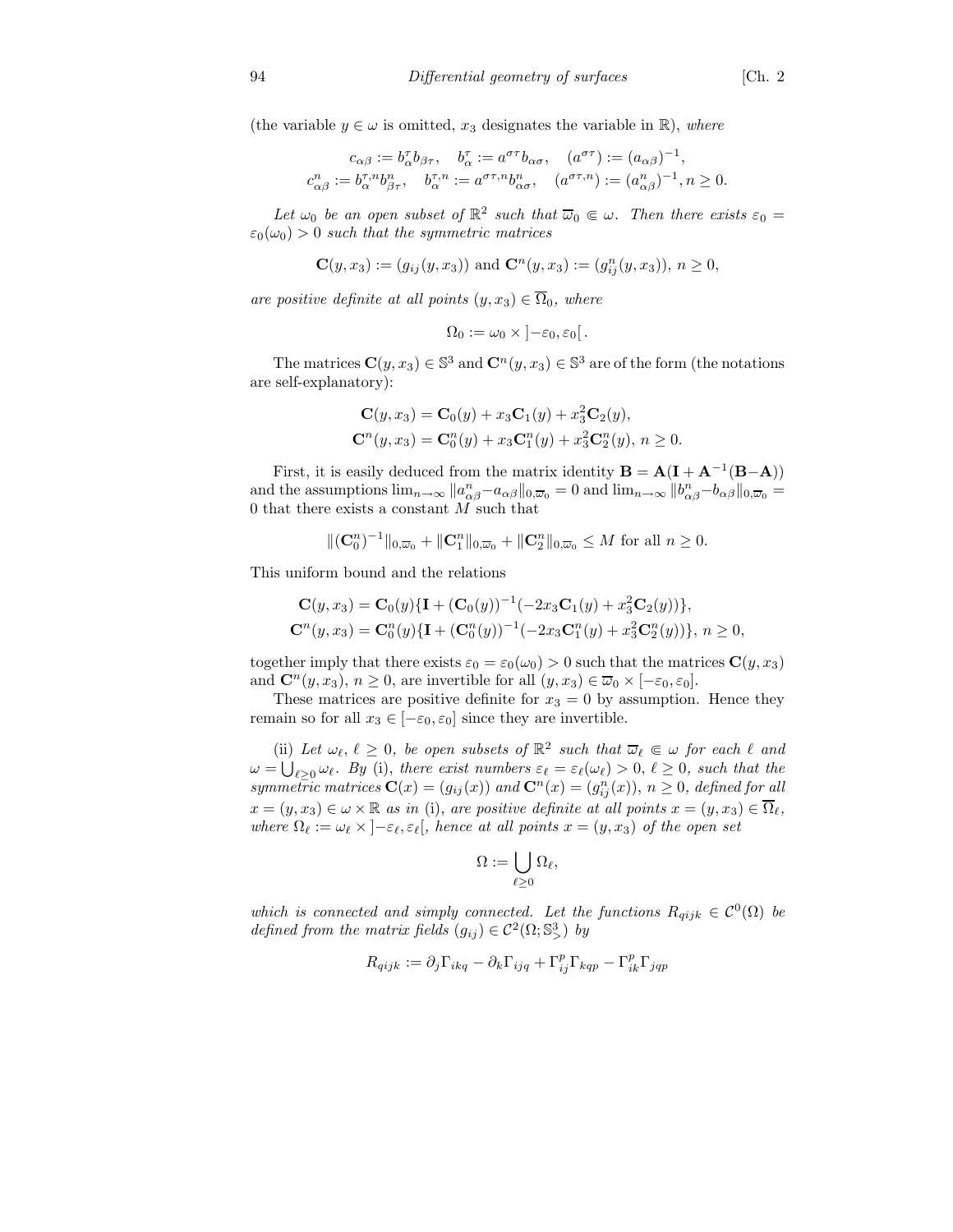where

$$
\Gamma_{ijq} := \frac{1}{2} (\partial_j g_{iq} + \partial_i g_{jq} - \partial_q g_{ij}) \text{ and } \Gamma_{ij}^p := g^{pq} \Gamma_{ijq}, \text{ with } (g^{pq}) := (g_{ij})^{-1},
$$

and let the functions  $R_{qijk}^n \in C^0(\Omega)$ ,  $n \geq 0$  be similarly defined from the matrix fields  $(g_{ij}^n) \in C^2(\Omega; \mathbb{S}^3)$ ,  $n \geq 0$ . Then

$$
R_{qijk} = 0
$$
 in  $\Omega$  and  $R_{qijk}^n = 0$  in  $\Omega$  for all  $n \ge 0$ .

That  $\Omega$  is connected and simply-connected is established in part (viii) of the proof of Theorem 2.8-1. That  $R_{qijk} = 0$  in  $\Omega$ , and similarly that  $R_{qijk}^n = 0$  in  $\Omega$ for all  $n \geq 0$ , is established as in parts (iv) to (viii) of the same proof.

(iii) The matrix fields  $\mathbf{C} = (g_{ij}) \in C^2(\Omega; \mathbb{S}^3)$  and  $\mathbf{C}^n = (g_{ij}^n) \in C^2(\Omega; \mathbb{S}^3)$ defined in (ii) satisfy (the notations used here are those of Section 1.8)

$$
\lim_{n \to \infty} \|\mathbf{C}^n - \mathbf{C}\|_{2,K} = 0 \text{ for all } K \in \Omega.
$$

Given any compact subset K of  $\Omega$ , there exists a finite set  $\Lambda_K$  of integers such that  $K \subset \bigcup_{\ell \in \Lambda_K} \Omega_\ell$ . Since by assumption,

$$
\lim_{n\to\infty}||a_{\alpha\beta}^n-a_{\alpha\beta}||_{2,\overline{\omega}_{\ell}}=0\,\,\text{and}\,\,\lim_{n\to\infty}||b_{\alpha\beta}^n-b_{\alpha\beta}||_{2,\overline{\omega}_{\ell}}=0,\,\ell\in\Lambda_K,
$$

it follows that

$$
\lim_{n \to \infty} \|\mathbf{C}_p^n - \mathbf{C}_p\|_{2,\overline{\omega}_\ell} = 0, \ \ell \in \Lambda_k, \ p = 0, 1, 2,
$$

where the matrices  $\mathbb{C}_p$  and  $\mathbb{C}_p^n$ ,  $n \geq 0$ ,  $p = 0, 1, 2$ , are those defined in the proof of part (i). The definition of the norm  $\lVert \cdot \rVert_{2,\overline{\Omega}_{\ell}}$  then implies that

$$
\lim_{n\to\infty}\left\|\mathbf{C}^n-\mathbf{C}\right\|_{2,\overline{\Omega}_{\ell}}=0,\,\ell\in\Lambda_K.
$$

The conclusion then follows from the finiteness of the set  $\Lambda_K$ .

#### (iv) Conclusion.

Given any mapping  $\boldsymbol{\theta} \in C^3(\omega; \mathbf{E}^3)$  that satisfies

$$
a_{\alpha\beta} = \partial_{\alpha} \boldsymbol{\theta} \cdot \partial_{\beta} \boldsymbol{\theta} \text{ and } b_{\alpha\beta} = \partial_{\alpha\beta} \boldsymbol{\theta} \cdot \left\{ \frac{\partial_1 \boldsymbol{\theta} \wedge \partial_2 \boldsymbol{\theta}}{|\partial_1 \boldsymbol{\theta} \wedge \partial_2 \boldsymbol{\theta}|} \right\} \text{ in } \omega,
$$

let the mapping  $\mathbf{\Theta}: \Omega \to \mathbf{E}^3$  be defined by

$$
\Theta(y, x_3) := \theta(y) + x_3 a_3(y) \text{ for all } (y, x_3) \in \Omega,
$$

where  $a_3 := \frac{\partial_1 \theta \wedge \partial_2 \theta}{\partial_1 \theta \wedge \partial_2 \theta}$  $\frac{\partial_1 \mathcal{O} \wedge \partial_2 \mathcal{O}}{\partial_1 \mathcal{O} \wedge \partial_2 \mathcal{O}},$  and let

$$
g_{ij} := \partial_i \mathbf{\Theta} \cdot \partial_j \mathbf{\Theta}.
$$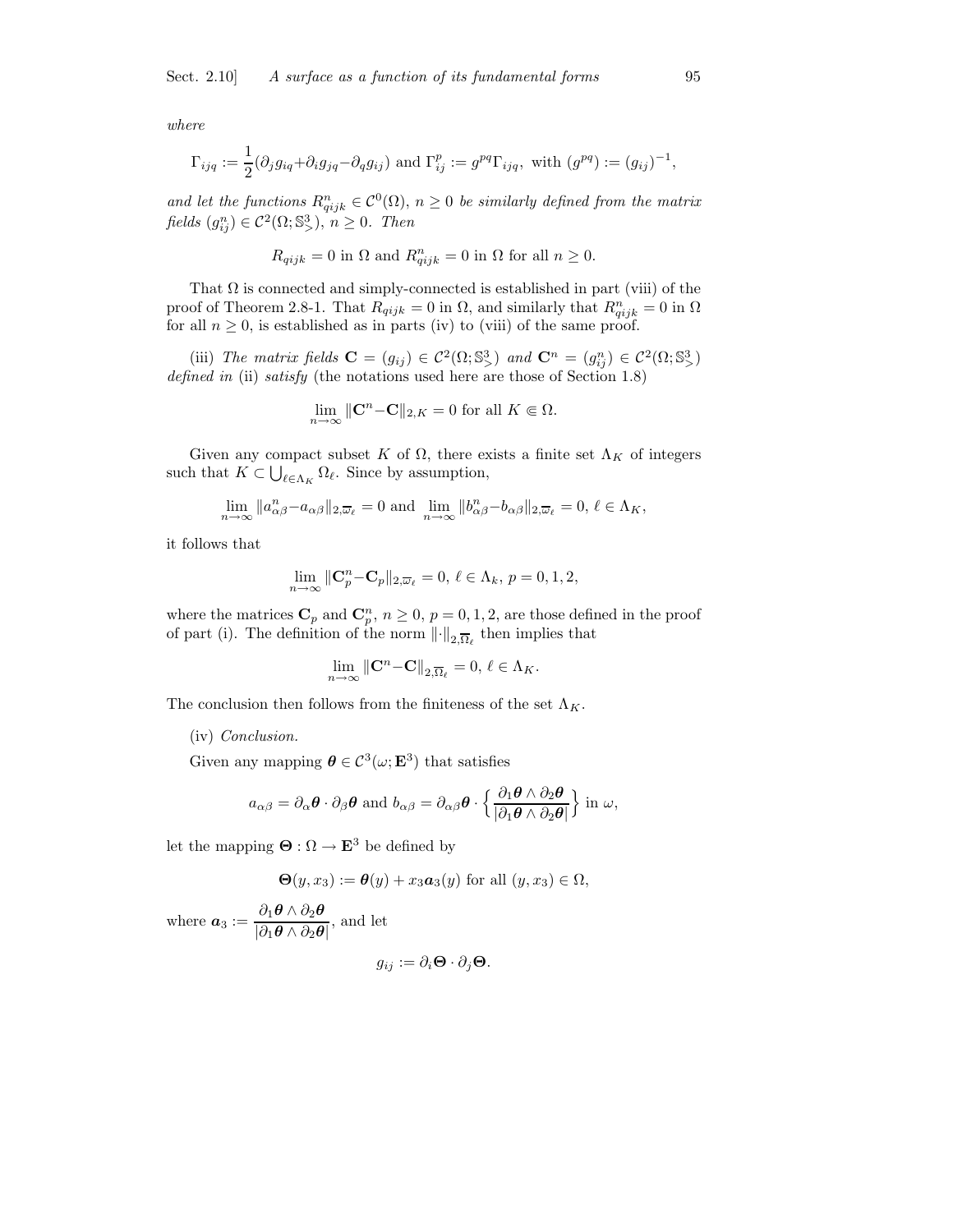Then an immediate computation shows that

$$
g_{\alpha\beta} = a_{\alpha\beta} - 2x_3 b_{\alpha\beta} + x_3^2 c_{\alpha\beta} \text{ and } g_{i3} = \delta_{i3} \text{ in } \Omega,
$$

where  $a_{\alpha\beta}$  and  $b_{\alpha\beta}$  are the covariant components of the first and second fundamental forms of the surface  $\theta(\omega)$  and  $c_{\alpha\beta} = a^{\sigma\tau}b_{\alpha\sigma}b_{\beta\tau}$ .

In other words, the matrices  $(g_{ij})$  constructed in this fashion coincide over the set  $\Omega$  with those defined in part (i). Since parts (ii) and (iii) of the above proof together show that all the assumptions of Theorem 1.8-3 are satisfied by the fields  $\mathbf{C} = (g_{ij}) \in \mathcal{C}^2(\Omega; \mathbb{S}^3)$  and  $\mathbf{C}^n = (g_{ij}^n) \in \mathcal{C}^2(\Omega; \mathbb{S}^3)$ , there exist mappings  $\Theta^n \in C^3(\Omega; \mathbf{E}^3)$  satisfying  $(\nabla \Theta^n)^T \nabla \Theta^n = \mathbf{C}^n$  in  $\Omega, n \geq 0$ , such that

$$
\lim_{n \to \infty} \|\mathbf{\Theta}^n - \mathbf{\Theta}\|_{3,K} = 0 \text{ for all } K \in \Omega.
$$

We now show that the mappings

$$
\boldsymbol{\theta}^n(\cdot) := \boldsymbol{\Theta}^n(\cdot, 0) \in \mathcal{C}^3(\omega; \mathbf{E}^3)
$$

indeed satisfy

$$
a_{\alpha\beta}^n = \partial_\alpha \boldsymbol{\theta}^n \cdot \partial_\beta \boldsymbol{\theta}^n \text{ and } b_{\alpha\beta}^n = \partial_{\alpha\beta} \boldsymbol{\theta}^n \cdot \left\{ \frac{\partial_1 \boldsymbol{\theta}^n \wedge \partial_2 \boldsymbol{\theta}^n}{\partial_1 \boldsymbol{\theta}^n \wedge \partial_2 \boldsymbol{\theta}^n} \right\} \text{ in } \omega.
$$

Dropping the exponent  $n$  for notational convenience in this part of the proof, let  $g_i := \partial_i \Theta$ . Then  $\partial_{33} \Theta = \partial_3 g_3 = \Gamma_{33}^p g_p = 0$ , since it is easily verified that the functions  $\Gamma_{33}^p$ , constructed from the functions  $g_{ij}$  as indicated in part (ii), vanish in  $\Omega$ . Hence there exists a mapping  $\theta^1 \in C^3(\omega; \mathbf{E}^3)$  such that

$$
\Theta(y, x_3) = \theta(y) + x_3 \theta^1(y) \text{ for all } (y, x_3) \in \Omega.
$$

Consequently,  $g_{\alpha} = \partial_{\alpha} \theta + x_3 \partial_{\alpha} \theta^1$  and  $g_3 = \theta^1$ . The relations  $g_{i3} = g_i \cdot g_3 = \delta_{i3}$ then show that

$$
(\partial_{\alpha}\boldsymbol{\theta} + x_3 \partial_{\alpha}\boldsymbol{\theta}^1) \cdot \boldsymbol{\theta}^1 = 0 \text{ and } \boldsymbol{\theta}^1 \cdot \boldsymbol{\theta}^1 = 1.
$$

These relations imply that  $\partial_{\alpha} \theta \cdot \theta^1 = 0$ . Hence either  $\theta^1 = a_3$  or  $\theta^1 = -a_3$ in  $\omega$ . But  $\boldsymbol{\theta}^1 = -\boldsymbol{a}_3$  is ruled out since we must have

$$
\{\partial_1 \boldsymbol{\theta} \wedge \partial_2 \boldsymbol{\theta}\} \cdot \boldsymbol{\theta}^1 = \det(g_{ij})|_{x_3=0} > 0.
$$

Noting that

$$
\partial_{\alpha} \boldsymbol{\theta} \cdot \boldsymbol{a}_3 = 0
$$
 implies  $\partial_{\alpha} \boldsymbol{\theta} \cdot \partial_{\beta} \boldsymbol{a}_3 = -\partial_{\alpha\beta} \boldsymbol{\theta} \cdot \boldsymbol{a}_3$ ,

we obtain, on the one hand,

$$
g_{\alpha\beta} = (\partial_{\alpha}\boldsymbol{\theta} + x_3 \partial_{\alpha} \mathbf{a}_3) \cdot (\partial_{\beta}\boldsymbol{\theta} + x_3 \partial_{\beta} \mathbf{a}_3)
$$
  
=  $\partial_{\alpha}\boldsymbol{\theta} \cdot \partial_{\beta}\boldsymbol{\theta} - 2x_3 \partial_{\alpha\beta}\boldsymbol{\theta} \cdot \mathbf{a}_3 + x_3^2 \partial_{\alpha} \mathbf{a}_3 \cdot \partial_{\beta} \mathbf{a}_3$  in  $\Omega$ .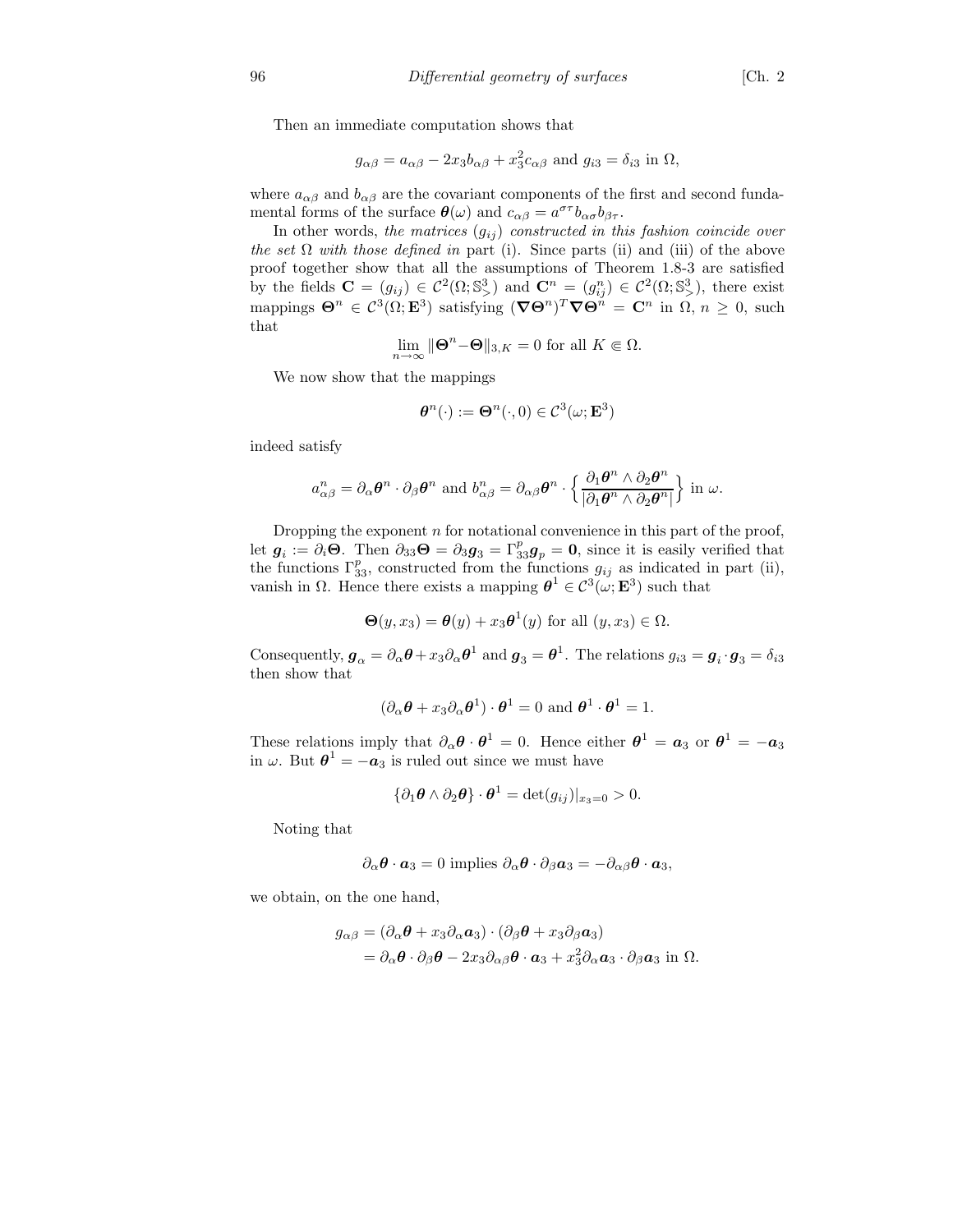Since, on the other hand,

$$
g_{\alpha\beta} = a_{\alpha\beta} - 2x_3b_{\alpha\beta} + x_3^2c_{\alpha\beta}
$$
 in  $\Omega$ ,

we conclude that

$$
a_{\alpha\beta} = \partial_{\alpha}\boldsymbol{\theta} \cdot \partial_{\beta}\boldsymbol{\theta}
$$
 and  $b_{\alpha\beta} = \partial_{\alpha\beta}\boldsymbol{\theta} \cdot \boldsymbol{a}_3$  in  $\omega$ ,

as desired.

It remains to verify that

$$
\lim_{n \to \infty} \|\boldsymbol{\theta}^n - \boldsymbol{\theta}\|_{3,\kappa} = 0 \text{ for all } \kappa \in \omega.
$$

But these relations immediately follow from the relations

$$
\lim_{n \to \infty} \|\Theta^n - \Theta\|_{3,K} = 0 \text{ for all } K \in \Omega,
$$

combined with the observations that a compact subset of  $\omega$  is also one of  $\Omega$ , that  $\mathbf{\Theta}(\cdot,0) = \boldsymbol{\theta}$  and  $\mathbf{\Theta}^n(\cdot,0) = \boldsymbol{\theta}^n$ , and finally, that

$$
\|\boldsymbol{\theta}^n\!-\!\boldsymbol{\theta}\|_{3,\kappa}\leq \|\boldsymbol{\Theta}^n\!-\!\boldsymbol{\Theta}\|_{3,\kappa}.
$$

 $\Box$ 

Remark. At first glance, it seems that Theorem 2.10-1 could be established by a proof similar to that of its "three-dimensional counterpart", viz., Theorem 1.8-3. A quick inspection reveals, however, that the proof of Theorem 1.8-2 does not carry over to the present situation.  $\Box$ 

In fact, it is not necessary to assume in Theorem 2.10-1 that the "limit" matrix fields  $(a_{\alpha\beta})$  and  $(b_{\alpha\beta})$  satisfy the Gauß and Codazzi-Mainardi equations (see the proof of the next theorem). More specifically, another sequential continuity result can be derived from Theorem 2.10-1. Its interest is that the assumptions are now made on the immersions  $\boldsymbol{\theta}^n$  that define the surfaces  $\boldsymbol{\theta}^n(\omega)$  for all  $n \geq 0$ ; besides the existence of a "limit" surface  $\theta(\omega)$  is also established.

**Theorem 2.10-2.** Let  $\omega$  be a connected and simply-connected open subset of  $\mathbb{R}^2$ . For each  $n \geq 0$ , let there be given immersions  $\boldsymbol{\theta}^n \in C^3(\omega; \mathbf{E}^3)$ , let  $a_{\alpha\beta}^n$  and  $b_{\alpha\beta}^n$ denote the covariant components of the first and second fundamental forms of the surface  $\theta^n(\omega)$ , and assume that  $b^n_{\alpha\beta} \in C^2(\omega)$ . Let there be also given matrix fields  $(a_{\alpha\beta}) \in C^2(\omega; \mathbb{S}^2)$  and  $(b_{\alpha\beta}) \in C^2(\omega; \mathbb{S}^2)$  with the property that

 $\lim_{n \to \infty} \|a_{\alpha\beta}^n - a_{\alpha\beta}\|_{2,\kappa} = 0$  and  $\lim_{n \to \infty} \|b_{\alpha\beta}^n - b_{\alpha\beta}\|_{2,\kappa} = 0$  for all  $\kappa \in \omega$ .

Then there exist immersions  $\widetilde{\boldsymbol{\theta}}^n$  $\in \mathcal{C}^3(\omega; \mathbf{E}^3)$  of the form

$$
\widetilde{\pmb{\theta}}^n = \pmb{c}^n + \mathbf{Q}^n \pmb{\theta}^n, \, \pmb{c}^n \in \mathbf{E}^3, \, \mathbf{Q}^n \in \mathbb{O}^3_+
$$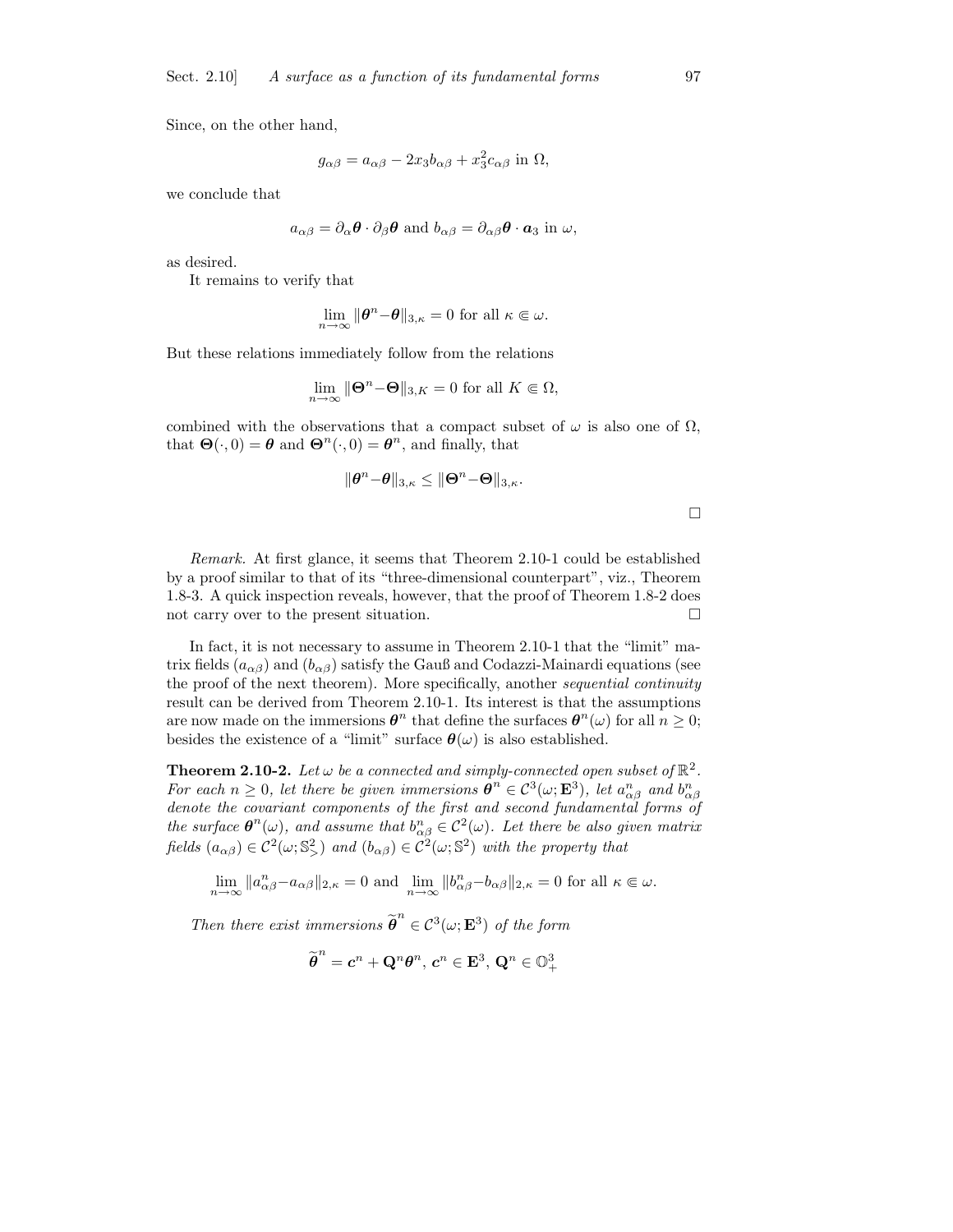(hence the first and second fundamental forms of the surfaces  $\tilde{\theta}^n(\omega)$  and  $\theta^n(\omega)$ are the same for all  $n \geq 0$ ) and an immersion  $\boldsymbol{\theta} \in C^3(\omega, \mathbf{E}^3)$  such that  $a_{\alpha\beta}$  and  $b_{\alpha\beta}$  are the covariant components of the first and second fundamental forms of the surface  $\theta(\omega)$ . Besides,

$$
\lim_{n\to\infty}\|\widetilde{\boldsymbol{\theta}}^n-\boldsymbol{\theta}\|_{3,\kappa}=0 \text{ for all } \kappa\in\omega.
$$

Proof. An argument similar to that used in the proof of Theorem 1.8-4 shows that passing to the limit as  $n \to \infty$  is allowed in the Gauß and Codazzi-Mainardi equations, which are satisfied in the spaces  $\mathcal{C}^0(\omega)$  and  $\mathcal{C}^1(\omega)$  respectively by the functions  $a_{\alpha\beta}^n$  and  $b_{\alpha\beta}^n$  for each  $n \geq 0$  (as necessary conditions; cf. Theorem 2.7-1). Hence the limit functions  $a_{\alpha\beta}$  and  $b_{\alpha\beta}$  also satisfy the Gauß and Codazzi-Mainardi equations.

By the fundamental existence theorem (Theorem 2.8-1), there thus exists an immersion  $\boldsymbol{\theta} \in \mathcal{C}^3(\omega; \mathbf{E}^3)$  such that

$$
a_{\alpha\beta} = \partial_{\alpha} \boldsymbol{\theta} \cdot \partial_{\beta} \boldsymbol{\theta} \text{ and } b_{\alpha\beta} = \partial_{\alpha\beta} \boldsymbol{\theta} \cdot \left\{ \frac{\partial_1 \boldsymbol{\theta} \wedge \partial_2 \boldsymbol{\theta}}{|\partial_1 \boldsymbol{\theta} \wedge \partial_2 \boldsymbol{\theta}|} \right\}.
$$

Theorem 2.10-1 can now be applied, showing that there exist mappings (now denoted)  $\widetilde{\boldsymbol{\theta}}^n$  $\in \mathcal{C}^3(\omega; \mathbf{E}^3)$  such that

$$
a_{\alpha\beta}^n = \partial_\alpha \widetilde{\boldsymbol{\theta}}^n \cdot \partial_\beta \widetilde{\boldsymbol{\theta}}^n \text{ and } b_{\alpha\beta}^n = \partial_{\alpha\beta} \widetilde{\boldsymbol{\theta}}^n \cdot \left\{ \frac{\partial_1 \widetilde{\boldsymbol{\theta}}^n \wedge \partial_2 \widetilde{\boldsymbol{\theta}}^n}{|\partial_1 \widetilde{\boldsymbol{\theta}}^n \wedge \partial_2 \widetilde{\boldsymbol{\theta}}^n|} \right\} \text{ in } \omega, n \ge 0,
$$

and

$$
\lim_{n\to\infty} \|\widetilde{\boldsymbol{\theta}}^n \text{-}\boldsymbol{\theta}\|_{3,\kappa} = 0 \text{ for all } \kappa \in \omega.
$$

Finally, the rigidity theorem for surfaces (Theorem 2.9-1) shows that, for each  $n \geq 0$ , there exist  $c^n \in \mathbf{E}^3$  and  $\mathbf{Q}^n \in \mathbb{O}^3_+$  such that

$$
\widetilde{\boldsymbol{\theta}}^n = \boldsymbol{c}^n + \mathbf{Q}^n \boldsymbol{\theta}^n \text{ in } \omega,
$$

since the surfaces  $\tilde{\boldsymbol{\theta}}^n(\omega)$  and  $\boldsymbol{\theta}^n(\omega)$  share the same fundamental forms and the set  $\omega$  is connected.

It remains to show how the sequential continuity established in Theorem 2.10-1 implies the continuity of a surface as a function of its fundamental forms for ad hoc topologies.

Let  $\omega$  be an open subset of  $\mathbb{R}^2$ . We recall (see Section 1.8) that, for any integers  $\ell \geq 0$  and  $d \geq 1$ , the space  $\mathcal{C}^{\ell}(\omega;\mathbb{R}^d)$  becomes a locally convex topological space when its topology is defined by the family of semi-norms  $\lVert \cdot \rVert_{\ell,\kappa}, \kappa \in \omega$ , and a sequence  $(\theta^n)_{n\geq 0}$  converges to  $\theta$  with respect to this topology if and only if

$$
\lim_{n\to\infty} \|\boldsymbol{\theta}^n-\boldsymbol{\theta}\|_{\ell,\kappa} = 0 \text{ for all } \kappa \in \omega.
$$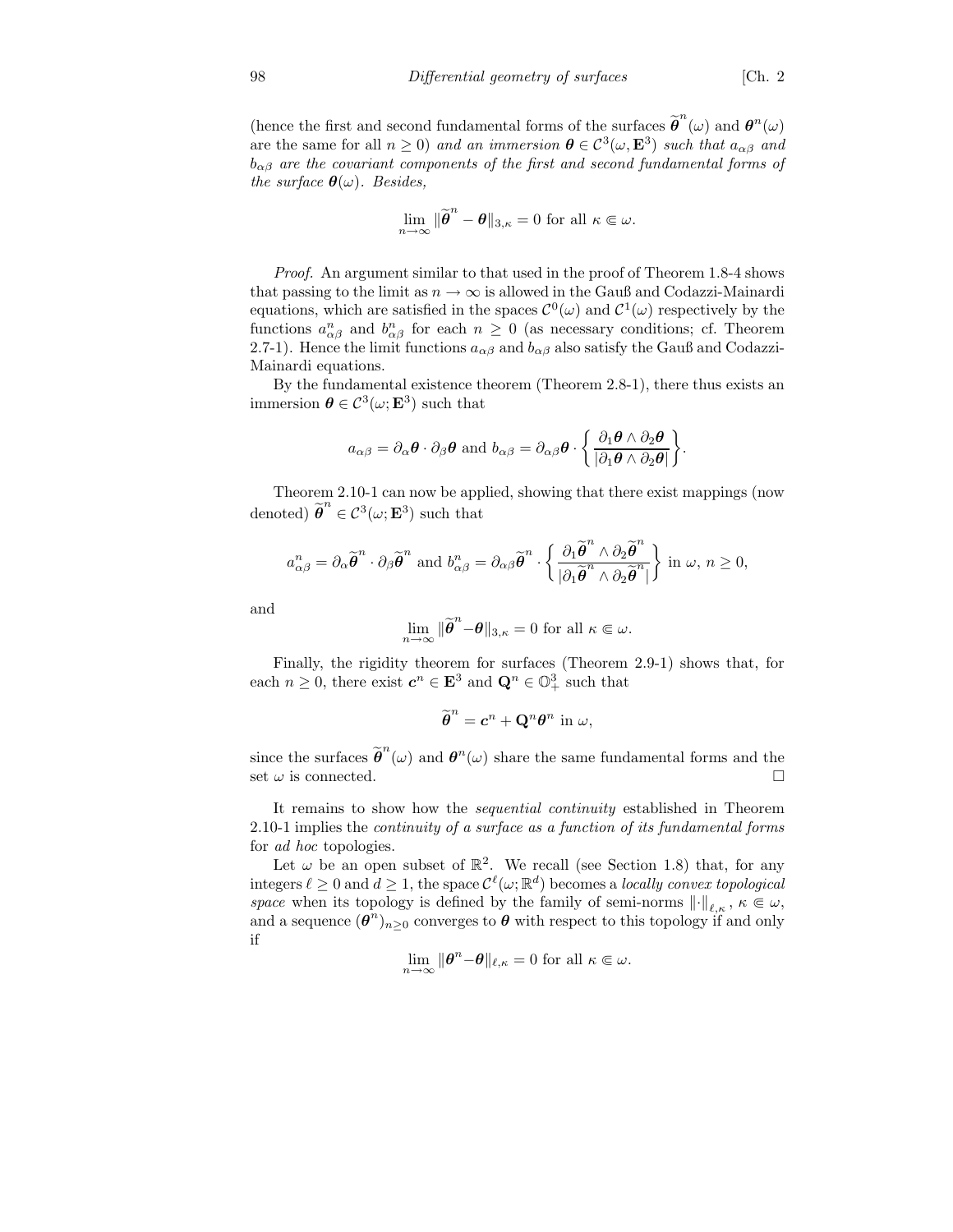Furthermore, this topology is *metrizable*: Let  $(\kappa_i)_{i>0}$  be any sequence of subsets of  $\omega$  that satisfy

$$
\kappa_i \in \omega
$$
 and  $\kappa_i \subset \text{int } \kappa_{i+1}$  for all  $i \ge 0$ , and  $\omega = \bigcup_{i=0}^{\infty} \kappa_i$ .

Then

$$
\lim_{n\to\infty} \|\boldsymbol{\theta}^n - \boldsymbol{\theta}\|_{\ell,\kappa} = 0 \text{ for all } \kappa \in \omega \Longleftrightarrow \lim_{n\to\infty} d_{\ell}(\boldsymbol{\theta}^n, \boldsymbol{\theta}) = 0,
$$

where

$$
d_\ell(\boldsymbol{\psi}, \boldsymbol{\theta}) := \sum_{i=0}^\infty \frac{1}{2^i} \, \frac{\|\boldsymbol{\psi} - \boldsymbol{\theta}\|_{\ell, \kappa_i}}{1 + \|\boldsymbol{\psi} - \boldsymbol{\theta}\|_{\ell, \kappa_i}}.
$$

Let  $\dot{\mathcal{C}}^3(\omega; \mathbf{E}^3) := {\mathcal{C}}^3(\omega; \mathbf{E}^3)/R$  denote the quotient set of  ${\mathcal{C}}^3(\omega; \mathbf{E}^3)$  by the equivalence relation R, where  $(\theta, \tilde{\theta}) \in R$  means that there exist a vector  $c \in \mathbf{E}^{3}$ and a matrix  $\mathbf{Q} \in \mathbb{O}^3$  such that  $\theta(y) = c + \mathbf{Q}\tilde{\theta}(y)$  for all  $y \in \omega$ . Then the set  $\mathcal{C}^3(\omega; \mathbf{E}^3)$  becomes a *metric space* when it is equipped with the distance  $\dot{d}_3$ defined by

$$
\dot{d}_3(\dot{\boldsymbol{\theta}}, \dot{\boldsymbol{\psi}}) := \inf_{\begin{cases} \boldsymbol{\kappa} \in \dot{\boldsymbol{\theta}} \\ \boldsymbol{\chi} \in \dot{\boldsymbol{\psi}} \end{cases}} d_3(\boldsymbol{\kappa}, \boldsymbol{\chi}) = \inf_{\begin{cases} \boldsymbol{c} \in \mathbf{E}^3 \\ \mathbf{Q} \in \mathbb{O}^3 \end{cases}} d_3(\boldsymbol{\theta}, \boldsymbol{c} + \mathbf{Q}\boldsymbol{\psi}),
$$

where  $\dot{\theta}$  denotes the equivalence class of  $\theta$  modulo R.

The announced continuity of a surface as a function of its fundamental forms is then a corollary to Theorem 2.10-1. If  $d$  is a metric defined on a set  $X$ , the associated metric space is denoted  $\{X; d\}.$ 

**Theorem 2.10-3.** Let  $\omega$  be connected and simply connected open subset of  $\mathbb{R}^2$ . Let

$$
C_0^2(\omega; \mathbb{S}^2) := \{((a_{\alpha\beta}), (b_{\alpha\beta})) \in C^2(\omega; \mathbb{S}^2) \times C^2(\omega; \mathbb{S}^2); \partial_{\beta}C_{\alpha\sigma\tau} - \partial_{\sigma}C_{\alpha\beta\tau} + C_{\alpha\beta}^{\mu}C_{\sigma\tau\mu} - C_{\alpha\sigma}^{\mu}C_{\beta\tau\mu} = b_{\alpha\sigma}b_{\beta\tau} - b_{\alpha\beta}b_{\sigma\tau} \text{ in } \omega, \partial_{\beta}b_{\alpha\sigma} - \partial_{\sigma}b_{\alpha\beta} + C_{\alpha\sigma}^{\mu}b_{\beta\mu} - C_{\alpha\beta}^{\mu}b_{\sigma\mu} = 0 \text{ in } \omega \}.
$$

Given any element  $((a_{\alpha\beta}),(b_{\alpha\beta})) \in C_0^2(\omega; S^2) \times S^2$ , let  $F(((a_{\alpha\beta}),(b_{\alpha\beta}))) \in$  $\dot{\mathcal{C}}^3(\omega; \mathbf{E}^3)$  denote the equivalence class modulo R of any  $\boldsymbol{\theta} \in \mathcal{C}^3(\omega; \mathbf{E}^3)$  that satisfies

$$
a_{\alpha\beta}=\partial_{\alpha}\boldsymbol{\theta}\cdot\partial_{\beta}\boldsymbol{\theta} \text{ and } b_{\alpha\beta}=\partial_{\alpha\beta}\boldsymbol{\theta}\cdot\left\{\frac{\partial_1\boldsymbol{\theta}\wedge\partial_2\boldsymbol{\theta}}{|\partial_1\boldsymbol{\theta}\wedge\partial_2\boldsymbol{\theta}|}\right\}\text{ in }\omega.
$$

Then the mapping

$$
F: \{ \mathcal{C}_0^2(\omega; \mathbb{S}^2) \times \mathbb{S}^2; d_2 \} \to \{ \dot{\mathcal{C}}^3(\omega; \mathbf{E}^3) ; \dot{d}^3 \}
$$

defined in this fashion is continuous.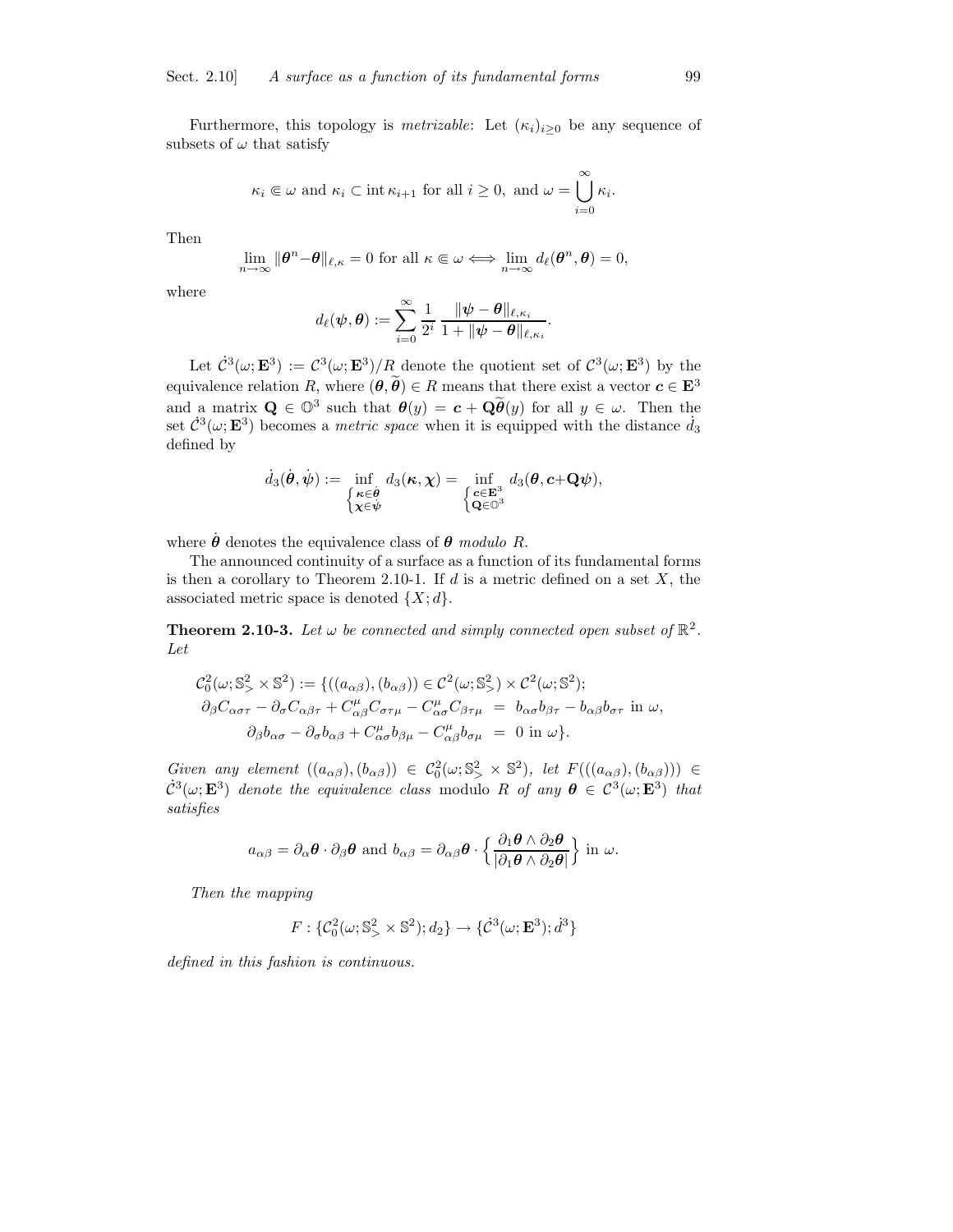*Proof.* Since  $\{\mathcal{C}_0^2(\omega; \mathbb{S}^2) \times \mathbb{S}; d_2\}$  and  $\{\mathcal{C}^3(\omega; \mathbf{E}^3); d^3\}$  are both metric spaces, it suffices to show that convergent sequences are mapped through  $F$  into convergent sequences.

Let then  $((a_{\alpha\beta}),(b_{\alpha\beta})) \in C_0^2(\omega; S^2) \times S^2$  and  $((a_{\alpha\beta}^n),(b_{\alpha\beta}^n)) \in C_0^2(\omega; S^2) \times$  $\mathbb{S}^2$ ,  $n \geq 0$ , be such that

$$
\lim_{n \to \infty} d_2(((a_{\alpha\beta}^n), (b_{\alpha\beta}^n)), ((a_{\alpha\beta}), (b_{\alpha\beta}))) = 0,
$$

i.e., such that

$$
\lim_{n\to\infty}\|a_{\alpha\beta}^n-a_{\alpha\beta}\|_{2,\kappa}=0\text{ and }\lim_{n\to\infty}\|b_{\alpha\beta}^n-b_{\alpha\beta}\|_{2,\kappa}=0\text{ for all }\kappa\in\omega.
$$

Let there be given any  $\boldsymbol{\theta} \in F(((a_{\alpha\beta}),(b_{\alpha\beta})))$ . Then Theorem 2.10-1 shows that there exist  $\boldsymbol{\theta}^n \in F(((a_{\alpha\beta}^n), (b_{\alpha\beta}^n))), n \geq 0$ , such that

$$
\lim_{n \to \infty} \|\boldsymbol{\theta}^n - \boldsymbol{\theta}\|_{3,\kappa} = 0 \text{ for all } \kappa \in \omega,
$$

i.e., such that

$$
\lim_{n\to\infty}d_3(\boldsymbol{\theta}^n,\boldsymbol{\theta})=0.
$$

Consequently,

$$
\lim_{n \to \infty} d_3(F(((a_{\alpha\beta}^n), (b_{\alpha\beta}^n))), F(((a_{\alpha\beta}), (b_{\alpha\beta})))) = 0,
$$

and the proof is complete.  $\hfill \square$ 

The above continuity results have been extended "up to the boundary of the set  $\omega$ " by Ciarlet & C. Mardare [2005b].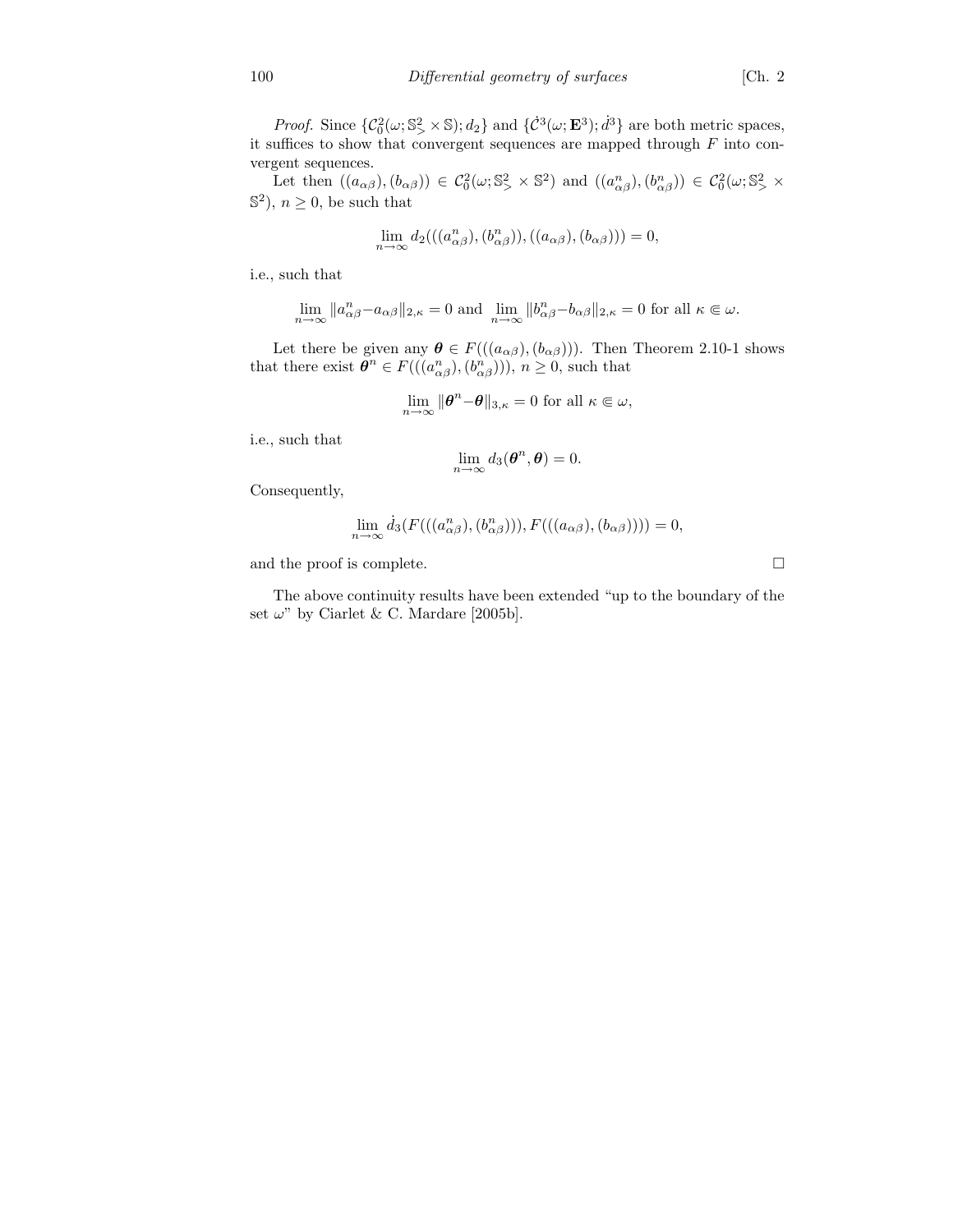# References

- ADAMS, R.A. [1975]: Sobolev Spaces, Academic Press, New York.
- Antman, S.S. [1976]: Ordinary differential equations of non-linear elasticity I: Foundations of the theories of non-linearly elastic rods and shells, Arch. Rational Mech. Anal. 61, 307–351.
- Antman, S.S. [1995]: Nonlinear Problems of Elasticity, Springer-Verlag, Berlin (Second Edition: 2004).
- Ball, J.M. [1977]: Convexity conditions and existence theorems in nonlinear elasticity, Arch. Rational Mech. Anal. 63, 337–403.
- BONNET, O. [1848]: Mémoire sur la théorie générale des surfaces, Journal de l'Ecole Polytechnique 19, 1–146.
- CARTAN, E. [1927]: Sur la possibilité de plonger un espace riemannien donné dans un espace euclidien, Annales de la Société Polonaise de Mathématiques 6, 1–7.
- do Carmo, M.P. [1976]: Differential Geometry of Curves and Surfaces, Prentice-Hall, Englewood Cliffs.
- DO CARMO, M.P. [1994]: Differential Forms and Applications, Universitext, Springer-Verlag, Berlin (English translation of: Formas Diferenciais e Aplições, Instituto da Matematica, Pura e Aplicada, Rio de Janeiro, 1971).
- CHOQUET-BRUHAT, DE WITT-MORETTE & DILLARD-BLEICK [1977]: Analysis, Manifolds and Physics, North-Holland, Amsterdam (Revised Edition: 1982).
- CIARLET, P.G. [1982]: Introduction à l'Analyse Numérique Matricielle et à l'Optimisation, Masson, Paris (English translation: Introduction to Numerical Linear Algebra and Optimisation, Cambridge University Press, Cambridge, 1989).
- CIARLET, P.G. [1988]: Mathematical Elasticity, Volume I: Three-Dimensional Elasticity, North-Holland, Amsterdam.
- CIARLET, P.G. [2000]: Mathematical Elasticity, Volume III: Theory of Shells, North-Holland, Amsterdam.
- CIARLET, P.G. [2003]: The continuity of a surface as a function of its two fundamental forms, J. Math. Pures Appl. 82, 253–274.
- Ciarlet, P.G.; Larsonneur, F. [2001]: On the recovery of a surface with prescribed first and second fundamental forms, J. Math. Pures Appl. 81, 167–185.
- CIARLET, P.G.; LAURENT, F. [2003]: Continuity of a deformation as a function of its Cauchy-Green tensor, Arch. Rational Mech. Anal. 167, 255–269.
- CIARLET, P.G.; MARDARE, C. [2003]: On rigid and infinitesimal rigid displacements in three-dimensional elasticity, Math. Models Methods Appl. Sci. 13, 1589–1598.
- CIARLET, P.G.; MARDARE, C. [2004a]: On rigid and infinitesimal rigid displacements in shell theory, J. Math. Pures Appl. 83, 1–15.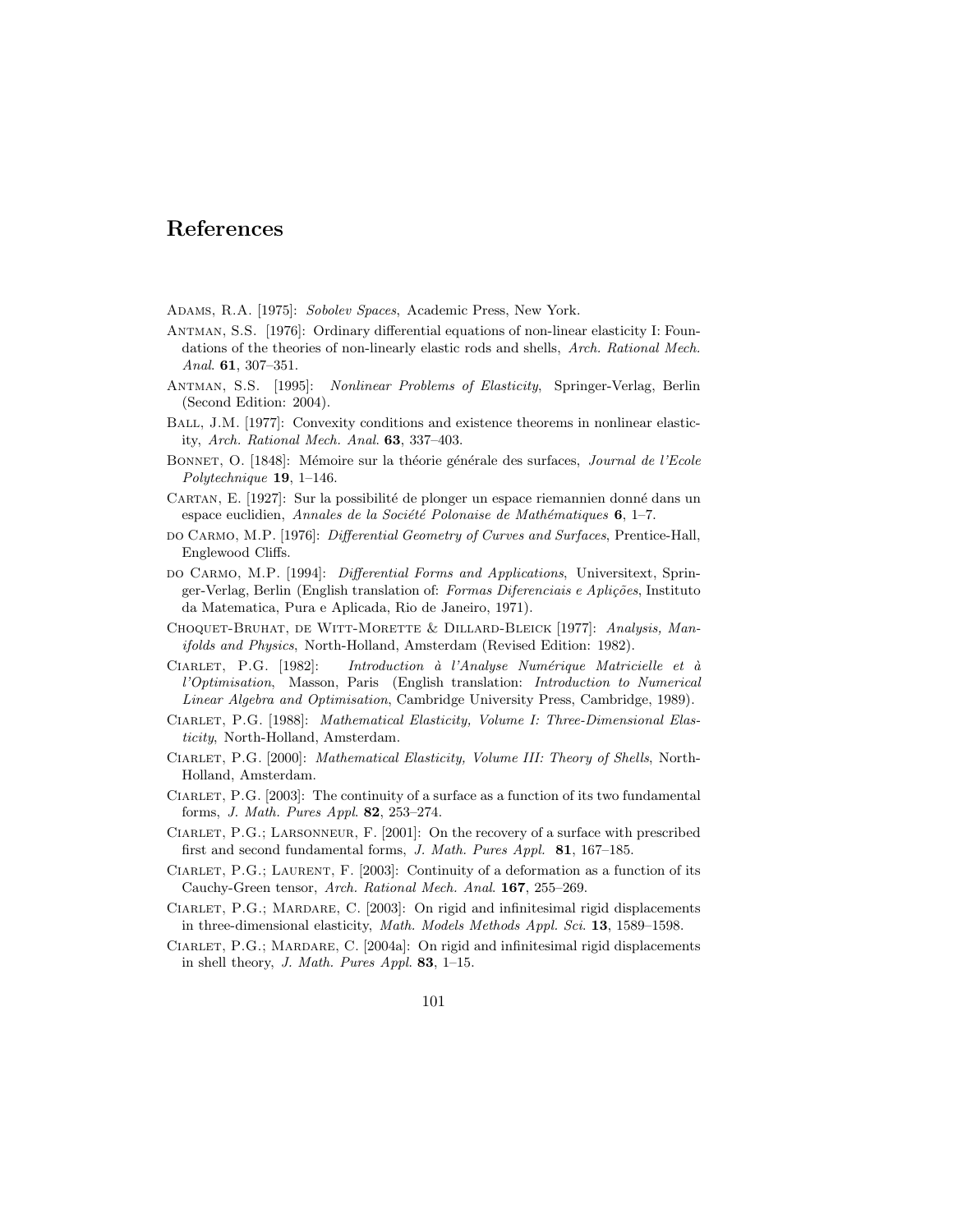- Ciarlet, P.G.; Mardare, C. [2004b]: Recovery of a manifold with boundary and its continuity as a function of its metric tensor, J. Math. Pures Appl. 83, 811–843.
- CIARLET, P.G.; MARDARE, C. [2005a]: Continuity of a deformation in  $H^1$  as a function of its Cauchy-Green tensor in  $L^1$ , J. Nonlinear Sci. to appear.
- CIARLET, P.G.; MARDARE, C. [2005b]: Recovery of a surface with boundary and its continuity as a function of its two fundamental forms, Analysis and Applications, to appear.
- CIARLET, P.G.; NEČAS, J. [1987]: Injectivity and self-contact in nonlinear elasticity, Arch. Rational Mech. Anal. 19, 171–188.
- FRIESECKE, G.; JAMES, R.D.; MÜLLER, S.  $[2002]$ : A theorem on geometric rigidity and the derivation of nonlinear plate theory from three dimensional elasticity, Comm. Pure Appl. Math. 55, 1461–1506.
- Gallot, S.; Hulin, D.; Lafontaine, J. [2004]: Riemannian Geometry, Third Edition, Springer, Berlin.
- Gauss, C.F. [1828]: Disquisitiones generales circas superficies curvas, Commentationes societatis regiae scientiarum Gottingensis recentiores  $6,$  Göttingen.
- HARTMAN, P.; WINTNER, A. [1950]: On the embedding problem in differential geometry, Amer. J. Math. 72, 553–564.
- JACOBOWITZ, H. [1982]: The Gauss-Codazzi equations, Tensor, N.S. 39, 15–22.
- JANET, M. [1926]: Sur la possibilité de plonger un espace riemannien donné dans un espace euclidien, Annales de la Société Polonaise de Mathématiques 5, 38–43.
- John, F. [1961]: Rotation and strain, Comm. Pure Appl Math. 14, 391–413.
- John, F. [1972]: Bounds for deformations in terms of average strains, in Inequalities, III (O. Shisha, Editor), pp. 129–144, Academic Press, New York.
- KLINGENBERG, W. [1973]: Eine Vorlesung über Differentialgeometrie, Springer-Verlag, Berlin (English translation: A Course in Differential Geometry, Springer-Verlag, Berlin, 1978).
- Kohn, R.V. [1982]: New integral estimates for deformations in terms of their nonlinear strains, Arch. Rational Mech. Anal. 78, 131–172.
- KOITER, W.T. [1966]: On the nonlinear theory of thin elastic shells, *Proc. Kon. Ned.* Akad. Wetensch. B69, 1–54.
- MARDARE, C. [2003a]: On the recovery of a manifold with prescribed metric tensor, Analysis and Applications 1, 433–453.
- Mardare, C. [2003b]: Private communication.
- Mardare, S. [2004]: On isometric immersions of a Riemannian space with little regularity, Analysis and Applications 2, 193–226.
- MARSDEN, J.E.; HUGHES, T.J.R. [1983]: Mathematical Foundations of Elasticity, Prentice-Hall, Englewood Cliffs (Second Edition: 1999).
- NAGHDI, P.M. [1972]: The theory of shells and plates, in *Handbuch der Physik*, Vol. VIa/2 (S. Flügge & C. Truesdell, Editors), pp. 425–640, Springer-Verlag, Berlin.
- NASH, J. [1954]:  $C^1$  isometric imbeddings, Annals of Mathematics, 60, 383-396.
- NECAS, J. [1967]: Les Méthodes Directes en Théorie des Equations Elliptiques, Masson, Paris.